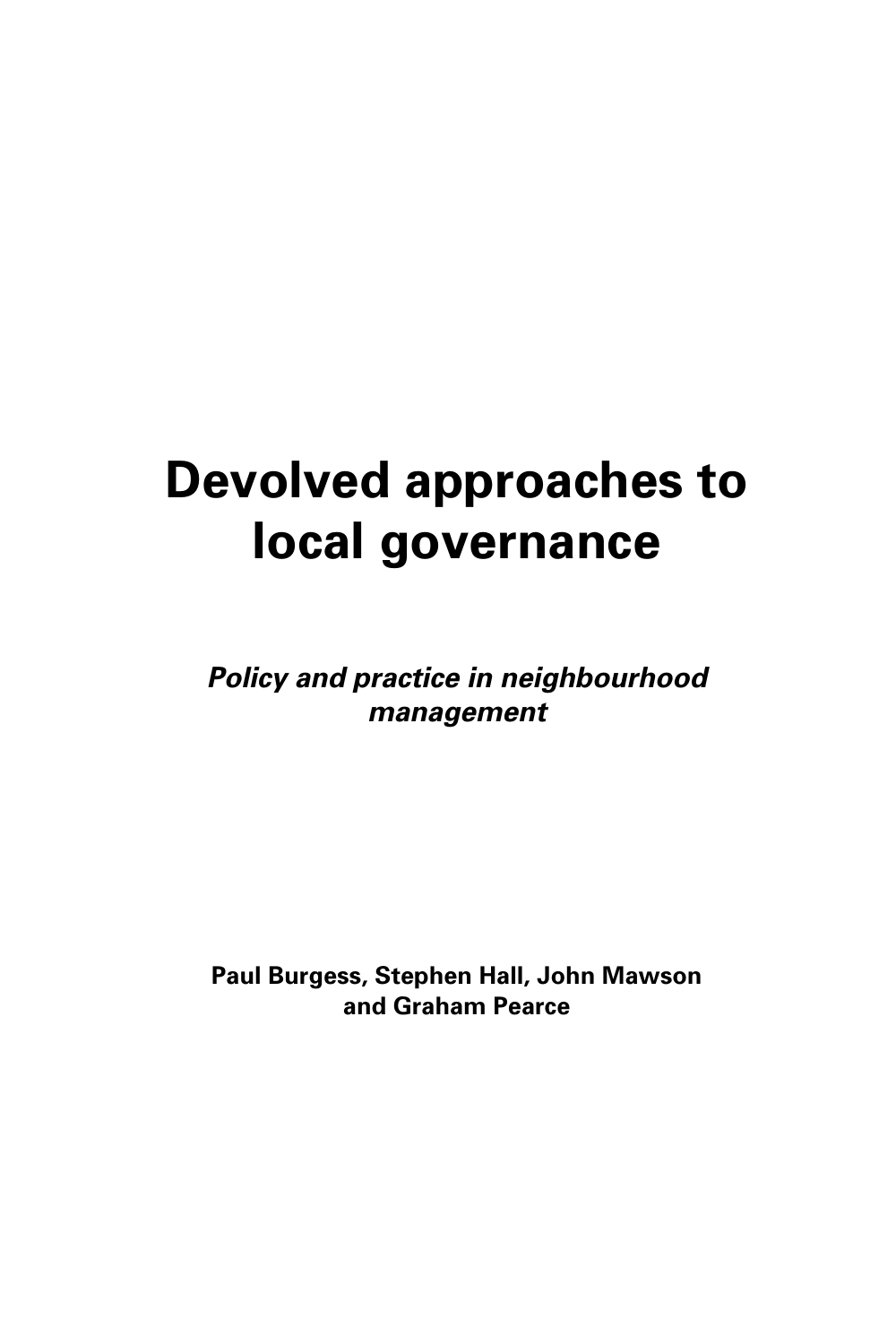The **Joseph Rowntree Foundation** has supported this project as part of its programme of research and innovative development projects, which it hopes will be of value to policy makers, practitioners and service users. The facts presented and views expressed in this report are, however, those of the authors and not necessarily those of the Foundation.

© Joseph Rowntree Foundation 2001

All rights reserved.

Published for the Joseph Rowntree Foundation by YPS

ISBN 1 84263 012 1

Cover design by Adkins Design

Prepared and printed by: York Publishing Services Ltd 64 Hallfield Road **Laverthorpe** York YO31 7ZQ Tel: 01904 430033 Fax: 01904 430868 Website: yps-publishing.co.uk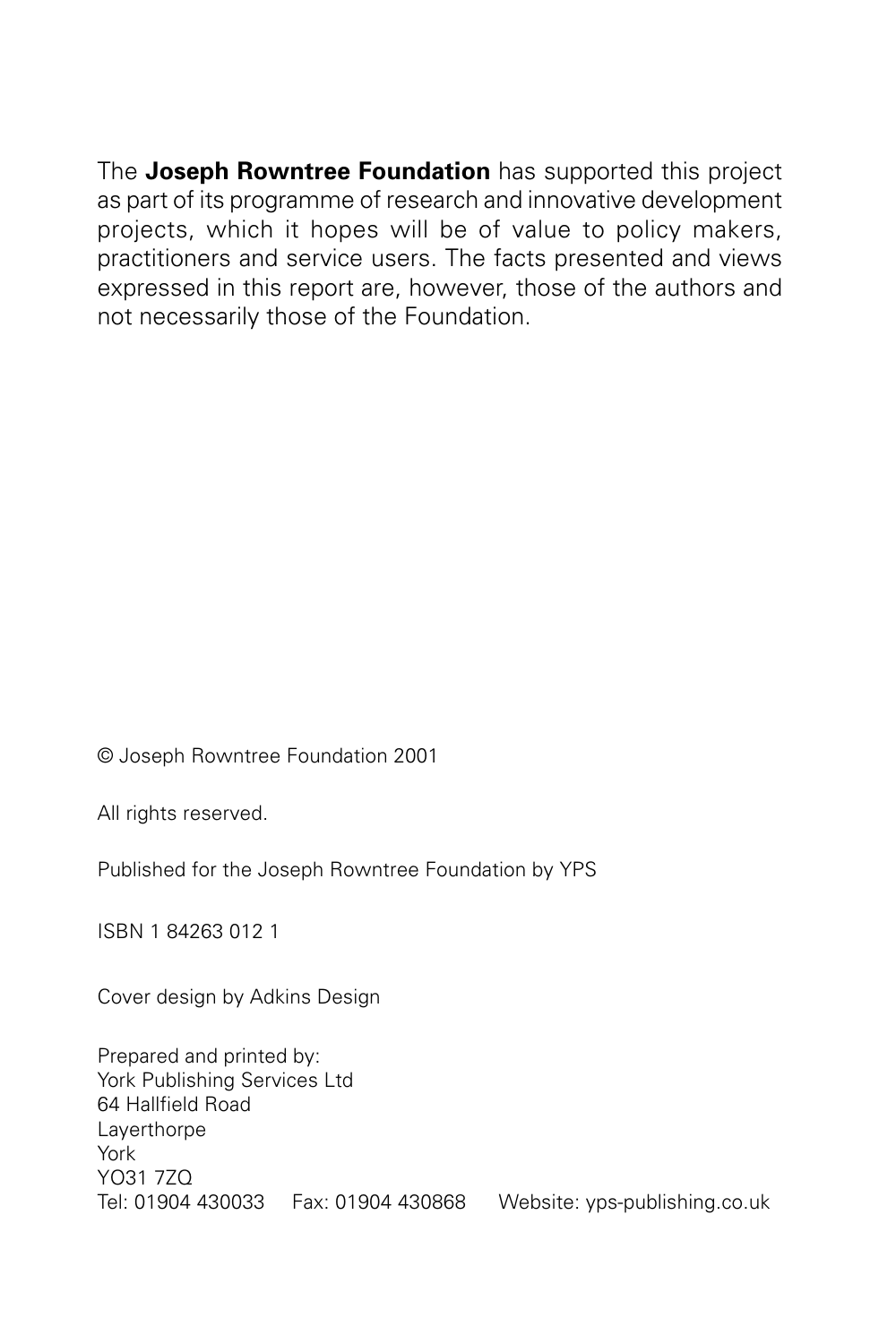## **CONTENTS**

|   |                                                 | Page           |  |  |
|---|-------------------------------------------------|----------------|--|--|
|   | <b>Preface</b>                                  |                |  |  |
|   | <b>Executive summary</b>                        |                |  |  |
| 1 | <b>Introduction</b>                             | 1              |  |  |
|   | Background to the study                         | 1              |  |  |
|   | Political and philosophical underpinnings       | $\overline{2}$ |  |  |
|   | <b>Emerging issues</b>                          | 10             |  |  |
|   | Aims of and approach to the study               | 11             |  |  |
|   | 2 Top-down solutions to local problems          | 13             |  |  |
|   | Introduction                                    | 13             |  |  |
|   | Area regeneration policies in the 1990s:        |                |  |  |
|   | the Conservative legacy                         | 14             |  |  |
|   | The evolution of area regeneration policies:    |                |  |  |
|   | Labour's agenda for change                      | 18             |  |  |
|   | Key themes                                      | 26             |  |  |
| 3 | <b>Neighbourhood management and modernising</b> |                |  |  |
|   | local government                                | 29             |  |  |
|   | Introduction                                    | 29             |  |  |
|   | The modernising agenda                          | 29             |  |  |
|   | Citizen engagement                              | 31             |  |  |
|   | Lessons from Best Value                         | 33             |  |  |
|   | Community strategies                            | 37             |  |  |
|   | The modernising agenda and local councils       | 40             |  |  |
|   | Implications for local government               | 44             |  |  |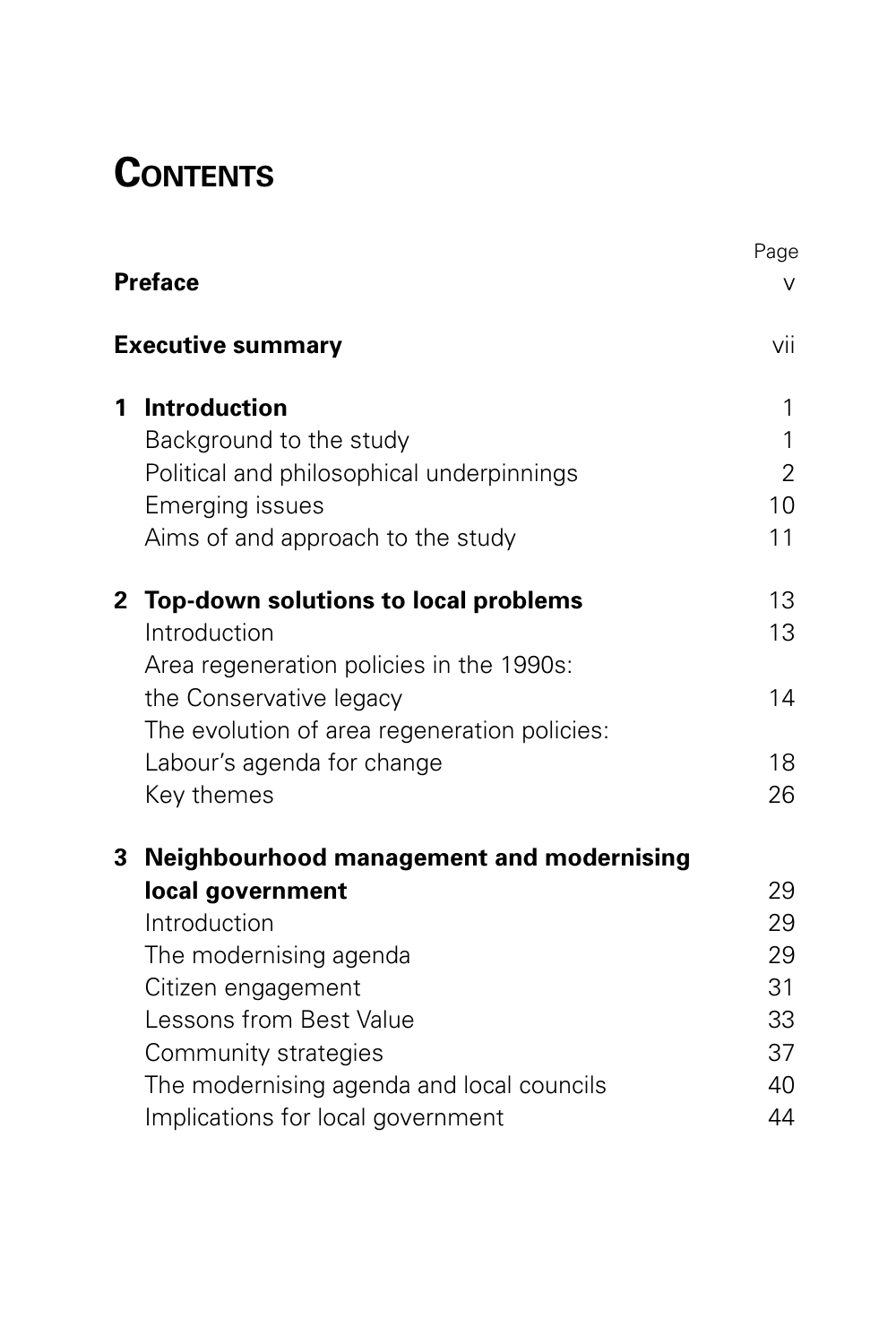|   | 4 The challenges of neighbourhood management<br>Introduction |     |  |  |
|---|--------------------------------------------------------------|-----|--|--|
|   | Policy objectives, scope and potential outcomes<br>A         | 48  |  |  |
|   | Organisational and management issues<br>B                    | 55  |  |  |
|   | Impediments and ingredients for success<br>С                 | 77  |  |  |
|   | 5 Alternative approaches to neighbourhood                    |     |  |  |
|   | management                                                   | 92  |  |  |
|   | Introduction                                                 | 92  |  |  |
|   | Alternative approaches to local devolution                   | 92  |  |  |
|   | Alternative methods                                          | 95  |  |  |
|   | Area-based approaches                                        | 95  |  |  |
|   | Thematic client-based approaches                             | 96  |  |  |
|   | Project-specific approaches                                  | 96  |  |  |
|   | Evaluating alternatives: lessons and implications            | 97  |  |  |
| 6 | <b>Conclusion</b>                                            | 110 |  |  |
|   | <b>References</b>                                            |     |  |  |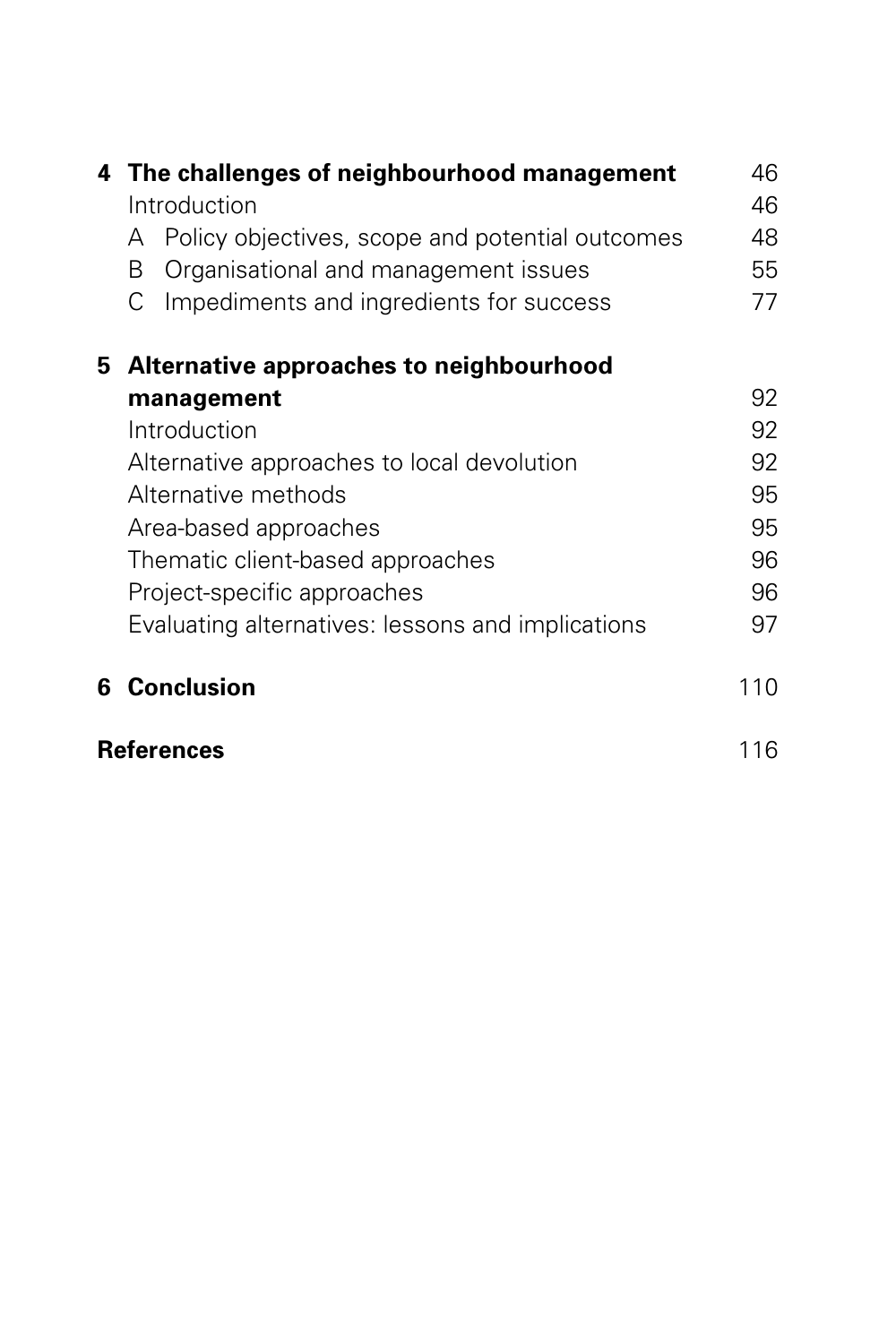## **PREFACE**

Many local authorities have or are intending to adopt devolved forms of governance for their areas. The Local Government Act, 2000, emphasises the role that local people should play in preparing community strategies and the forthcoming Urban and Rural White Papers are expected to stress the need for communities to become more involved in the planning and management of their areas.

This report examines the background to the current debate about new forms of local governance and its potential implications for central and local government policy and practice. The authors acknowledge the help and support provided by the Joseph Rowntree Foundation in the completion of this project. The assistance of the Local Government Association (LGA) in allowing access to the evidence submitted to the LGA's Urban Commission hearings into neighbourhoods is also recognised. In particular, thanks are due to Julie Hill of the London Borough of Barnet who was seconded to the LGA at the time. It goes without saying that the authors are solely responsible for the interpretations, arguments and errors contained in the document.

The authors have all had academic and practical experience in the field of area regeneration and local governance. Paul Burgess is a consultant and visiting Research Fellow at Aston Business School. Previously he was Assistant Director, Training and Employment with responsibility for Economic Regeneration at Nottingham City Council. He also led the Urban Regeneration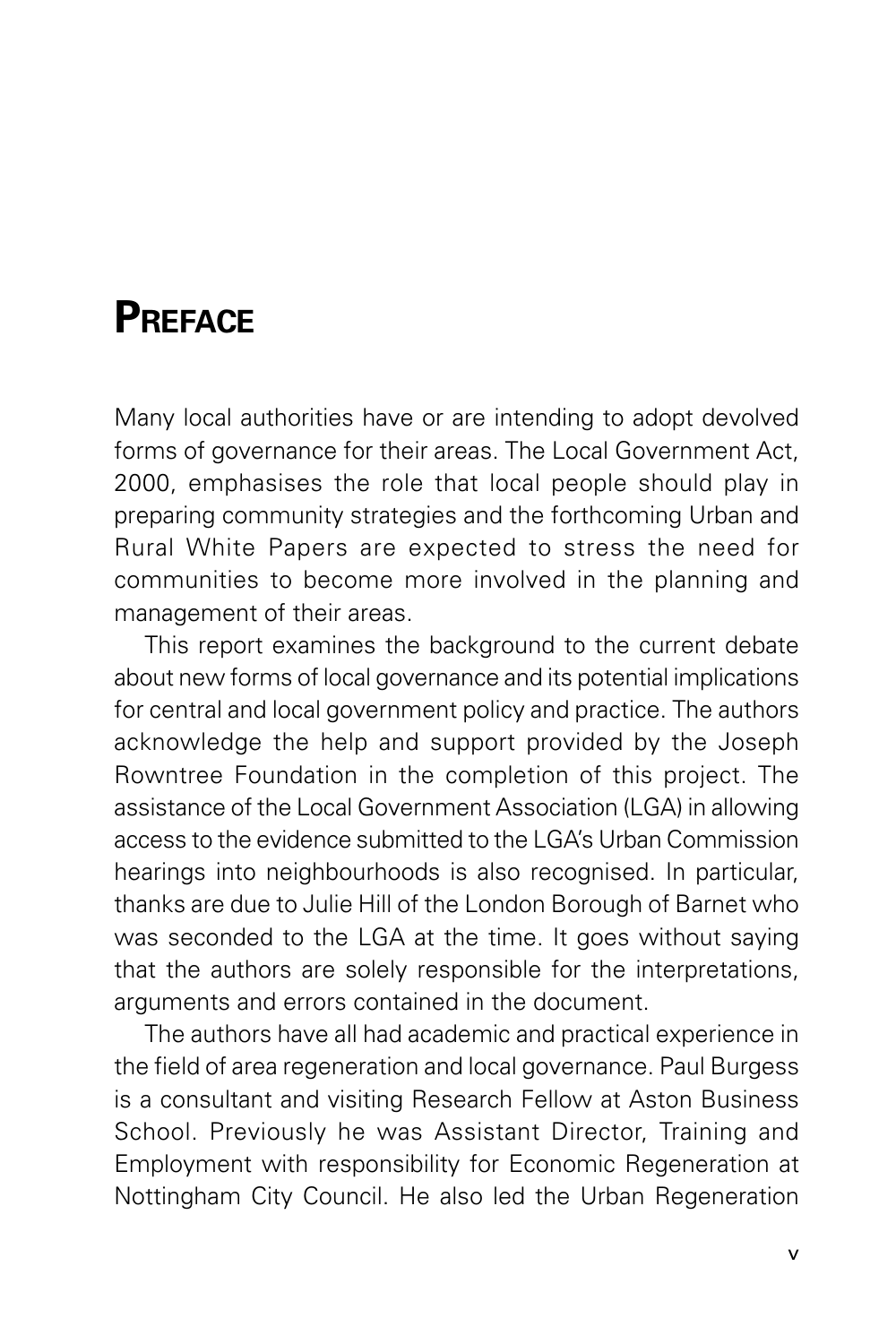Team at West Midlands County Council, which pioneered a range of co-operative and community-based initiatives. Stephen Hall is a lecturer at the Centre for Urban and Regional Studies, University of Birmingham and has worked extensively in urban research including leading the annual LGA-sponsored monitoring and evaluation of the Single Regeneration Budget (SRB) Fund. John Mawson is Professor of Public Policy and Management at Aston Business School and former Director of Economic Development at West Midlands County Council. He is a member of the Jobs and Enterprise Group of the Greets Green New Deal for Communities Partnership and chaired the implementation group in its start-up phase. He also chairs the West Midlands Social Economy Partnership, an SRB-funded action research programme to develop support infrastructure for social, community and cooperative enterprises. Graham Pearce is Jean Monnet Senior Lecturer at Aston Business School. He has undertaken several studies on metropolitan planning and urban policy on behalf of central government, and has recently been involved in preparing a village appraisal in Warwickshire.

Birmingham, October 2000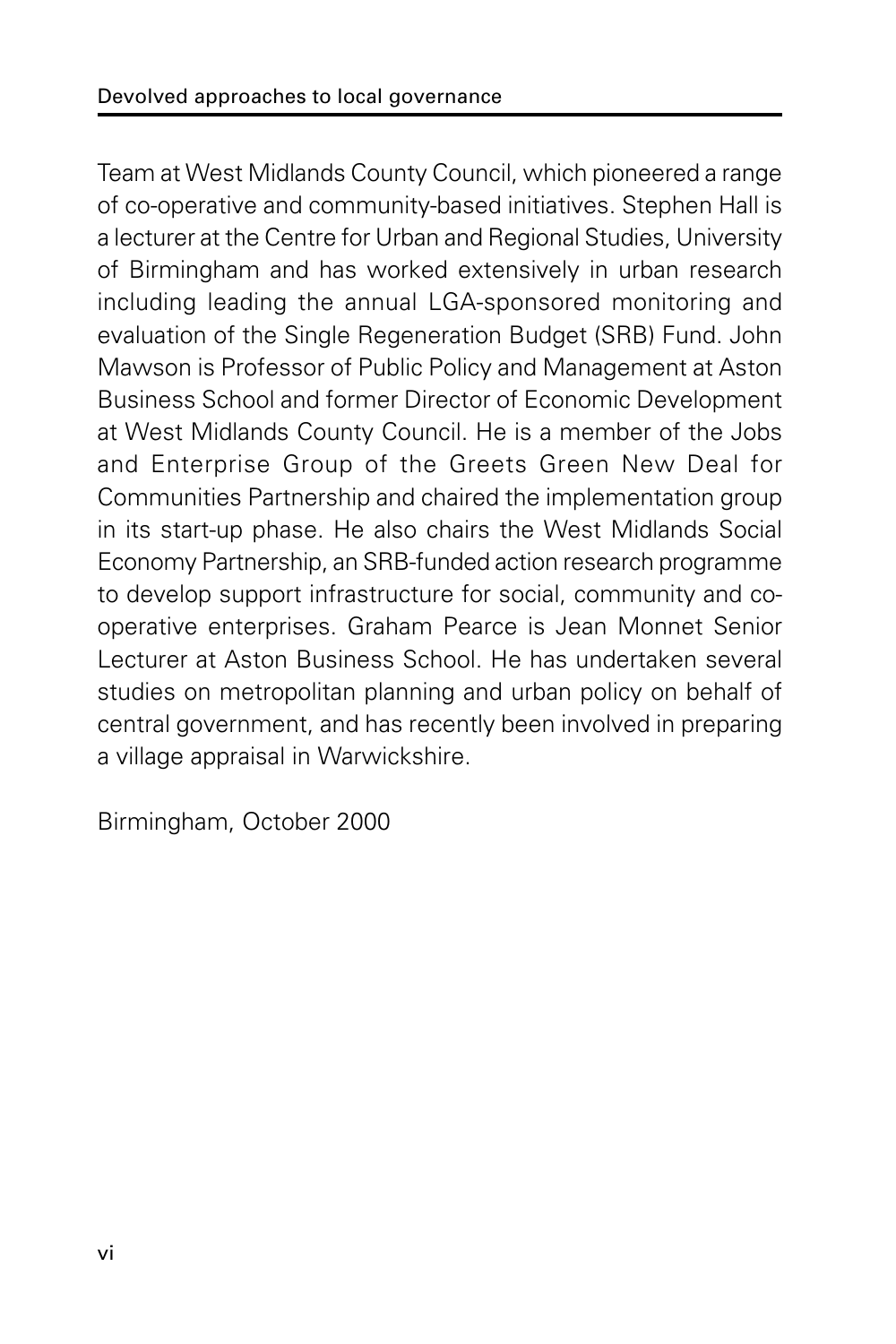## **EXECUTIVE SUMMARY**

## **The policy background**

This report examines the background to the current debate about new forms of local governance and its potential implications for central and local government policy and practice. It is widely acknowledged that decision making has become too centralised and programmes delivered on traditional departmental lines often fail to respond to the needs and expectations of local communities. The government is seeking to tackle these failings through its programmes for Modernising Local Government and the National Strategy for Neighbourhood Renewal. They are motivated by different preoccupations, but both are concerned with the need for local communities to identify local problems and, by working with local authorities and other stakeholders, to improve local outcomes by joining up local services and making them more responsive to local needs. The aim is to achieve a citizen-focused and holistic approach to policy development and delivery, and to reinvigorate local democracy. The government attaches great importance to a community-led approach in which local citizens and stakeholders are encouraged to engage in decision making through capacity building, community planning and devolved forms of local government. These developments are taking a variety of forms but are invariably referred to as neighbourhood management.

They herald a potentially significant shift in the way our communities are governed. However, unlike some other European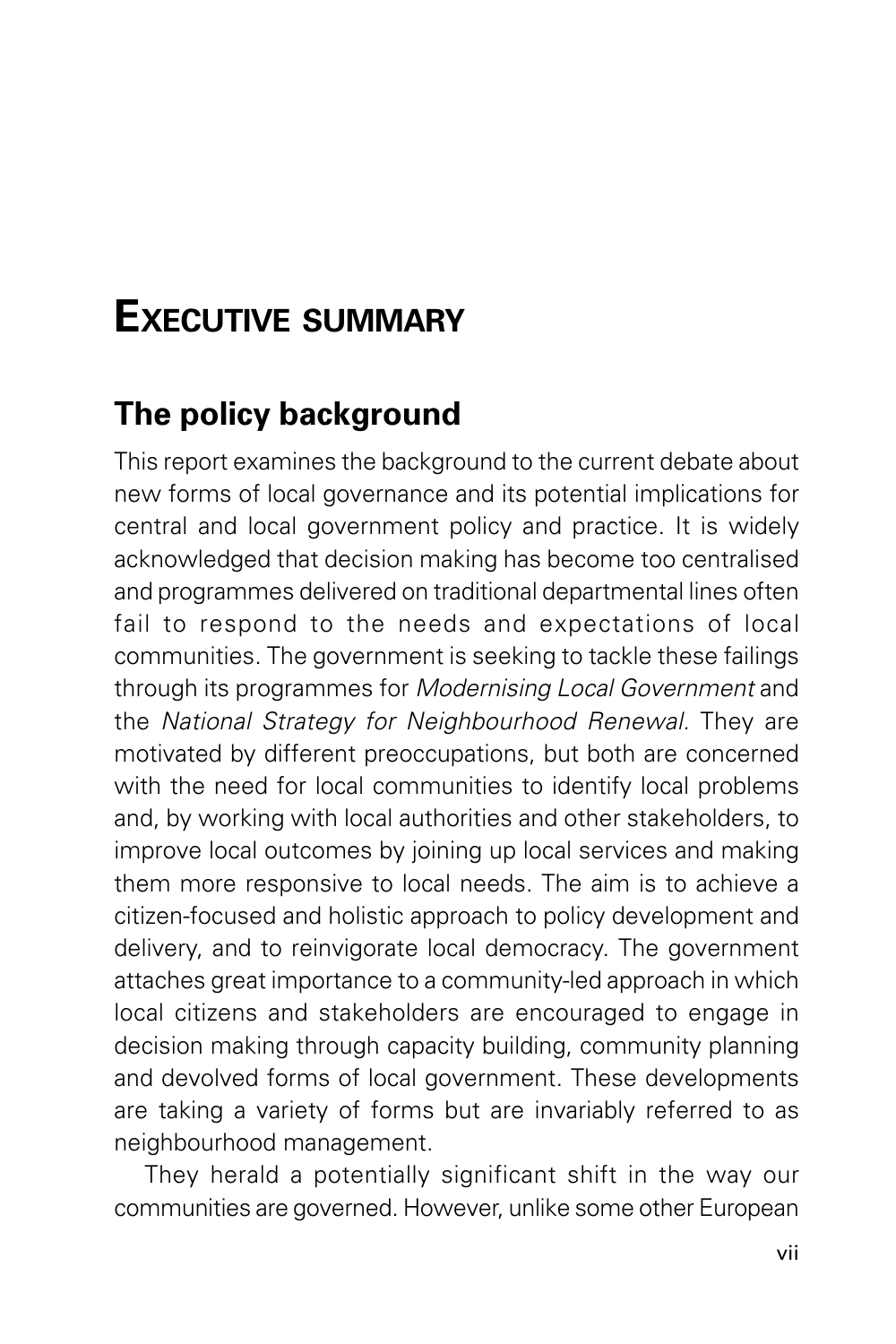states, the structure and role of UK local government have not been designed with decentralisation in mind. Moreover, previous attempts by central government to adopt more devolved and targeted approaches to area regeneration have often foundered on rigid bureaucratic structures and a lack of understanding as to how to engage the local community. Local authorities, too, are criticised for being remote and failing to meet the genuine needs of local communities. Parish and town councils offer a prototype for devolution, but their role in the modernising agenda has been neglected.

## **Emerging themes**

The government's blueprint for local governance challenges established approaches. In the process, it raises many practical considerations, in particular:

- how the various elements of the government's modernising agenda are to be brought together at national, regional and local levels
- the need for organisational and cultural change in local government, and the political and financial challenges in implementing devolved approaches
- the role of traditional representative politics
- the scope and the means by which active community involvement may be translated into genuine forms of local devolution.

## **Approach and aims**

The report examines these issues and their implications for policy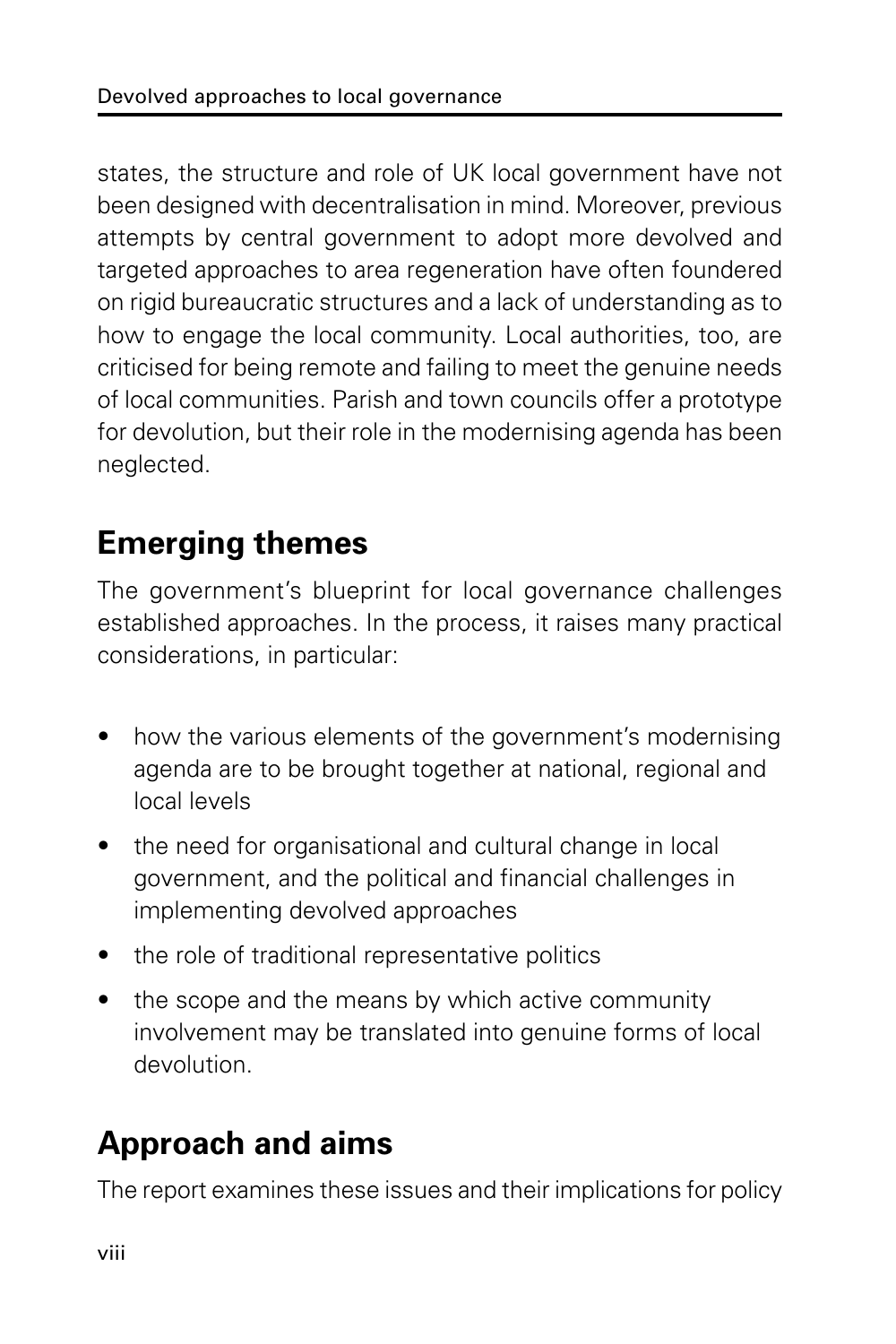and practice. It draws upon evidence from recent studies, including those conducted by the Social Exclusion Unit's Policy Action Teams on neighbourhood renewal, the Local Government Association's Urban Commission hearing into neighbourhood management, and research on the Best Value pilot authorities conducted at Warwick University and elsewhere. In particular, it investigates the following:

- the recent evolution of central government policies for the regeneration of deprived neighbourhoods
- the key elements of the local government modernisation programme and their potential implications for the decentralisation of service delivery and devolved forms of community and neighbourhood governance and management
- the policy objectives of neighbourhood management, and the resulting organisational and management issues, including the promotion of democratic accountability, improved service delivery and community capacity building
- the conditions for success and obstacles to effective neighbourhood management
- the alternative approaches to neighbourhood management open to local authorities.

## **Past failings**

#### **Deprived neighbourhoods**

Attempts to respond to the problems of deprived neighbourhoods have often proved ineffective because of the following: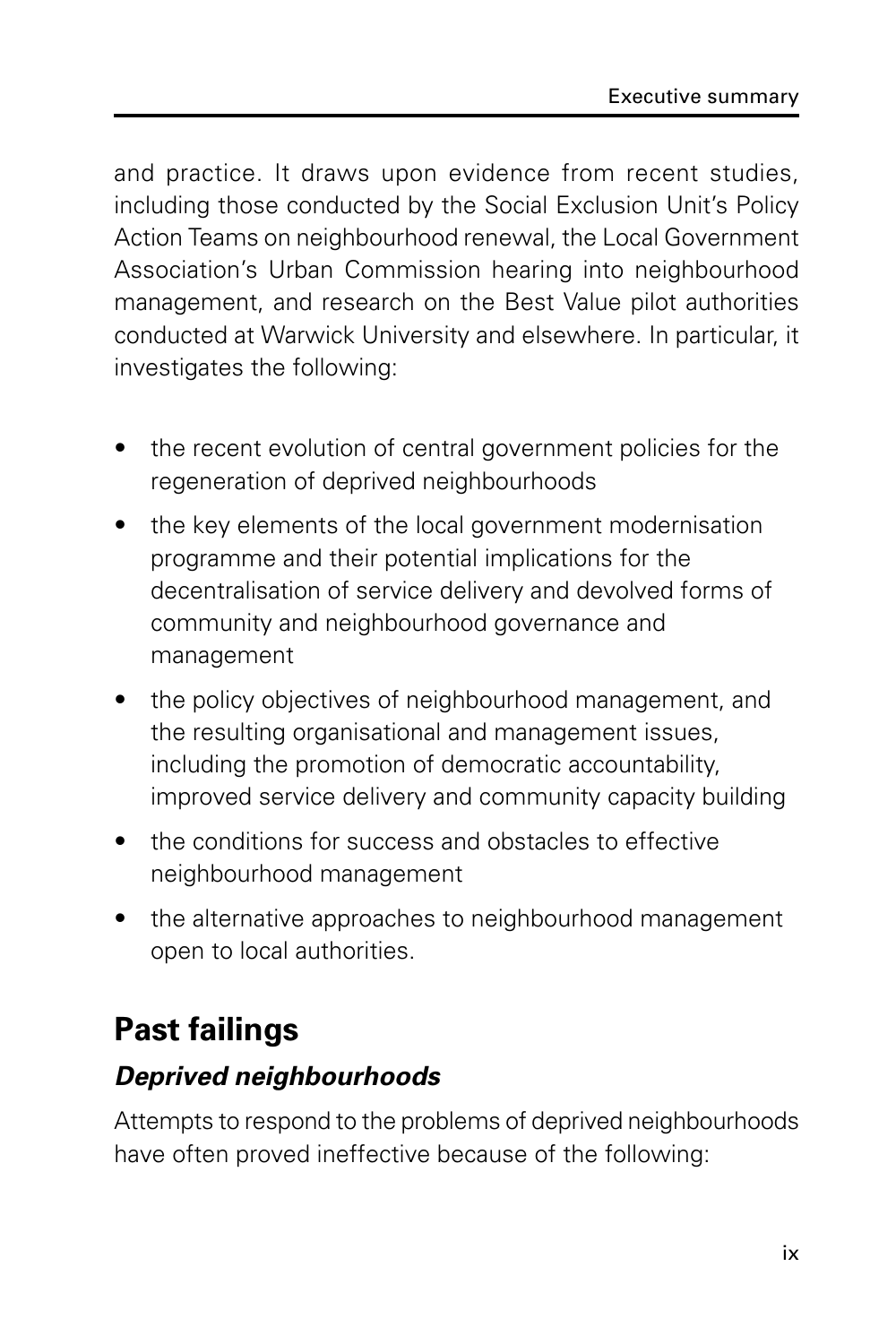- Although substantial government resources have been directed into these areas over recent years, particularly in inner cities, they have been insufficient to counteract the impacts of profound changes in urban economies.
- The traditional functional, hierarchical structure of British government has proved incapable of responding to the complex multifaceted and cross-cutting problems of neighbourhoods.
- There has been a failure to engage local communities and other stakeholders in addressing these complex issues through a truly holistic regeneration effort.
- Central government resources for deprived neighbourhoods have often been directed through a range of discrete initiatives with specific timetables and budget requirements, and insufficient attention has been given to the interdependent impacts of separately devised and managed funding programmes and other policy measures.
- There has been constant reordering of central government initiatives, institutional and organisational arrangements.
- All too often, there has been a lack of genuine understanding by civil servants and their political masters of the obstacles to achieving action on the ground.
- The scarcity of detailed socio-economic data for small areas, leading to misdiagnosis of problems and solutions.
- The lack of evaluation frameworks to assess so-called best practice and the absence of a vehicle through which best practice can be exchanged.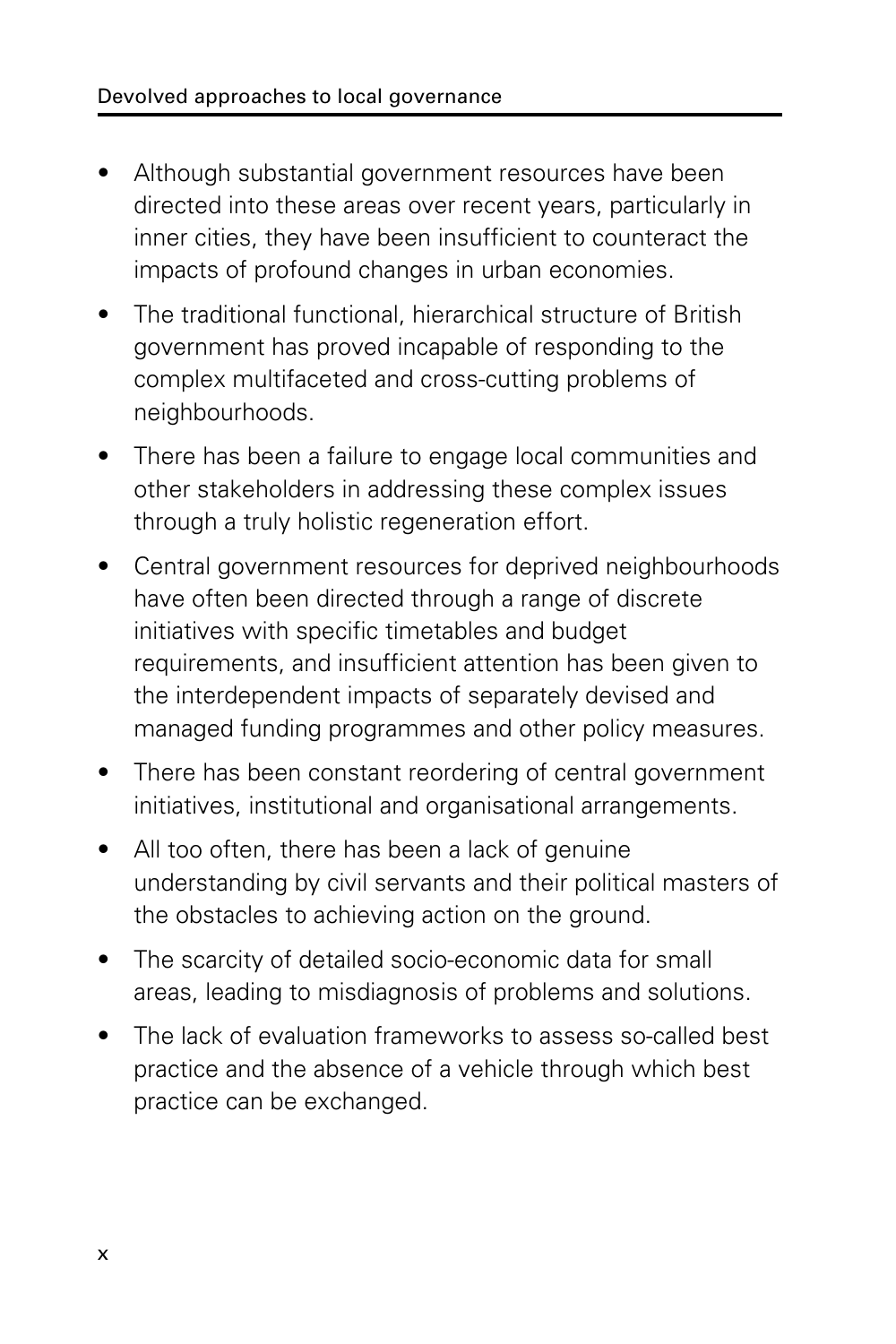#### **Local government**

In contrast with many other European states, rather than devolving decision-making powers to local communities, the historic emphasis has been upon the efficient and equitable delivery of universal services by relatively large, in European terms, allpurpose local authorities.

In recent years, there has been increasing criticism that local authorities:

- are too often remote and fail to meet the genuine needs and aspirations of local citizens and communities
- are dominated by professional and departmental priorities and spending programmes which inhibit efforts to secure joined-up working with local partners and may lead to insensitivity to the needs of specific communities
- fail to actively involve citizens, in their role both as consumers of local services and electors, and in decisions affecting their quality of life.

### **The case for local devolution**

Advocates of the modernising agenda suggest that devolved forms of local governance offer the prospect of the following:

- better quality and more joined-up forms of service delivery based on community priorities
- ensuring that local authority main programmes and budgets are better targeted at community needs and priorities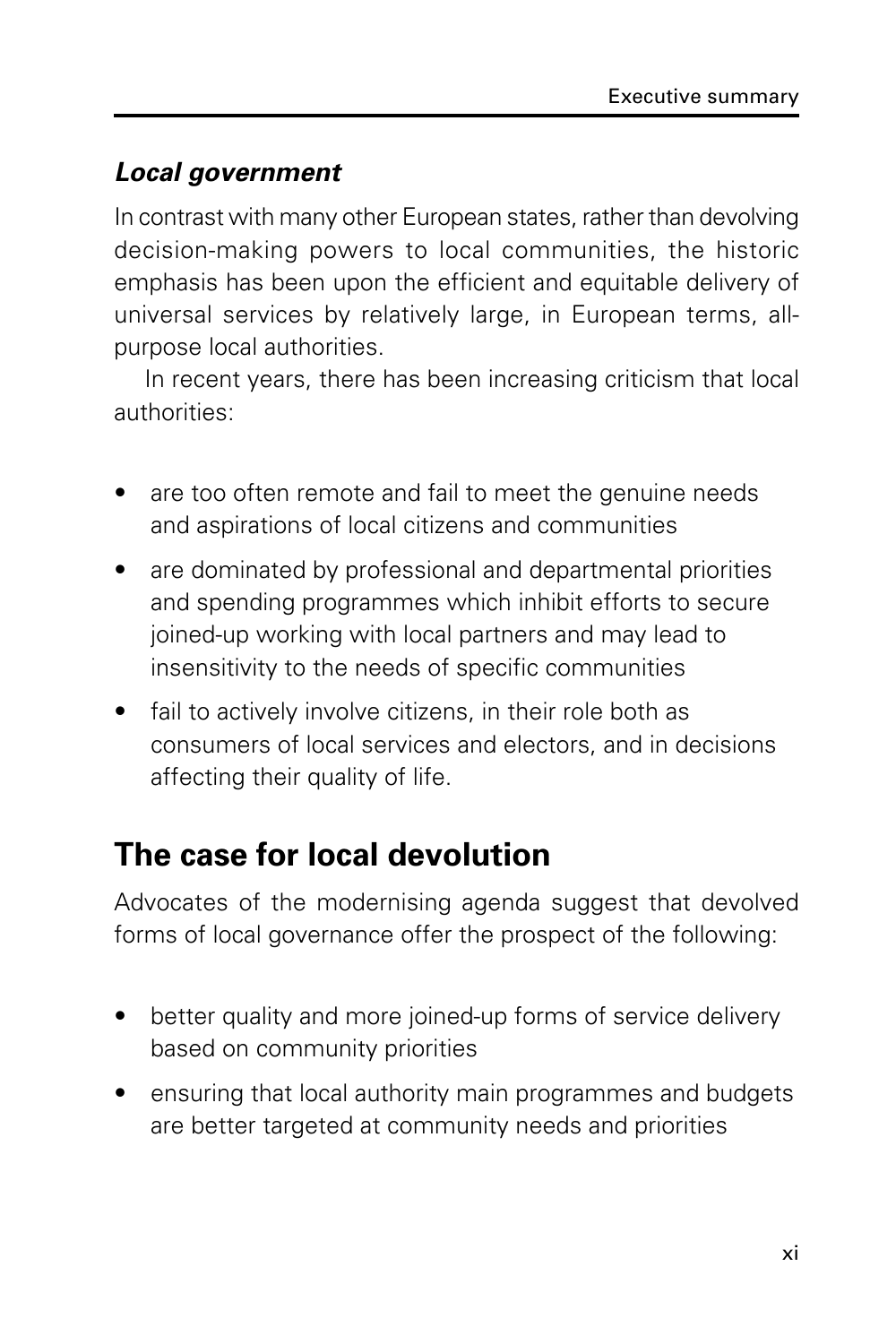- providing a territorial focus for cross-cutting measures which focus on outcomes for citizens rather than bureaucratic performance input and output measures
- presenting the opportunity for enhanced community participation and partnerships with local authorities
- strengthening and reinforcing the role of elected councillors
- developing the enabling role of local authorities by attracting the involvement of local stakeholders in areawide and local partnerships.

Although action at the neighbourhood level has the capacity to influence some outcomes, it is also acknowledged that causal links are often difficult to establish locally and that the effects of deep-seated socio-economic changes are all too frequently unlikely to be responsive to local solutions.

## **Central government's role**

Although devolved local government may be regarded as a predominantly local activity, many of the problems and solutions that it seeks to address demand a more coordinated response by central and local government (Joseph Rowntree Foundation, 1998). Central government has a responsibility to do the following:

- Establish clear links between the central government inspired array of regional and local authority community strategies and neighbourhood management and regeneration partnerships.
- Coordinate responses to issues at national and regional levels that run across traditional bureaucratic boundaries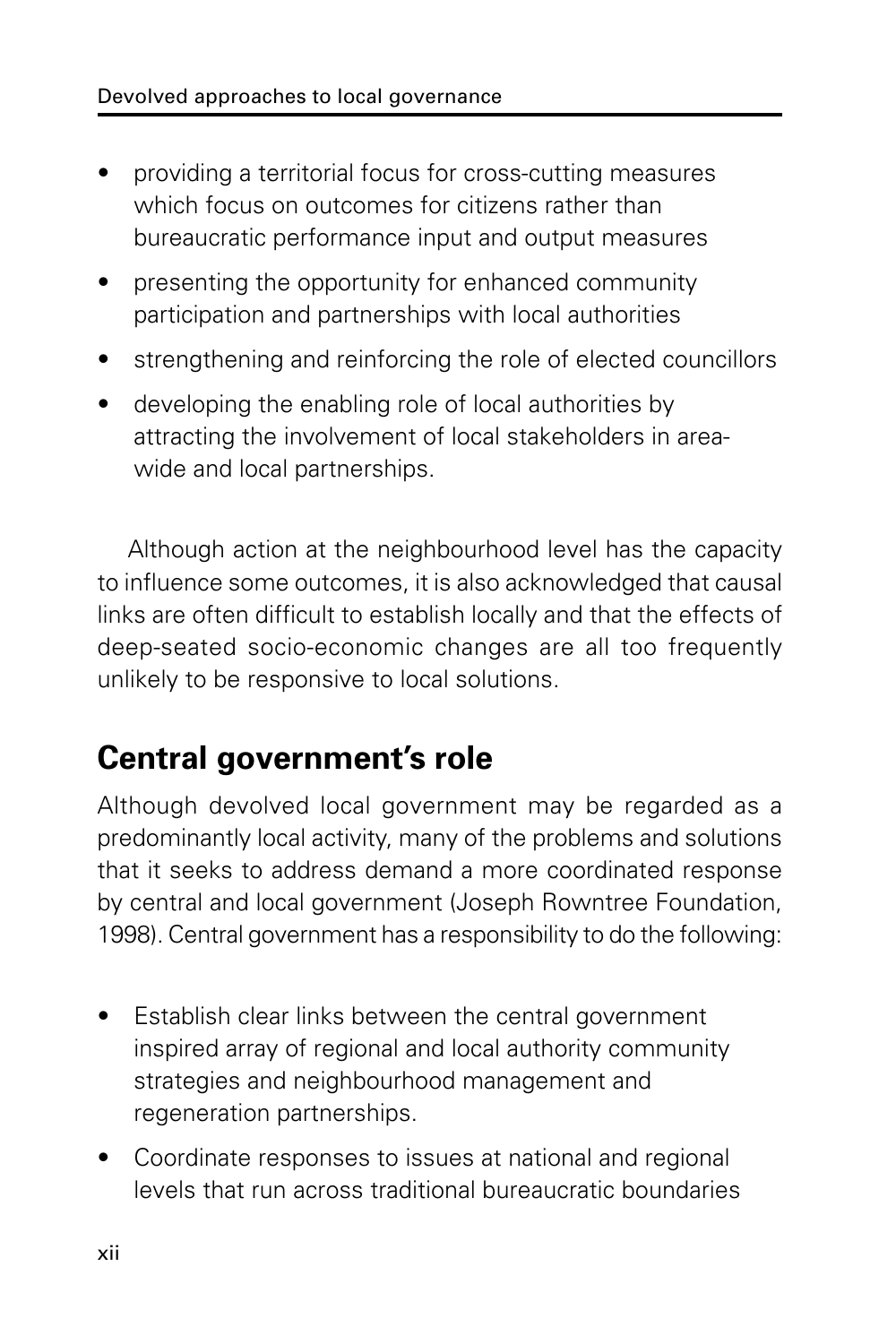and devolve greater discretion to regional and local outposts of central government responsible for the administration and delivery of programmes.

- Take account of variations in local circumstances and understand the practical problems encountered by those charged with implementing neighbourhood management. All too often, centrally imposed solutions and rigid monitoring and evaluation frameworks inhibit local innovation and sustainable solutions.
- Adopt a national programme for compiling data for small area analysis and promote the use of new technologies for training and information exchange and democratic engagement.
- Support pilot schemes, promote and disseminate good practice, and develop new approaches to the measurement of community engagement and 'quality of life' outcomes.
- Recognise that, if the modernising and neighbourhood renewal agendas are to succeed, the 'hidden costs' of the new approaches need to be met, particularly in fostering partnerships, community involvement and the risks attached to encouraging innovation.

## **The role of the local authority**

Historically, local authorities have tended not to give great attention to geographic variations in service delivery and impacts at a micro level, but both the modernising and neighbourhood agendas challenge them to adapt their political and administrative structures to meet specific community needs. Some local authorities are already engaged in various forms of administrative and political decentralisation and there is widespread confidence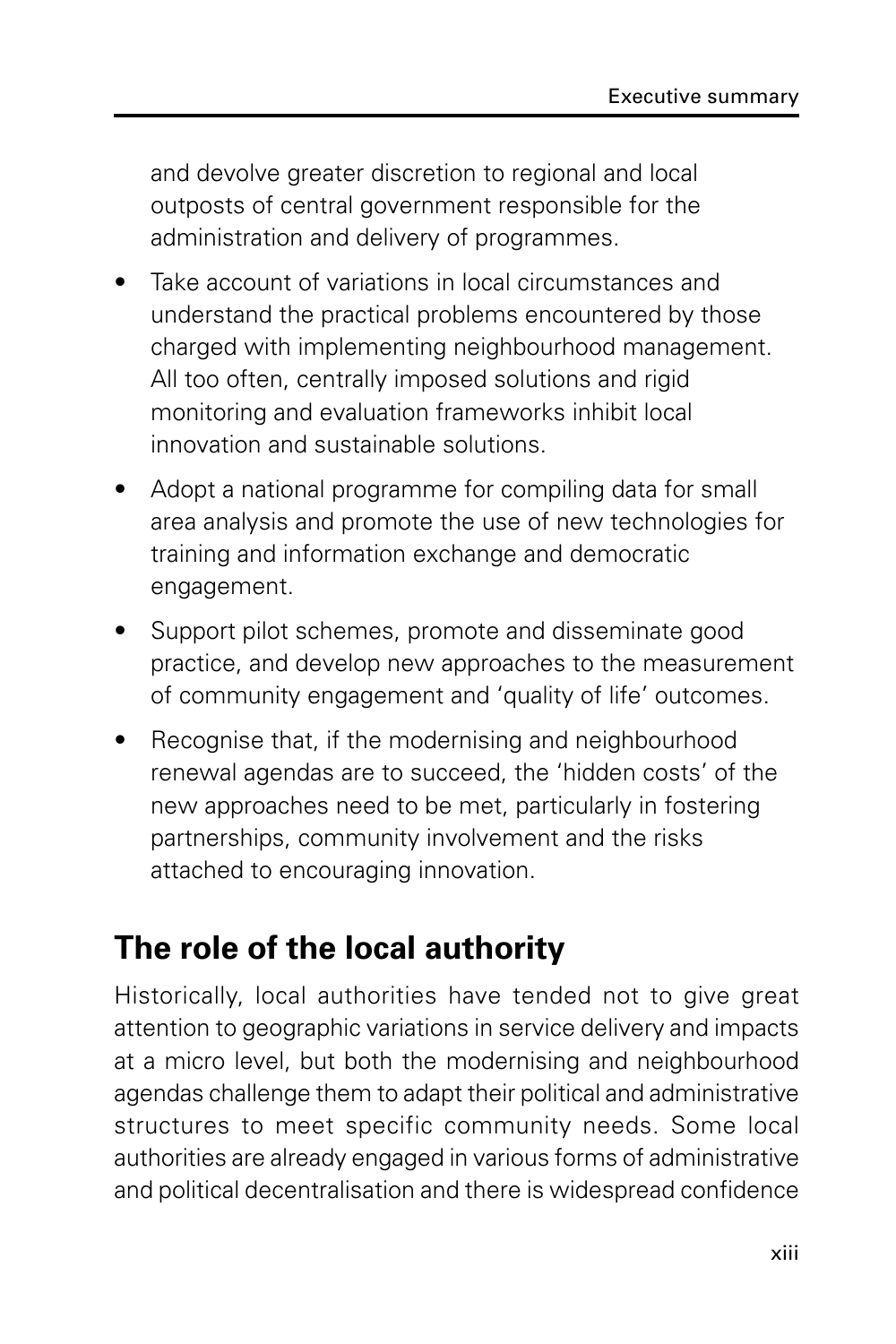among authorities that they are equipped to respond to the emerging agenda. It remains to be seen, however, whether all local authorities as currently constituted have the necessary resources, organisational capacity and/or the political commitment to fully address the government's agenda.

#### **Improving service delivery and political devolution**

In meeting the challenge of improving service delivery, authorities will need to explore difficult choices including the emphasis to be placed on area management approaches and how far to devolve decision making and discretion over the use of resources to local communities. Greater citizen engagement in the development and implementation of service delivery, via Community Strategies and Best Value, may be anticipated to improve policy and service outcomes. But what is less certain is whether authorities are prepared to contemplate devolving significant decision-making powers and resources.

#### **Areas, themes and projects**

In effecting neighbourhood management, local authorities face decisions surrounding the form it will take. There is no single blueprint, but, for the purpose of clarification, three methods stand out within a spectrum of choices.

• Area-based approaches: the selection of localities of differing physical size for devolved management covering a potentially wide range of policy areas and service delivery programmes, e.g. housing, social services, environmental improvement, local planning and education. A number of local authorities have gone further and are developing a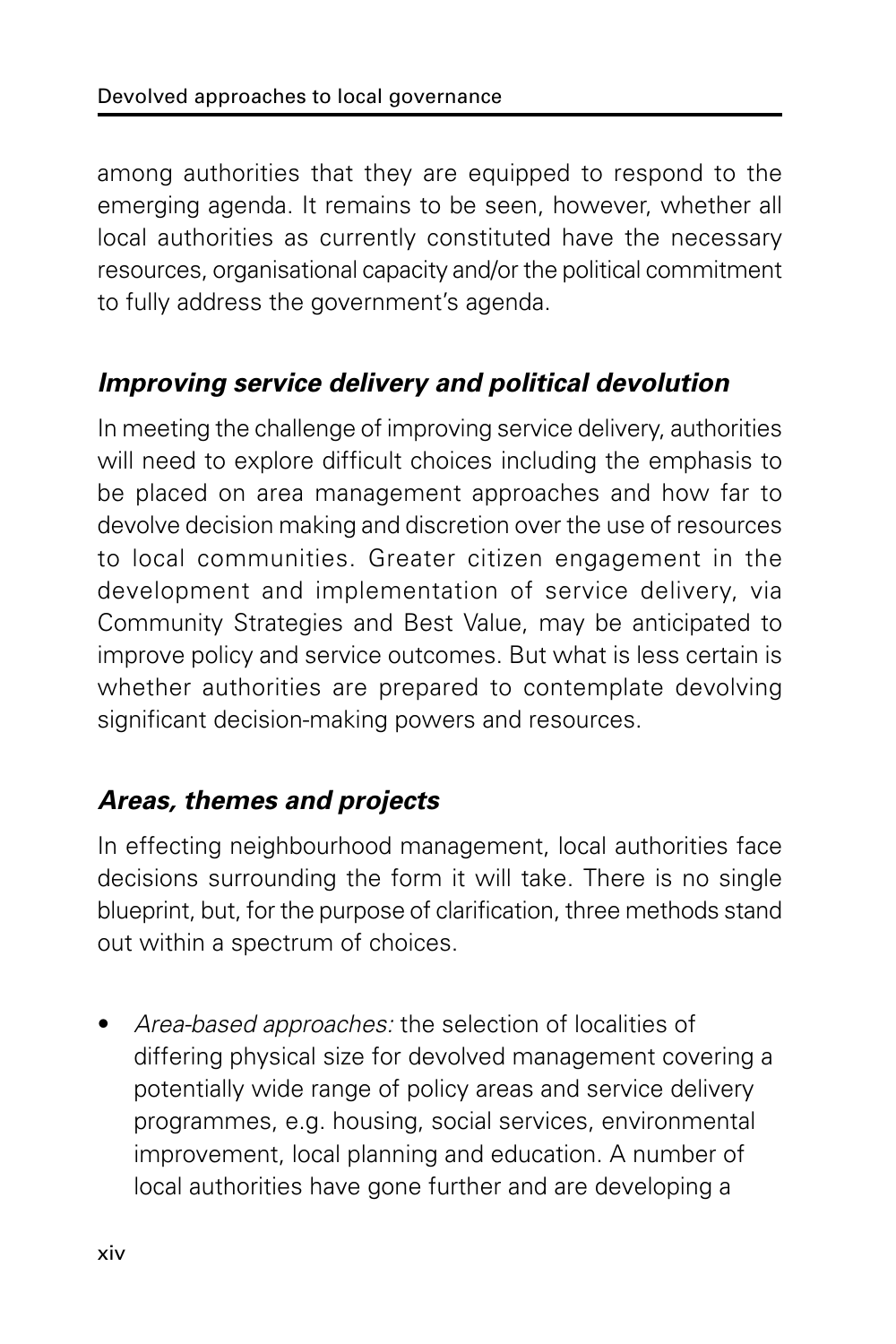model in which the management of individual neighbourhoods is nested within a comprehensive local authority wide approach to community governance.

- Thematic client-based approaches: the management and political challenges entailed in a comprehensive area-based approach have led local authorities and central government itself to adopt a thematic perspective, where the emphasis is on issues such as crime and disorder, the environment, parenting, education and housing management. Such initiatives may extend across the whole of the local authority area or be targeted on particular localities or, indeed, focus on the needs of specific client groups such as young unemployed or disabled people. They frequently involve local partnerships drawing on funding from specially devised national programmes, e.g. the Single Regeneration Budget (SRB) and Employment, Health and Education Action Zones. Such centrally determined initiatives may prove difficult to reconcile with area boundaries and local definitions of neighbourhood. This approach can lead to duplication in relation to policy issues and the targeting of clients and/or areas. The interdependency of areas and issues may blur the impact of such approaches and create confusion about the roles and responsibilities of key players.
- Project-specific approaches: the quickest and easiest way of securing community engagement and results at the neighbourhood level is when the issues being addressed are specific and project based, for example small environmental projects, play areas and building refurbishment which can be speedily implemented using established approaches. Engagement in small schemes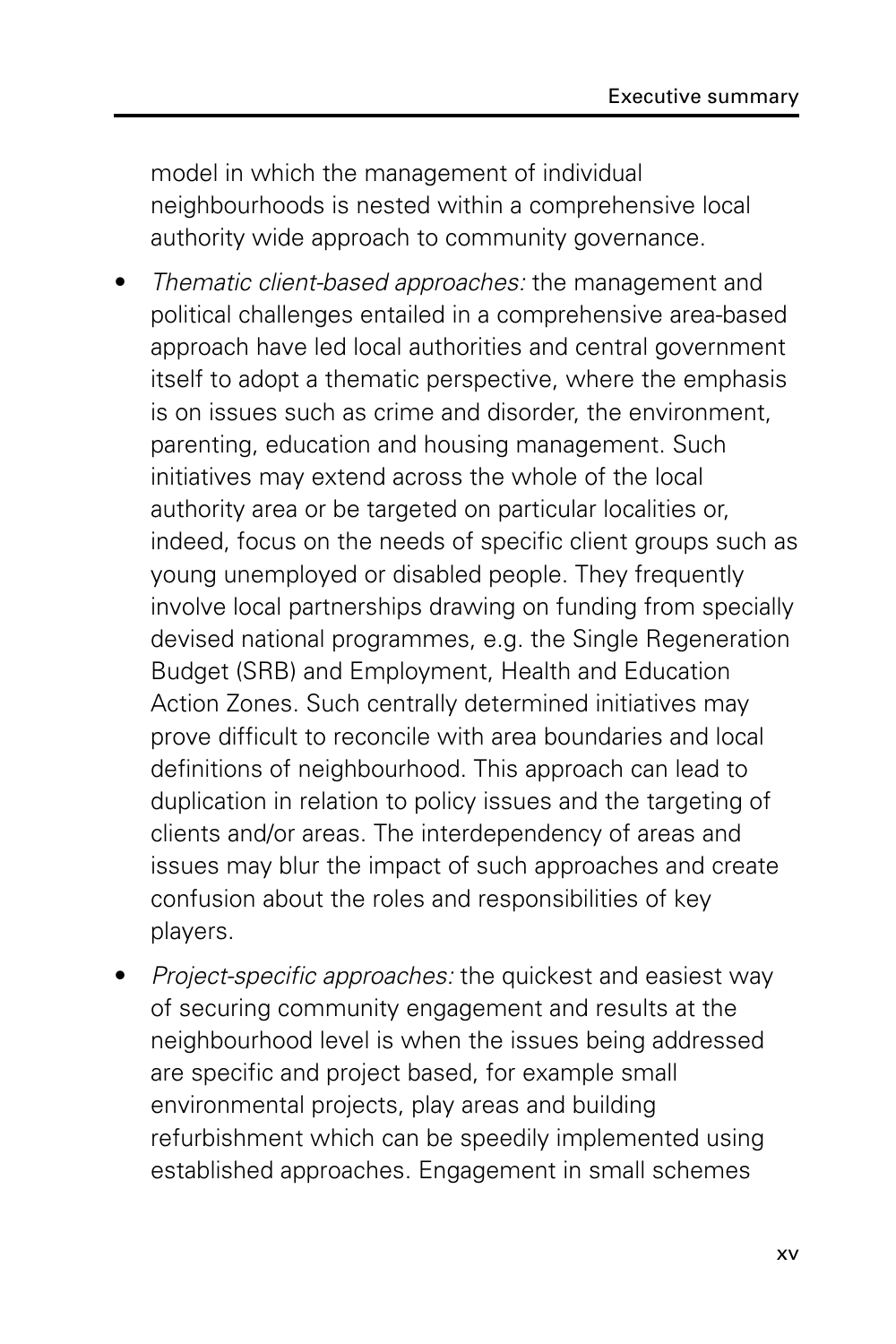may act as a spur to greater community involvement in the longer term.

## **Key lessons**

If devolved forms of local governance are to be effective then it is necessary to address several key issues.

#### **Establishing the needs, priorities and aspirations of key players and individuals**

Local devolution requires that measures are in place to identify and articulate the needs, priorities and aspirations of local communities, and a set of actions is agreed with those key organisations responsible for meeting local needs. Local authorities with experience of area-based programmes should review with local communities existing mechanisms and the effectiveness of processes for establishing needs and priorities. For others, the most pragmatic approach may be to begin with simple project pilots. This should enable best practice to be established and relationships built in the context of an achievable set of objectives and outcomes. Small-scale projects and less ambitious forms of devolution are suited to circumstances where needs and priorities are easily defined. With experience, and increasing self-confidence, lessons may be transferred to more complex forms of neighbourhood management.

#### **Building community capacity: promoting participation**

Local authorities apply a range of participation techniques, but it is often unclear how the results influence decisions and how participation may be used to stimulate inclusive local involvement in decision making, implementation and capacity building. The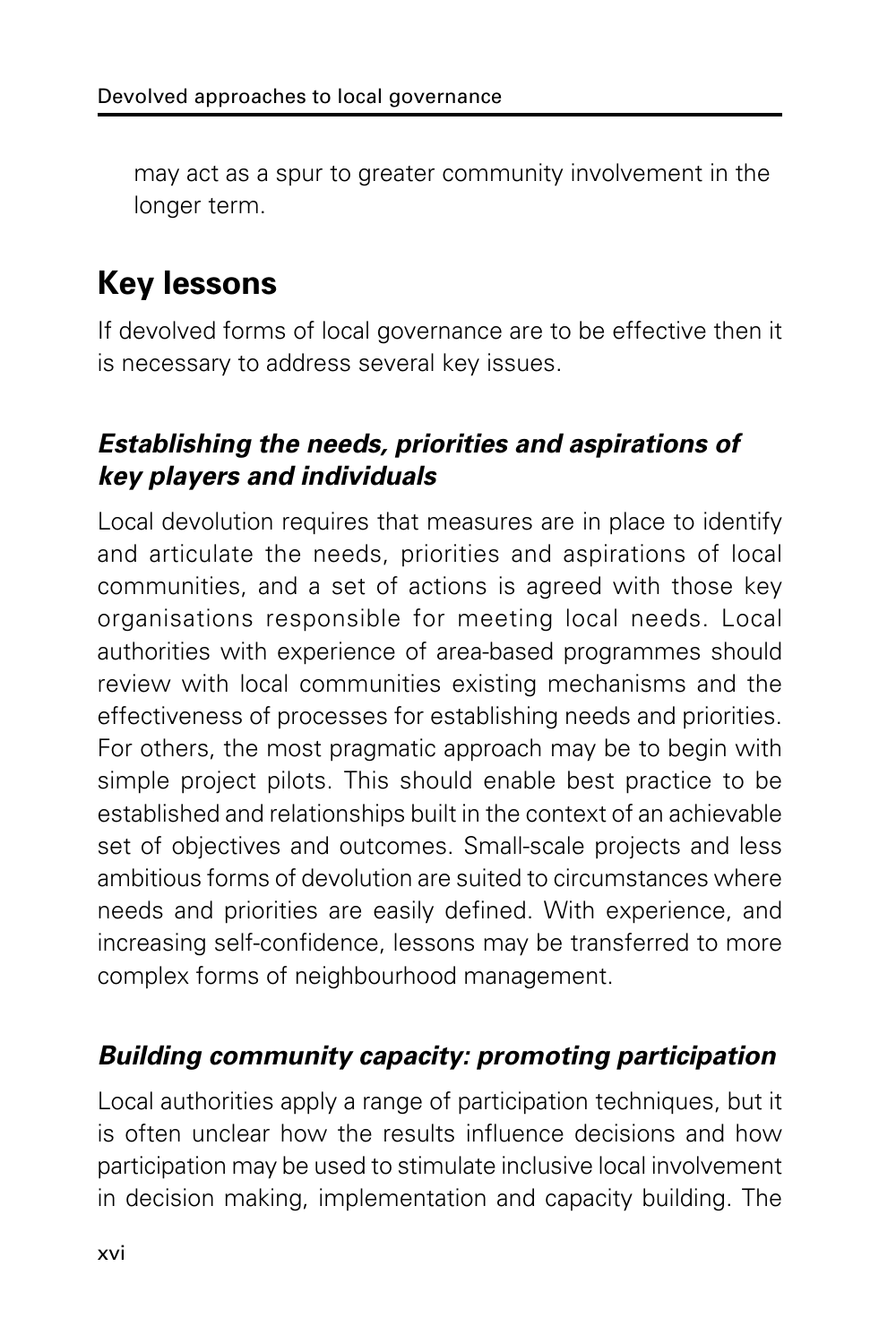experience of the Best Value pilot authorities is that the new regime has forced them to adopt a more systematic approach to consulting with service users, including a broader range of people than in the past.

A considerable commitment in terms of time, money, and change in bureaucratic attitudes is required if communities are to become interested and actively involved in efforts to improve local services. To that end, there needs to be a strategic approach to strengthen the existing network of intermediary bodies who support local communities and residents but who are presently under-resourced. More funding is required in main programme and specific targeted policies to facilitate community engagement. A neighbourhood empowerment fund could be established to provide the kind of support which is available to local residents in the start-up phase of New Deal for Communities. A critical factor here is the need to facilitate the involvement of the most disadvantaged groups in the community and specifically to ensure that the interests of ethnic minorities, the disabled and other disadvantaged groups are adequately resourced and supported. Approaches will vary, depending upon local circumstances; however, certain key lessons are evident.

The scope, realistic outcomes and the time period of participation exercises should be clear from the outset. The responsibilities of the local authority, councillors and other stakeholders need to be defined, and communities must be reassured that their views will count. Local authorities have sometimes been hostile to the involvement of 'unelected and unaccountable outsiders', but providing support for potential community leaders and the existing network of organisations that help local communities is essential, particularly in deprived neighbourhoods. The new Neighbourhood Renewal Fund offers a potential source of assistance. It also needs to be recognised that community views are far from homogeneous and that care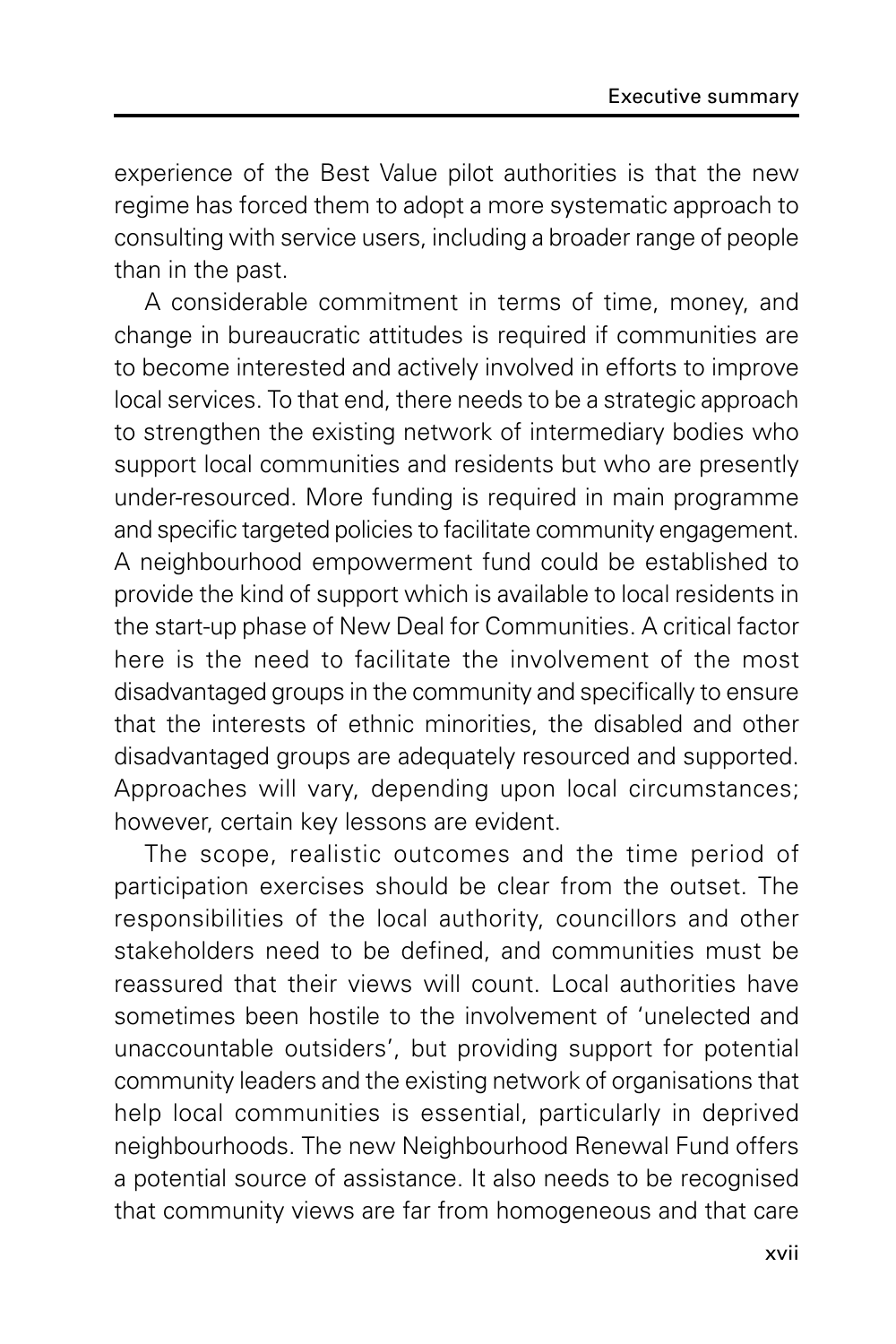is required to identify the aspirations of those who often find themselves excluded by more assertive voices. Getting 'quick wins' may be necessary to provide the initial impetus. The key lesson to emerge is that participation should not be seen as a 'one-off' exercise, and building community capacity requires resources and a sustained commitment.

#### **Enhancing and legitimising the role of elected members**

The role of the elected member is already undergoing change and devolved approaches to local governance present further opportunities and challenges for councillors. It raises important and complex questions about the relationship between representational and democratic structures, and the connections between backbench councillors and new forms of 'cabinet-style' government. Neighbourhood management should offer the opportunity to enhance and legitimise the elected member's role because it allows them to be more visibly involved in local issues. At the same time, the process may open up tensions between elected members carrying out different management roles, and between community organisations and local authority staff engaged in neighbourhood management and their counterparts at the centre. The role of members, therefore, needs to be clearly defined and rules of engagement established which clarify the responsibilities of the various parties involved.

#### **Improving service delivery**

Service delivery should be improved if account is taken of community views in preparing performance plans. However, difficulties may arise in meeting competing local interests and the need to balance local democratic pressures with a consistent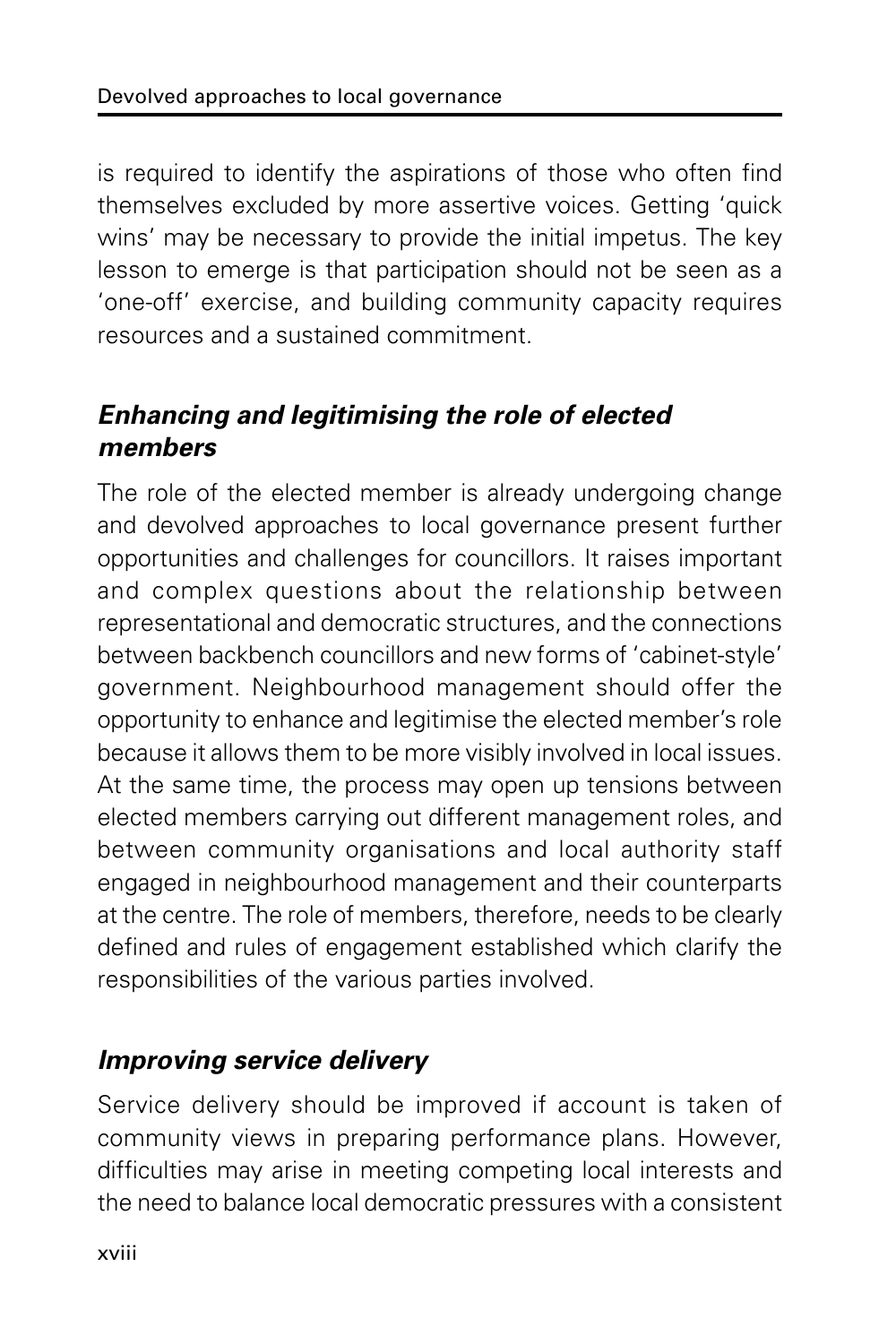and equitable distribution of resources and effective service delivery across a wider area. Furthermore, staff from local authorities and other service providers will need to develop links with colleagues working in other service areas and invest in the skills necessary to establish the trust of local communities and client groups.

#### **Developing the enabling role of local authorities**

A key issue facing local authorities is the extent to which they should become 'enablers' rather than direct service providers. The 'enabling' model implies that local authorities should become strategic, partnership-building agencies, identifying need and commissioning services from other organisations in the public, private and voluntary sectors. It challenges local authorities to adopt new ways of working including the development of networking skills around partnerships and new approaches to accountability. Devolved forms of governance may accelerate this process, as local authorities begin to support cross-cutting measures and capacity-building initiatives, through strategic and local partnerships with the public, voluntary and private sectors. But partnership working is not devoid of risks; indeed, it raises fundamental questions about the extent to which partners can be expected to cooperate to promote community interests while competing for the privilege to deliver local services. Careful consideration needs to be given to the costs and benefits of direct service delivery as against other means of service provision.

#### **Producing better 'joined-up' working**

Political and institutional commitment to 'joined-up' working is essential if it is to succeed. Central government has a key role to play in applying its Best Value approach in all areas of public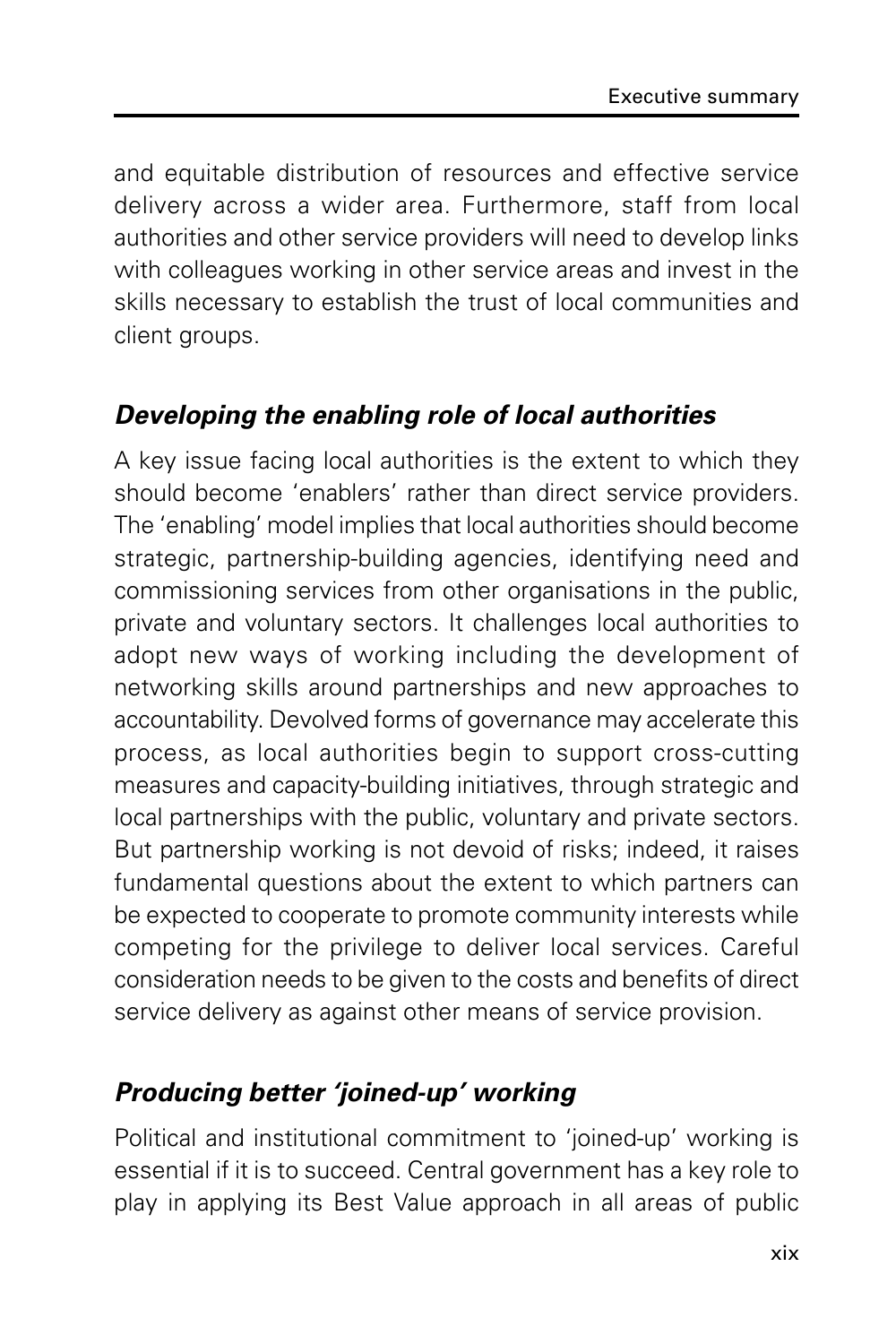administration, devolving decision making in its own structures, facilitating pooled budgets at local level and introducing more flexible approaches to auditing. It should also establish a framework setting out the connections between the various strategies being prepared by different tiers of government. The consolidation of central government departmental policies at the regional level, the implementation of proposals in the Cabinet Office report Reaching out (Cabinet Office, 2000a) and the launching of the Urban Renewal Fund should have an impact in due course. Nonetheless, central government's mainstream budgets remain organised on traditional functional lines.

#### **Bending main programmes and budgets**

The reworking of main programme budgets to reflect community priorities is essential if the government's commitments are to be realised. But, while Best Value is encouraging authorities to examine new approaches to service delivery and criteria for allocating resources, as yet there is little evidence that main programmes are being 'top sliced' to match local community priorities. Many local authorities fear that devolved forms of local governance, based upon territorial or cross-cutting measures, will prove more expensive than traditional approaches, introduce an unwelcome level of complexity and raise expectations that cannot be met from existing budgets. Furthermore, while community engagement and devolved budgets may seem desirable, local authorities presently operate within a legal framework which may restrict their capacity to devolve decision making and budget responsibilities – an 'own resource' – to independent local communities. The recent agreement between the Local Government Association and the National Association of Local Councils suggests that there is scope for the modest delegation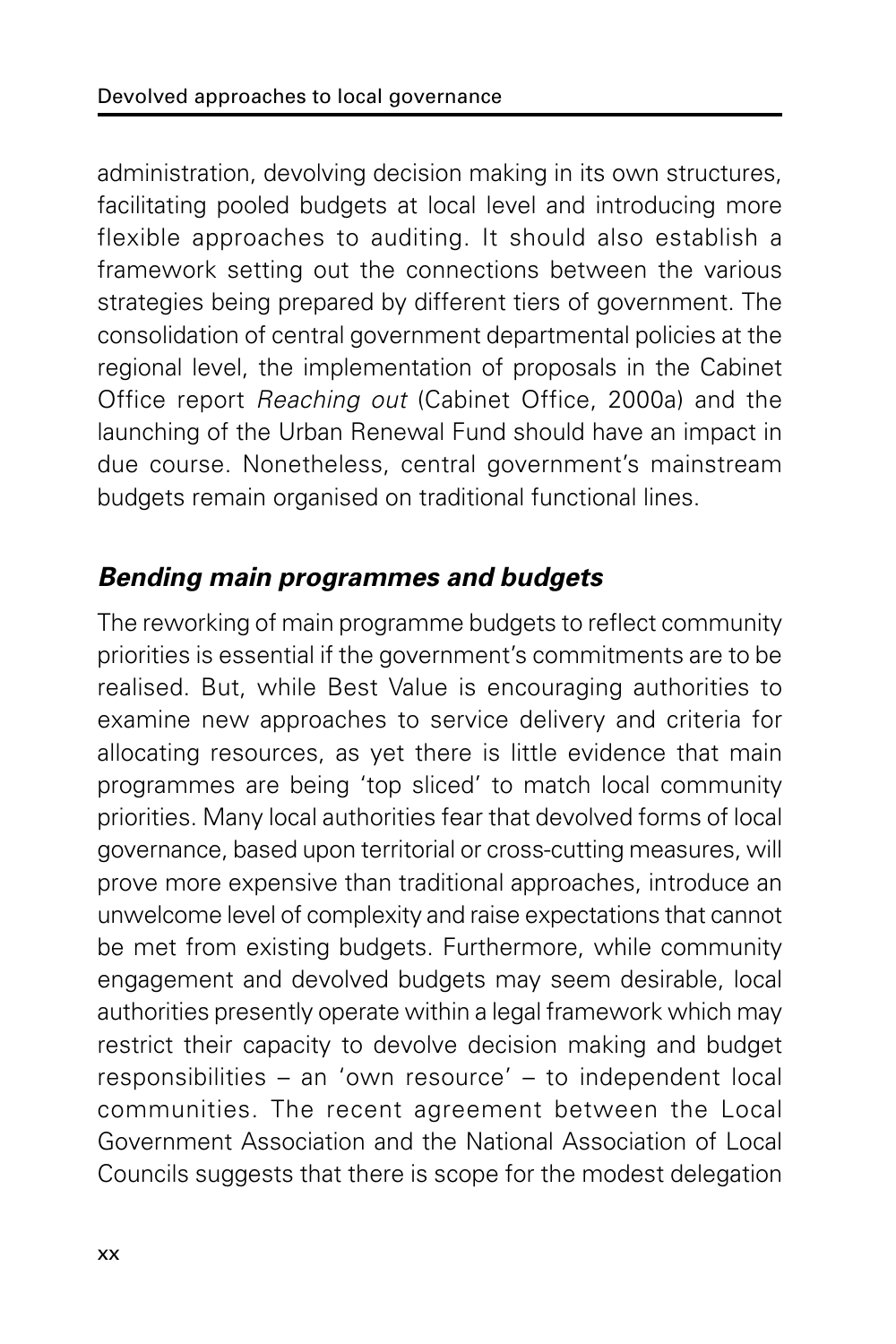of powers, but a more radical approach would require reforms to existing financial arrangements.

#### **Encouraging innovation**

Experience suggests that the active engagement of local communities can lead to improvement in service delivery and governance processes. Community involvement should lead to better decisions, add legitimacy and confer a greater sense of ownership. The government strongly endorses this approach but local discretion and innovation also invokes risk and possible failure. If greater power and discretion are to be transferred downwards to local neighbourhoods, then issues surrounding regulation and public auditing methods need to be addressed. This is particularly so in respect of risk taking and the use of more sophisticated performance measures which relate to the kind of circumstances experienced in deprived communities. Encouraging innovation is easiest when people understand and relate to the objectives and required outcomes. It becomes more difficult in area-based and cross-cutting thematic approaches. As complexity increases, all too often innovation takes the form of process changes while outcomes for residents are replaced by more easily measurable outputs. But moves towards devolved governance are dependent upon innovation – 'doing things differently' – which involves local leaders having the capacity to deliver better, more accountable and transparent outcomes. If there is an unwillingness to face change it will very quickly become apparent to citizens, residents and other local stakeholders; the process may be discredited and the motives of the authority questioned. Initially, at least, expectations about the outcomes of local devolution should not be overstated.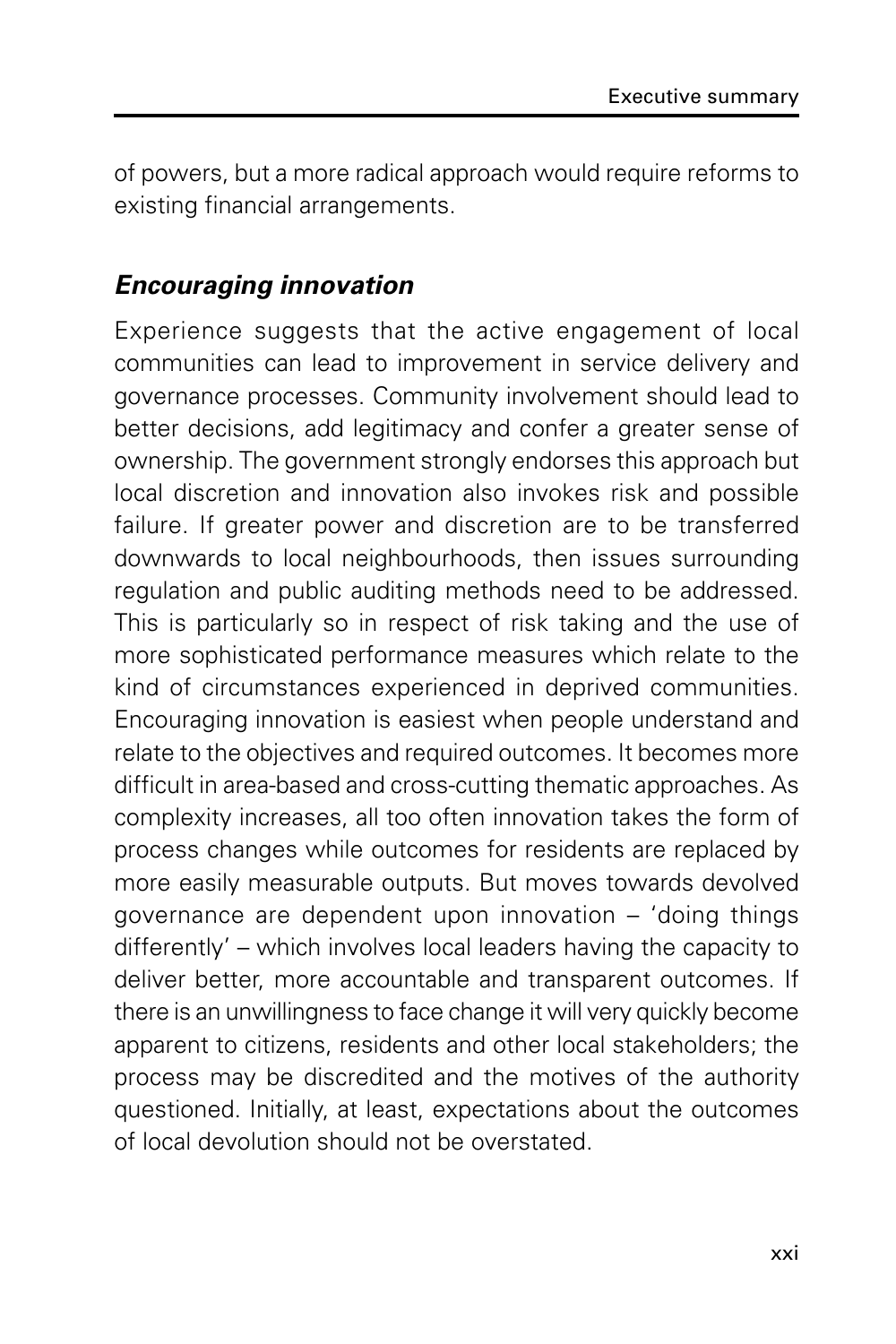## **The way forward**

At this stage in the modernisation process, diversity is the keynote. Local authorities should adopt approaches that best suit local needs, political structures and the capacity and willingness of both local institutions and communities to adopt alternative forms of local devolution. Learning from best practice and the dissemination of different working models are vital in order to avoid 'reinventing wheels' and to maximise the impact of devolved approaches. Measured experimentation and risk taking should be encouraged. Making mistakes is a critical part of the process of capacity building and changing the way people and institutions act. Action research and pilot programmes could well prove a valuable instrument at this stage. But, ultimately, it is the willingness of local authorities and central government to learn and transform their bureaucracies through clear political leadership and the extent to which individual citizens can be persuaded to participate in decisions affecting their neighbourhoods that will determine whether the government's commitment to devolved forms of local governance is met.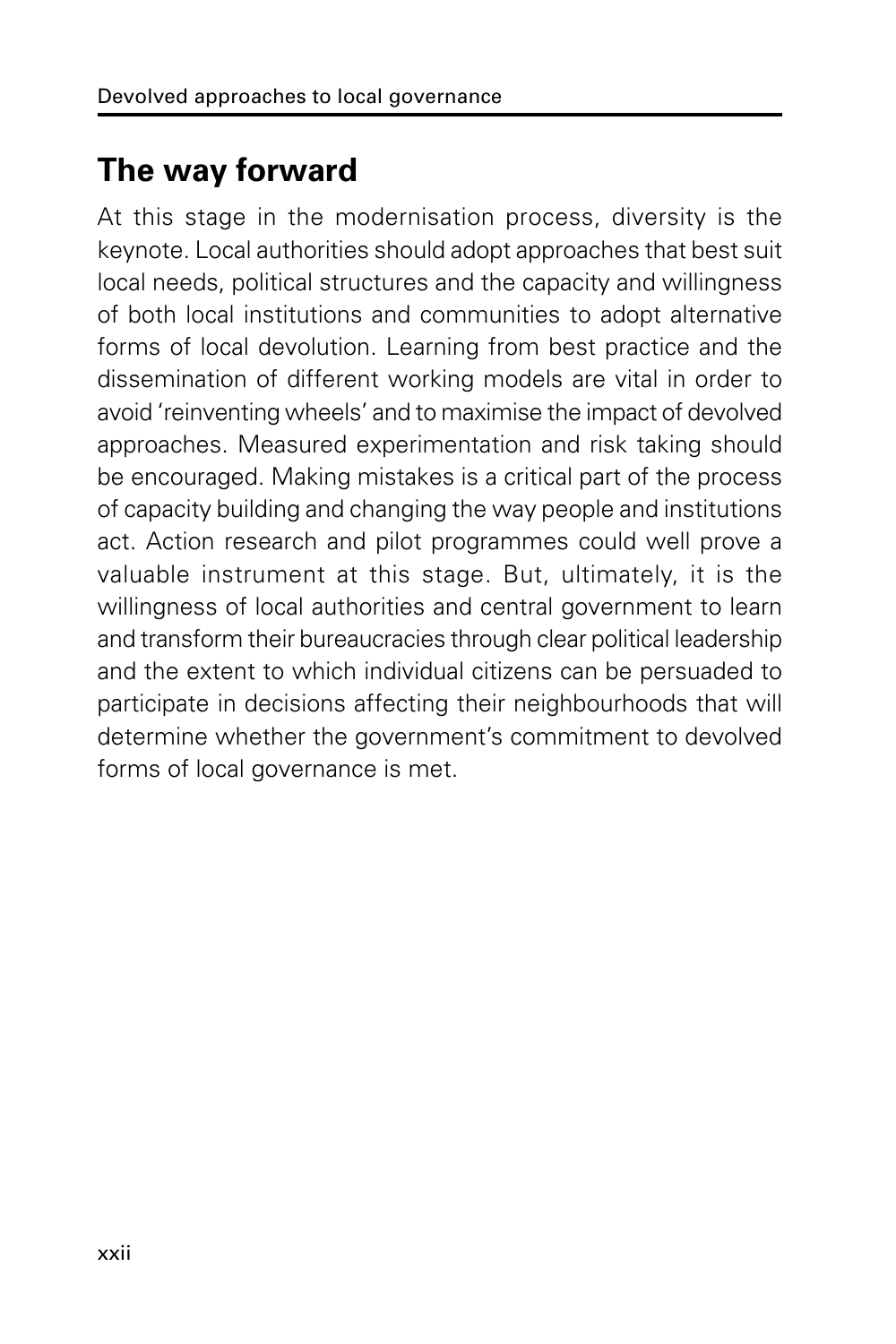## **1 INTRODUCTION**

### **Background to the study**

There has been growing recognition that 'top-down' policy measures determined by central and local government often fail to respond to the needs and expectations of local communities. This is discernible in several separate but converging strands of national and local policy.

First, the current modernising agenda for local government is intended to renew public confidence in local democratic institutions. Reforms to local political and management structures, including Best Value, a focus on community leadership and planning, and community engagement and partnership are designed to increase the responsiveness and accountability of local authorities to local communities.

Second, policies to regenerate deprived local communities are placing increasing emphasis on engaging with local residents and mobilising community capacity.

Third, there is recognition that, given the multi-faceted nature of neighbourhood issues, local government's reliance on traditional departmental and professionally led approaches to policy making and service delivery may be inappropriate. This is demonstrated in the drive towards 'joined-up' government, the emphasis on partnership and multi-agency working at both strategic and service delivery levels and in the involvement of local stakeholders.

These developments are taking a variety of forms, but are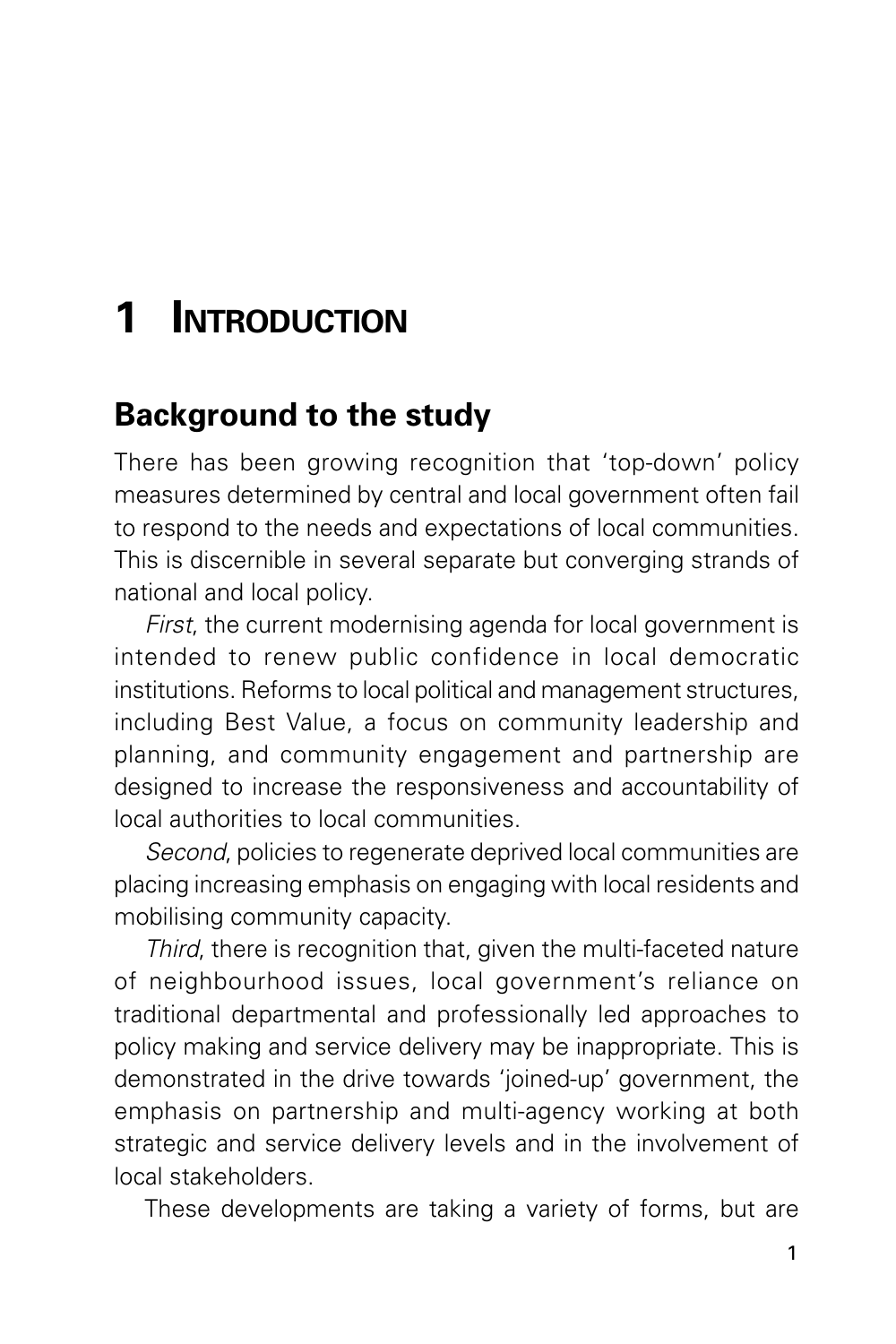invariably referred to as neighbourhood management. Each points to the need for quite fundamental cultural change in central government, the voluntary and private sectors, community organisations and, not least, local authorities. They challenge government to develop policy frameworks that are more responsive to local needs. Community organisations and local residents will be expected to become genuinely engaged in the planning and management of their areas through local partnerships. Local authorities will be required to play a key role in helping to facilitate this process and providing the strategic direction and local leadership in the preparation of community strategies in partnership with their communities and other agencies.

## **Political and philosophical underpinnings**

Since the 1960s, local, area-based approaches have become widely used in efforts to tackle the problems of deprived neighbourhoods. The Community Development Programme, established between 1969 and 1972, was a model of the new thinking. Its objective was to empower local people to press for improved services and organise self-help. But the initiative raised wider concerns, it challenged policy makers to acknowledge that deprivation was connected to profound changes in urban economies and required radical solutions (CDP, 1977). Thereafter, devolved approaches to neighbourhood renewal have been overseen, for the most part, by the formal political system at central and local levels with their associated bureaucracies, as exemplified in the Urban Programme and Inner City Partnerships established by the Callaghan Government in the late 1970s (Atkinson and Moon, 1994).

There were variations between political parties in their approach to decentralisation. The Conservative governments from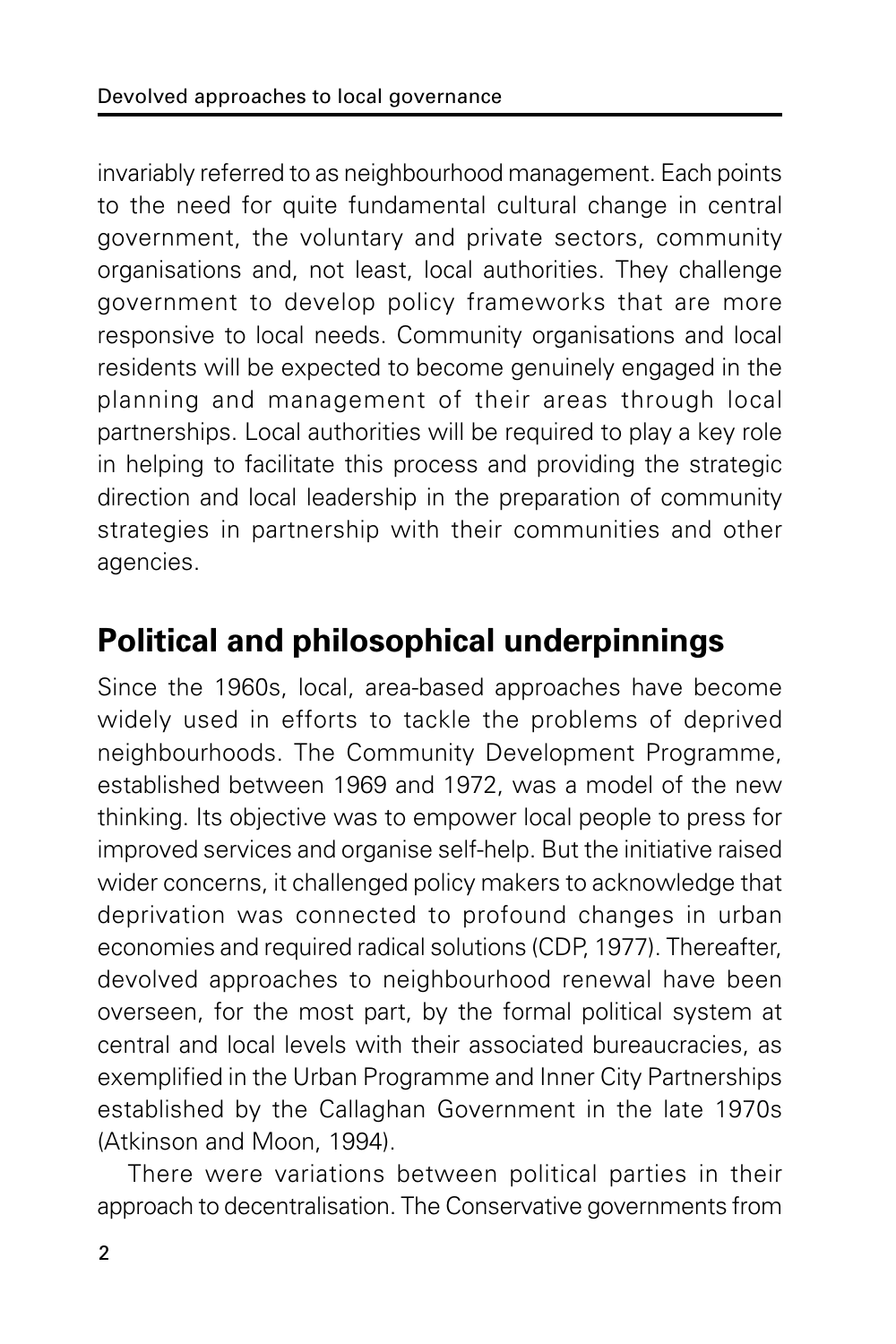1979 to 1997, for example, gave greater credence to the private sector and the use of market and quasi-market delivery mechanisms than earlier Labour administrations. However, under governments of varying political complexion, the engagement and influence of local communities and residents in such initiatives remained marginal, either taking the form of token representation, or being altogether absent (Tilson et al., 1997).

During the latter period of Conservative administration under John Major, there were the beginnings of attempts to secure local engagement through the mechanism of competitive bidding by local partnerships, sometimes referred to as 'Challenge Funding' (Hall and Mawson, 1999a). Pioneered by Michael Heseltine in the Department of the Environment under the umbrella of City Challenge, the approach was extensively copied across Whitehall departments when introducing new targeted, locally based initiatives. Subsequent research has shown that local partnerships based on the Challenge Funding model proved innovative and pioneering in many respects (Robson et al., 1994). Nonetheless, they continued to be dominated by traditional local government bureaucratic methods and/or by central government inspired quangos, with their associated top-down approach to programme management, delivery and evaluation.

In this respect, the election of New Labour could be seen as a watershed (Pimlott, 1997), given its emphasis on the active engagement of local citizens and local communities in the formulation and implementation of those national programmes and special initiatives which have an identifiable local dimension – regeneration, housing, social exclusion, training, etc. A similar shift in thinking is evident in central government's attitude towards the management of local government. Nonetheless, there remain both theoretical and practical questions surrounding the concept of community engagement.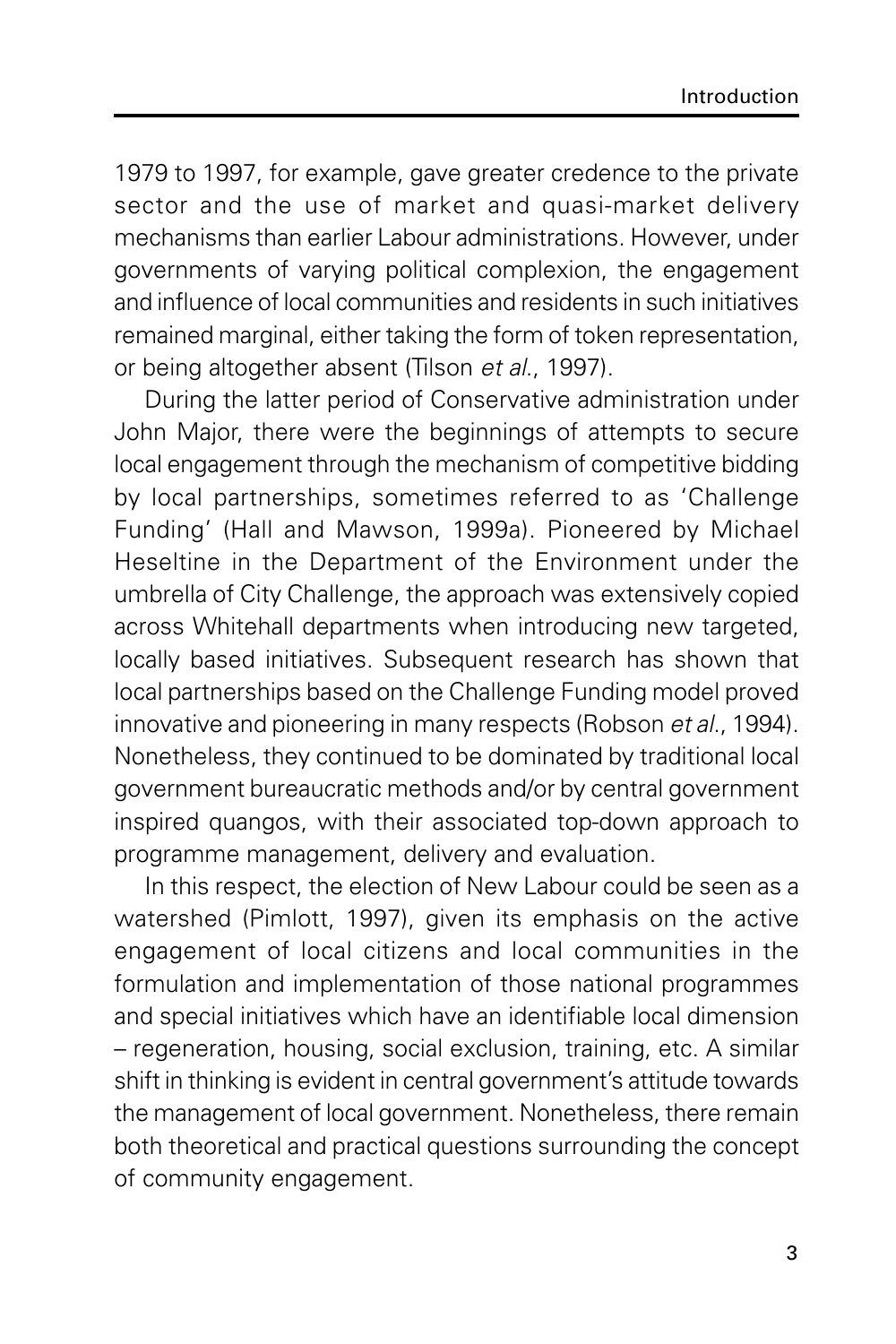The notion of community is a central theme in New Labour's political philosophy (Freeden, 1999). Academic and political analysts close to the Blair project have drawn on theories of 'communitarianism' (Etzioni, 1995; Gould, 1999). This analysis suggests that certain contemporary trends including enhanced physical and social mobility, individualism and the associated loss of communal obligation have served to undermine traditional local support mechanisms and are leading to calls for the return to a sense of belonging and association (Giddens, 1998).

From this perspective, there is a need to restore social cohesion, social justice and the values of local community through a new kind of partnership between the state and civil society – the so-called 'Third Way' (Giddens, 1998). Critics have argued that all too frequently the post-war welfare state has failed to deliver because it has relied too heavily on traditional vertical and functionally organised structures, dominated by professional bureaucracies. Decision making has become too centralised with insufficient local ownership and engagement (Ransom and Stewart, 1994).

It is contended that there is a need to refocus policy development and service delivery through greater user involvement (Corrigan and Joyce, 1997) and by supporting the development of so-called 'social capital' (Putnam, 1993; van Kersbergen, 1995; Hargreaves and Christie, 1998). According to this latter view, there are a number of significant tangible and intangible community assets upon which an effective local regeneration strategy should be based. The latter characteristics include social entrepreneurship, social networks, community participation, trust and a sense of belonging (Leadbetter, 1997). The notion of 'social capital' has generated much debate in the academic literature not least about the policy implications (Gittell and Videl, 1998). Policy uncertainties reflect divergent perspectives on the assets that need to be mobilised in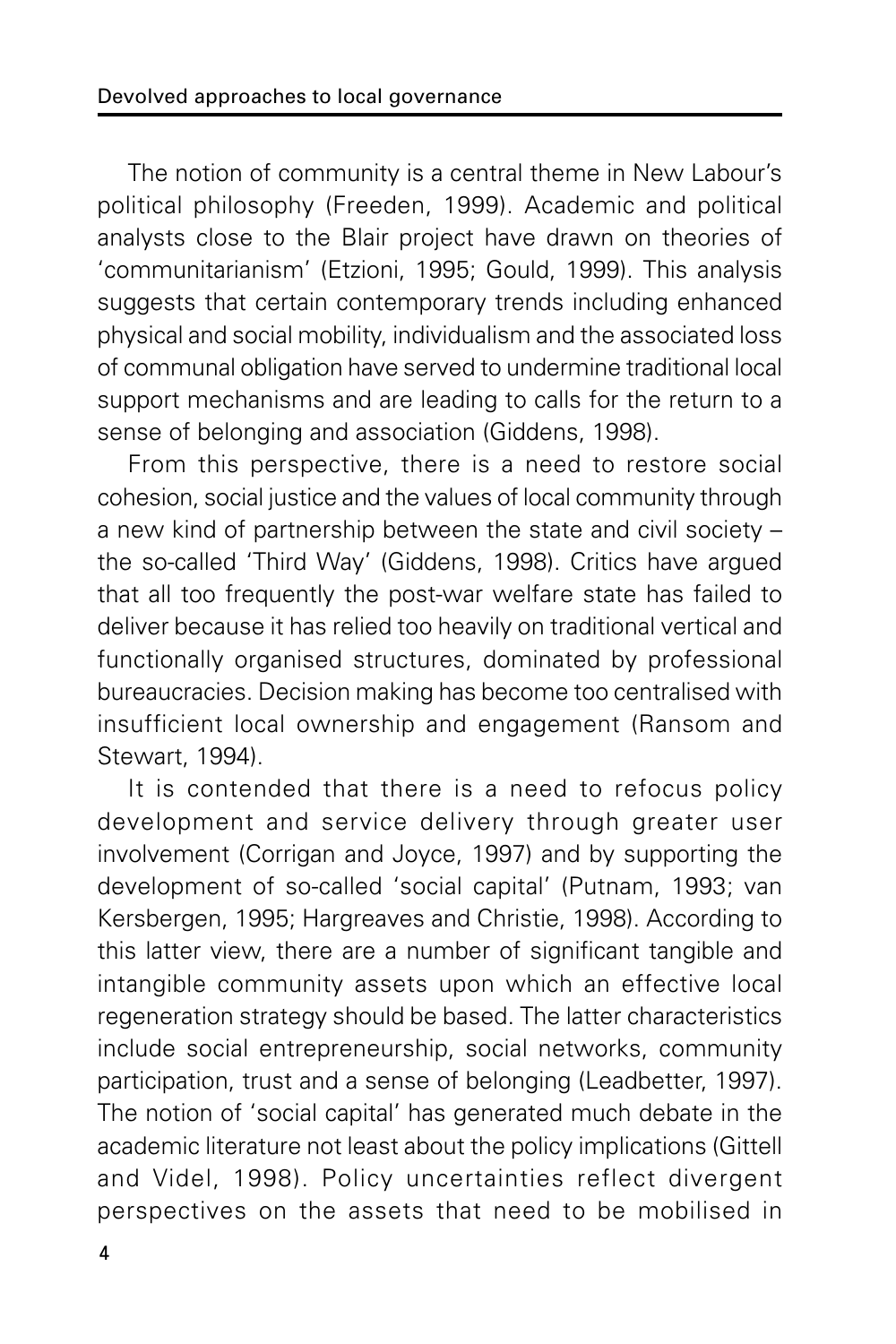community development and regeneration, particularly the balance between the application of internally generated resources and reliance on externally led support. In the United States, the community first philosophy emphasises that, whatever the balance, neighbourhood assets should form the starting point for planning the future:

"… to be effective community development must start with the individual associational and institutional assets present in a given neighbourhood."

(Dewar, 1998, p. 187)

This 'bottom-up' approach is very different to that adopted throughout much of the UK. The Social Exclusion Unit, established by the incoming Labour government in 1997 to develop coordinated approaches to the problems of poverty, has been critical of top-down, provider-led approaches, either from central or local government. Rather, it has stressed the need to strengthen civil society through a neighbourhood-based approach to policy formulation and implementation. In the foreword to its 1998 report, Bringing Britain Together, the Prime Minister stated:

"Too much has been imposed from above, when experience has shown that success depends on communities themselves having the power and taking the responsibility to make things better."

(Cabinet Office, 1998)

Foley and Martin (2000a) have argued that emerging community-based policy initiatives are symbolic of the centre's concern to rebuild the relationship between government and the electorate. A number of commentators have reflected on the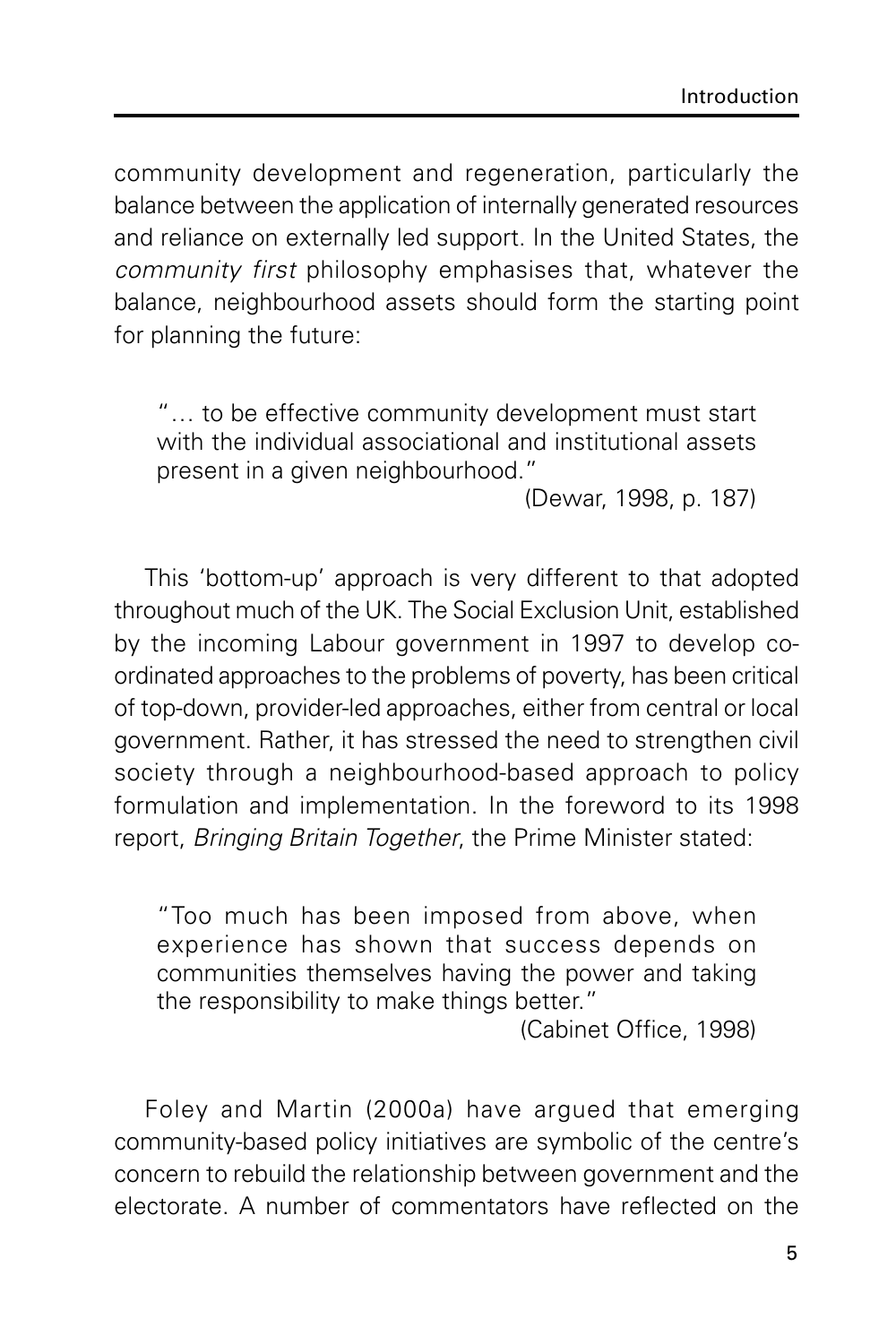threat to democracy arising from a loss of confidence in formal politics and the inability of traditional governmental structures to address contemporary issues (Carnevale, 1995).

Since coming to office, New Labour has been grappling with a dilemma faced by governments in all Western countries, namely the (perceived) resistance of the public to pay more taxes alongside their expectation that contemporary social problems will be tackled and the quality of public services improved. The new public service management reforms introduced by the Conservatives in the late 1980s and early 1990s were a response to this pressure. In large measure, New Labour has accepted the view of previous Conservative governments that the state has to work with other sectors in the delivery of public services, whether it be through privatisation and regulation or in partnership with private, voluntary and community organisations. However, the delivery of public policies outside the framework of traditional democratic decision making has raised questions about the openness and accountability of the new governance structures. A further consequence of moves in this direction has been to weaken the capacity of the state to handle complex interrelated or 'wicked' policy issues which run across traditional functional, departmental boundaries (Clarke and Stewart, 1994).

The reforms of the late 1980s and early 1990s sought to decentralise management responsibilities to dedicated singlepurpose agencies, policy delivery mechanisms and local institutions, as the traditional multi-purpose local authority was stripped of its roles (Pollit et al., 1998). However, the new devolved structures (e.g. quangos, next-step agencies and nondepartmental public bodies) remain wedded to a functional, departmental tradition. But, unlike the traditional local authority, they are primarily accountable to their paymasters and target setters in Whitehall and Westminster, leaving limited scope for local policy discretion. While such agencies have strengths in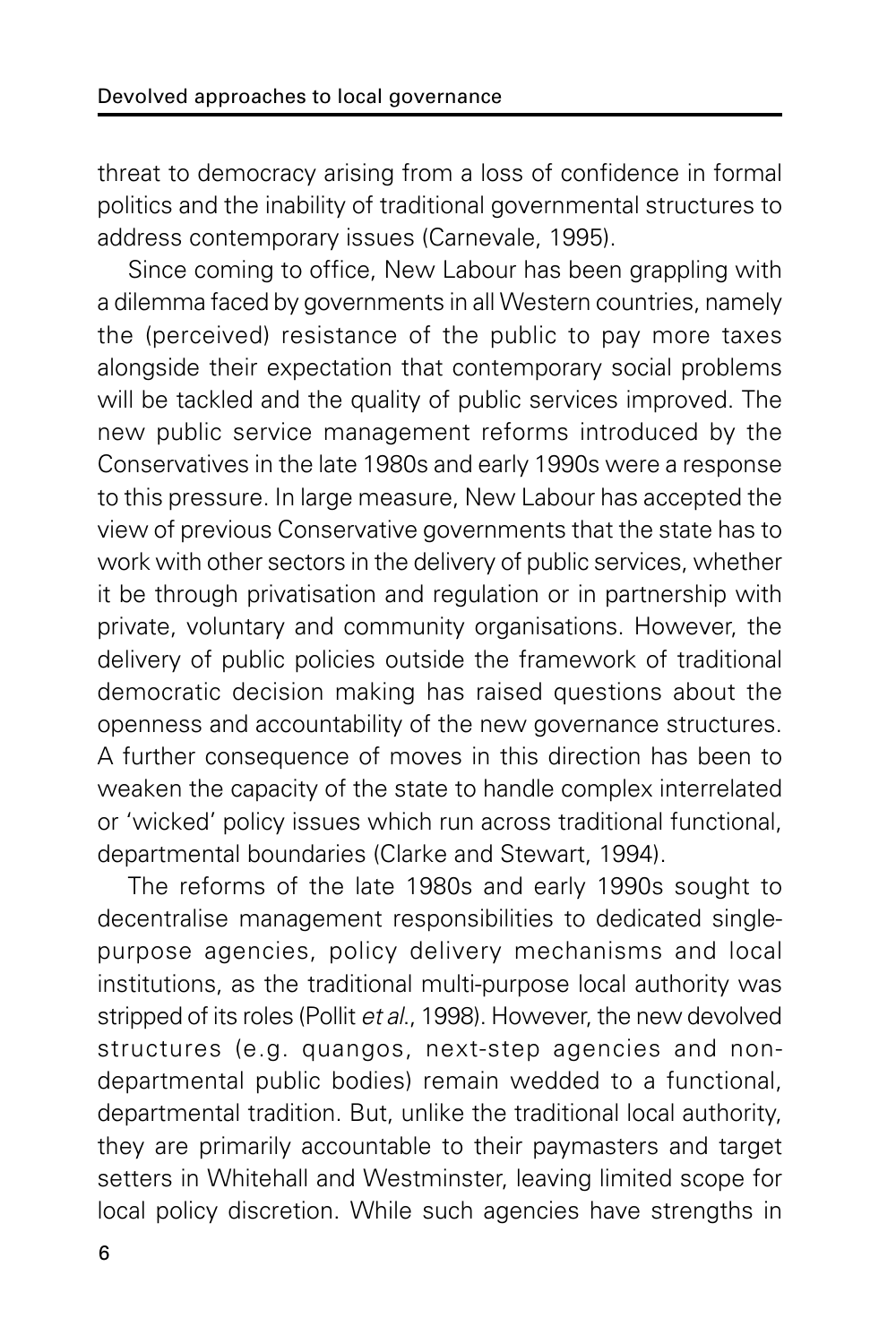focusing on service delivery, they are less useful when it comes to building integrative policy mechanisms. This presents difficulties in an era of accelerating technological, social and environmental change in which problems are becoming increasingly complex and interrelated (Hall and Mawson, 1999b).

New Labour's response to the perceived weaknesses of traditional forms of bureaucracy and political structures is set out in the White Paper Modernising Government (HM Government, 1999) and the subsequent Performance and Innovation Unit reports, Reaching Out and Wiring it up (Cabinet Office, 2000a, 2000b). Alongside the introduction of the Best Value regime for local government, the emphasis is clearly to modernise public services through rapid improvements in service standards and more 'joined-up', flexible, citizen-centred forms of service delivery. The Modernising White Paper proposes that five key principles be adopted – challenge, compare, consult, compete and collaborate – to help promote the continuous improvement in policy making and service delivery at central and local levels (see Table 1). In relation to each of the five 'Cs', the government envisages an active role being played by citizens and communities in the various processes leading to continuous improvement.

An additional 'joined-up' measure followed the White Paper, Modern Local Government: in Touch with the People (DETR, 1998a). This indicated that local councils would have a duty to prepare a community plan and a power to promote the economic, social and environmental well-being of their areas. This included the requirement to produce a comprehensive strategy through a process of community planning in which the local authority would play the leading role. Community plans would also provide a framework for external funding bids and a backcloth to the main programmes of central and local government. To consolidate the leadership role of local authorities, they were also to be given discretionary powers to participate with other stakeholders in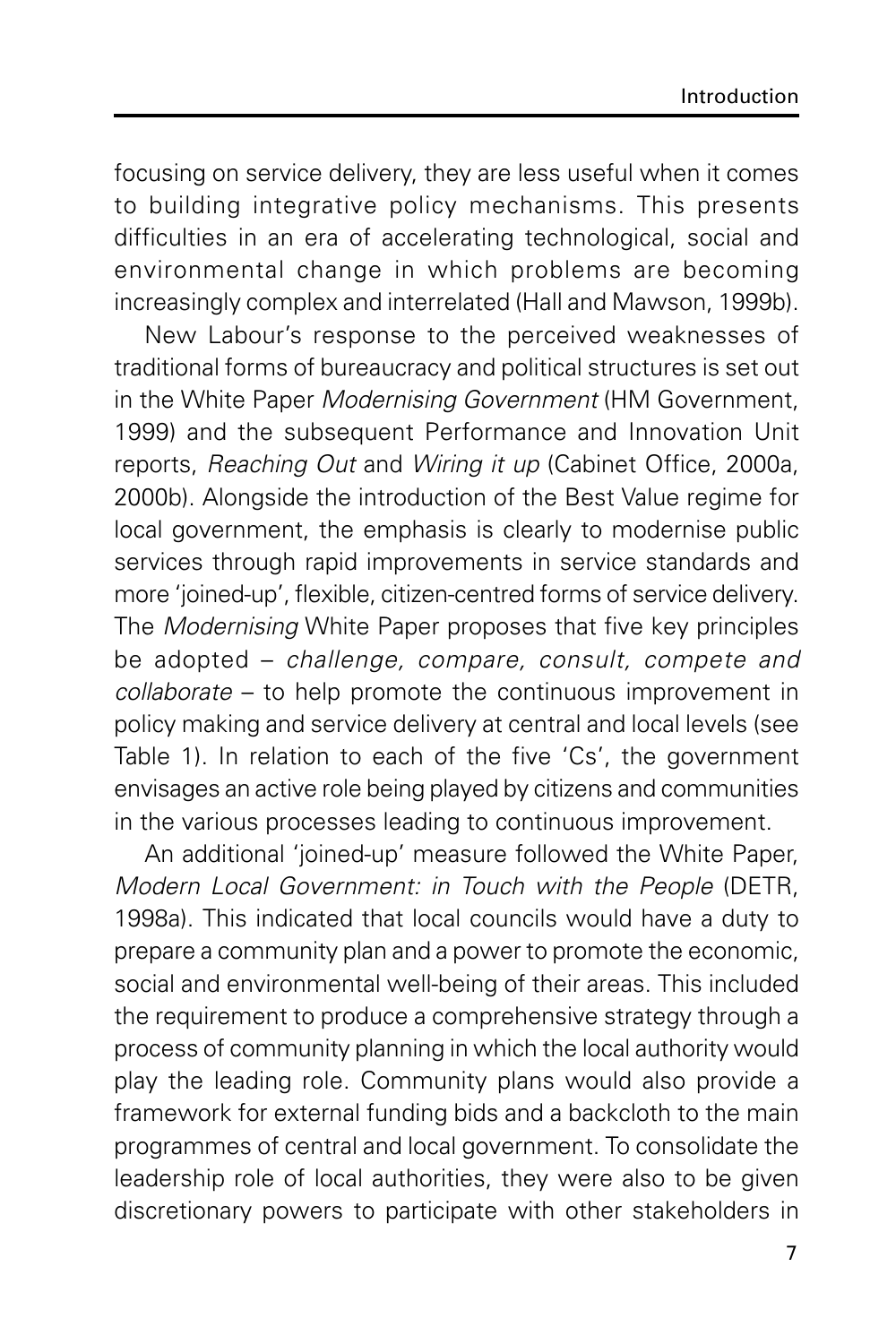| <b>Continuous improvement</b><br>for central government                                                                                                                               | We will                                                                                                                                                                                                                                                                                                                                                                                                                                                                                                                                                                    |  |
|---------------------------------------------------------------------------------------------------------------------------------------------------------------------------------------|----------------------------------------------------------------------------------------------------------------------------------------------------------------------------------------------------------------------------------------------------------------------------------------------------------------------------------------------------------------------------------------------------------------------------------------------------------------------------------------------------------------------------------------------------------------------------|--|
| <b>Challenge</b><br>Is this service, legislation or<br>policy work what is needed? Is<br>it being delivered in the right<br>way by the right organisations?                           | Assess the impact of policies and<br>legislation (for example, on ethnic<br>minorities or small firms, or people's<br>health) before they are introduced.<br>Evaluate policies after they have been<br>introduced and put right any failures.<br>Review all activities in all departments and<br>agencies against five options: abolish,<br>restructure internally, strategically contract<br>out, market test or privatise.<br>Strengthen the five-yearly reviews of<br>agencies and Non-departmental Public<br>Bodies (NDPBs).                                           |  |
| <b>Compare</b><br>Compare actual performance<br>with promises, and learn by<br>benchmarking policy making<br>and services between<br>organisations, regions, sectors<br>and countries | Use Public Service Agreements. These<br>provide, for the first time, hard targets for<br>improving services over the next three<br>years. They shift the focus decisively from<br>inputs to outcomes.<br>Monitor progress on a regular basis<br>through the new Cabinet Committee<br>(PSX).<br>Use the new Public Service Productivity<br>Panel to bring public and private sector<br>expertise together.<br>Produce an Annual Report summarising<br>progress.<br>Benchmark service delivery and policy<br>functions, in particular by using Business<br>Excellence Model. |  |
|                                                                                                                                                                                       | continued                                                                                                                                                                                                                                                                                                                                                                                                                                                                                                                                                                  |  |

### **Table 1 The key principles of the modernising agenda**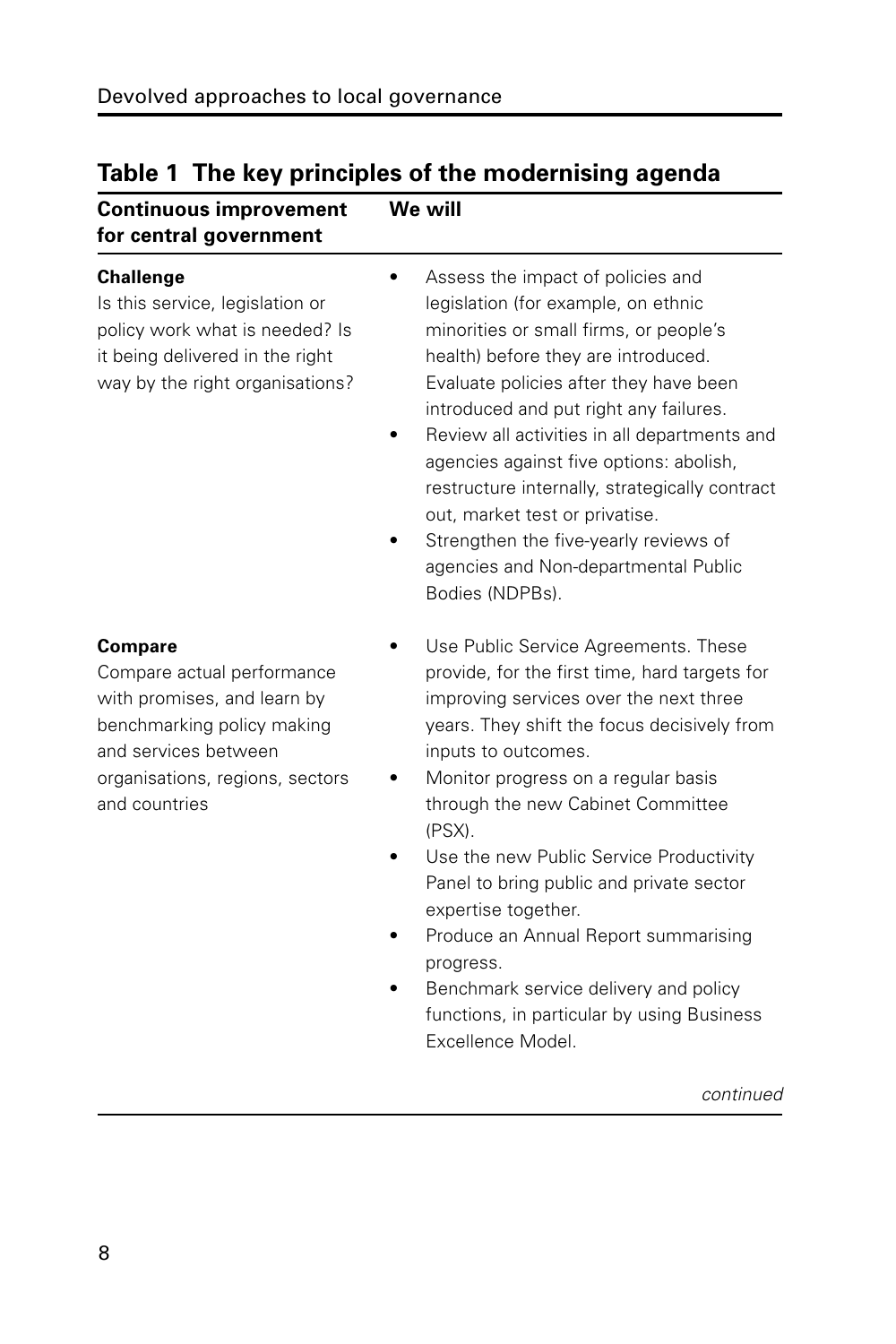| <b>Continuous improvement</b><br>for central government                                                                                                                                         | We will                                                                                                                                                                                                                                                                                                                                                                                                                                                                                                                                       |
|-------------------------------------------------------------------------------------------------------------------------------------------------------------------------------------------------|-----------------------------------------------------------------------------------------------------------------------------------------------------------------------------------------------------------------------------------------------------------------------------------------------------------------------------------------------------------------------------------------------------------------------------------------------------------------------------------------------------------------------------------------------|
| Consult<br>Be responsive to the needs of<br>users, listen to and work with<br>stakeholders, including both<br>customers and staff                                                               | Consult stakeholders as part of our<br>$\bullet$<br>continuous improvement activity. This is:<br>one of the nine principles of the<br>Service First programme<br>the starting point for service level and<br>organisational reviews<br>supported by publication of<br>departmental and agency annual<br>reports<br>part of best practice in developing and<br>implementing policy and legislation.                                                                                                                                            |
| <b>Compete</b><br>What matters is what works -<br>the government should use the<br>best supplier whether public,<br>private or voluntary sector                                                 | Build on Better Quality Services which<br>sets out the government's pragmatic<br>approach and provides guidance on how to<br>achieve it. We will work with the Local<br>Government Association to develop<br>guidance on how Best Value and Better<br>Quality Service reviews can be used<br>together to help join up services.<br>Base procurement on competition to<br>secure best whole-life value.<br>Use partnering to encourage innovation<br>and continuous improvement, and Private<br>Finance Initiative (PFI) for capital projects. |
| Collaborate<br>Work across organisational<br>boundaries to deliver services<br>that are shaped around user<br>needs and policies that take a<br>holistic approach to cross-<br>cutting problems | Build on the development of partnerships,<br>at local level through initiatives such as<br>Health Action Zones, and at national level,<br>for example through a joint strategy, for<br>the criminal justice system. We are<br>working to identify and overcome the<br>barriers to closer working.                                                                                                                                                                                                                                             |

#### **Table 1 The key principles of the modernising agenda (cont.)**

Source: HM Government (1999, p. 40).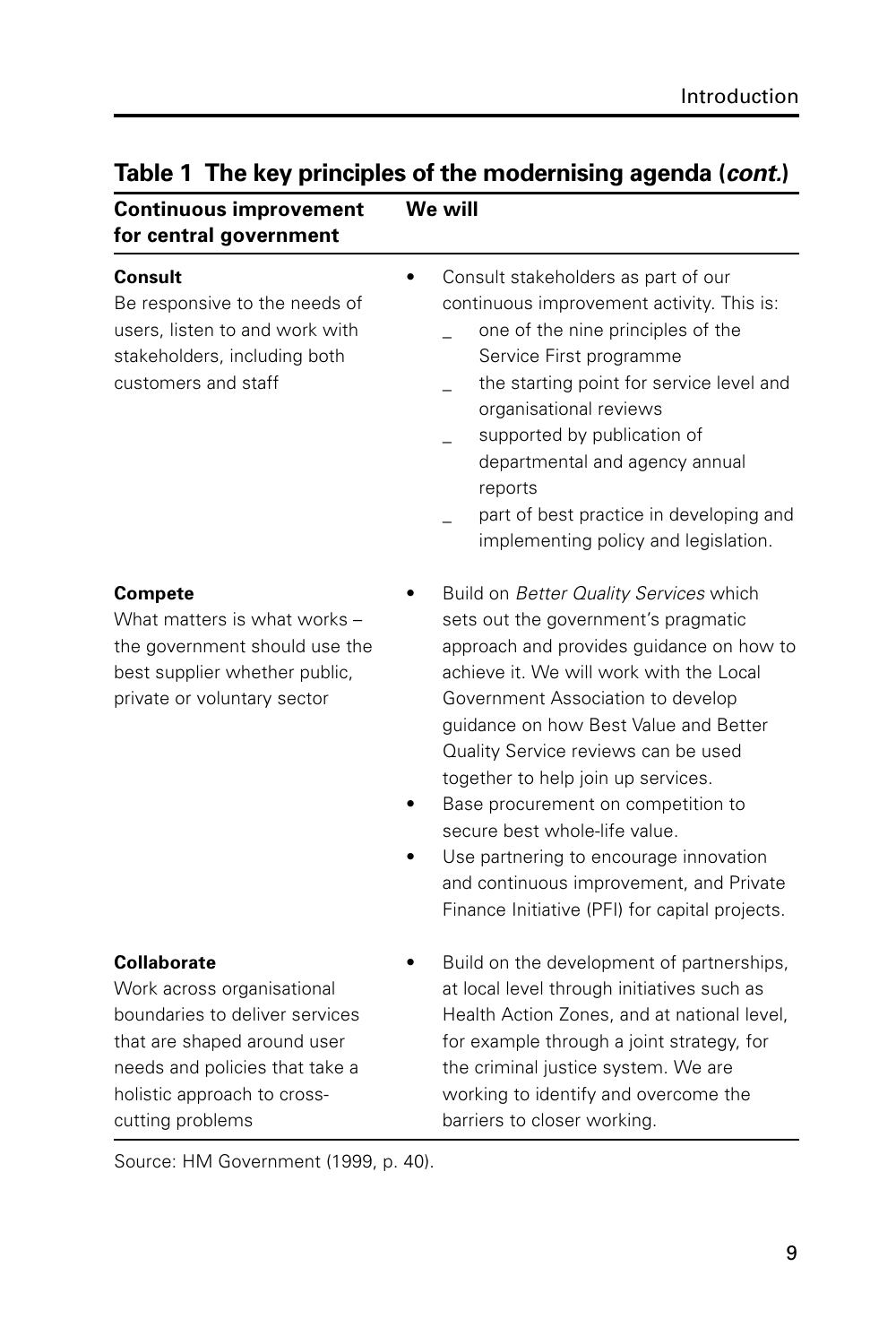partnership activities, including pooling resources, accommodation, staff and delegating decision-making responsibilities.

### **Emerging issues**

It is clear that the political and administrative developments highlighted above herald a potentially significant shift in the way our communities are governed. However, much remains to be done in clarifying relationships and roles, and working through the practical implications.

This study seeks to focus on some of these key themes, most particularly the following.

- What is the relationship between the modernisation of government project, the reforms to local government and area-based initiatives?
- What needs to be done to ensure that these emerging relationships are brought together in a clear and coherent manner at national, regional and local levels?
- How do we define the local community and what are the issues surrounding its representation in emerging government structures?
- What steps need to be taken to facilitate effective community engagement in this modernising agenda?
- What political and practical problems do these devolved approaches pose for traditional local government structures?
- Given local government's new community leading and enabling role, what best practice techniques and practical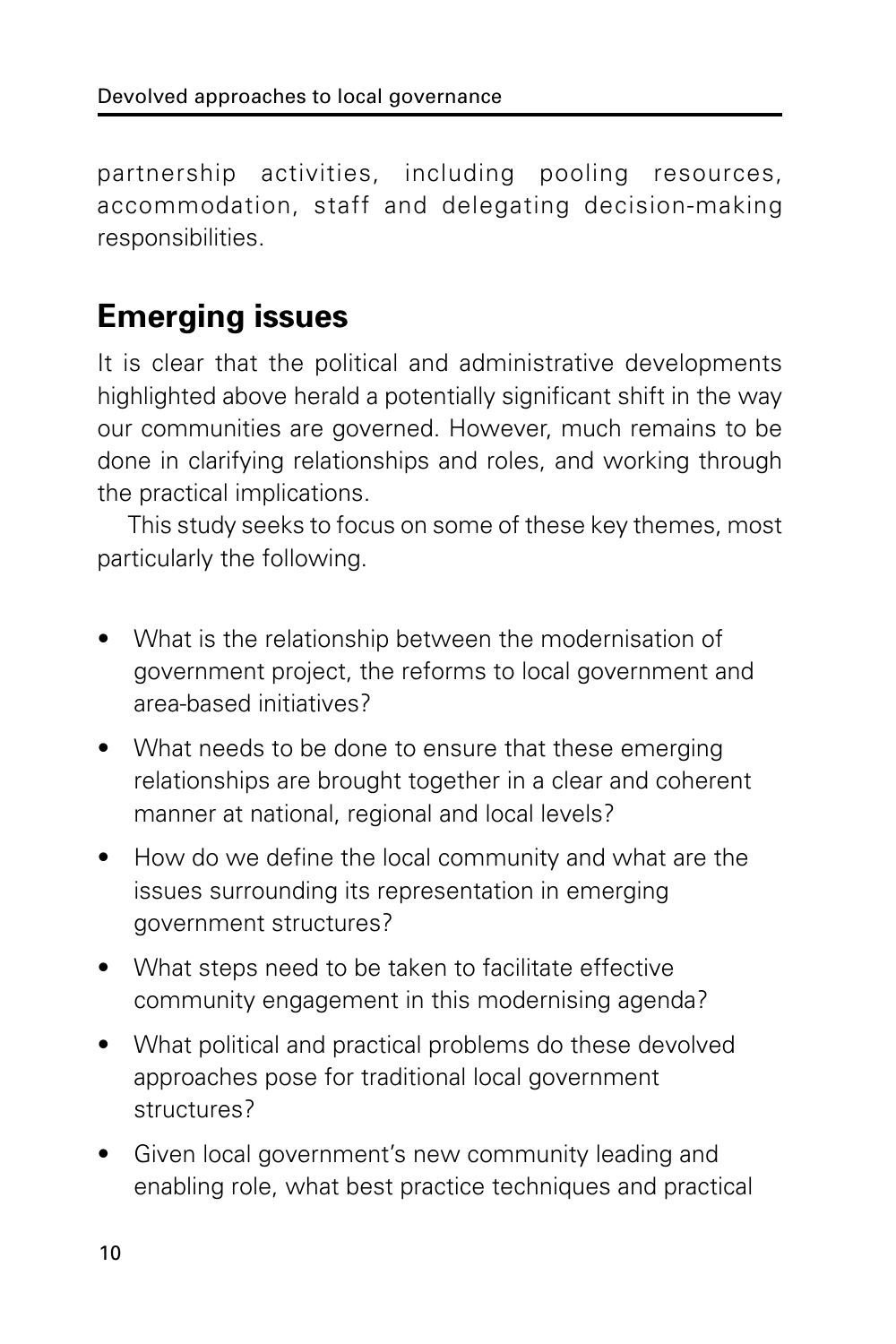lessons are there to help local officers and members take the agenda forward?

#### **Aims of and approach to the study**

It is in the context of these emerging questions that the present study is set. Its purpose is to investigate the implications for both policy and practice of these current trends towards devolved approaches in local governance.

The structure of the report is as follows.

Chapter 2 examines the recent evolution of central government policies specifically designed to promote approaches towards the regeneration of deprived neighbourhoods.

Chapter 3 outlines the key elements of the local government modernisation programme as they impact on the decentralisation of service delivery and the emerging lessons for devolved community and neighbourhood governance and management.

Chapter 4 considers the evidence from recent studies, including those conducted by the Social Exclusion Unit and the Local Government Association dealing with deprived neighbourhoods and local devolution. In drawing upon this material the aims of the study are to identify the:

- policy objectives and the scope and potential outcomes of neighbourhood management
- organisational and management process issues relating to the promotion of democratic accountability, service delivery and building community capacity
- conditions for success and obstacles to achieving effective neighbourhood management.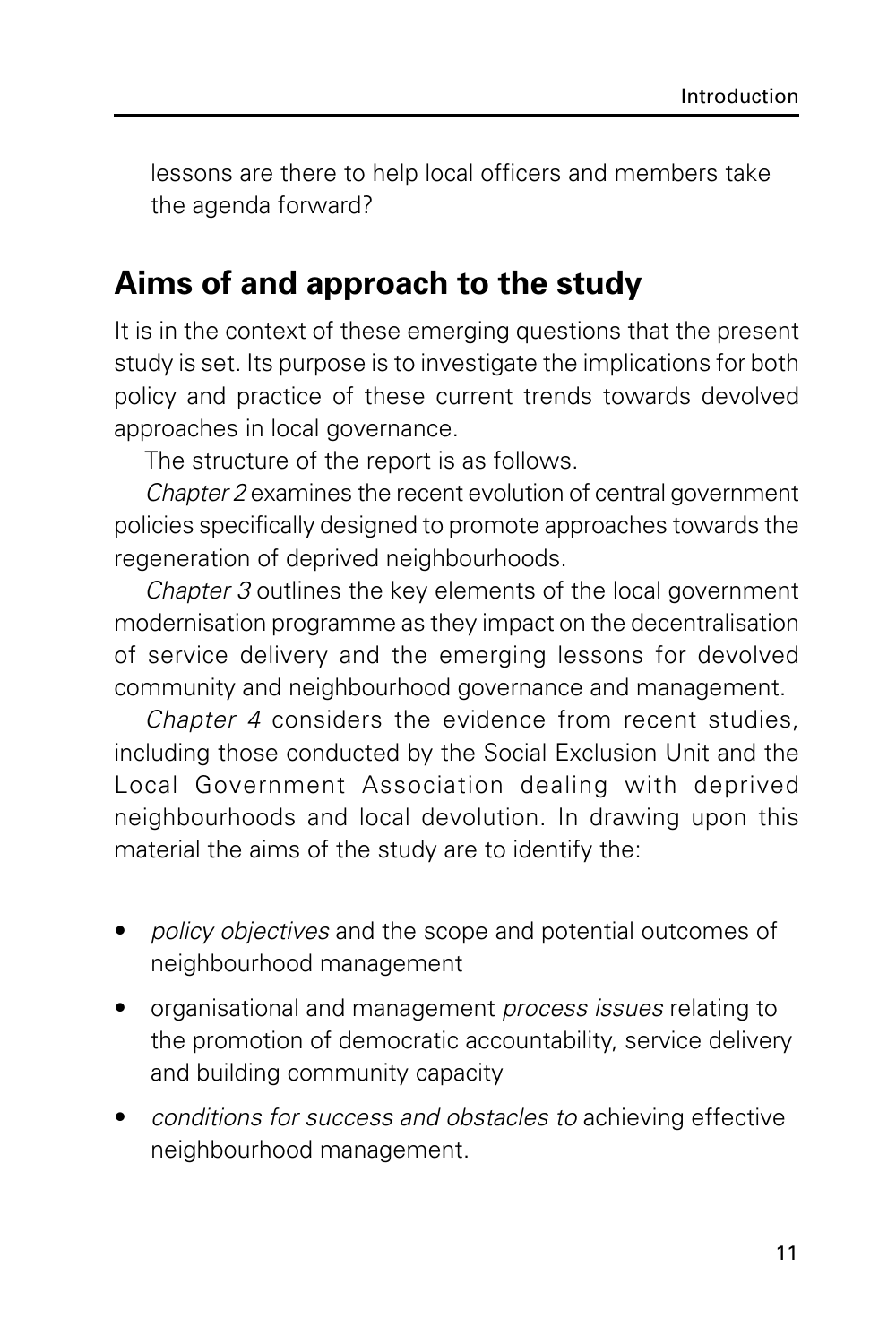Chapter 5 illustrates the choices local authorities may need to make in their approach to neighbourhood management.

Chapter 6 concludes by examining the connections between the policy issues examined in the report.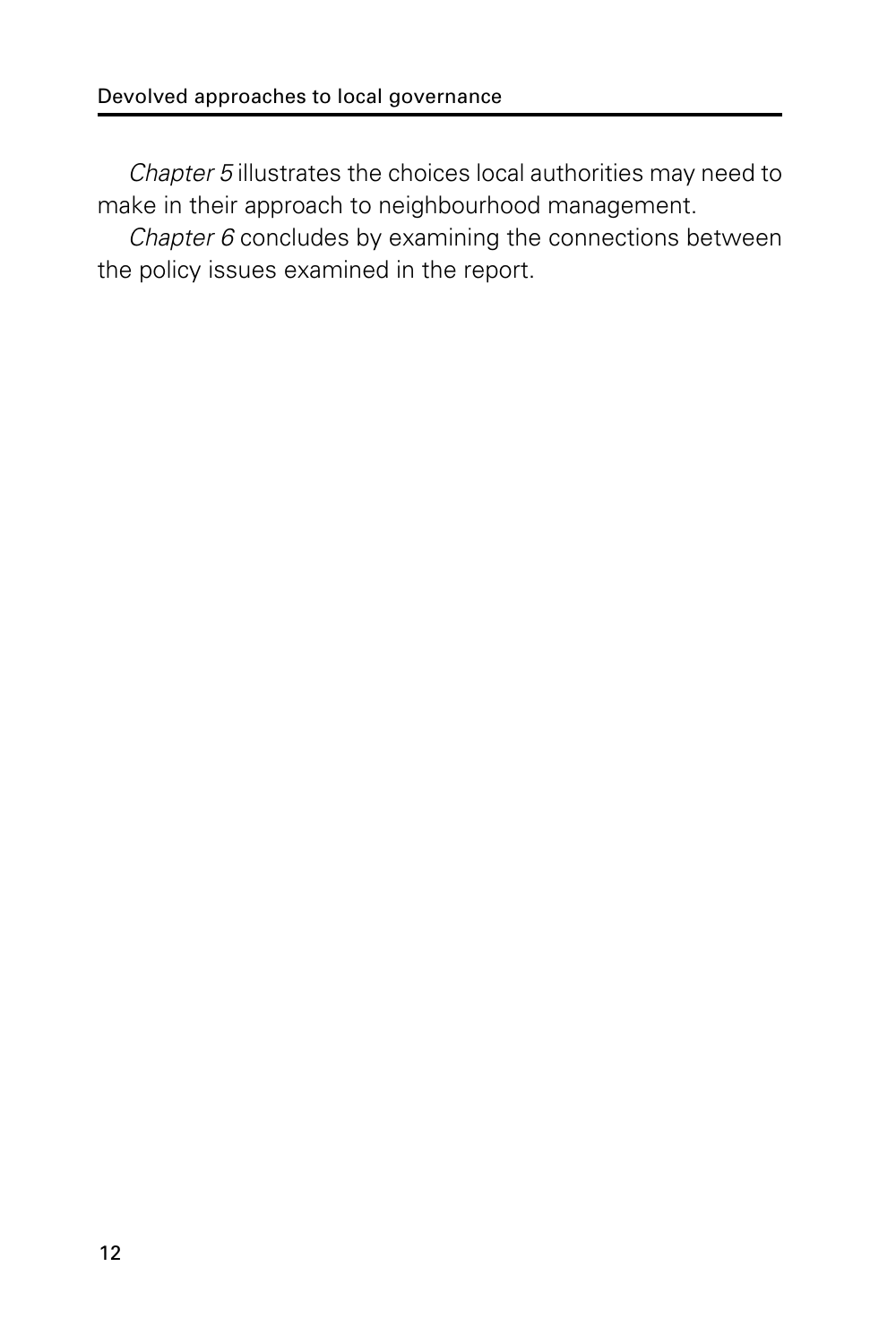## **2 TOP-DOWN SOLUTIONS TO LOCAL PROBLEMS**

### **Introduction**

The present Labour government, like its Conservative predecessors, has been seeking ways to reconcile the aspirations of an expectant public with its often-stated commitment to fiscal prudence. These pressures have, typically, led to innovations in the management processes of government designed to achieve greater efficiency and value for money. For example, during the 1980s, the Conservatives introduced market testing and competitive tendering procedures, alongside decentralised management responsibilities to sub-national, single-purpose, executive agencies, bypassing elected, multi-purpose authorities in the process.

A key feature of UK government is that it has been organised on the basis of function and hierarchy rather than territory. This vertical approach to both policy making and service delivery presents difficulties when the complex issues of particular localities are being addressed and where problems may not coincide neatly with organisational or territorial boundaries. The need to adopt integrated policy responses in the increasingly overlapping circumstances of contemporary policy making and implementation is the touchstone for the Labour government's stated commitment to developing joined-up solutions to joinedup problems.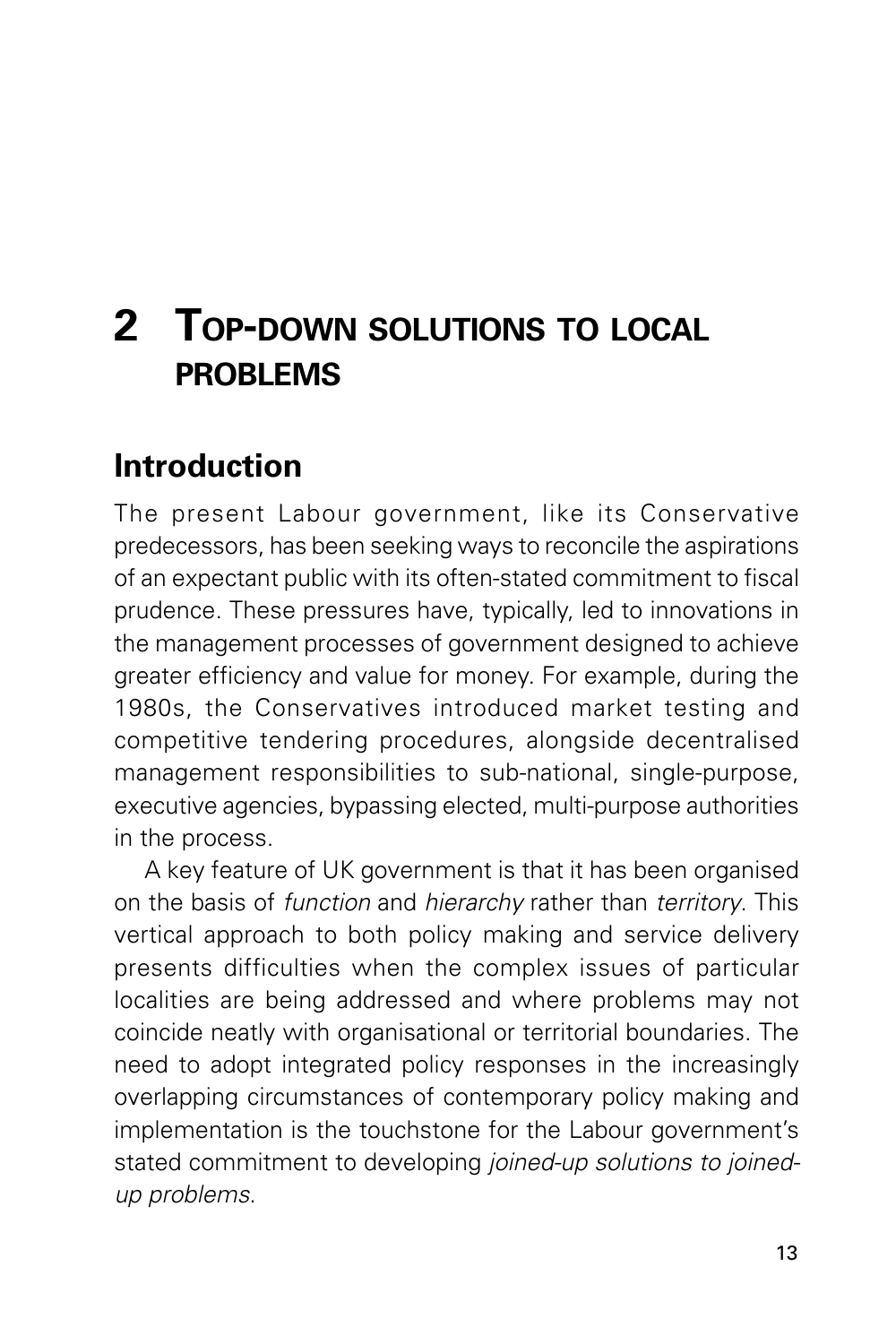The policy dilemmas associated with moving from a vertical, functional, professional-led approach have been most apparent in efforts to develop strategic responses to the problems of deprived neighbourhoods, particularly those in inner city areas and outer estates. The problems of deprived communities have been a concern of government in Britain for more than 30 years. One of the defining features of its response has been a preoccupation with area-based initiatives, from the Education Action Areas of the 1960s, to the Enterprise Zones and Urban Development Corporations of the 1980s, via the Community Development Projects and Inner Area Studies of the 1970s (Atkinson and Moon, 1994). The area-based orientation to regeneration policy is, therefore, not unique. There have been attempts to develop a spatial dimension to local government service delivery more generally. The best examples are probably the decentralisation initiatives developed by 'New Left' and Liberal councils, e.g. Tower Hamlets (Burns et al., 1994). However, it is in the field of neighbourhood regeneration that the challenges of 'joined-up' policy making have been felt most acutely. Solutions have eluded policy makers, often as a result of a failure to develop a truly multi-faceted response to a multi-faceted problem.

#### **Area regeneration policies in the 1990s: the Conservative legacy**

The late 1980s represent an important watershed in the evolution of neighbourhood regeneration policy in England. It was at this time that criticisms of the fragmented, uncoordinated nature of policy pursued by the Conservative government came to a head. In 1989, the Audit Commission (Audit Commission, 1989) coined perhaps the most famous regeneration-related metaphor of all time when it described the government's agenda as: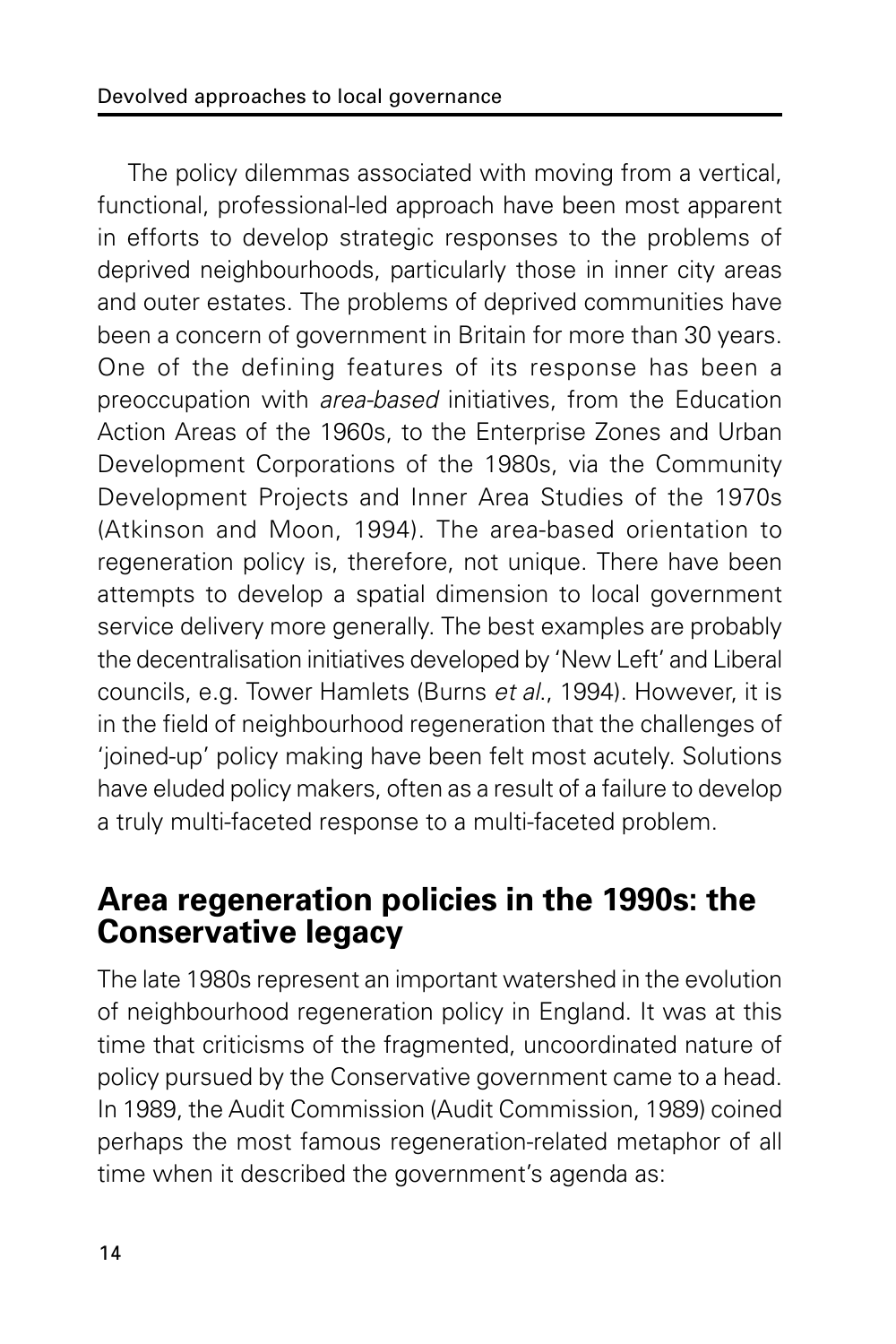"… a patchwork quilt of complexity and idiosyncrasy ... [within a] ... strategic vacuum and weak co-ordination of local strategies."

The 1988 Action for Cities White Paper endeavoured to respond to these shortcomings by establishing an interdepartmental approach to deprived inner areas at central government level. But community needs and local authority engagement were marginalised in favour of economic development and a preoccupation with the involvement of the business community. The Major government of the 1990s emphasised partnership, strategic management and coordination of policy. This was to entail the creation of new multi-departmental funding streams to enable government assistance to be tailored to local circumstances, together with the creation of new structures: local regeneration partnerships and the Government Offices for the Regions. The objective was to create a seamless duvet of regeneration funds and agencies. This institutional arrangement was to be allied to a competitive resource allocation process. Local regeneration partnerships would be charged with developing strategies to mobilise agencies, resources and programmes in a coherent and coordinated manner consistent with broad government guidelines.

The City Challenge was the first programme to embody these principles in practice (Wilks-Heeg, 2000). It involved a process in which local partnerships in the Urban Priority Areas competed for a standard five-year funding package of £37.5 million to support comprehensive local multi-agency strategies. City Challenge was suspended after just two rounds, but its potential to achieve greater value for money, inter-agency co-ordination and galvanising local effort was asserted in the Conservatives' 1992 general election manifesto.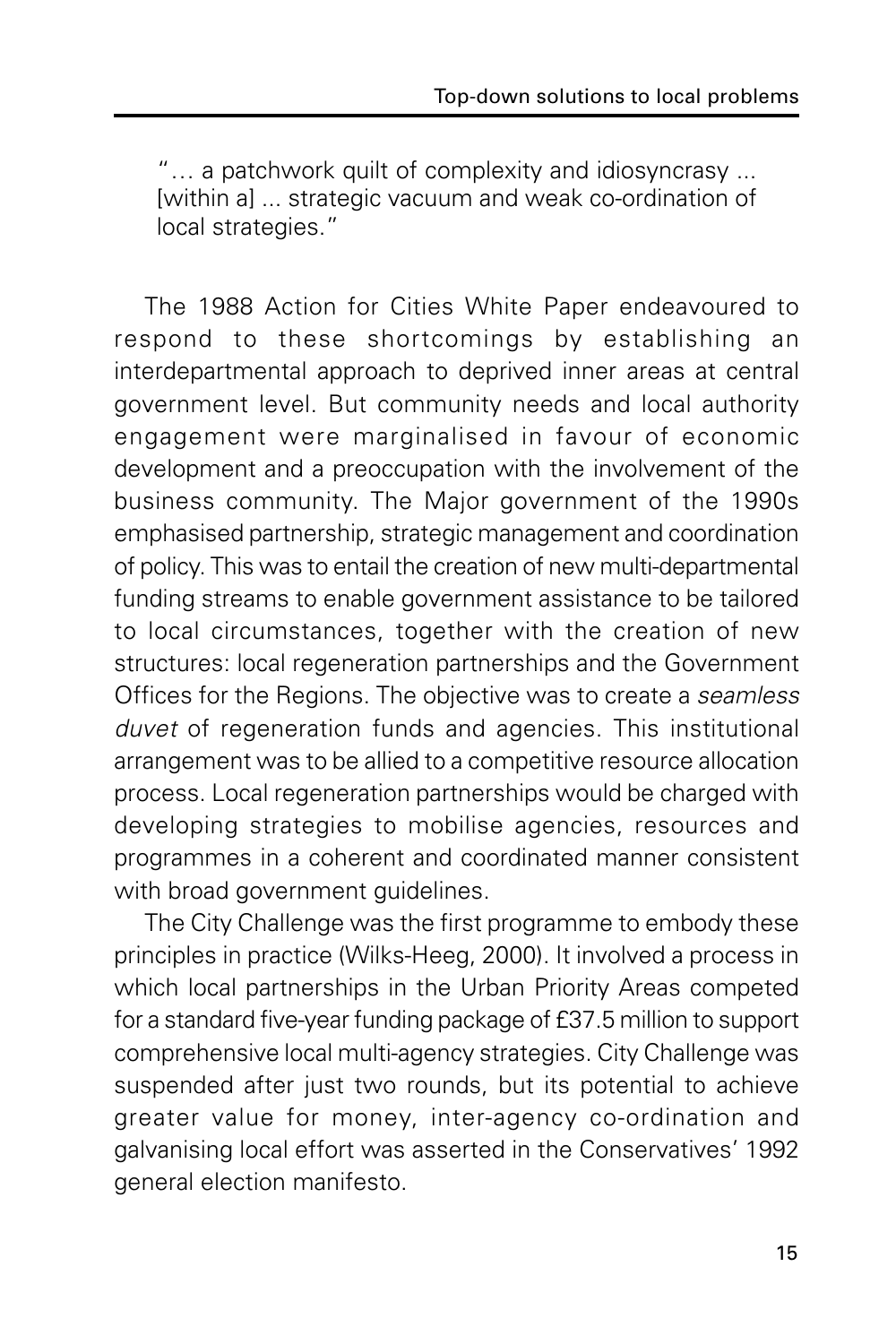Merging 20 regeneration programmes from five government departments (Environment, Trade and Industry, Employment, Transport, Home Office) created the Single Regeneration Budget (SRB), announced in 1993. The uncommitted element of the SRB was to be made available to local regeneration partnerships from all areas in England through an annual competitive bidding cycle. The importance of the SRB lay in its 'cross-cutting' nature: central government financial support could be adapted to local circumstances with no pre-determined quotas or ring fencing.

This ethos of 'integration' was also evident in the establishment of the Government Offices for the Regions (GORs), announced at the same time (Mawson and Spencer, 1997). These brought together the regional operations of four government departments (Environment, Trade and Industry, Employment, Transport). But the GORs, whilst the most important multi-departmental government presence in the regions, represented only a partial integration of central government activities at the regional level. Other important regeneration interests were omitted: other government departments, Next Steps Agencies and Nondepartmental Public Bodies. Nonetheless, the GORs were charged with managing the SRB process.

The agenda of the Major government was, therefore, to improve the efficiency and value for money of neighbourhood regeneration policy at a time of fiscal constraint (the SRB was launched in the context of substantial reductions in government regeneration expenditure) by emphasising partnership, strategic management and policy coordination. However, this strategy was only partially successful (Hall and Nevin, 1999). There were two fundamental problems.

First: the SRB process can be characterised as a 'strategic vacuum' similar to that criticised by the Audit Commission a few years earlier.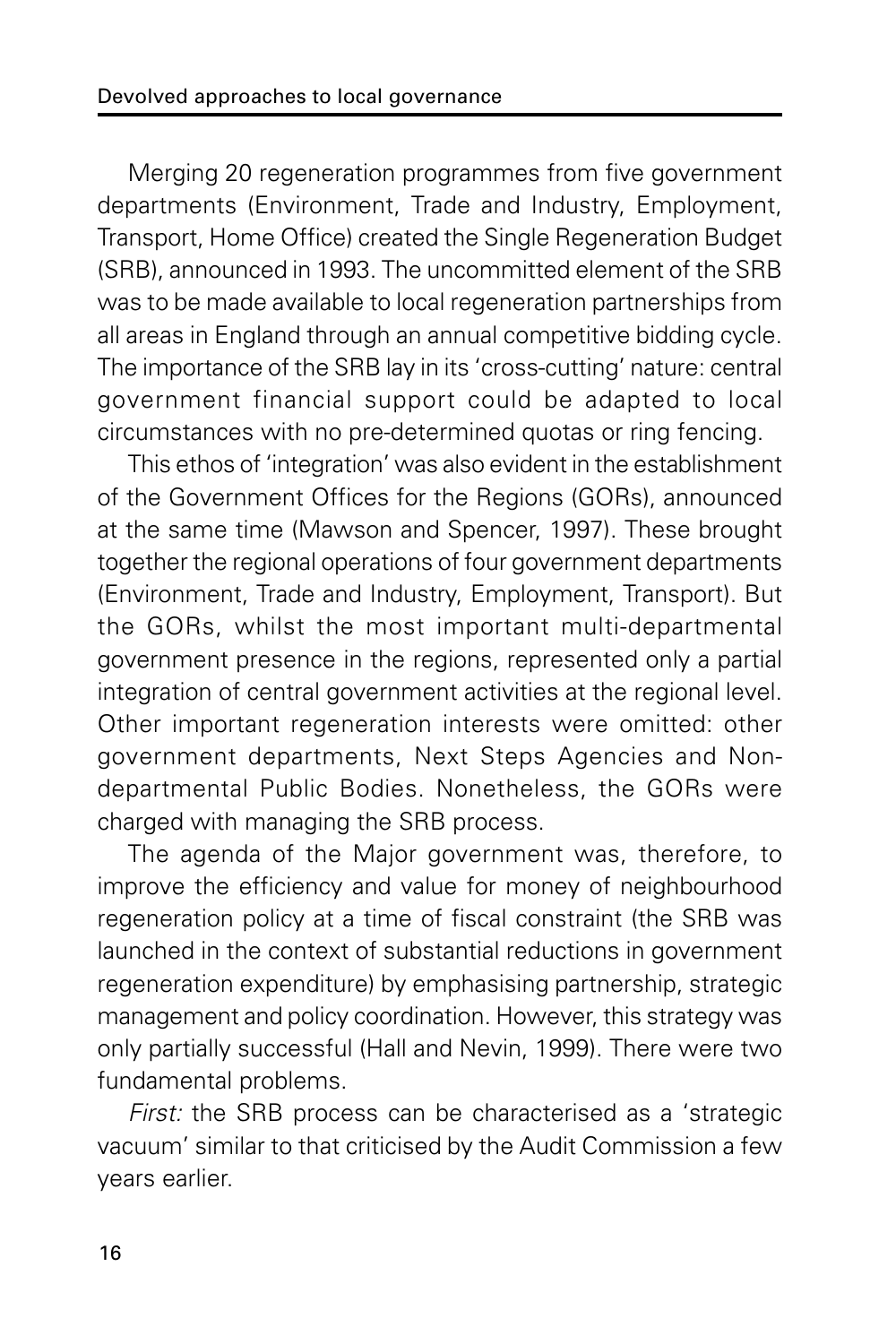The GORs were to compile a package of bids, submitted by local regeneration partnerships, to be recommended to ministers for funding. The GORs' assessment was informed by criteria set out in the bidding guidance document published by government (Mawson and Spencer, 1997). These criteria gave greater emphasis to process issues, for example, risk and managerial efficiency, rather than the policy orientation of the bid. In order for the process to be seen as fair, the government exhorted GORs to emphasise these national criteria above local considerations. The GORs were, therefore, assessing bids with limited reference to explicit regional strategies. A defining feature of the SRB process was, therefore, the paucity of policy guidance from central government.

Second: the potential synergies between the resources and expertise of local stakeholders were not exploited optimally.

The competitive SRB process undoubtedly galvanised local agencies into cooperating to an unprecedented degree. However, the resource-intensive and time-limited nature of the process meant that partnership working was only partially successful. A minority of key partners was fully involved at all stages of the process and able to shape policy priorities at the expense of other groups (Tilson et al., 1997). Particular concern was expressed about the level of involvement of community and voluntary sector organisations, notably ethnic and minority groups, handicapped by their lack of partnership working experience, limited financial and personnel resources, and the low priority afforded to them by lead bidders. In many cases, therefore, partnerships remained pliant vehicles for lead organisations (particularly local authorities) to pursue their own particular regeneration objectives.

In spite of these shortcomings, the Conservative government was unequivocal in its belief of the benefits of the challenge funding approach. This led to its wider deployment. By the end of its term of office, some £3.4 billion of public monies was being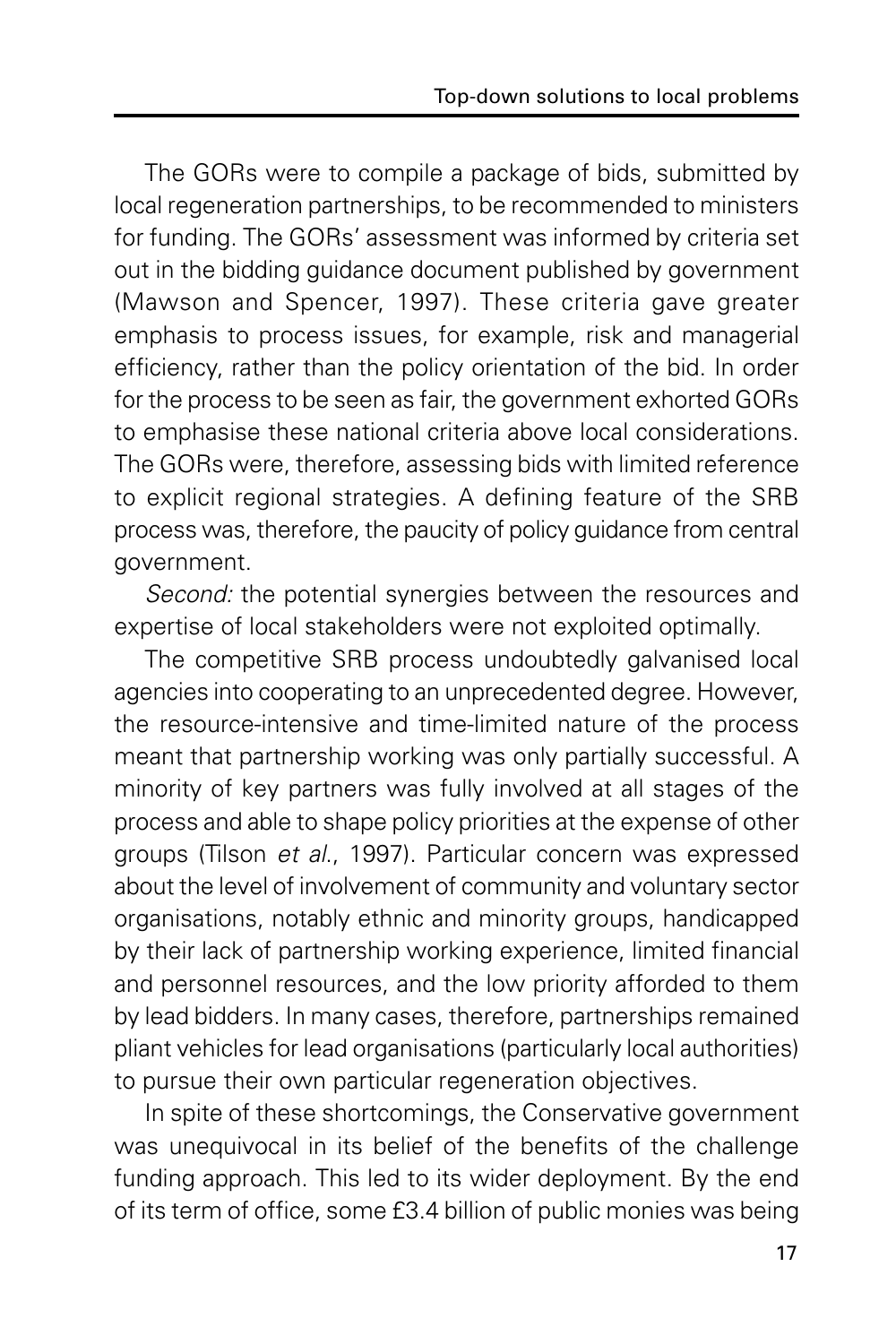allocated through 56 different 'challenge funds' by 12 government departments or agencies (Hall and Mawson, 1999a). This proliferation of initiatives threatened to undermine the original rationale for the SRB. The 'patchwork quilt' was reappearing in the form of serial competitive bidding.

### **The evolution of area regeneration policies: Labour's agenda for change**

The Labour government did not come into office with a clearly thought-through set of proposals for regeneration. Its agenda has emerged incrementally since the election of May 1997. The key themes are an emphasis on the economic competitiveness of regions epitomised by the creation of the Regional Development Agencies (DETR, 1997a) and a preoccupation with the problem of social exclusion at neighbourhood (that is particularly, but not exclusively, estate) level.

In November 1997, as part of its first Comprehensive Spending Review, the government published a paper Regeneration Programmes – the Way Forward (DETR, 1997b). This can be considered its first comprehensive statement on regeneration policy for England's deprived neighbourhoods. The paper emphasised the importance of optimising the use of mainstream funds for regeneration purposes as these significantly exceed expenditure on discretionary regeneration programmes. The importance of integrating the government's new client-focused initiatives, e.g. New Deal, into regeneration activity was also stressed.

The SRB was identified as a key vehicle for integrating mainstream and special programmes at a local level. The basic principles of SRB were accepted by Labour, but a renewed emphasis on concentrating funding in the areas of greatest need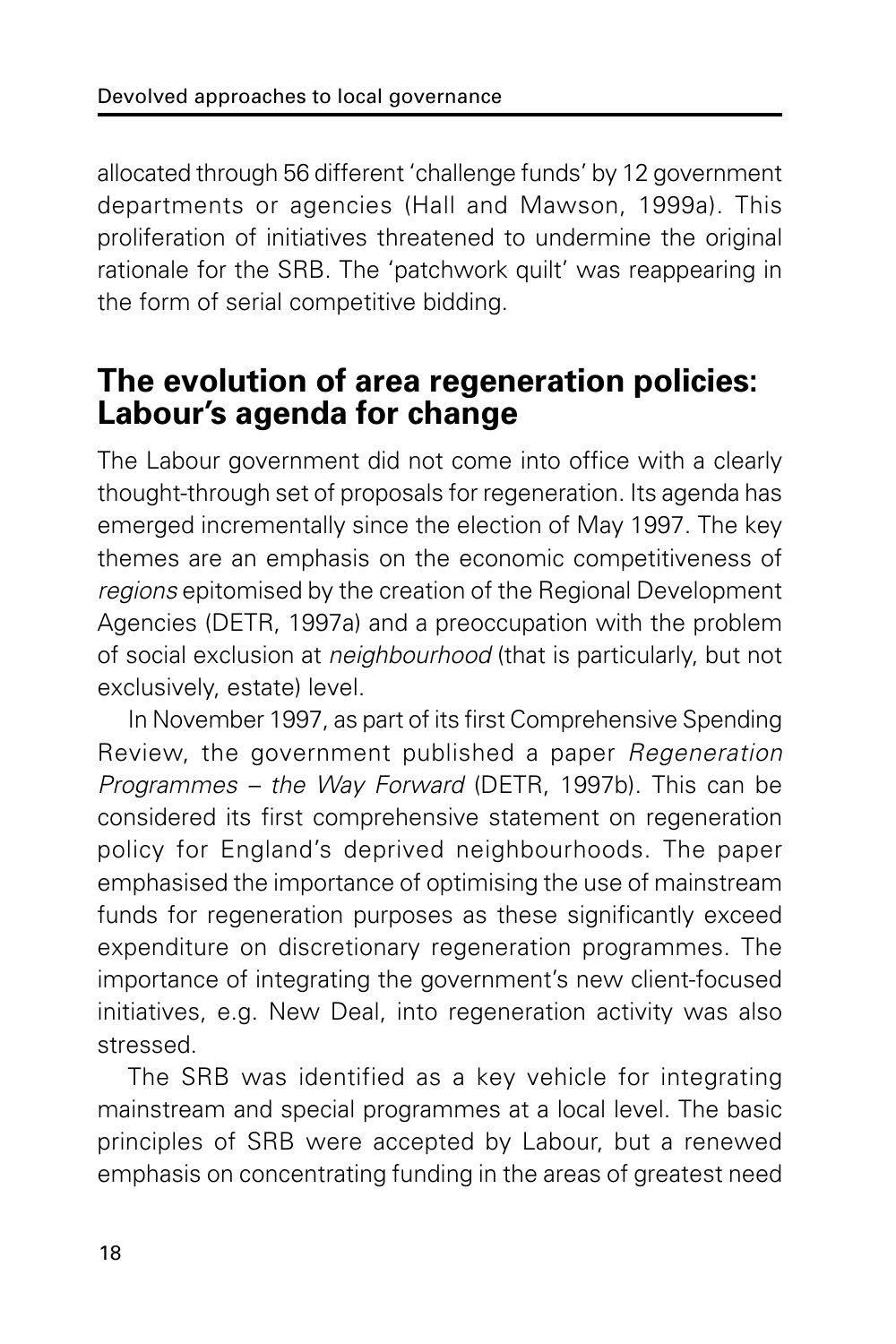and building the capacity of local partnerships would be incorporated into further bidding rounds. The SRB guidance indicated that partnerships were to forge links with the emerging plethora of central government inspired local initiatives including Action Zones and the New Deal for Communities. This latter initiative involved a new £800 million programme to be targeted at deprived urban neighbourhoods in which the local residents were required to play a lead role in the local partnership. The government also emphasised the need for the local community to engage in SRB partnerships and to build the capacity of the voluntary and community sectors to lead bids (DETR, 1998b, 1998c). In the case of New Deal for Communities, the government introduced longer lead times and funding to support community involvement in the development of partnership programmes. It has insisted that the first 18 pathfinders, intended to address the problems of communities containing up to 4,000 households, should be run by bodies who had not traditionally led regeneration programmes. These pathfinders are characterised by unprecedented levels of consultation and community-led research.

The importance of improving the coordination of government regeneration policies was also highlighted in the Social Exclusion Unit's report Bringing Britain Together: a National Strategy for Neighbourhood Renewal (Cabinet Office, 1998). This document attributed past failures to address the need of deprived communities to flaws in government policies and processes, including:

the inability to exploit mainstream public spending programmes, e.g. benefit payments, for regeneration purposes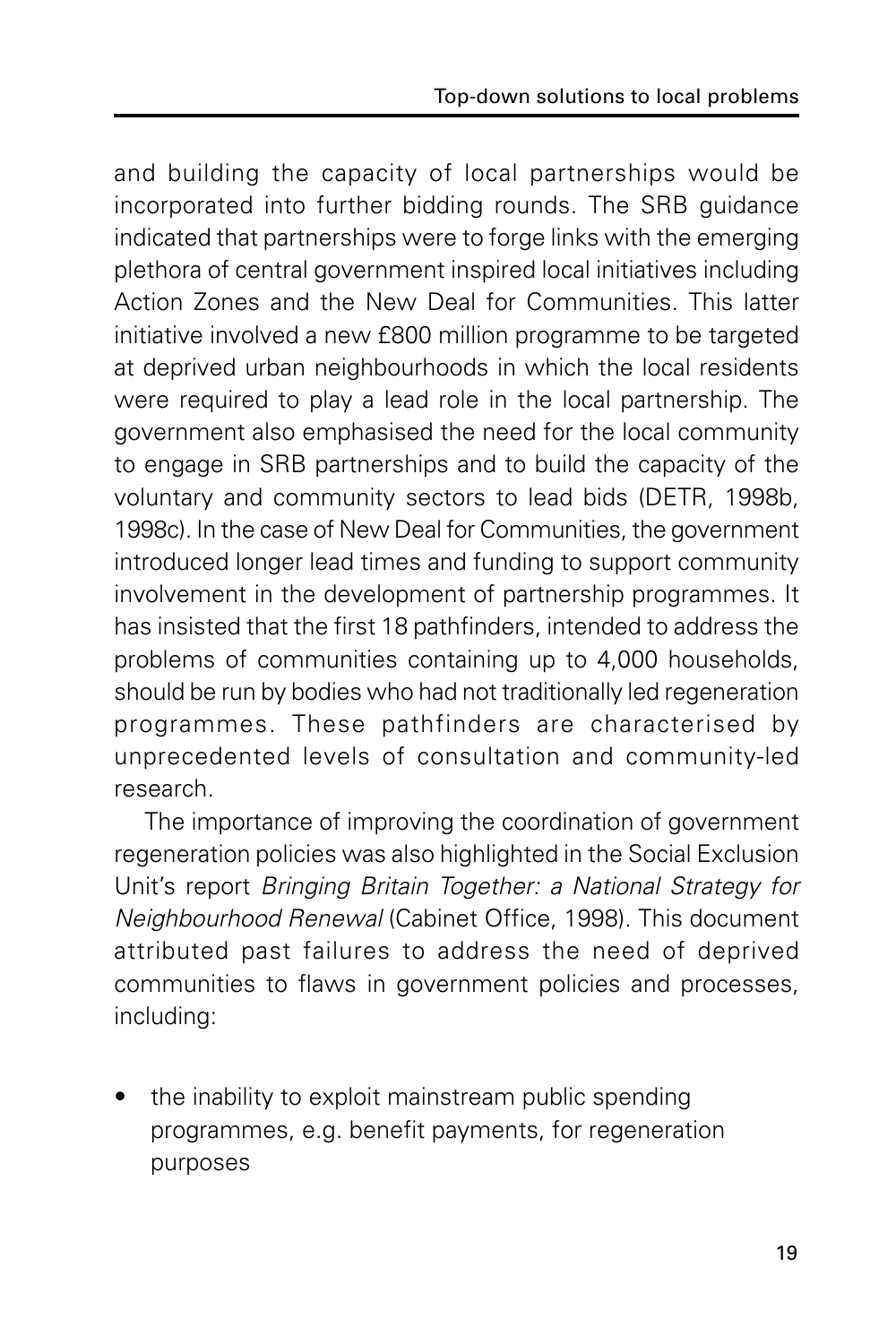- the proliferation of centrally and separately devised schemes, along with different departmental rules and regulations
- departmentalism in central and local government.

The report set out a national strategy for addressing the problems of deprived neighbourhoods. This comprised three strands:

- national, client-focused programmes like the New Deals
- area-based coordination initiatives like Education, Health and Employment Zones, and the New Deal for **Communities**
- improvements in policy coordination to be achieved by 18 cross-departmental, thematic Policy Action Teams (PATs) including one on 'Joining it up locally'.

It is ironic, given its ostensible commitment to 'joined-up' government, that the Labour government has presided over such an unprecedented and bewildering proliferation of regeneration initiatives which, with the benefit of hindsight, make the original 'patchwork quilt' seem like a model of clarity and simplicity. These new initiatives are shown in Table 2. This array of separately devised initiatives has emerged in spite of the government's public rhetoric on regeneration, which emphasises integration and coordination (Hall and Mawson, 1999b).

The government has sought to impart a greater coherence to neighbourhood regeneration through a variety of measures, although these are themselves separately devised. A number of 'top-down' and 'bottom-up' elements are now in place but these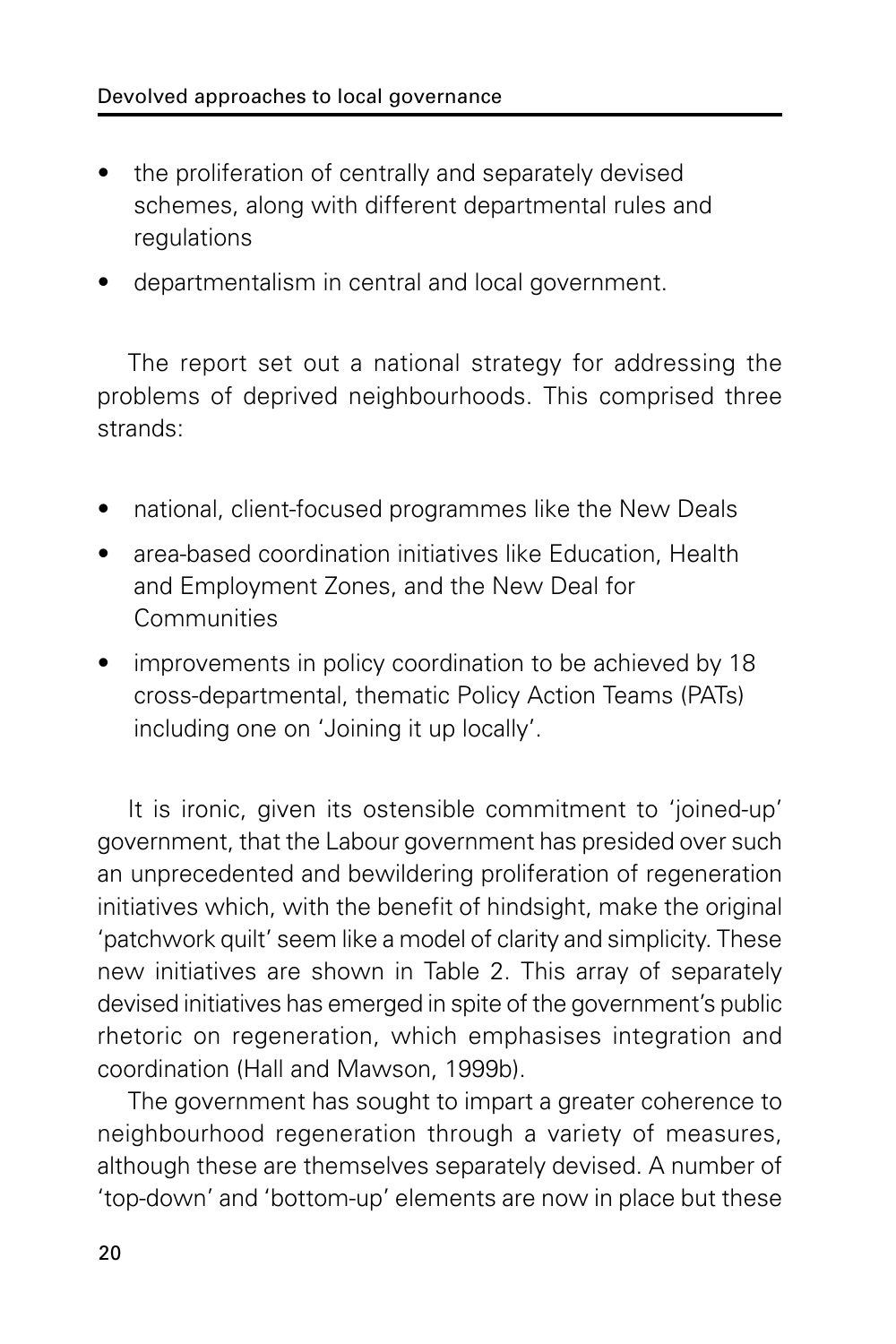| <b>Action for Cities/'patchwork</b><br>quilt' 1989                                                                                                                                                                                                       | <b>Regeneration initiatives</b><br>August 2000                                                                                                                                                                                                                           |  |  |  |  |
|----------------------------------------------------------------------------------------------------------------------------------------------------------------------------------------------------------------------------------------------------------|--------------------------------------------------------------------------------------------------------------------------------------------------------------------------------------------------------------------------------------------------------------------------|--|--|--|--|
| Urban Programme                                                                                                                                                                                                                                          | <b>Community Legal Service</b><br>Partnerships                                                                                                                                                                                                                           |  |  |  |  |
| Urban Development Corporations<br><b>Enterprise Zones</b><br>City Grant<br>City Action Teams<br><b>Derelict Land Grant</b><br><b>Housing Corporation</b><br>Land Register<br><b>Housing Action Trusts</b><br><b>Estate Action</b>                        | <b>Education Action Zones</b><br><b>Employment Zones</b><br><b>Health Action Zones</b><br>New Commitment to Regeneration<br>New Deal for Communities<br>Single Regeneration Budget<br><b>Sure Start</b><br>Action for Jobs<br>Active Community Demonstration<br>projects |  |  |  |  |
| <b>Garden Festivals</b><br><b>Safer Cities</b><br>Section 11 Grants<br><b>Ethnic Minority Business Initiative</b><br><b>City Technology Colleges</b><br>Inner City Learning Centres<br><b>English Estates Managed</b><br>Workshops<br><b>Task Forces</b> | Better Government for Older People<br>Coalfields<br>Crime Reduction Programme<br>Drug Action Teams<br>Drug Treatment and Testing Order<br>Early Excellence centres<br>Early Years Development/Childcare<br>Partnerships<br>European Regional Development<br>Fund         |  |  |  |  |
| Enterprise Initiatives<br><b>Regional Selective Assistance</b><br><b>Transport Supplementary Grant</b><br>Job Clubs<br>Loan Guarantee Scheme<br>Race Relations Employment Advice<br><b>Small Firms Service</b><br><b>Employment Training</b>             | <b>Excellence in Cities</b><br><b>Healthy Schools Initiative</b><br>Home Zones Pilot Schemes<br>Lifelong Learning Partnerships<br>Local Transport Plans<br>Millennium Volunteers<br>Neighbourhood Support Fund<br>New Deal - long-term unemployed<br>$(24$ months+)      |  |  |  |  |
| <b>Enterprise Allowance</b>                                                                                                                                                                                                                              | New Deal - long-term unemployed<br>$(12/18$ months)                                                                                                                                                                                                                      |  |  |  |  |

#### **Table 2 The proliferation of regeneration and regeneration-related initiatives**

continued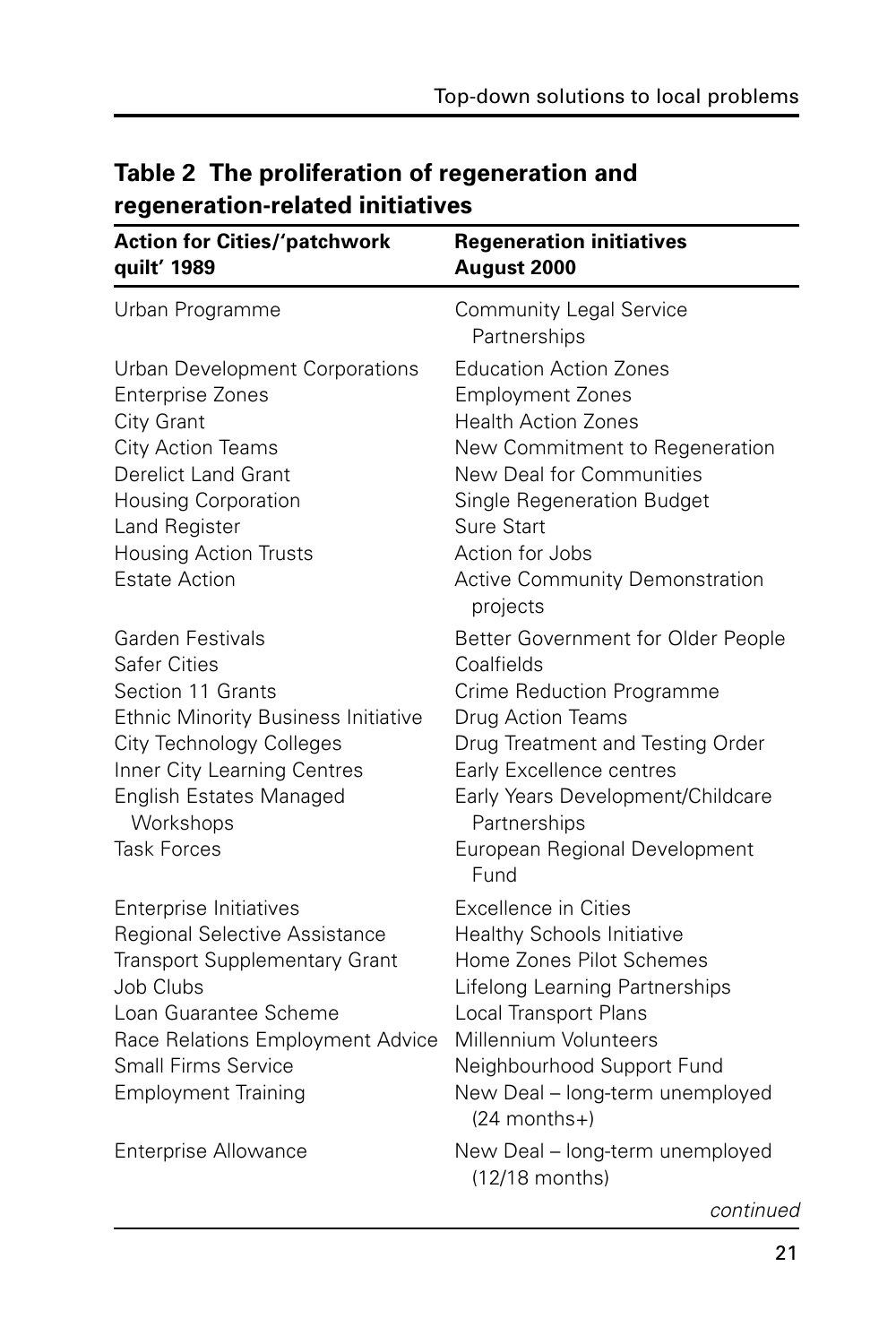| <b>Action for Cities/'patchwork</b><br>quilt' 1989 | <b>Regeneration initiatives</b><br>August 2000                                                                                                                                                                                                                                                                                                                                                                                                                   |  |  |  |
|----------------------------------------------------|------------------------------------------------------------------------------------------------------------------------------------------------------------------------------------------------------------------------------------------------------------------------------------------------------------------------------------------------------------------------------------------------------------------------------------------------------------------|--|--|--|
| Compacts<br>Youth Training Scheme<br>Headstart     | New Deal – disabled people<br>New Deal - lone parents<br>New Deal – musicians<br>New Deal – partners<br>New Deal – young people<br>New Deal - 50 plus<br>On Track<br>Provision of extra early education<br>places<br><b>Personal Medical Services Pilots</b><br>Primary Care/School Partnership<br>Renewal Areas<br><b>Territorial Employment Pacts</b><br>Youth Justice pilots<br>Heritage Lottery Fund<br>New Opportunities Fund<br>Sport England Lottery Fund |  |  |  |
|                                                    |                                                                                                                                                                                                                                                                                                                                                                                                                                                                  |  |  |  |

#### **Table 2 The proliferation of regeneration and regeneration-related initiatives (continued)**

have come from a variety of sources within government and it is only relatively recently that steps have been taken to ensure that they themselves will be 'joined up'.

These initiatives include a major review undertaken by the Cabinet Office Performance and Innovation Unit of the links between central, regional and local government, and an analysis of how Whitehall can tackle departmental barriers, which inhibit local partnership working (Cabinet Office, 2000b, 2000c). The review recommended strengthening the role of the GORs in coordinating the regional regeneration effort, not least through stronger links with departments and agencies not formally present in the GO structure. An inter-departmental group on area-based initiatives led by the Department of the Environment, Transport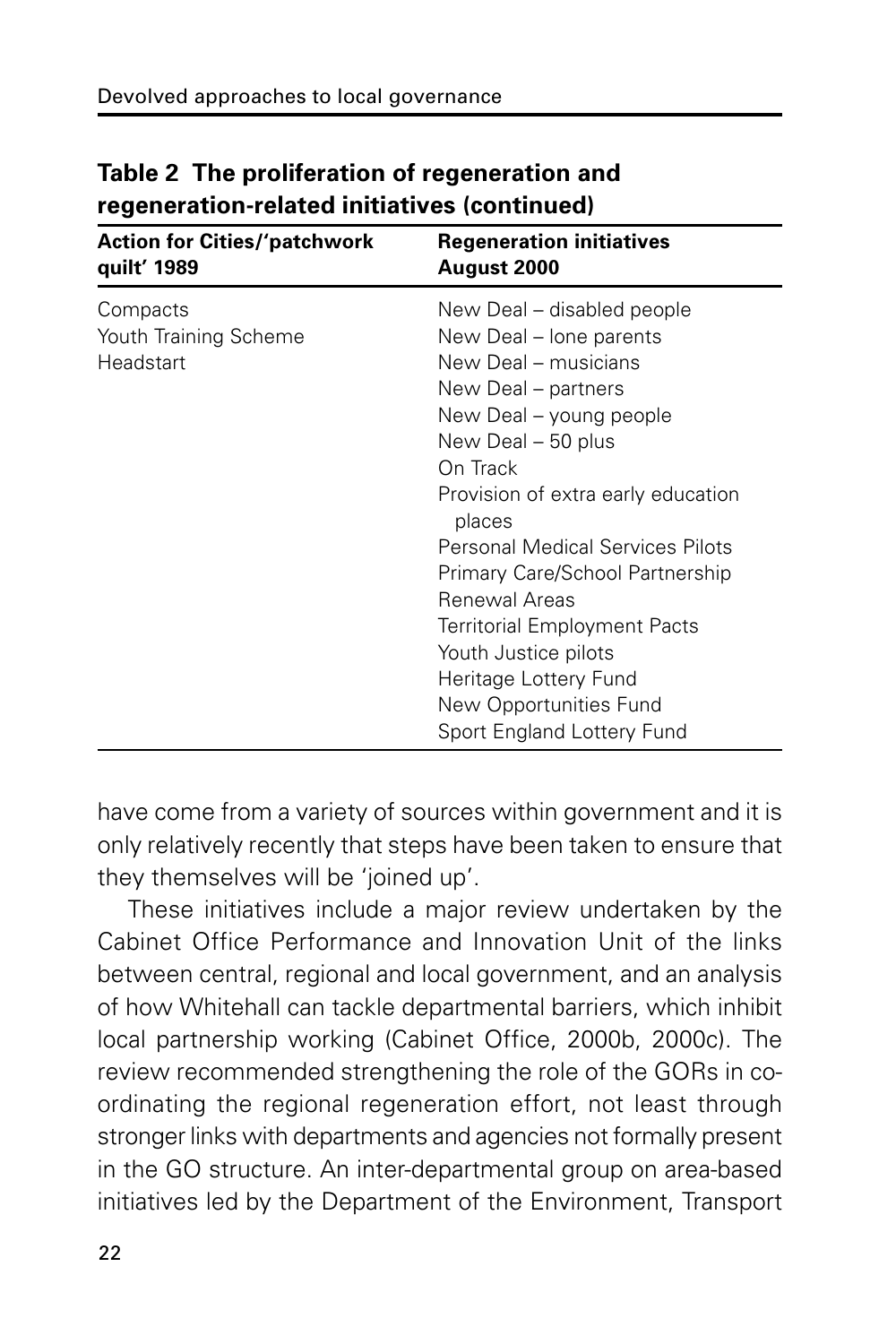and the Regions (DETR) and accountable to the Deputy Prime Minister has been established to ensure that, as new central government area-based partnership initiatives are introduced, they are not developed in isolation from existing schemes or that they do not impose unnecessary additional bureaucratic burdens on local partners. This group now falls within a wider grouping concerned with regional coordination headed up by Lord Falconer in the Cabinet Office.

The need to enhance the coordination and effectiveness of regeneration efforts is also an important aspect of the government's agenda for modernising local government. In future, local authorities will be required to produce a comprehensive strategy for their areas through a process of *community planning* (DETR, 2000a). This will provide a context for the provision of services by local authorities and other local organisations, and bids for central government funding. The process will be facilitated by new local authority powers to engage in partnership activities, including the scope to pool resources with partner agencies.

The Local Government Association's New Commitment for Regeneration (NCR) initiative is a formal collaborative pilot programme between government and 22 pathfinder local authorities. It involves central government providing greater flexibility for main programmes and the activities of government agencies to be adapted to facilitate the development of a locally agreed regeneration strategy (Hall and Mawson, 1999a).

Community Planning and New Commitment are, therefore, just two examples of a localised initiative requiring the development of strategic partnerships and active community participation. Alongside a shift away from a focus on inputs and outputs, towards outcomes relevant to local people, these priorities seem to be characteristic of the government's emerging agenda for area regeneration.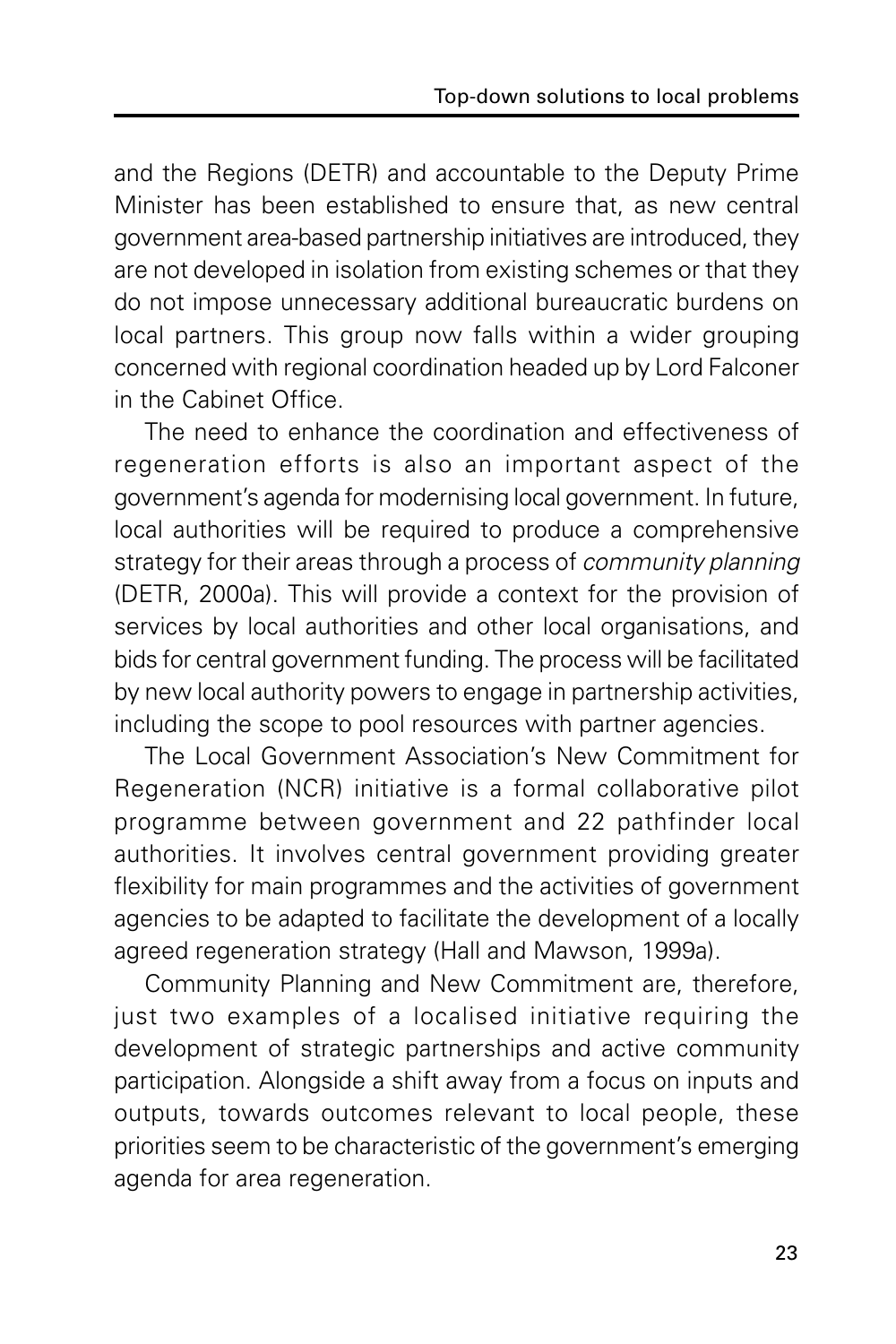The National Strategy for Neighbourhood Renewal, referred to above, has been further developed and a 'framework for consultation' was published in June 2000 (Cabinet Office, 2000c). The document is informed by the work of 18 Policy Action Teams (PATs). It recognised that core public services are poorest in poor communities and envisaged a new role for discretionary regeneration initiatives built around a:

"… coalition of policies, resources and people ... marshalled behind a single strategy involving action on four fronts: reviving local economies; reviving communities; ensuring decent services; leadership and joint working … innovating and helping to join up core public services, rather than just shoring them up when they fail."

The government's agenda is also informed by Lord Roger's Urban Task Force, which reported in 1999 (Urban Task Force, 1999). The report asserted the primacy of urban design in regeneration but also considered new forms of delivery agencies such as 'not for profit' development companies and/or community trusts.

In addition to the impending Urban and Rural White Papers, in October 2000, the government published two consultation documents – Local Strategic Partnerships and the Neighbourhood Renewal Fund (DETR, 2000b, 2000c). Both illustrate current government thinking on the relationship between the various components of the modernising and renewal programmes. Local Strategic Partnerships (LSPs), prepared by Whitehall and Local Government Association officials, stated that LSPs are to be multiagency, multi-sectoral, strategic partnerships and are perceived as an effective way to 'co-ordinate between local services, agencies and bodies to ensure coherence and effective working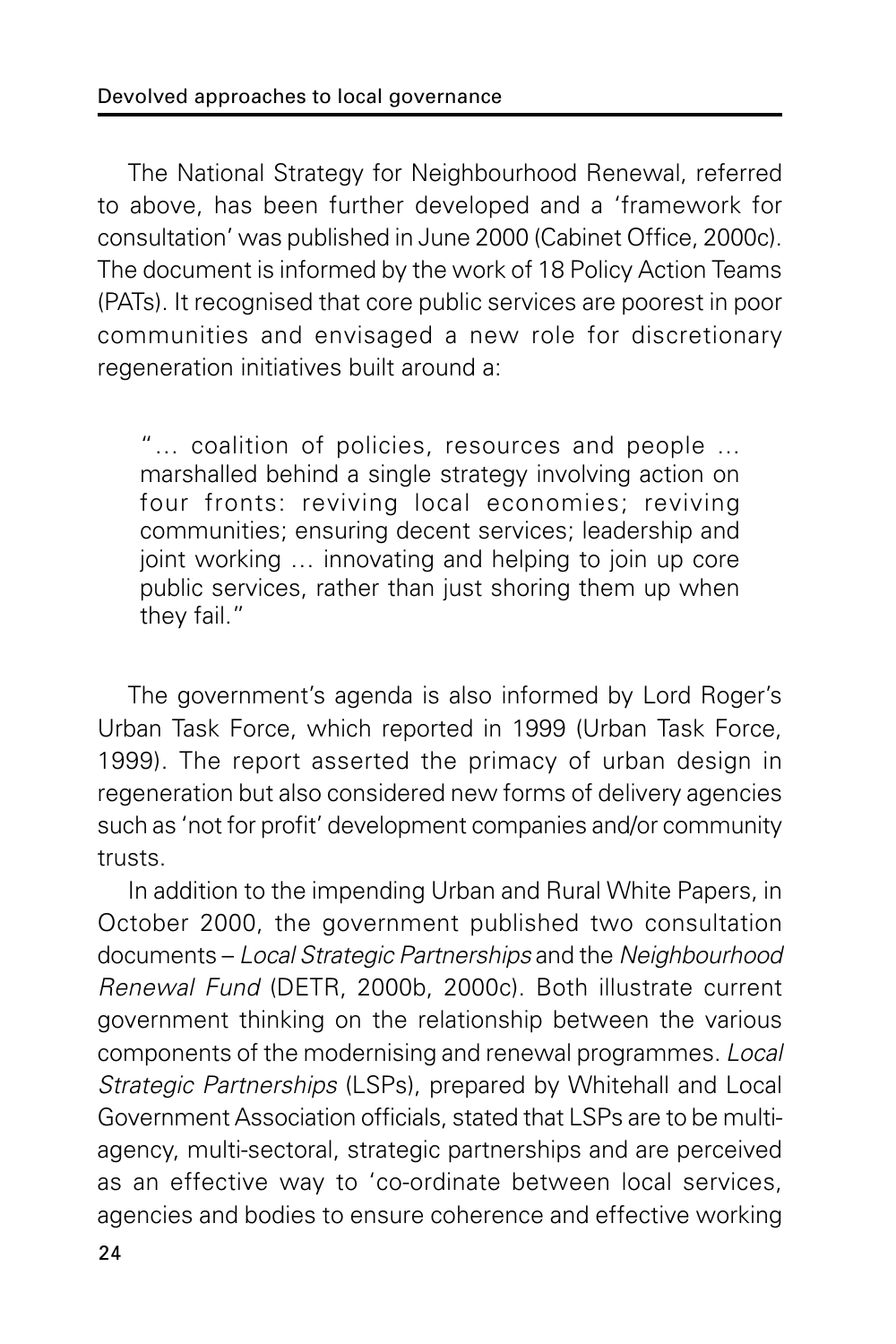at the local level'. They are to be modelled upon existing partnership arrangements including the LGA's New Commitment to Regeneration, the Single Regeneration Budget, Health Action Zones, Crime and Disorder, Learning Partnerships and Local Agenda 21, but are intended to be comprehensive in nature. Indeed, there is clearly scope to bring together these existing partnerships under the LSP umbrella.

'LSPs should exercise a broad strategic oversight across service providers and other partnerships in the area, to ensure that their activities are compatible and mutually supportive.' They will become a key feature of local authority activity, alongside community plans, local public service agreements, and neighbourhood renewal and management strategies. In the context of neighbourhood management, LSPs are seen as offering an obvious route through which neighbourhood managers can exercise leverage over main programmes at the neighbourhood level. The aim is that partnerships should be in a position to ensure that agencies prioritise key neighbourhoods, participate in neighbourhood renewal and achieve agreed neighbourhood goals via local Neighbourhood Renewal Strategies.

The DETR's consultation paper on new funding for neighbourhood renewal sets out arrangements for £800 million to be made available to 88 local authorities during 2001–04 to help deliver improved service outcomes for the most deprived communities. Funding is not to be ring fenced but it will be conditional on the presence of a neighbourhood renewal strategy, agreement from the LSP, clear links with local public service agreements (PSAs), where applicable, and a satisfactory Best Value performance plan.

PSAs are a further element in the panoply of new initiatives that are currently being piloted in a number of local authorities, based upon bilateral agreements between the authority and central government. They are intended to identify the extra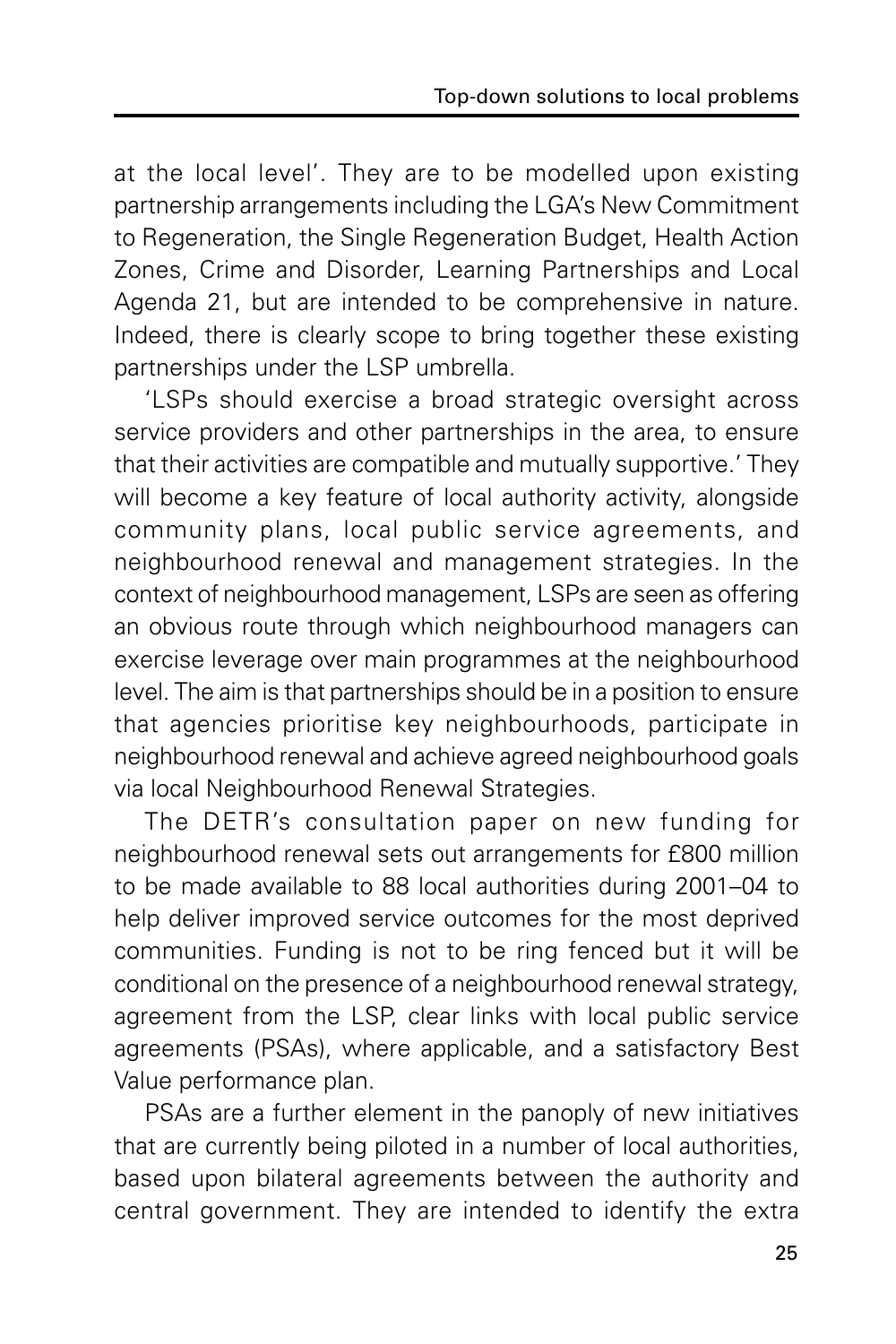contribution the authority is prepared to make over and above its requirements under Best Value to achieve key national and local priorities. In return, the authority may receive greater freedom in the means of delivery and some limited pump-priming funding. If successful, the scheme is to be extended to other authorities, on a voluntary basis.

### **Key themes**

There are profound problems in reconciling the complex, multifaceted problems of territory (regions, cities and neighbourhoods) with the traditional functional, hierarchical organisation of British government. Rhodes (1997) has argued that:

"Institutional differentiation and disaggregation contradict command and control bureaucracy. Thriving functional representation contradicts territorial representation through local governments. These contradictions are keys to understanding recurrent policy failures, even disasters."

Nowhere are these problems more evident than in the field of area regeneration.

The Conservative government of the 1990s sought to address these difficulties through the establishment of cross-cutting financial instruments (the SRB) and a multi-departmental government presence in the English regions (the Government Offices). While representing a potentially radical shift in civil service management and administration regionally, at local levels the associated partnerships did not fully engage all stakeholders in a truly holistic regeneration effort. Since coming to office, 'New Labour' has espoused a 'joined-up' approach to regeneration but,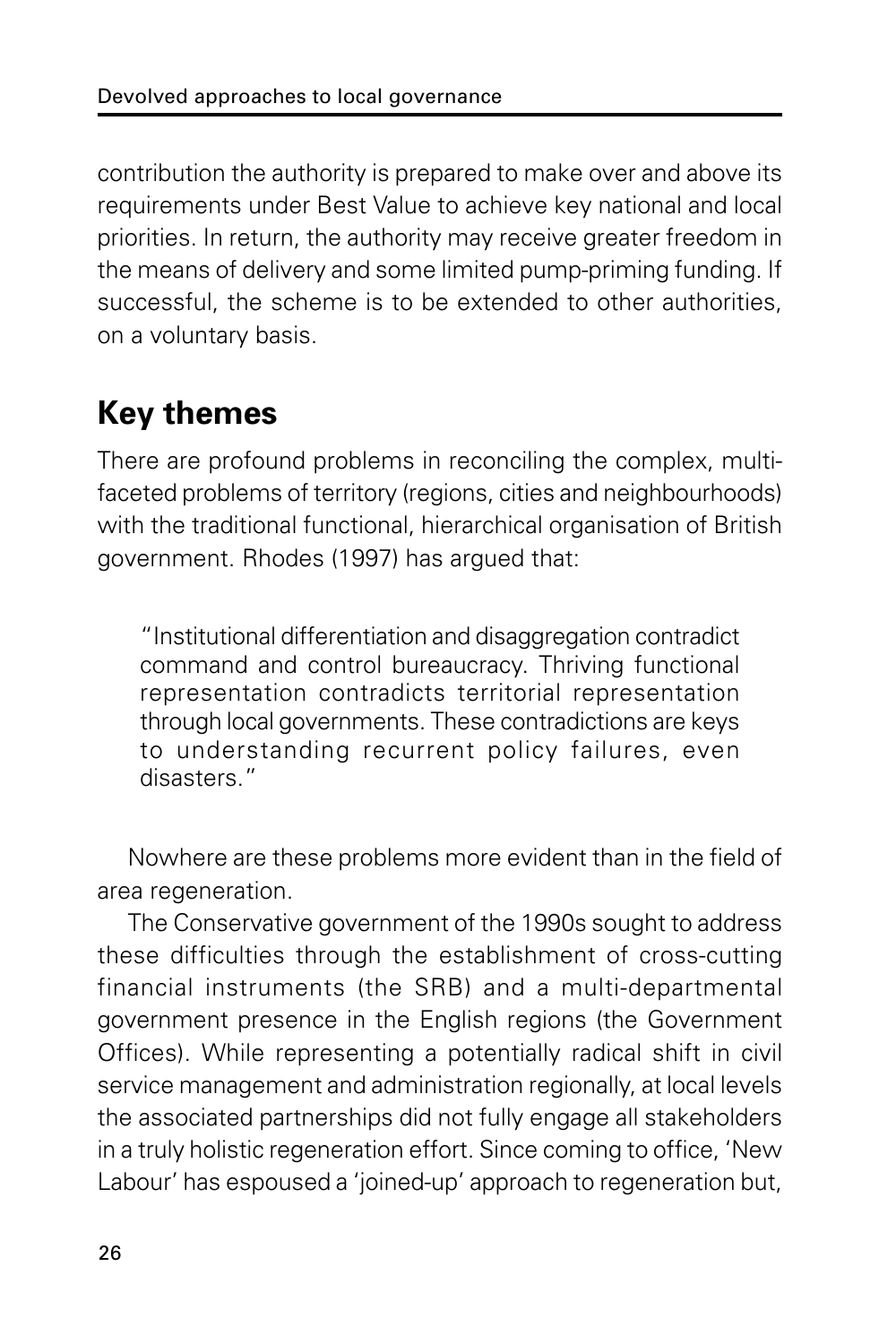in practice, has presided over a proliferation of separately and centrally devised locally targeted partnership initiatives. More recently, the government has sought to join up these elements through a series of further coordination mechanisms in Whitehall and the regions (Cabinet Office, 2000a, 2000b).

These developments are evident in the Labour government's emerging agenda for deprived neighbourhoods which includes a renewed emphasis on the coordination of central government policy making and implementation through:

- a greater coordination role for the Cabinet Office and the development of public service agreements between departments on cross-cutting themes
- strategic coordination by the Government Offices of all government departments and agencies in respect of regeneration at a regional level
- the development of regional regeneration frameworks by the Regional Development Agencies, identifying and working through sub-regional strategies and partnerships, and more specific urban regeneration zones and neighbourhood partnerships
- the rationalisation and merger of regeneration funding regimes.

This agenda is to be complemented by the development of local strategic partnerships that emphasise horizontal and vertical linkages to facilitate the pooling of budgets, development of single point of access delivery mechanisms and bending of main programmes. The structure and objectives of these partnerships are indicative of the government's current priorities. They are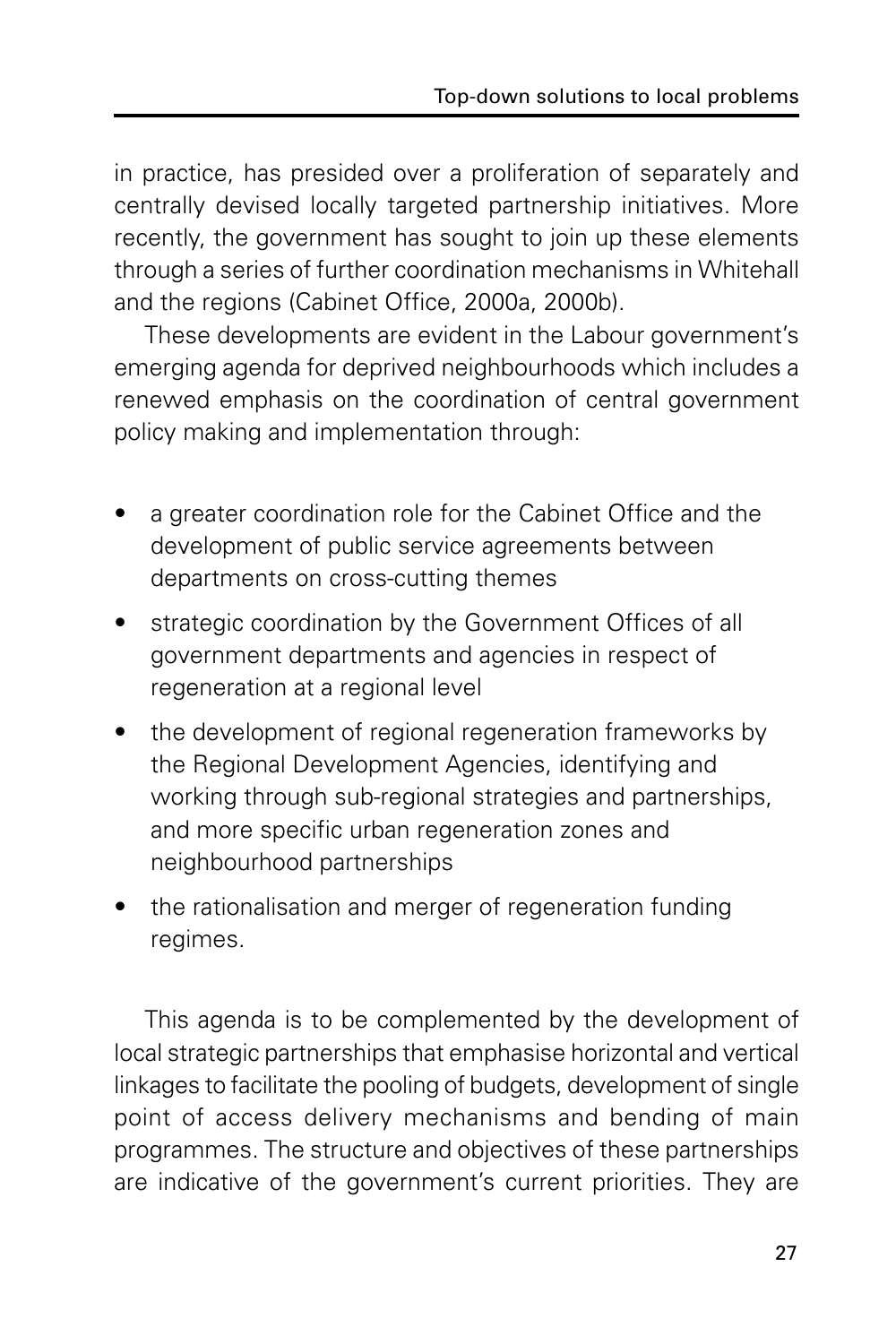intended to include all relevant stakeholders, including central government as a local partner in devising and implementing policies and presiding over regeneration schemes. Moreover, the new local strategies should include evidence of capacity building; engagement with the public, private, voluntary sectors and local communities; and strong links across funding regimes to areaspecific initiatives, including the bending of national and local main programmes.

This succession of policy initiatives suggests that the government is serious in its intention to tackle the complex and recurrent problems of deprived neighbourhoods and delivering more effective local services. There is also evidence that lessons from previous attempts to address these issues have been learned. In particular the need to engage citizens and adopt a holistic approach which wires together the activities of different government tiers and connects with those of the private and voluntary sectors. But the plethora of government activity may not prove to be an accurate guide to policy effectiveness. Indeed there are dangers that while the current tide of initiatives may bring about new forms of structure and process, solutions to substantive issues, requiring fundamental shifts in budget priorities and organisational culture, may be overlooked.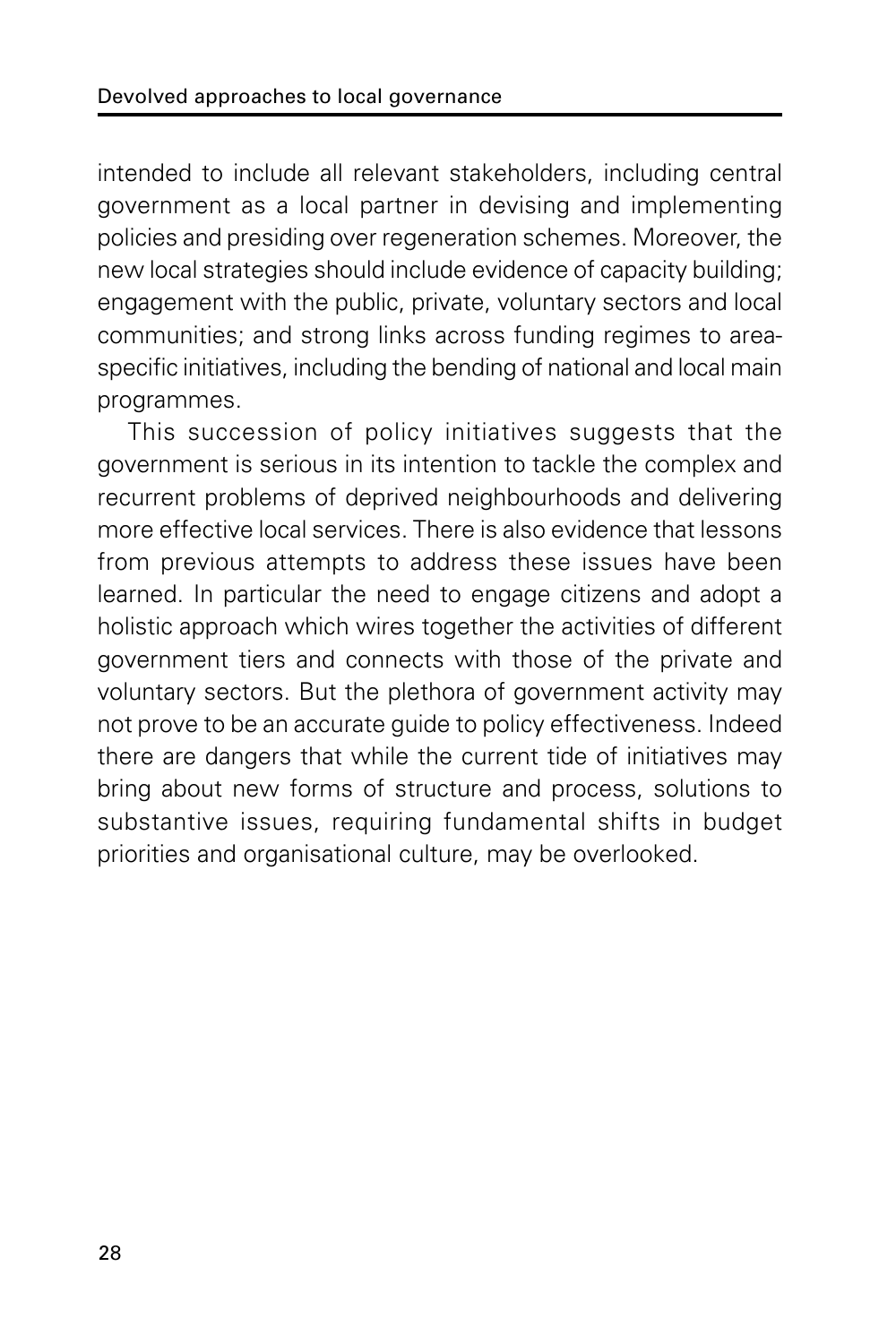# **3 NEIGHBOURHOOD MANAGEMENT AND MODERNISING LOCAL GOVERNMENT**

### **Introduction**

The National Strategy for Neighbourhood Renewal regards neighbourhood management as playing an integral part in delivering the local strategy for neighbourhood renewal, in particular tackling the problems of deprived neighbourhoods (Cabinet Office, 1998). But the principles of neighbourhood management are likely to be widely applicable, indeed they share many of the features of the government's modernising programme for local government, set out in the White Paper Modern Local Government: in Touch with the People (DETR, 1998a). It is, therefore, important to examine the connections between neighbourhood management and lessons from the broader process of modernisation. This chapter also explores the potential contribution of Parish and Town Councils.

## **The modernising agenda**

The government's objective is to enhance the capacity of local authorities to meet local needs and provide community leadership. Area management is seen as having a key part to play in delivering this objective, since it offers the opportunity to work with communities to identify and respond to their needs, foster partnership arrangements and tackle the democratic deficit by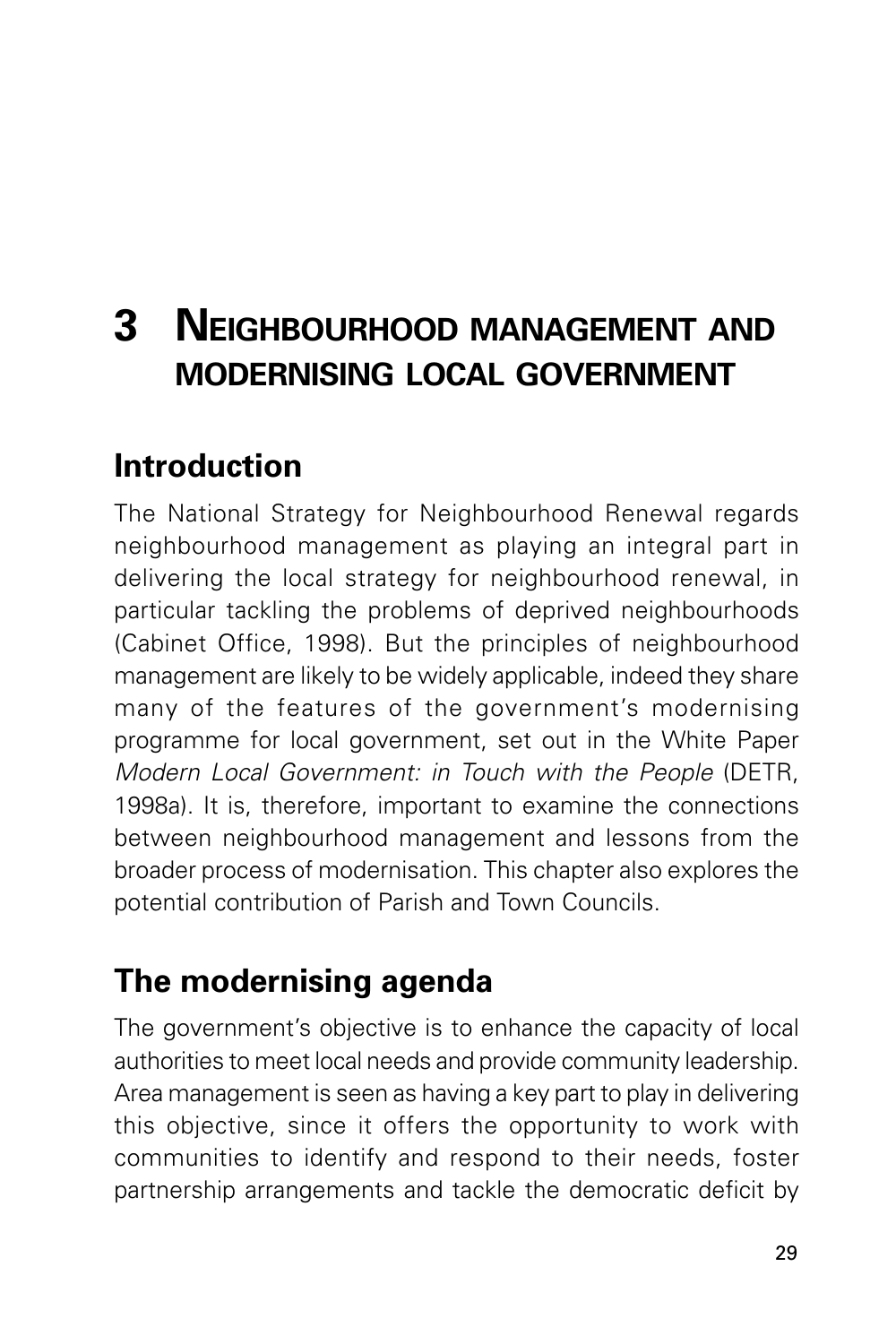increasing public awareness and confidence in local government.

Given their experience in providing local services and their involvement in a wide range of initiatives aimed at tackling the problems of deprived neighbourhoods, many local authorities should be well equipped to respond to this emerging agenda. But authorities are often criticised for ignoring the views of the people and communities they are intended to serve (Gaster, 1996).

It is commonly asserted that local people:

- do not understand who is responsible for delivering their local services
- are often confused about how councils make decisions and see them as secretive and overly bureaucratic organisations
- consider that council decisions and the views of their elected representatives do not reflect either their own priorities or those of their neighbourhoods
- perceive local authorities as wasting council taxpayers' money
- consider efforts at 'consultation' as a means for post-hoc rationalisation of predetermined decisions.

The government's modernising programme is intended to meet at least some of these criticisms including mechanisms to:

- secure greater effectiveness in political management structures, so that councils demonstrate to their communities the quality and efficiency of local services
- increase public interest in local democracy, through greater openness and accountability, and by placing a duty on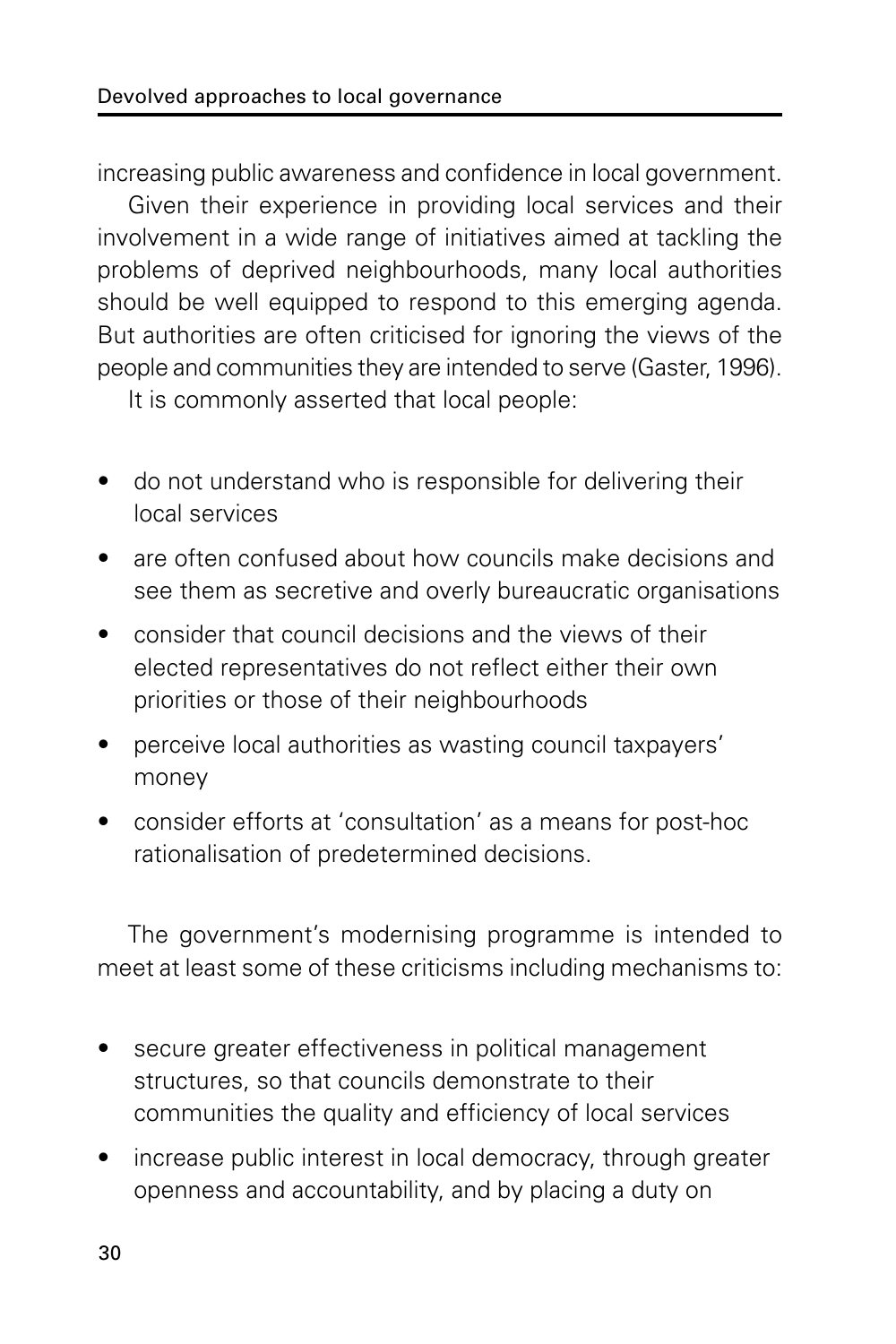councils to consult local people about plans and services which may affect their quality of life

- achieve continuous improvement in the way in which council functions are exercised through Best Value, on the basis of a rigorous regime of performance indicators and efficiency measures
- give councils powers to promote the economic, social and environmental well-being of their area.

The intention is that the legitimacy of local democratic structures should be enhanced. Councils should be made more accountable and responsive to local needs by actively involving and engaging the community in local decisions, as well as working in partnership with other bodies, including the private and voluntary sectors, to ensure that resources are deployed effectively to improve social well-being.

### **Citizen engagement**

The 1999 Local Government Act imposes on local authorities and some other service providers a new legal duty to consult widely about all aspects of their activities with services users, tax payers and businesses. The government's view is that establishing the nature of local needs, priorities and aspirations is the first step in changing the culture of local government. It invites community ownership and leadership, and challenges councils to examine established approaches to the delivery of service outcomes. The pilot programmes establishing partnerships between central and local government, so called 'Beacon Councils', are already developing strategies for consultation to help them engage with communities (DETR, 2000d).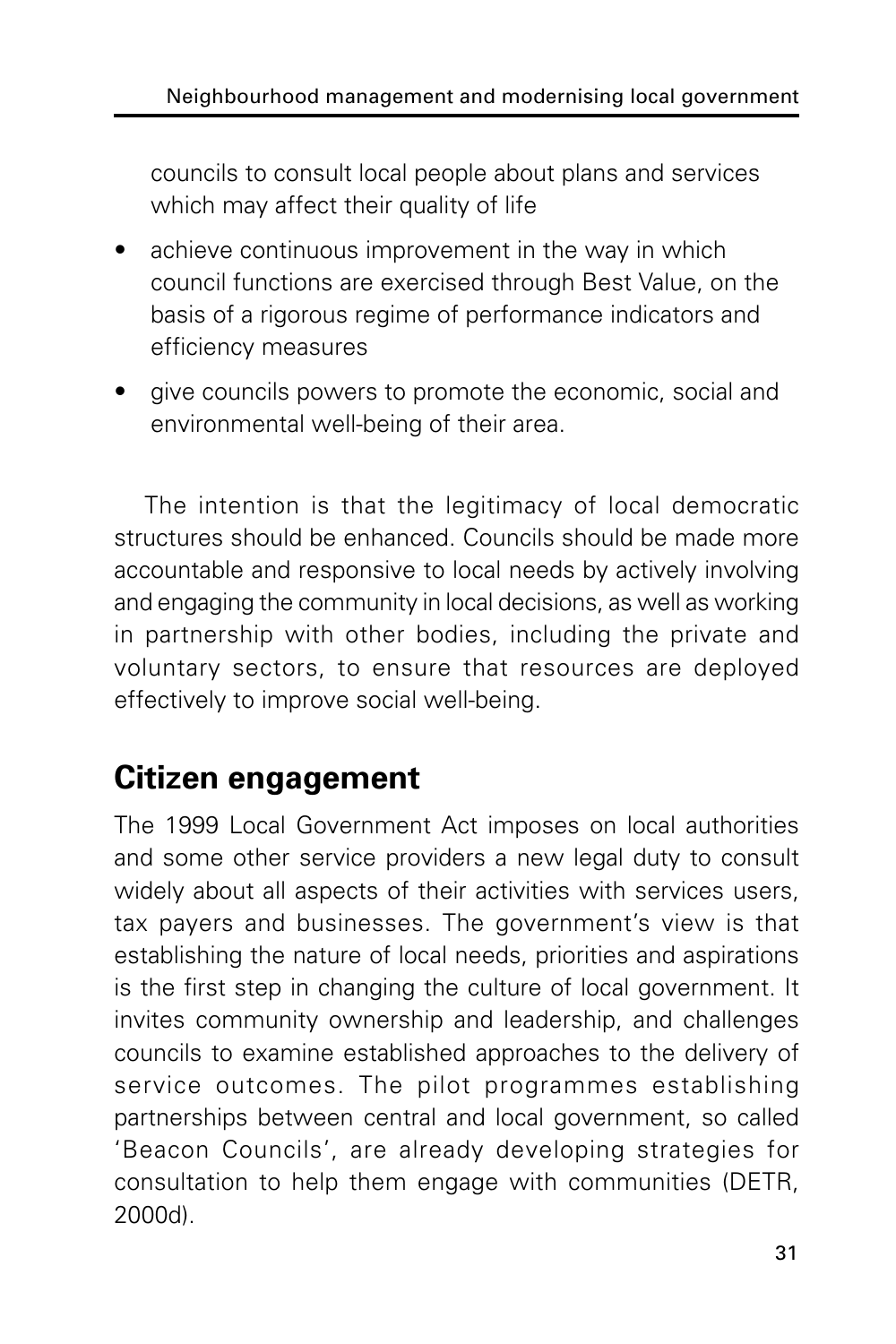Specifically, community engagement is seen as helping local councils to:

- make service provision more relevant to people's needs and raise fundamental questions about service performance
- promote 'joined-up' services, whereby local councils and their partners tailor their activities to meet local needs
- provide a stepping-stone towards developing community leadership and devolving governance to the community and neighbourhoods.

In advance of the new local government legislation, local authorities are presently adapting to the Best Value regime in which consultation with citizens and the users of services is a key feature (DETR, 1999a, 1999b; Martin and Davis, 1999; Martin et al., 1999). It is seen as making local authority decision making more accountable and providing a means by which more local people are able to influence local decisions than has been the case in the past.

Under the previous government, market testing of service provision through competitive tendering was seen as the mechanism by which service provision was to be made more accountable and cost effective. However, critics suggested that such an approach was not equally relevant to all services and tended to emphasise the significance of cost effectiveness at the expense of service outcomes. Under the new regime of Best Value, the process of market testing is seen as only one of a number of means by which decisions are to be made about the nature and scale of service provision, and how they are to be delivered (see Table 1). Services may be provided directly or indirectly by the local authority, or through public and/or private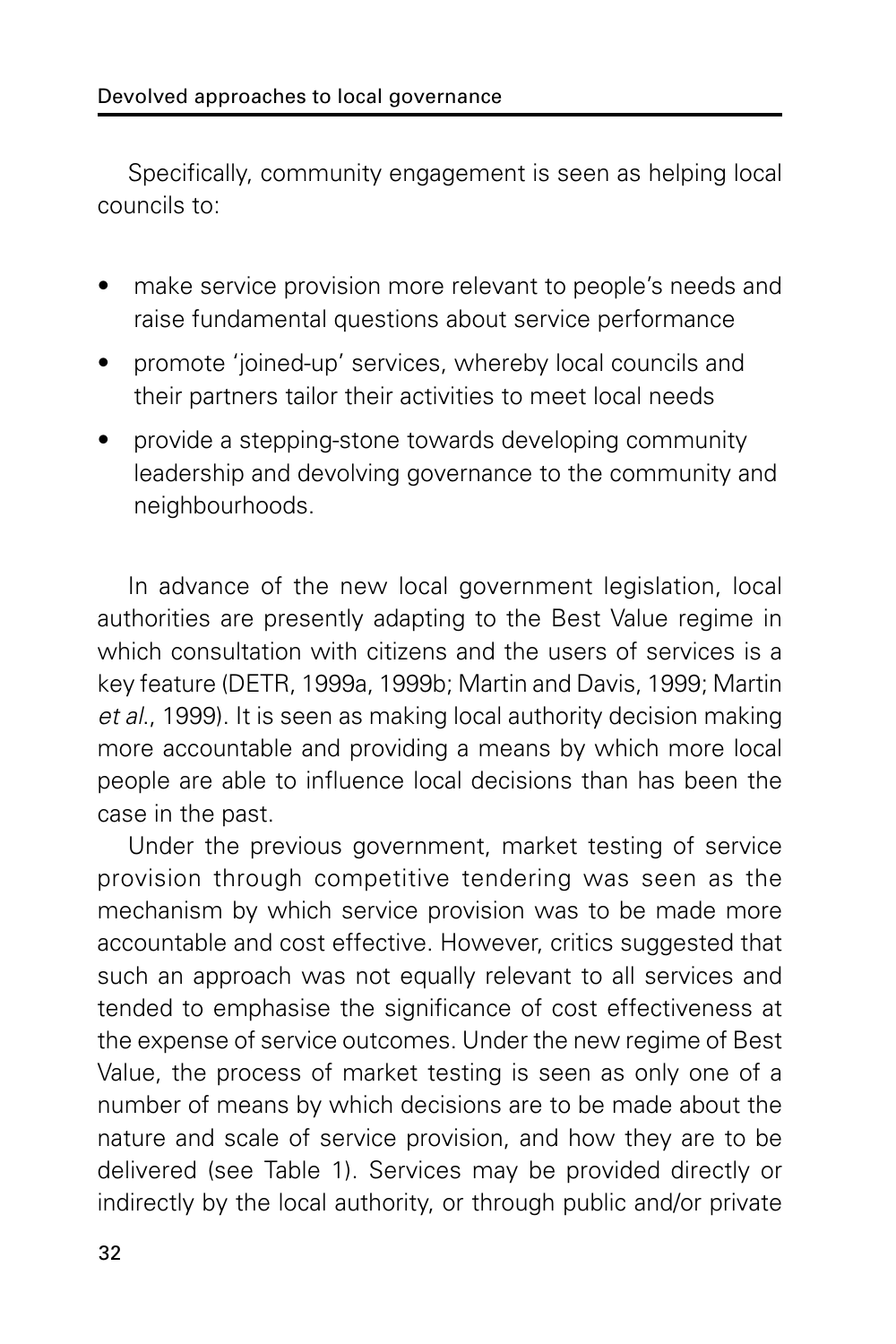bodies on the basis of competitive tendering or through a process of partnership, which may involve a combination of public, private, voluntary and community representatives or 'stakeholders'.

In making these choices, Best Value places considerable emphasis on the direct involvement of local citizens and partners. It challenges the status quo and has important organisational and financial implications for local authorities, and obliges them to develop new ways of working (Birmingham City Council, 2000).

### **Lessons from Best Value**

Research into the activities of the Best Value pilot authorities conducted at Warwick University and elsewhere indicates that local authorities have tended to focus on the following approaches (DETR, 1999a):

- direct service provision
- procurement through voluntary competitive tendering (VCT) and public–private partnership
- addressing 'cross-cutting issues' and/or focusing on the needs of particular client groups
- the priorities of specific geographically based communities.

Given the philosophy of Best Value, there is no one 'correct' approach, nor is any one mutually exclusive. In the context of neighbourhood management, a combination of cross-cutting and geographical approaches is frequently the most appropriate. The choice will reflect the extent of the territorial focus of local authority activity and the political priorities of the authority, irrespective of the modernising agenda.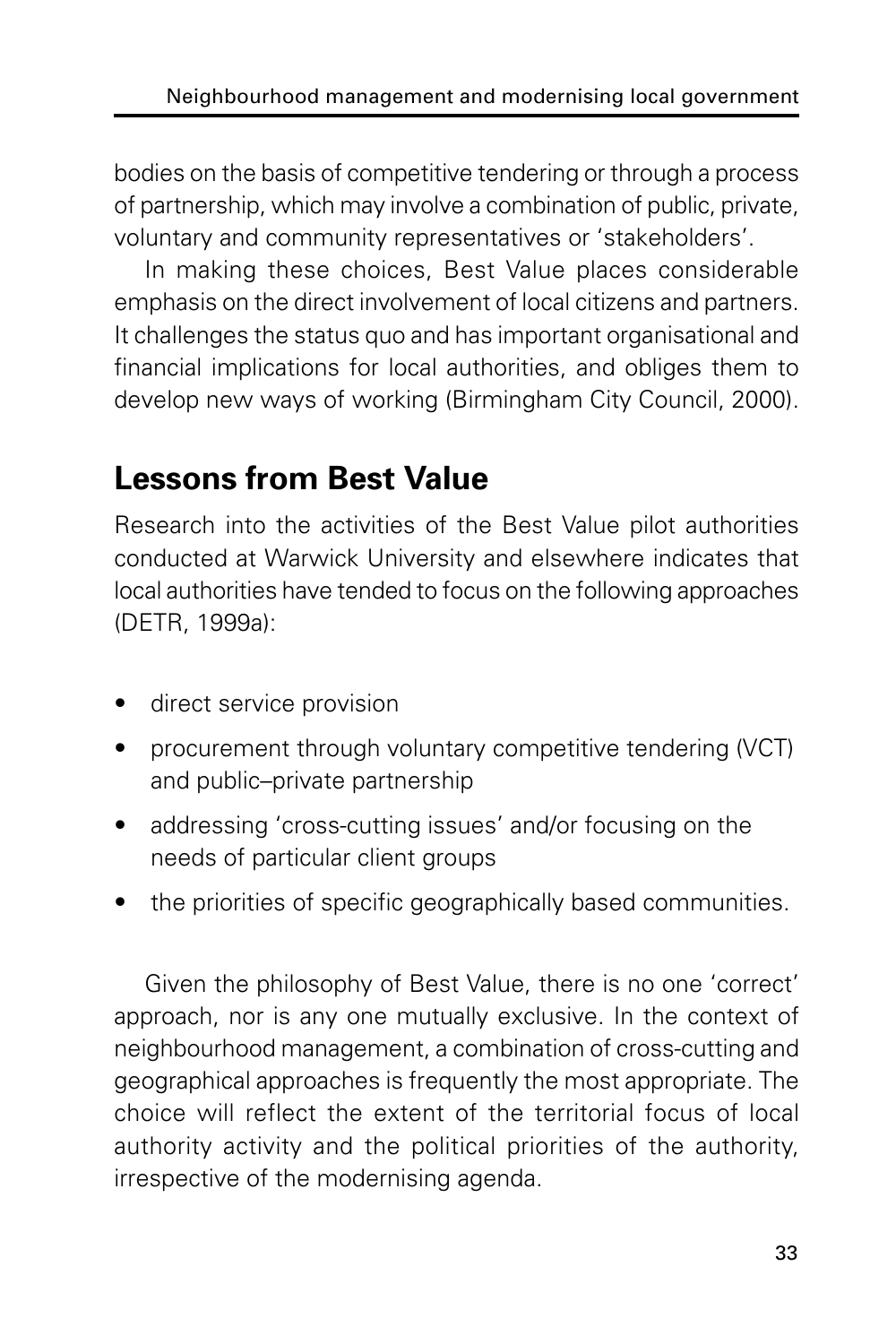What is common, however, is that community consultation is regarded as a vital part in the implementation of Best Value and that a consultation strategy should provide important insights into the increasingly complex issues, which cut across traditional local authority department services and their territorial provision. For neighbourhood management, the current literature and research on the experience of the Best Value pilots is, therefore, highly instructive.

#### **Corporate and strategic lessons**

The Warwick research (Martin and Davis, 1999) suggests that, to meet the requirements of Best Value, local authorities will need to:

- develop a clear purpose and set of outcomes
- adopt clear, corporate strategies and lead their communities
- learn in new ways and adapt in the light of changing circumstances
- provide clear political leadership, ownership and involvement
- motivate and influence people, and shape and achieve outcomes
- change the culture within communities, so that they are persuaded of the benefits of engagement
- move beyond processes to ensure that outcomes are secured
- take risks.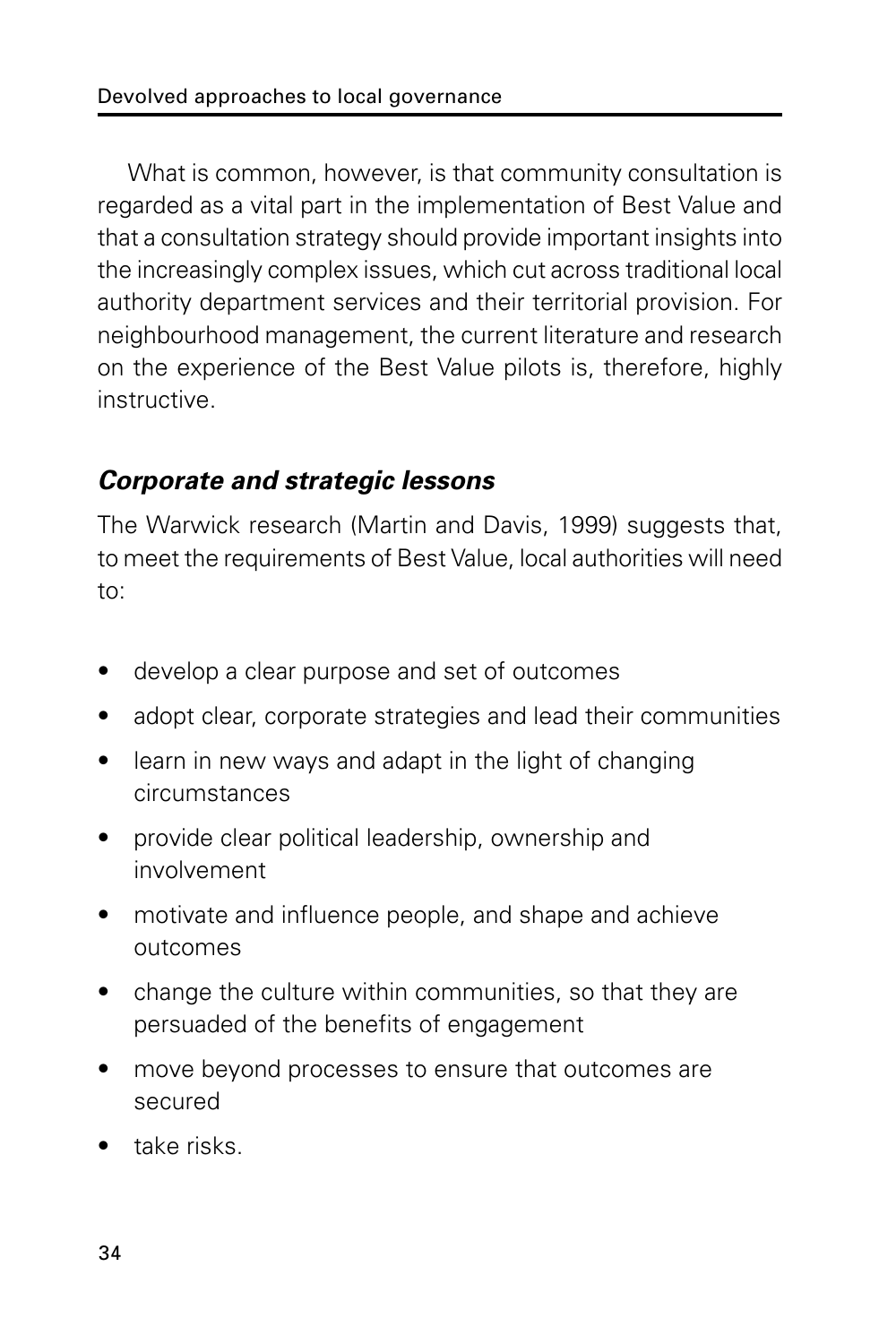#### **The role of elected members and officers**

Given the overall strategic purpose of the modernising agenda, it follows that local authorities should seek to:

- encourage members and officers to recognise the need for cultural change
- draw attention to the need to actively involve elected members
- devise mechanisms for members to become involved in the consultation/participation process
- ensure that elected members have the necessary resources to support their involvement
- make staff more accountable, developing them and giving them career guidance, so that they feel they 'own' Best Value (DETR, 1999b).

#### **Engagement with communities**

The modernising agenda requires local authorities to:

- acknowledge that people should have a right to be involved in decisions about changes that may affect them
- recognise that a failure to involve communities can both undermine the effectiveness of service delivery and deny efforts to promote social cohesion and the mobilisation of community resources
- prepare and coordinate consultation strategies
- map out the process in advance and be clear how the results are to be used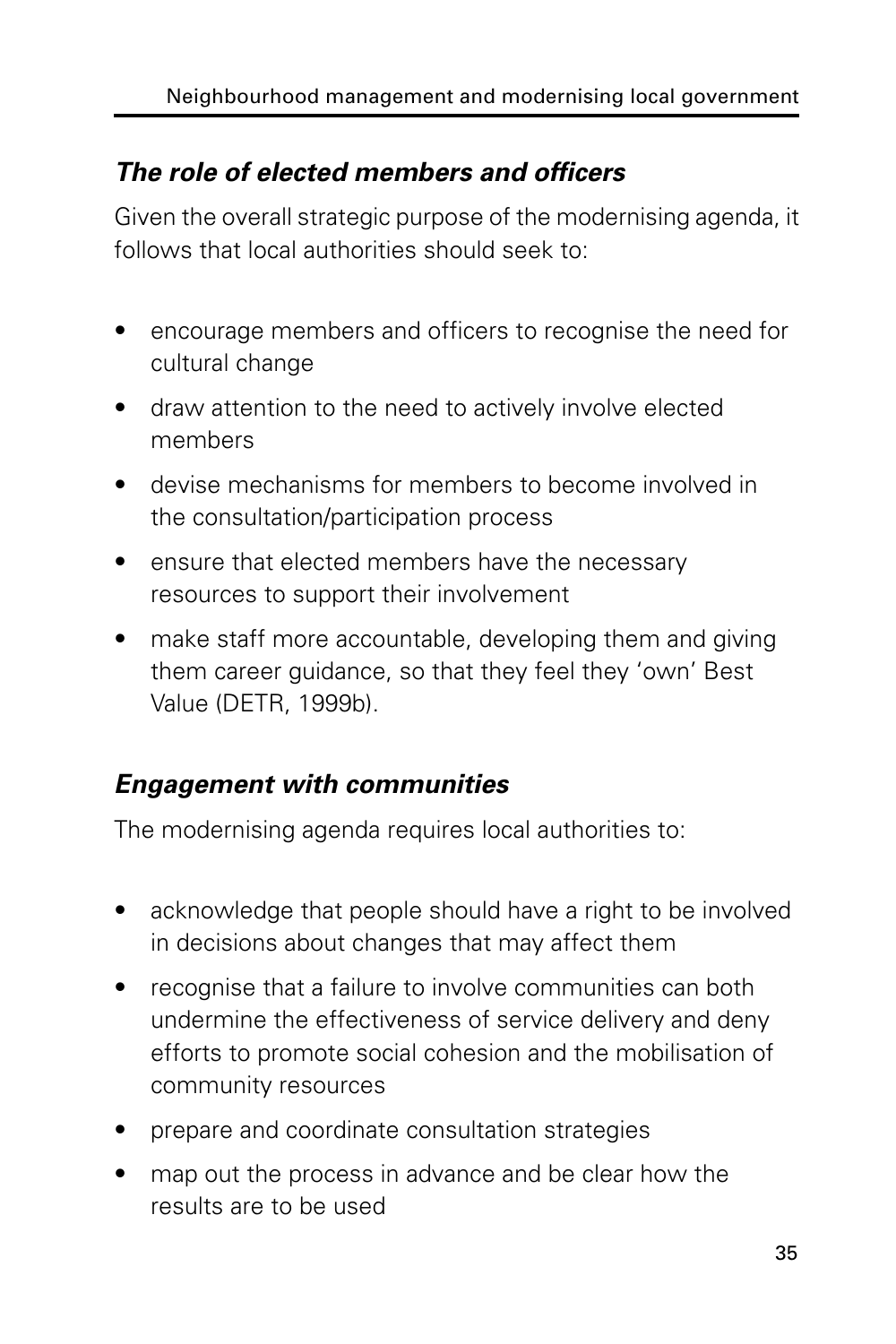- consult with staff on the ground and stakeholders to promote meaningful involvement
- adopt a variety of techniques for engaging communities
- use identified priorities to assist in the integration of Best Value into the corporate review process
- involve users/non-users and citizens
- be inclusive of all groups
- respond and give feedback to the community and keep promises
- keep stakeholders informed throughout the process
- evaluate and learn.

#### **Constraints**

In addition to identifying those elements that are essential in meeting the modernising agenda, the Best Value research has pointed to some of the constraints that may impede local authorities, including:

- the capacity of the organisation to engage in constant relearning
- tensions over the extent to which control over service delivery should be determined centrally by local authorities or locally in collaboration with communities
- combining the need to meet their traditional remit as service providers with a desire to enhance their role in working with other agencies and providing local leadership and governance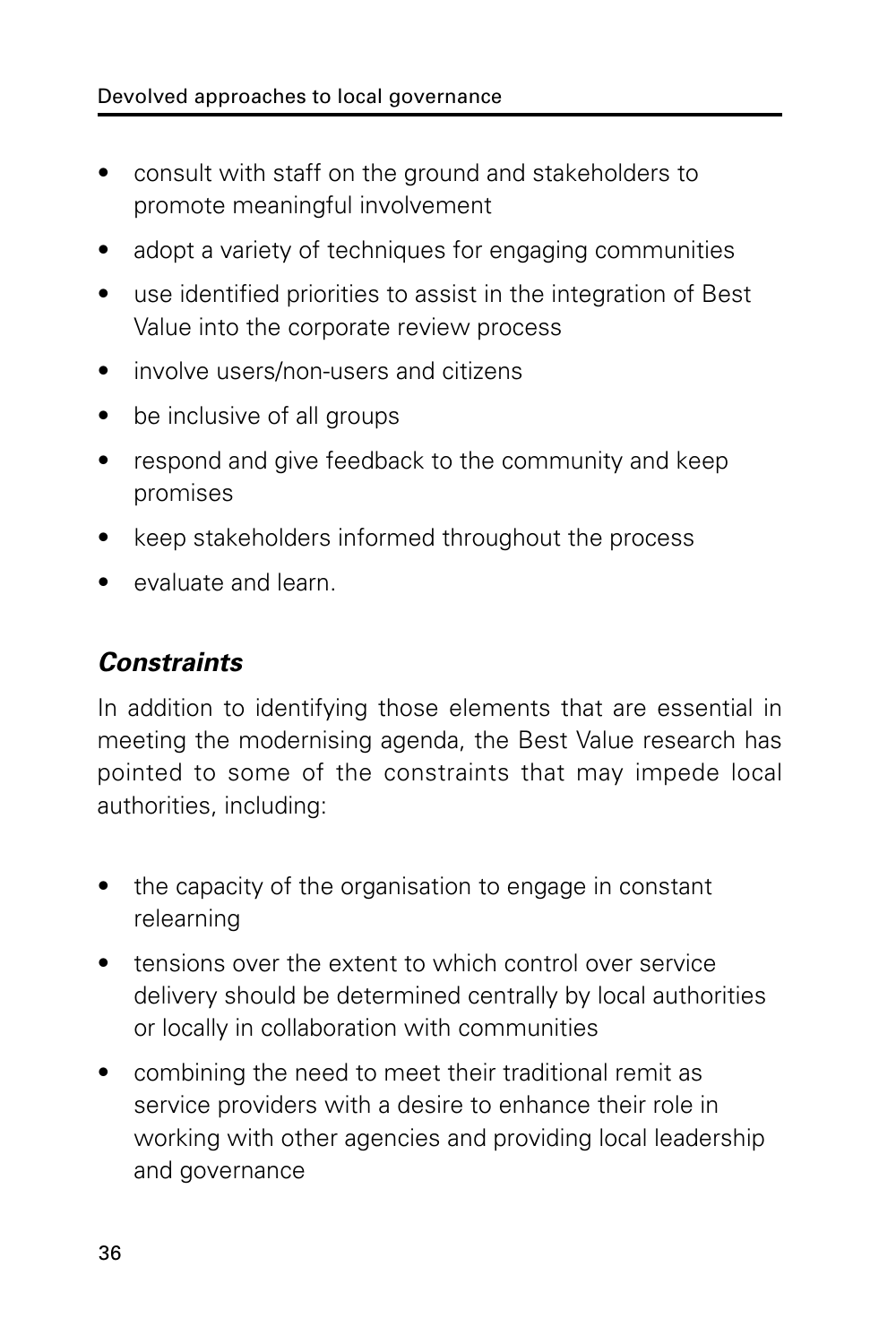- achieving improvements in the quality of service provision and cost effectiveness; the latter are often far more easily measured
- adopting partnerships, which may prove fragile in practice, may inhibit long-term planning by local authority departments
- defining the role for elected members, particularly in the context of cabinet government; the proposed political structures for decision making may exclude backbench councillors from participating in 'cabinet' decisions affecting their areas
- combating the tendency for only the same few people to become involved in community issues
- defining those geographical areas with which people most identify.

## **Community strategies**

The aim of these new strategies is to reinforce the enabling role of local government and to combine citizen participation with neighbourhood management (DETR, 2000a).

The strategies are intended to facilitate the enabling role of local authorities to meet three objectives:

- allow local communities to articulate their aspirations, needs and priorities
- coordinate the actions of the council, and of the public, voluntary and community, and private sector organisations that operate locally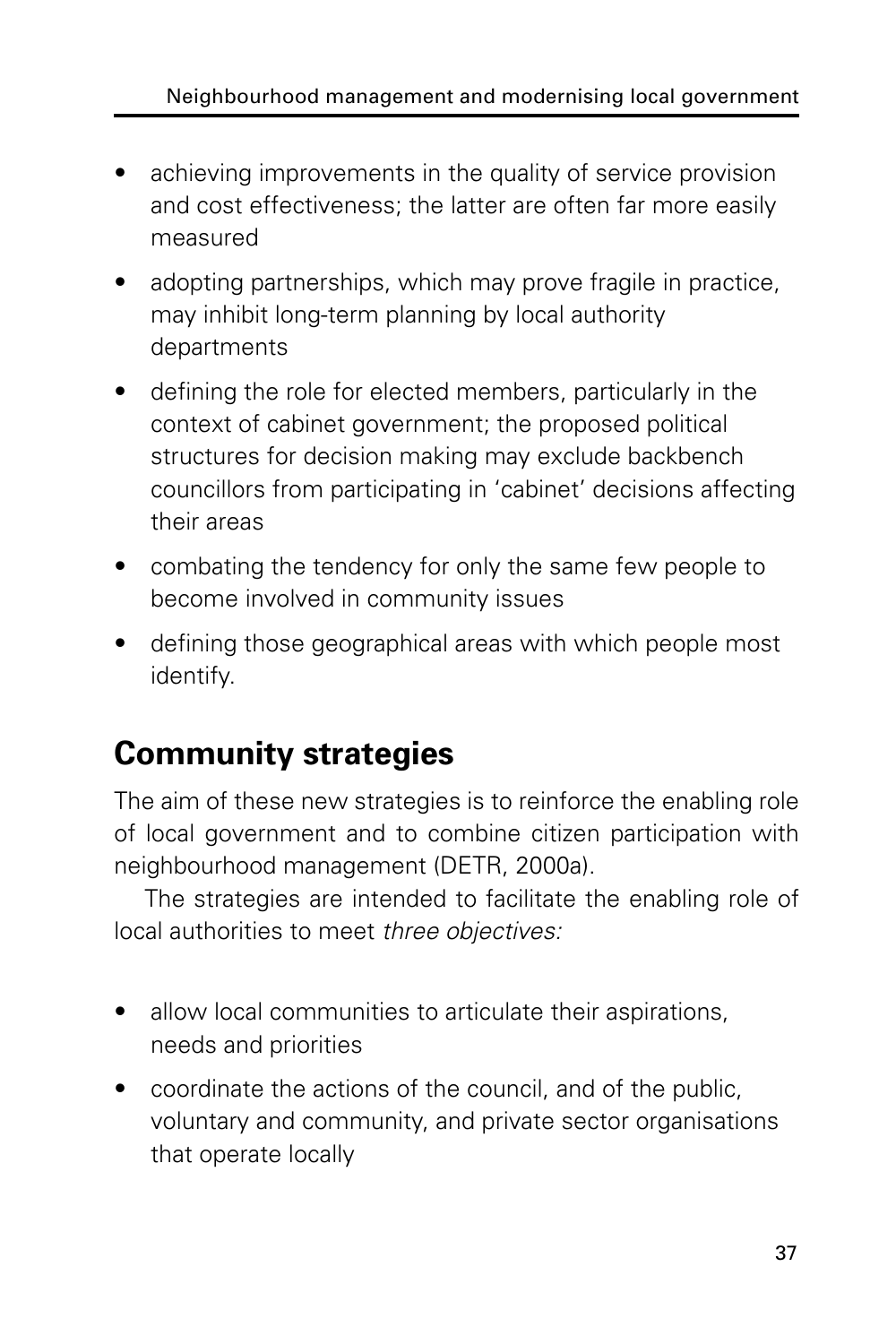• shape the existing and future activities of those organisations so that they effectively meet community needs and aspirations.

The strategies are to include four components:

- a long-term vision for the area, focusing upon achievable outcomes
- an action plan incorporating shorter-term priorities that will contribute to the long-tem outcomes
- a shared commitment among all the relevant partners to implement the plan and proposals for doing so
- arrangements for monitoring implementation and for review.

The focus is on ensuring that the strategy is prepared in partnership with other bodies, including local communities, and the results of consultation are communicated and acted upon. Each stage of the process will require:

- strong involvement of councillors from within and outside the executive
- the involvement and commitment of other organisations
- community engagement.

The purpose is to create a sense of ownership in the strategy and elected members will be expected to play a key role as: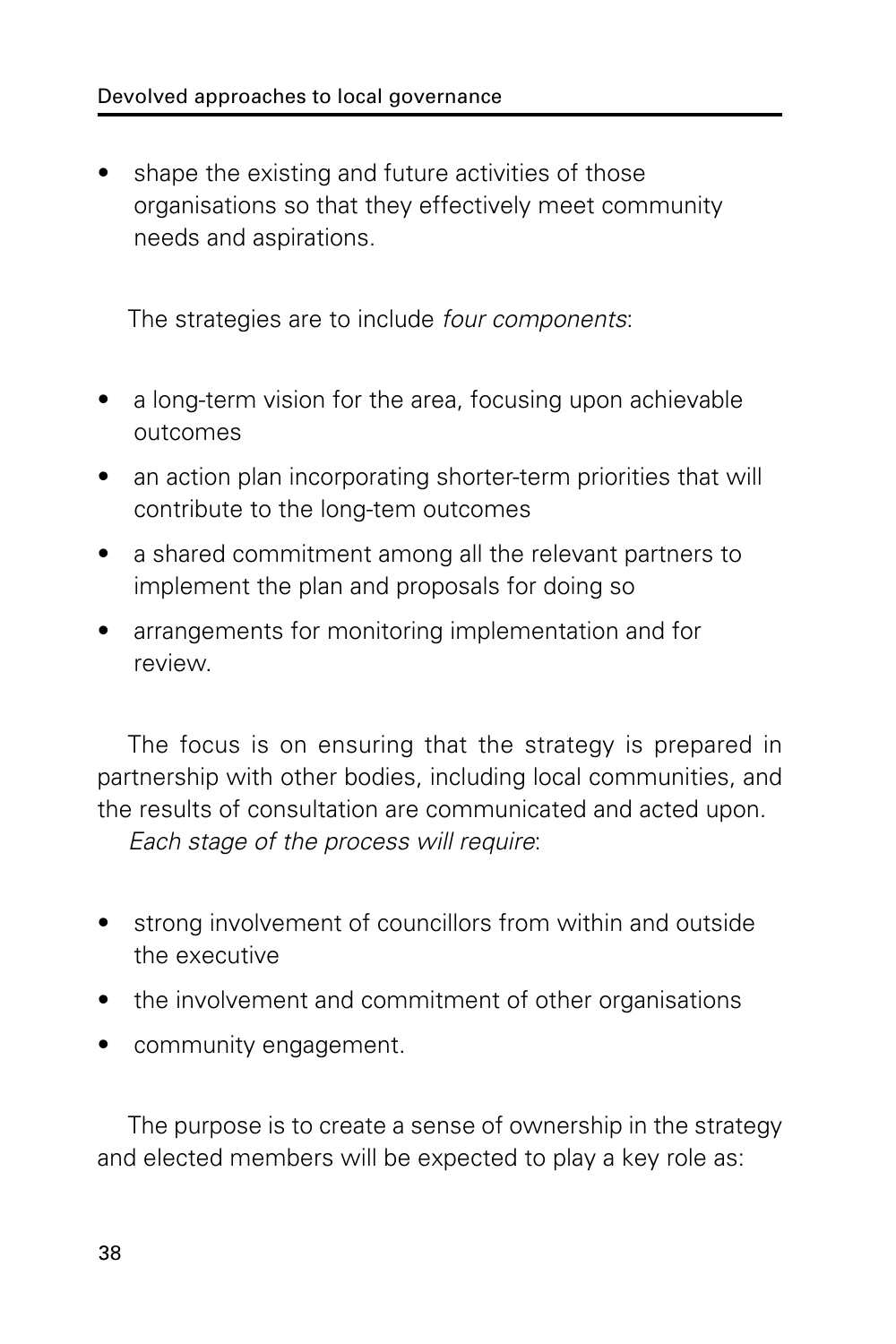- representatives of their wards, leading and listening to their electors and communicating community views to the executive
- members of overview and scrutiny committees responsible for identifying community needs and priorities, and examining the performance of the strategy and action plan
- members of area and neighbourhood forums
- council representatives on outside bodies, ensuring that their views are expressed in the community strategy.

Government sees community-planning partnerships as the most effective way of securing the involvement and commitment of a wide range of other organisations, and as a means of changing and enhancing the role of local councillors. Local authorities have considerable experience of working in partnership with health authorities, hospital trusts, the police, schools, businesses and voluntary groups. But, particularly in non-unitary areas, partnerships are often fragmented and the community partnership is, therefore, intended to act as an 'umbrella' for existing arrangements and to provide the opportunity for the coordination of strategic planning, thereby contributing to 'joined-up' local governance.

One feature of strategic partnerships is their potential capacity to focus the efforts of all partners on tackling the problems of the most deprived neighbourhoods. Within the framework of these area-wide community strategies, local authorities are to be encouraged to develop strategies that reflect the needs of different communities and localities.

Genuine community engagement is perceived as central to the development and implementation of the new community strategies. According to the draft guidance, local authorities will need to examine: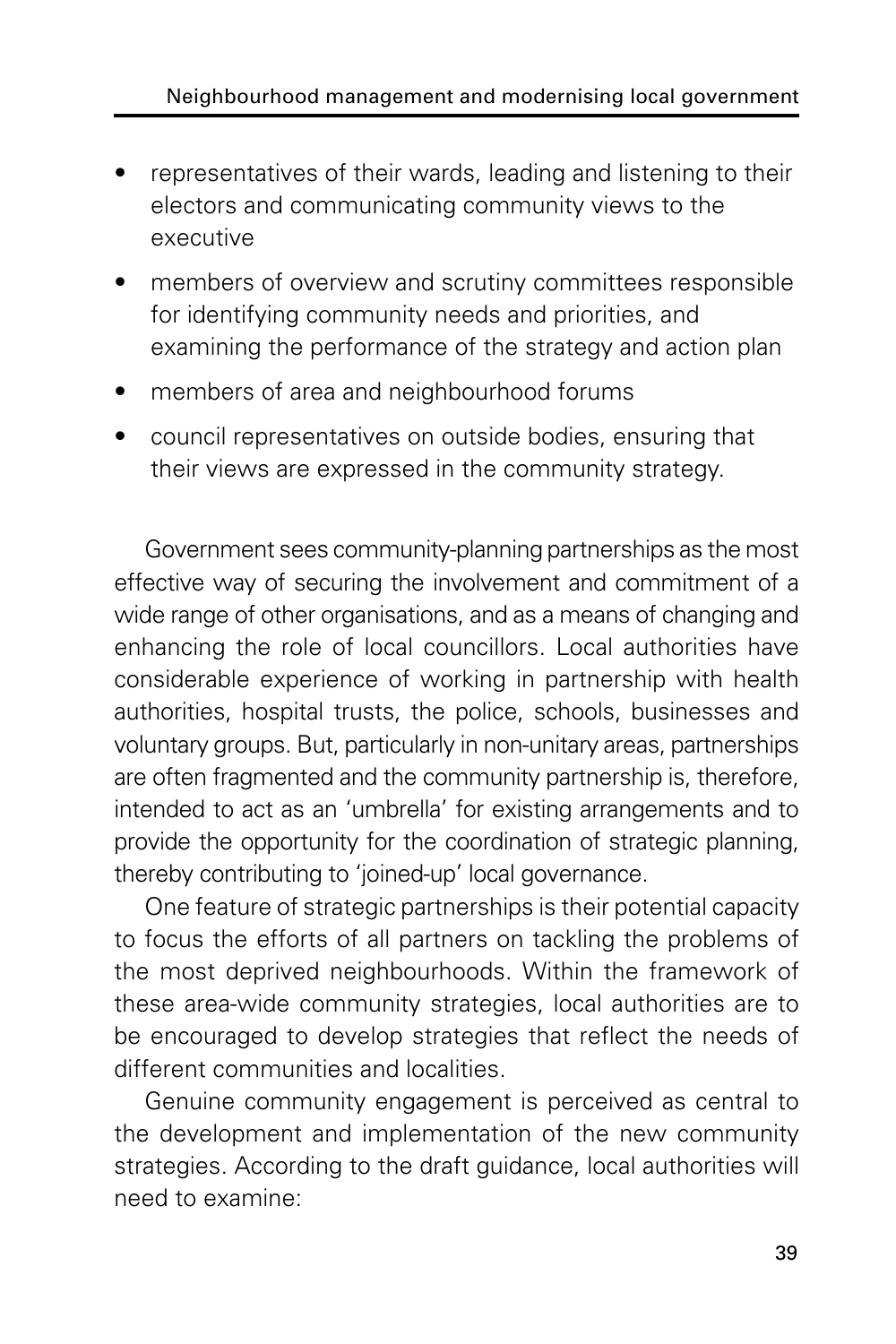- alternative methods by which different communities can be involved in community strategies
- how to ensure that community views inform and influence decisions, and how differences are to be dealt with
- how to encourage community involvement but avoid raising expectations that cannot be met
- how communities and residents can help implement the community strategy
- the extent to which existing activities contribute towards community priorities.

### **The modernising agenda and local councils**

The presence in England of more than 8,000 parish and town councils (defined as 'local councils') presents a potential model upon which to build neighbourhood management, yet they have been largely disregarded in recent debates. Local councils are predominantly to be found in rural areas and small towns, and there are no equivalent arrangements in the major urban areas. Successive reforms of local government have largely neglected their role. Local council elections are often uncontested and turnout is usually low (Railings et al., 1994). They have limited powers and resources and serve small populations; 80 per cent of councils represent fewer than 2,500 people and 40 per cent less than 500 – 6 per cent of the parished population. Only 5 per cent of local councils have populations above 10,000, although they account for a third of the parished population in England.

In this respect, the UK is distanced from its continental neighbours, which have eschewed large authorities in favour of maintaining basic authorities that have a close links with local communities in both urban and rural areas. Eighty per cent of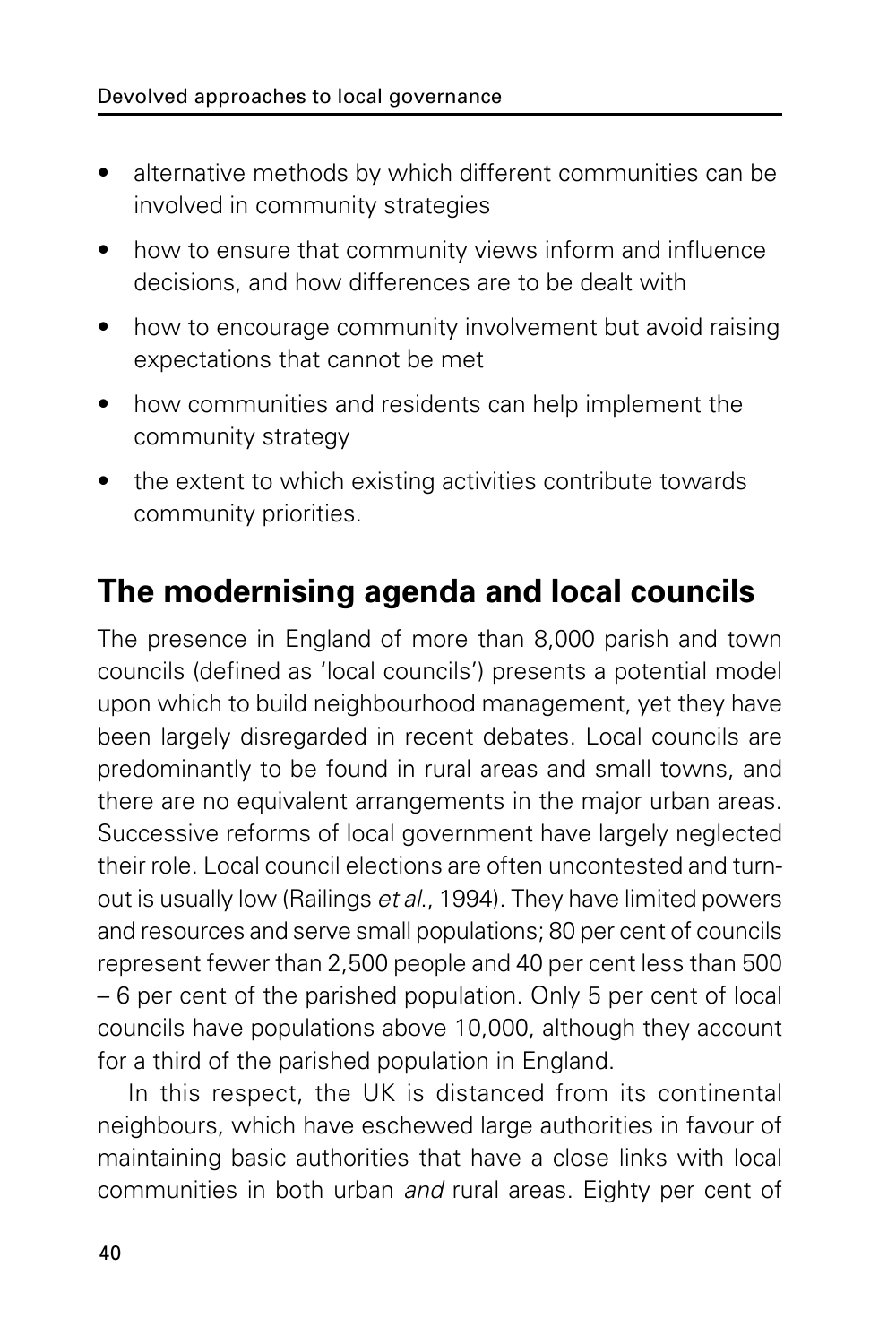French communes have populations of less than 1,000 – smaller than the average English local council, while the bigger English councils – serving more than 10,000 people – are larger than most Italian and German municipalities, but perform a far less important role. Wilmott (1989) suggests that most people identify with communities of up to 5,000. But, in England, functional efficiency – based upon large units – has been accompanied by a neglect for local democracy and links between local authorities and local communities (Cairns, 1996; Sanderson, 1999).

Most local councils in England have few financial resources. The majority spend well below £10,000 per annum but, among the 400 councils or so with populations in excess of 10,000, council expenditure is on average in excess of £200,000 and, among those serving populations of more than 20,000, nearly £500,000 (Table 3). This implies that many larger local councils may have the capacity to develop and manage substantial budgets providing a range of public services (Ellwood et al., 1998).

Local councils are a community resource and should be well placed to provide an input to Best Value frameworks, both in defining local priorities and in contributing to the ongoing cycle of performance reviews. The Modernising White Paper encourages innovation and diversity in the coordination and delivery of local services, through the involvement of local people individually and collectively through community groups.

#### **Table 3 Average revenue payments (£) among local councils of different population size**

| Population <500<br>size                                                   |  |  | $500 - 1,000 > 2,500 > 5,000 > 10,000 > 20,000$<br>$1,000$ $-2,500$ $-5,000$ $-10,000$ $-20,000$ |  |
|---------------------------------------------------------------------------|--|--|--------------------------------------------------------------------------------------------------|--|
| Revenue 4,911 9,003 18,158 45,717 122,330 253,496 491,611<br>payments (f) |  |  |                                                                                                  |  |

Source: Ellwood et al., 1998.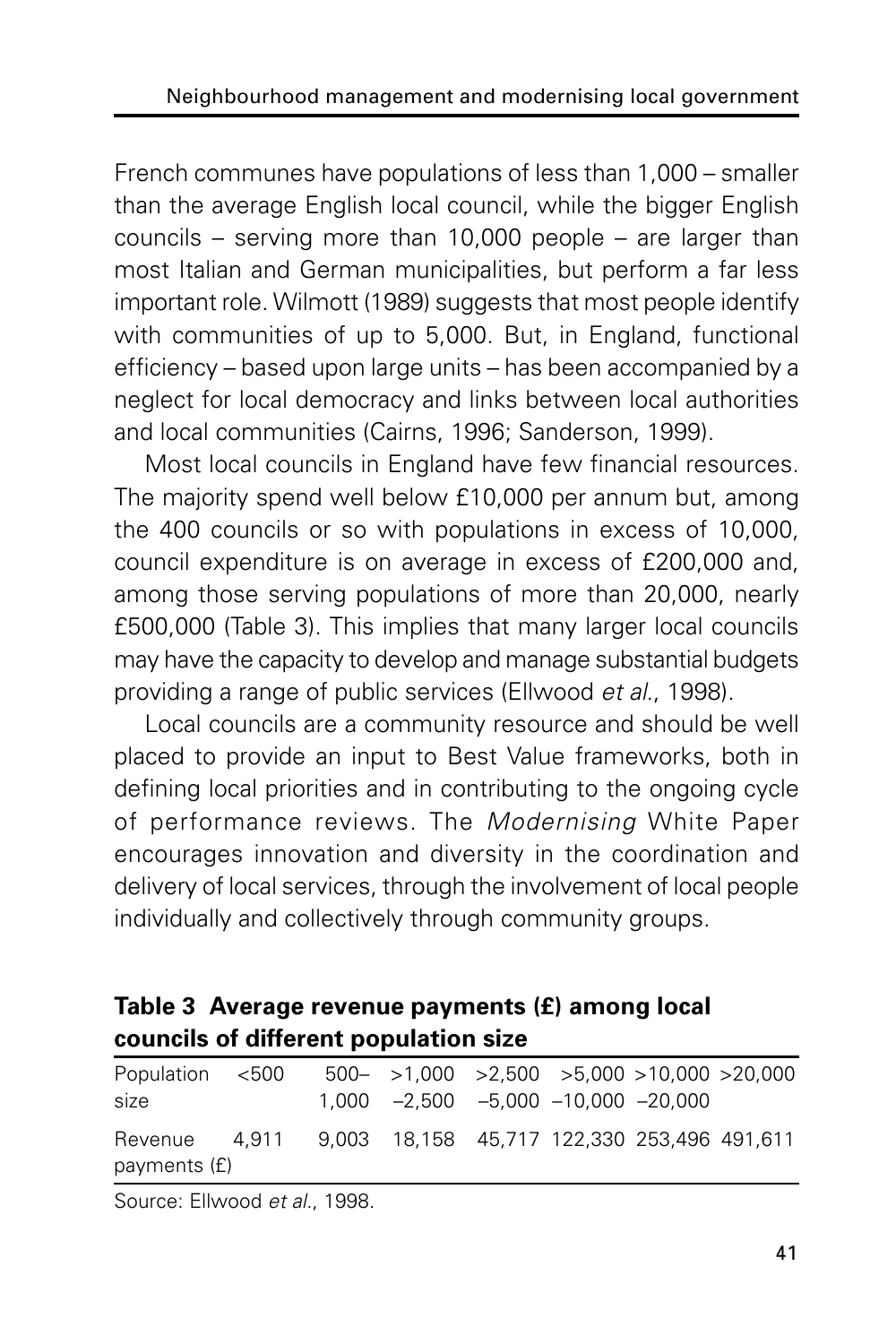These developments could encourage principal and local councils to re-assess their relationships and respective roles, in particular to examine the opportunities for decentralising choice and the delivery of local services. Local Agenda 21 and village appraisals have already encouraged local people and local councils to become involved in bottom-up initiatives (Local Government Management Board, 1994, 1995). Moreover, the Local Government and Rating Act 1997 has extended the services that a local council may provide, notably in relation to transport, traffic management and crime prevention, while the Local Government Association (LGA) and the National Association of Local Councils (NALC) have recently agreed upon a set of services that might be the subject of delegation by local agreement (LGA and NALC, 1998). This might provide those local councils that possess both the necessary financial and administrative capacity with the opportunity for greater independence and tailoring service provision to local requirements.

Best Value emphasises public engagement and 'empowering local accountability' (Audit Commission, 1998) and, while some local authorities are content to largely discount local councils, evidence from the first group of Best Value 'pilots' suggests that some have espoused stronger links with parish and town councils as a means of engaging with local communities. There is also some evidence of a shift away from reviews based upon past performance and internal perspectives and priorities towards a community-oriented approach to service provision – an important counterbalance to the predominant feeling of powerlessness among local councils and communities, and the belief that elected councils do not represent community interests (Stewart, 1999).

The modernising agenda has not been extended explicitly to local councils; it is assumed that, because of their proximity, parish and town councillors are already more familiar with and better able to champion the views of their local communities than their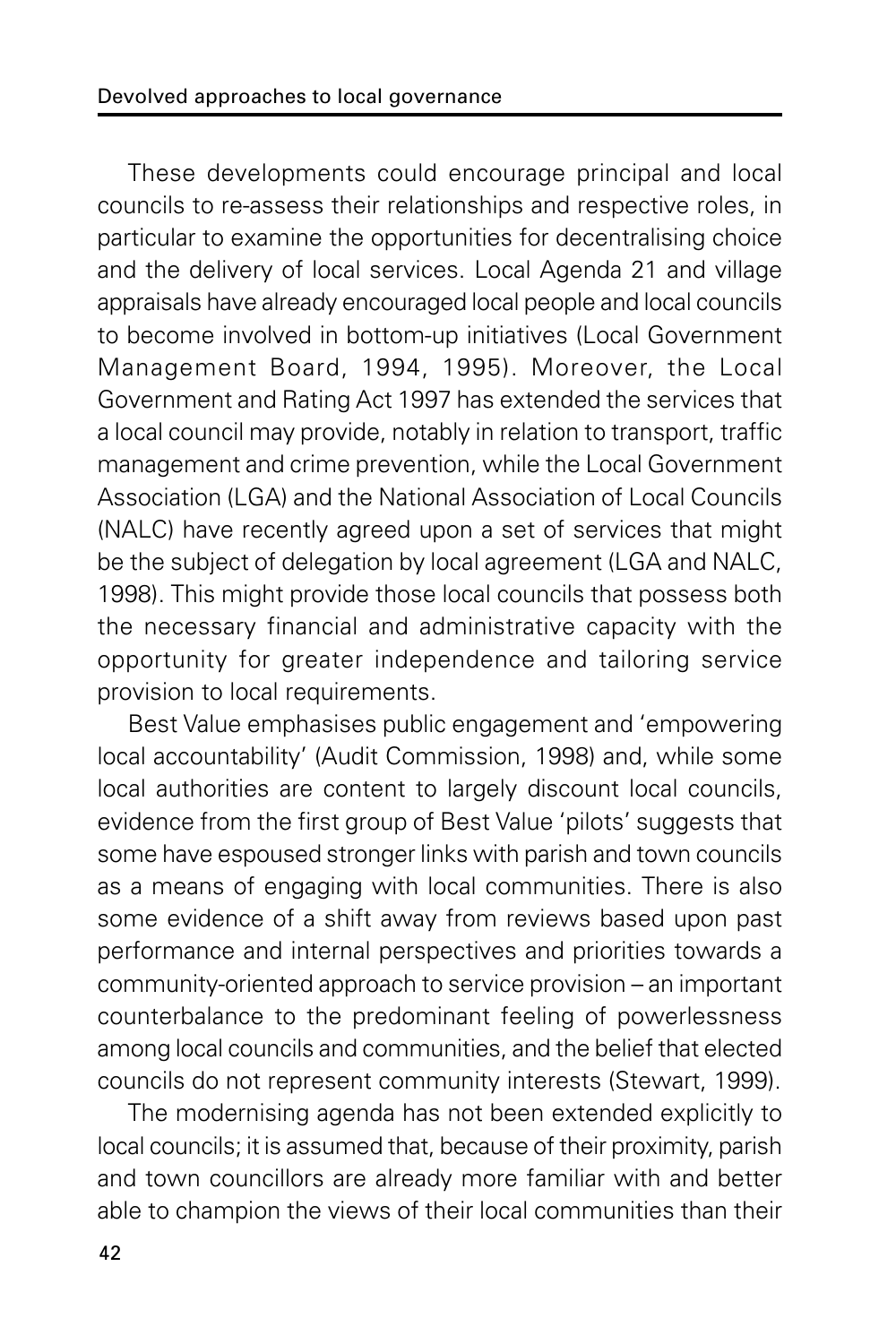counterparts serving larger authorities. Moreover, there is presently little political enthusiasm for devolving power and resources to local councils. Indeed, the government's expressed desire for a bigger say for local people may see local councils further marginalised in favour of alternative forums including citizens' panels, focus groups and opinion polls (Smith and Wales, 1999; Stewart, 1999). Nonetheless, because they form the grassroots of rural governance in England, it is important that local councils are not abandoned; indeed, they may be a means by which local democracy may be reinvigorated.

Local councils have widely different capacities and ambitions. But, as Pearce and Ellwood observe, there are a significant number of proactive councils, particularly those serving larger populations, that possess the political leadership, confidence and competence necessary to assume new responsibilities (Pearce and Ellwood, 2001, forthcoming). This has led them to suggest that those larger local councils – the 5 per cent serving populations over about 10,000, which account for a third of the parished population – might become more akin to district councils in their role as service providers and community representatives. This possibility has also been raised in the recent Green Paper on Modernising Local Government Finance (DETR, 2000e). It questions whether the existing financial regime is sufficiently responsive to the current needs and future aspirations of local councils, and of those who use and pay for the services which they provide, and whether greater financial freedom should be available to the larger councils.

Some larger local councils are already seeking greater responsibilities, and might take on duties similar to their continental counterparts and become the focal point for service delivery and community representation. Reforms would be required to facilitate greater financial freedom and extend to them a power of general competence to promote the well-being of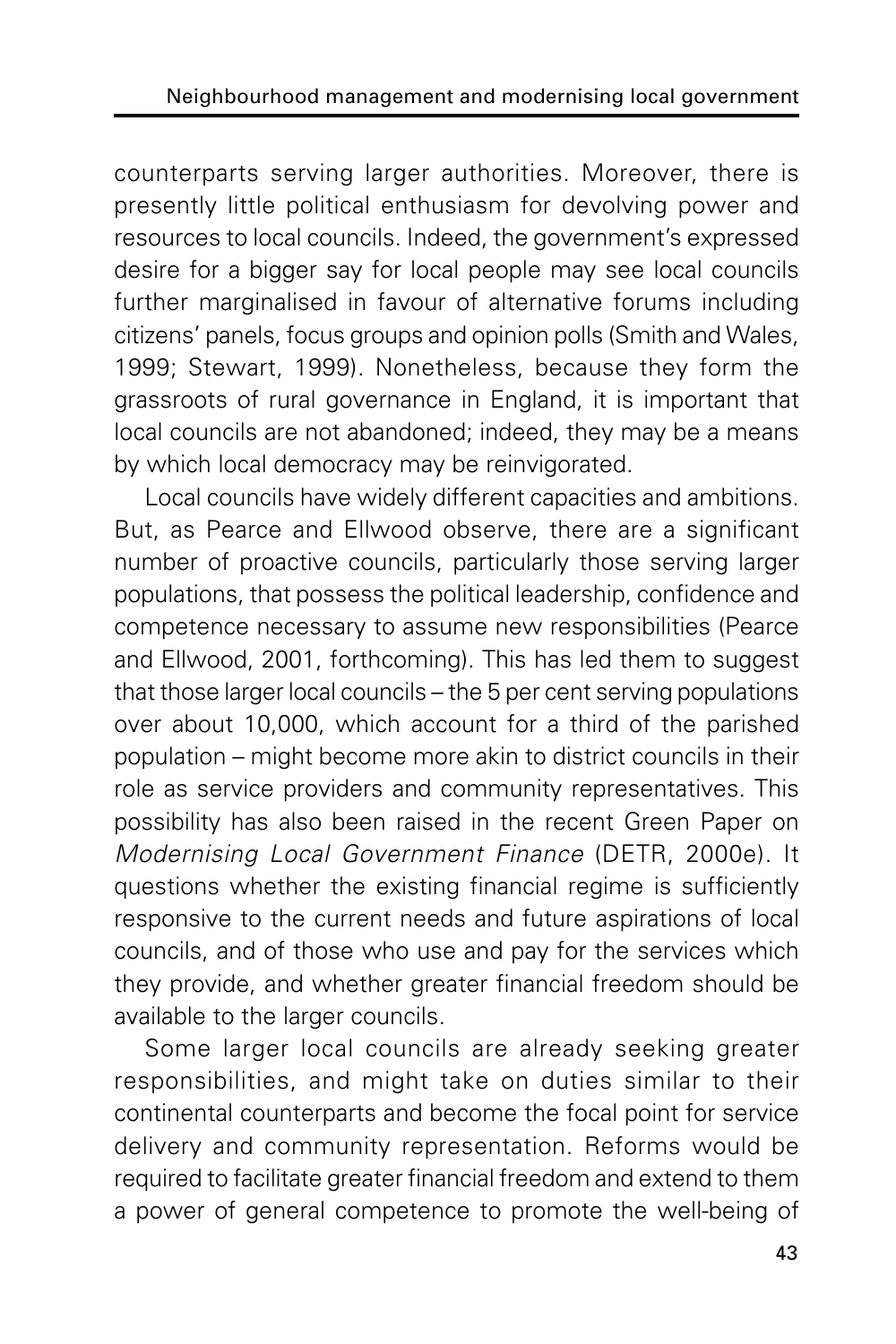their areas. The same approach might not be appropriate in all localities but, given the current commitment to public involvement, there is a compelling case for devolution to neighbourhoods and local communities, in both urban and rural areas.

### **Implications for local government**

Neighbourhood management is intended to fill a gap in existing approaches to the governance of local communities. It complements efforts to modernise local government, which aim to find new ways of distinguishing and meeting local priorities and involving local communities and individuals in decision making and implementation.

There are clear parallels between the objectives and the approaches to neighbourhood management and the proposed community strategies. Community strategies are designed to provide an overall context for a geographical locality covering one (or more) local authority area, while neighbourhood management is a concept applicable to the micro level of community governance. We can envisage neighbourhood management being embedded within this wider community framework and as a mechanism for delivering some or all of the elements of that strategy. Indeed, this is clearly the intention set out in the Local Strategic Partnerships and Neighbourhood Renewal Fund consultation documents (DETR, 2000b, 2000c). It is far less clear how neighbourhood management is to connect with over 500 SRB partnership areas, some of which are geographically very large, the 22 New Commitment for Regeneration pilots, the partnerships associated with the 25 Action Zones, the Best Value process or, indeed, the activities of parish and town councils.

'Devolved local governance', therefore, represents a major challenge for local authorities. They need to adapt their culture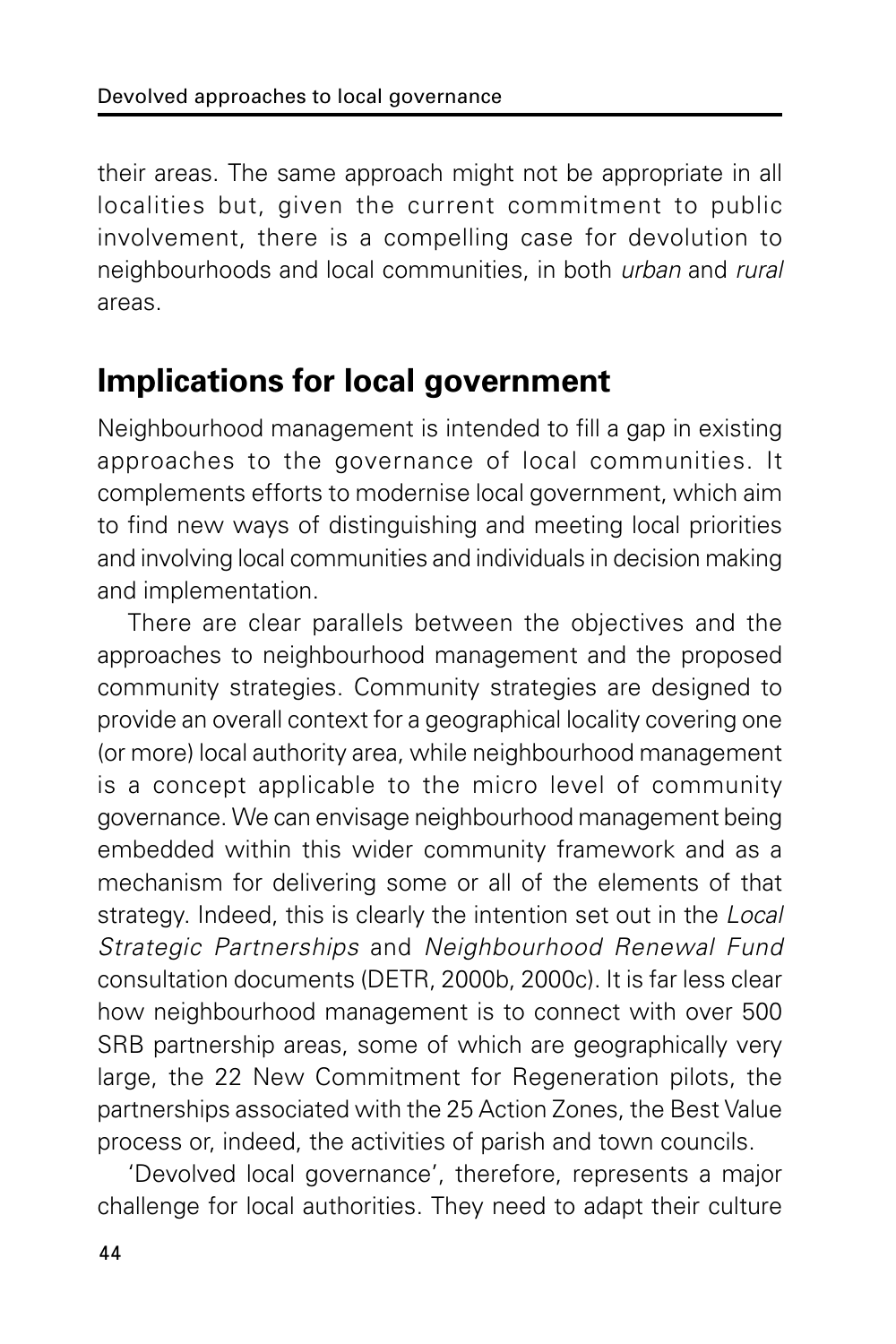and develop new competencies if they are to be seen as being more responsive to the needs of their communities. No single model has yet emerged which will ensure successful outcomes; rather diversity is the keynote, in which solutions are tailored to local circumstances.

Nonetheless, several key issues are emerging which call for:

- local authorities to examine the connection between themselves and their communities
- the breaking down of organisational and departmental boundaries
- experimental approaches to engaging with and building community capacity
- enhanced communication (both bottom up and top down)
- improved service delivery through corporate and partnership working
- empowered front-line staff
- new roles for elected members and community organisations
- flexible ways of working
- a commitment to transparency in decision making.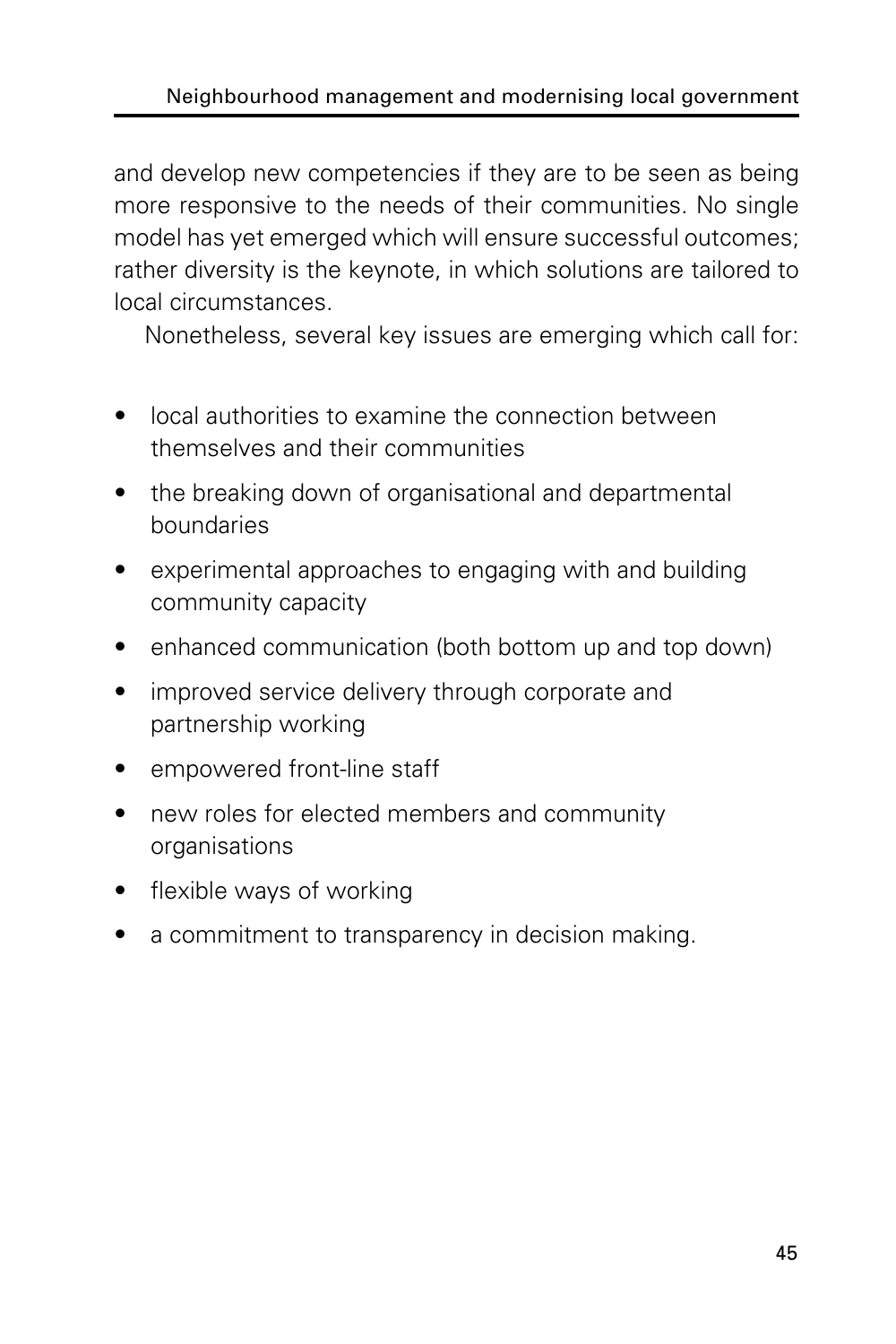# **4 THE CHALLENGES OF NEIGHBOURHOOD MANAGEMENT**

### **Introduction**

Evidence of the current drive in the direction of neighbourhood management is present in two major enquiries into the issue: the work of the National Strategy Policy Action Teams (Cabinet Office, 2000d) and the Local Government Association's Urban Commission hearings into neighbourhoods and neighbourhood management (LGA, 2000).

The Social Exclusion Unit report into a National Strategy for Neighbourhood Renewal (Cabinet Office, 1998) proposed that one of the building blocks of the National Strategy should be 18 cross-cutting Policy Action Teams (PATs). In addition to Whitehall civil servants, the PATs included academic experts and practitioners working in deprived areas, to ensure the recommendations were evidence based. Each team had a ministerial champion and was led by a government department. The PATs covered: (1) Jobs; (2) Skills; (3) Business; (4) Neighbourhood Management; (5) Housing Management; (6) Neighbourhood Wardens; (7) Unpopular Housing; (8) Anti-social Behaviour; (9) Community Self-help; (10) Arts and Sport; (11) Schools Plus; (12) Young People; (13) Shops; (14) Financial Services; (15) Information Technology; (16) Learning Lessons; (17) Joining it up Locally; and (18) Better Information.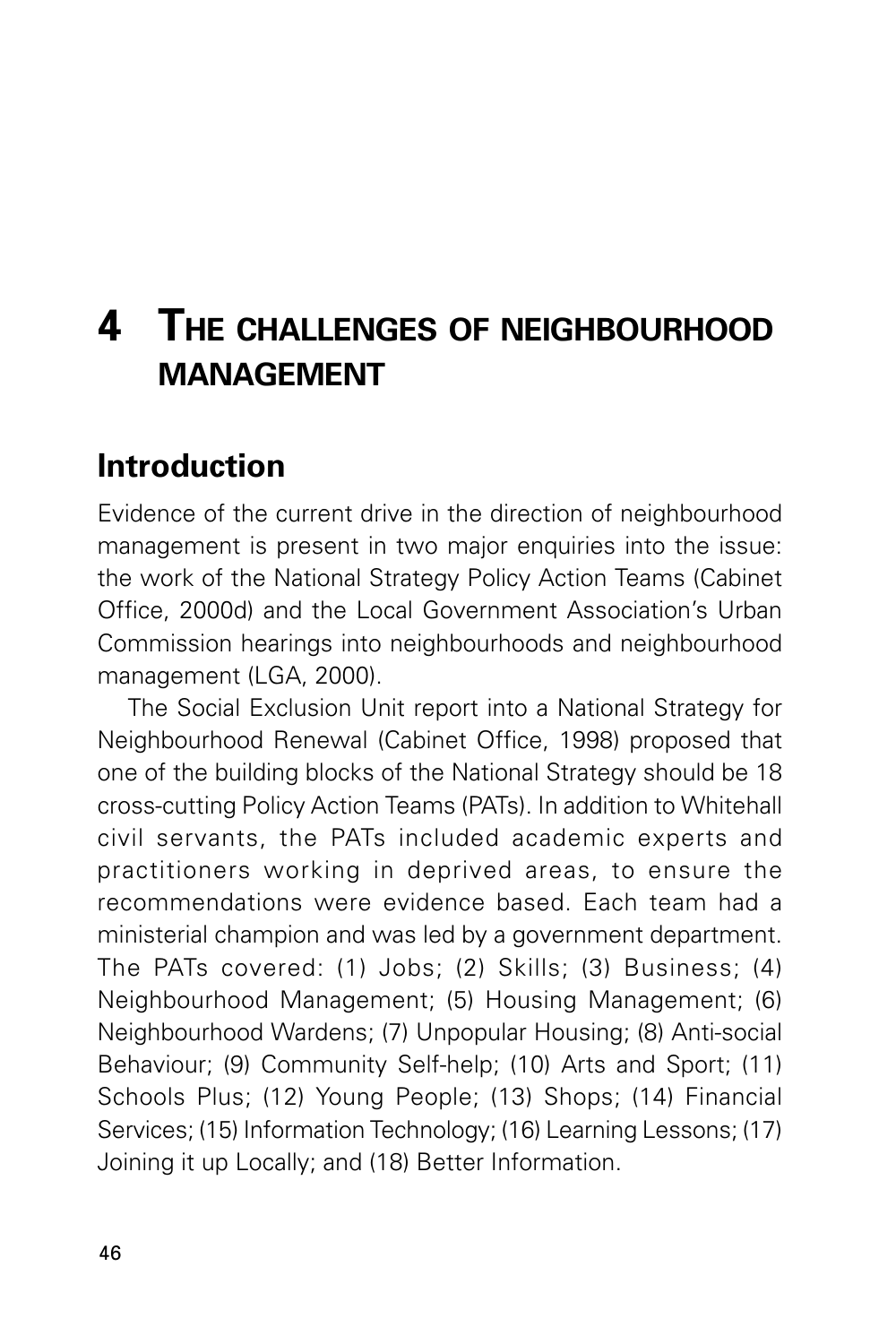The Local Government Association's Urban Commission undertook the second significant enquiry. It recognised that there had been a neighbourhood dimension to local governance and management for many years – arguably for many centuries in the case of parish councils. However, there was growing awareness that the approach was taking on increasing significance in the light of efforts to improve local democracy and local services and reduce social inclusion, and in response to an array of central government inspired initiatives. The Urban Commission decided to undertake some evidence-based research. This involved a twostage process, inviting written evidence from local authorities and other organisations, followed by oral hearings at which particular issues could be explored in some depth. A panel of 11 local authority councillors and three representatives of the voluntary sector conducted the hearings. The final report Local Voices: the Neighbourhood Dimension to Governance was published in July 2000 and was based on written and oral evidence submitted to the panel (LGA, 2000).

Both reports represent a valuable source of information and guidance on neighbourhood policy and management. Furthermore, they highlight those issues which are often most difficult to resolve. There are parallels in the two perspectives adopted by the PAT and LGA. But, while the former focuses upon the problems of the most deprived neighbourhoods, the LGA has examined neighbourhood management as a generic task, potentially applicable to all local authority areas.

This chapter draws upon both reports and other relevant sources and is in three parts.

Part A is concerned with *policy* and examines different perspectives on what constitutes neighbourhood management, in what circumstances it may be appropriate,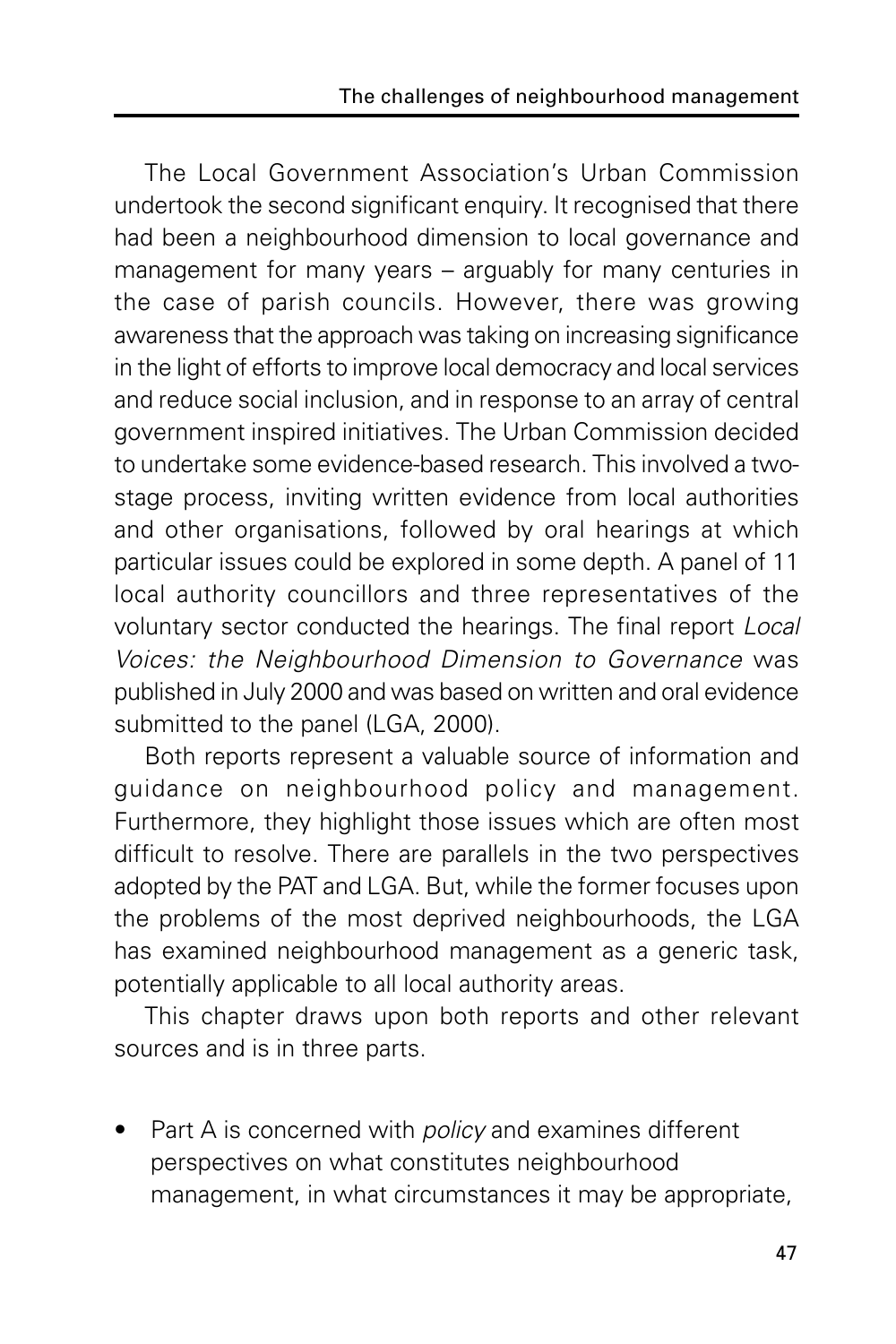the measures which may be applied and the potential contribution of the approach.

- Part B deals with *process* and focuses upon the organisational and management issues relevant to neighbourhood management at the national and local levels.
- Part C is concerned with *identifying conditions for success* and obstacles to achieving effective neighbourhood management.

### **A Policy objectives, scope and potential outcomes**

#### **The purpose of neighbourhood management**

There are many different views on the goals and objectives of neighbourhood management. The National Strategy for Neighbourhood Renewal (Cabinet Office, 1998) defines the goal as being to:

- bridge the gap between the country's most deprived neighbourhoods and the average
- arrest the wholesale decline of deprived neighbourhoods, reverse it and prevent it from recurring
- improve outcomes in deprived neighbourhoods in terms of less long-term worklessness, less crime, better health and better qualifications.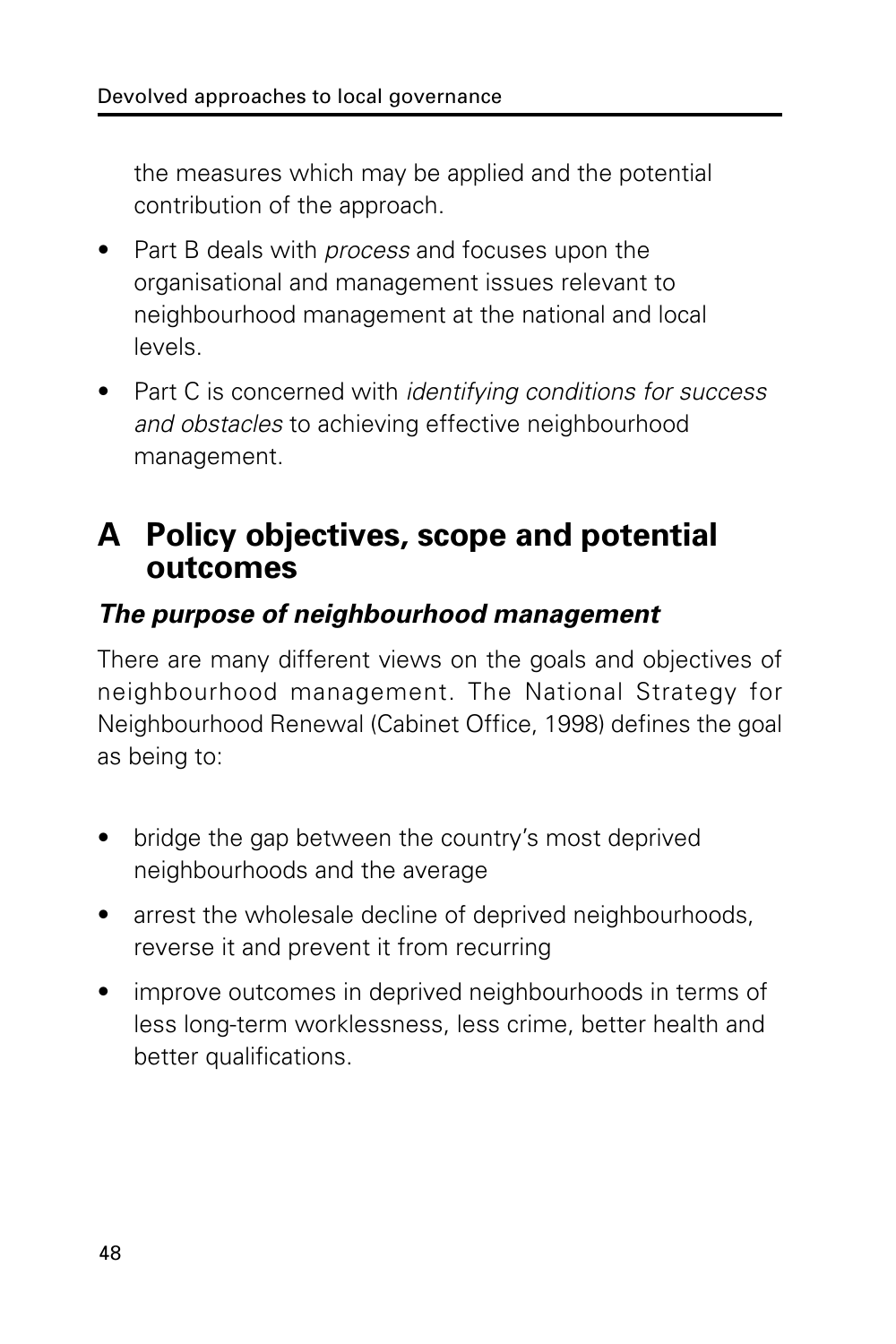Neighbourhood management should enable:

- deprived communities and local services to improve local outcomes, by improving and joining up local services and making them more responsive to local needs
- local communities to identify local problems, decide what to do about them and ensure that this gets done.

The objectives are multi-faceted and to achieve them the National Strategy states that: coordinated action is required at national, regional and local levels to help:

- revive local economies
- revive communities
- ensure decent services
- develop local leadership and joint working.

Action is advocated at the neighbourhood level, since it can:

- identify with precision the nature and scale of local problems
- ensure solutions are sufficiently fine-tuned to be effective
- secure community commitment, participation and leadership
- maintain momentum
- oversee progress and monitor impacts.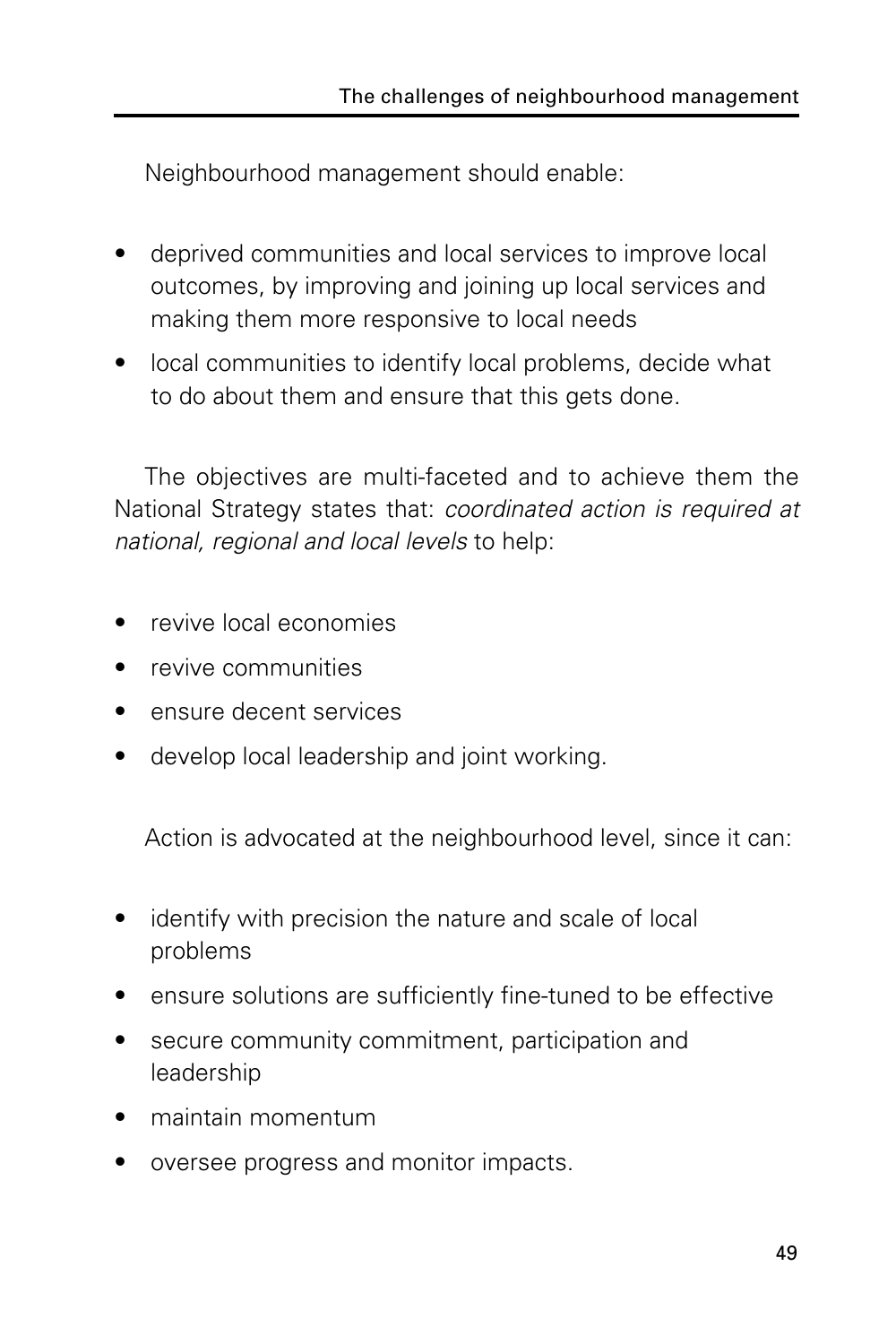The LGA's initial definition of the purpose of neighbourhood management was:

"… to enable communities to improve local outcomes by improving, customising and joining up local services."

LGA respondents generally supported this broad and flexible definition (Barnet, Corby, Gateshead, Liverpool, Salford and Watford), but recognised that in practice the focus might include community development (Herefordshire), local authority capacity building, or more effective local service delivery (Forest of Dean).

The need to move beyond a simple focus on service delivery to include engaging citizen participation in local decision making and implementation was widely endorsed (Barnsley, Kirklees, Middlesbrough, Nottingham, Walsall). Neighbourhood management, local governance and community leadership were seen as inextricably intertwined. However, there was less accord about how these might be mobilised to best effect.

There was some support for the view that the definition of neighbourhood management will vary according to the size of area, its characteristics and the range of service provision (Southwark). Some respondents suggested that interpretations of neighbourhood management might vary according to different interest groups, for example, politicians, professional local government staff, the voluntary sector, community groups, residents (University of Warwick). There is an inbuilt propensity for neighbourhood management to fail because of mixed expectations and objectives, and these need to be resolved early on.

In a number of cases, it appears that neighbourhood management is regarded merely as the incorporation of existing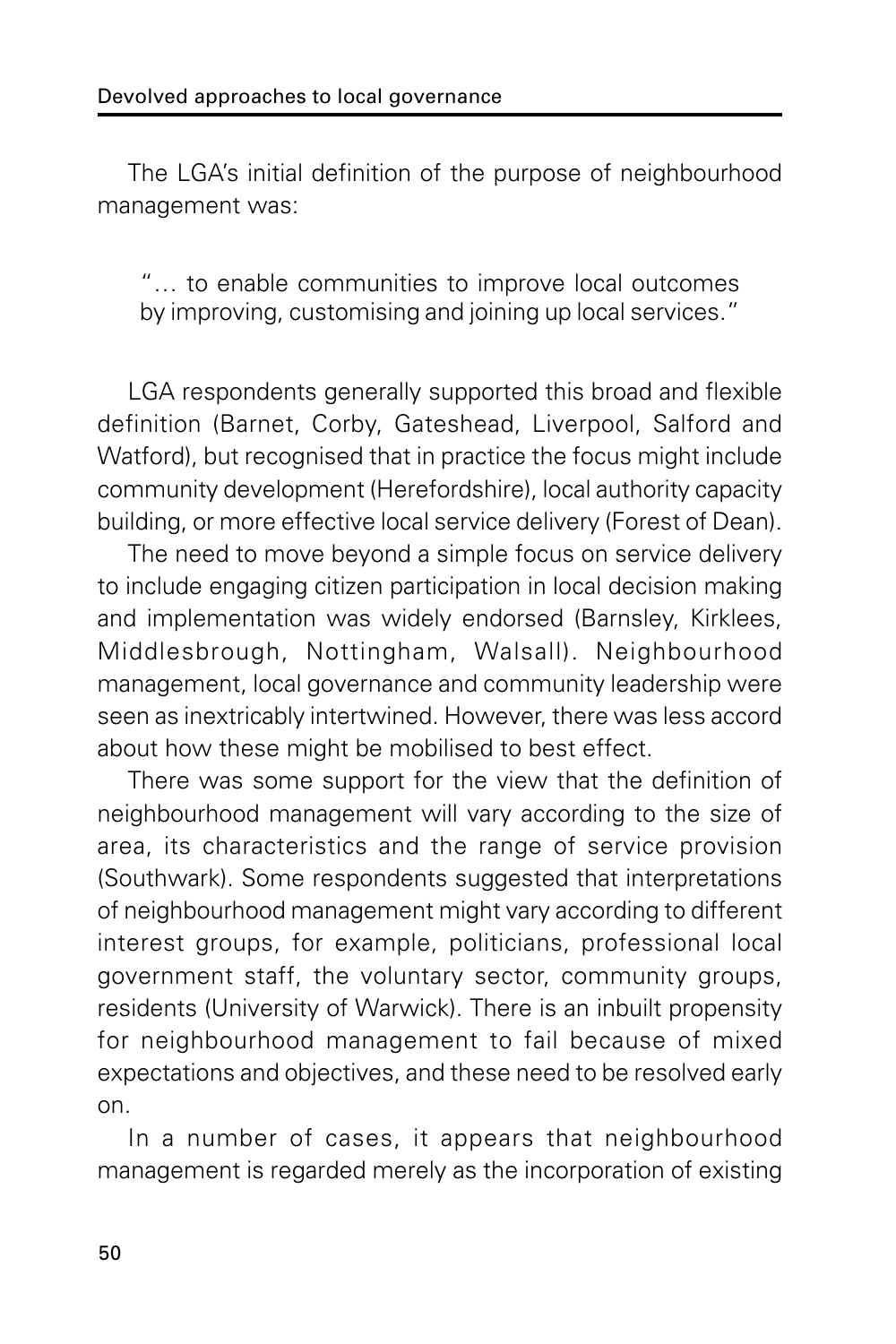activities or projects, without any understanding or commitment to new ways of thinking.

#### **Forms of neighbourhood management**

Responses by authorities to the LGA hearing suggested that several approaches to neighbourhood management are currently being undertaken, but three were in common use:

- Area based initiatives. This approach appeared to reflect a desire to adopt a more comprehensive approach to local issues and problems and/or service delivery. The geographical scope of such approaches varied from very small areas such as a housing estate to larger areas involving up to 8,000 or more households. Examples include Barnsley, Cinderford, Norwich and Darnall/Sheffield.
- Theme or client based approaches. The range of theme or client based approaches was considerable, including initiatives based around health, education (Sheffield), employment (Birmingham), Agenda 21 (Barnet), town centres, coalfields (South Yorkshire), the needs of ethnic minorities and youth, crime and disorder and parenting (Nottingham). In some cases, the approach may extend throughout the local authority area, elsewhere targeting was evident. Many of these initiatives relied upon external funding with a requirement for partnership structures and the imposition of policy priorities and/or boundaries.
- Project specific approaches. Highly localised projects tackling a key problem identified in a neighbourhood, such as an environmental problem, building maintenance, play space, etc.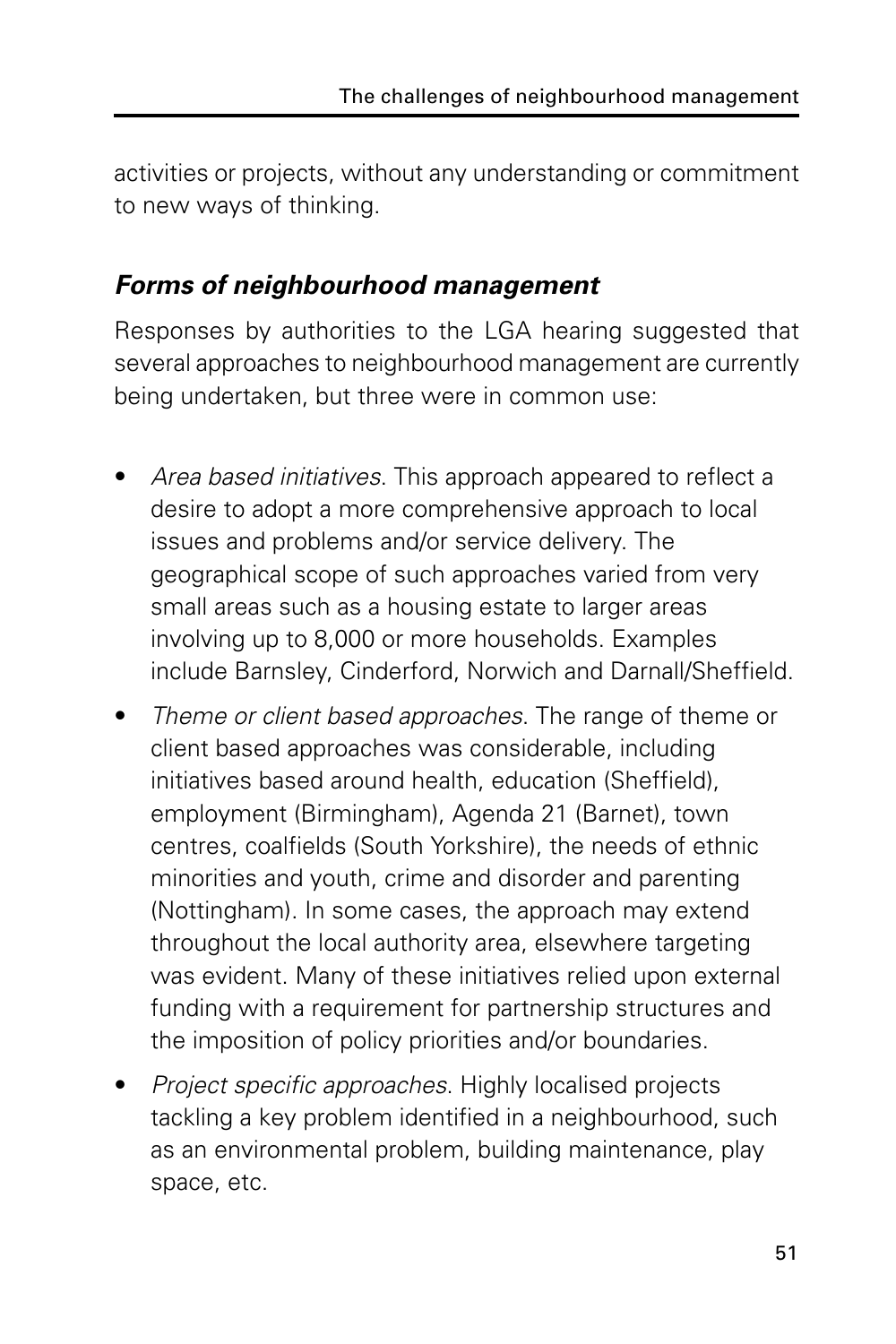## **Policy measures for neighbourhood management**

The PAT 4 report on Neighbourhood Management (Cabinet Office, 2000e) identifies the wide number of approaches to tackling the most deprived neighbourhoods (Box 1). Several of these approaches have already been tried in the UK but not in a coordinated and fully resourced way. The New Deal for Communities initiative is perhaps the best example of a situation where strategic partnerships have the necessary level of resources and political support from central government to address these complex agendas. However, such a focused and well-resourced approach is not possible in all deprived neighbourhoods.

## **Box 1 Key ideas for tackling deprived neighbourhoods (National Strategy for Neighbourhood Renewal 2000)**

Reviving communities

- Tackling anti-social behaviour.
- Introducing neighbourhood wardens.
- Improving housing letting policies.
- Reducing neighbourhood abandonment.
- Promoting arts and sports in neighbourhood areas.
- Building community capacity.
- Making it easier for local organisations to get funding.
- Involving community and voluntary service organisations in service delivery.

Reviving local economies

- Improving IT in deprived neighbourhoods.
- Helping people from deprived areas into jobs.

continued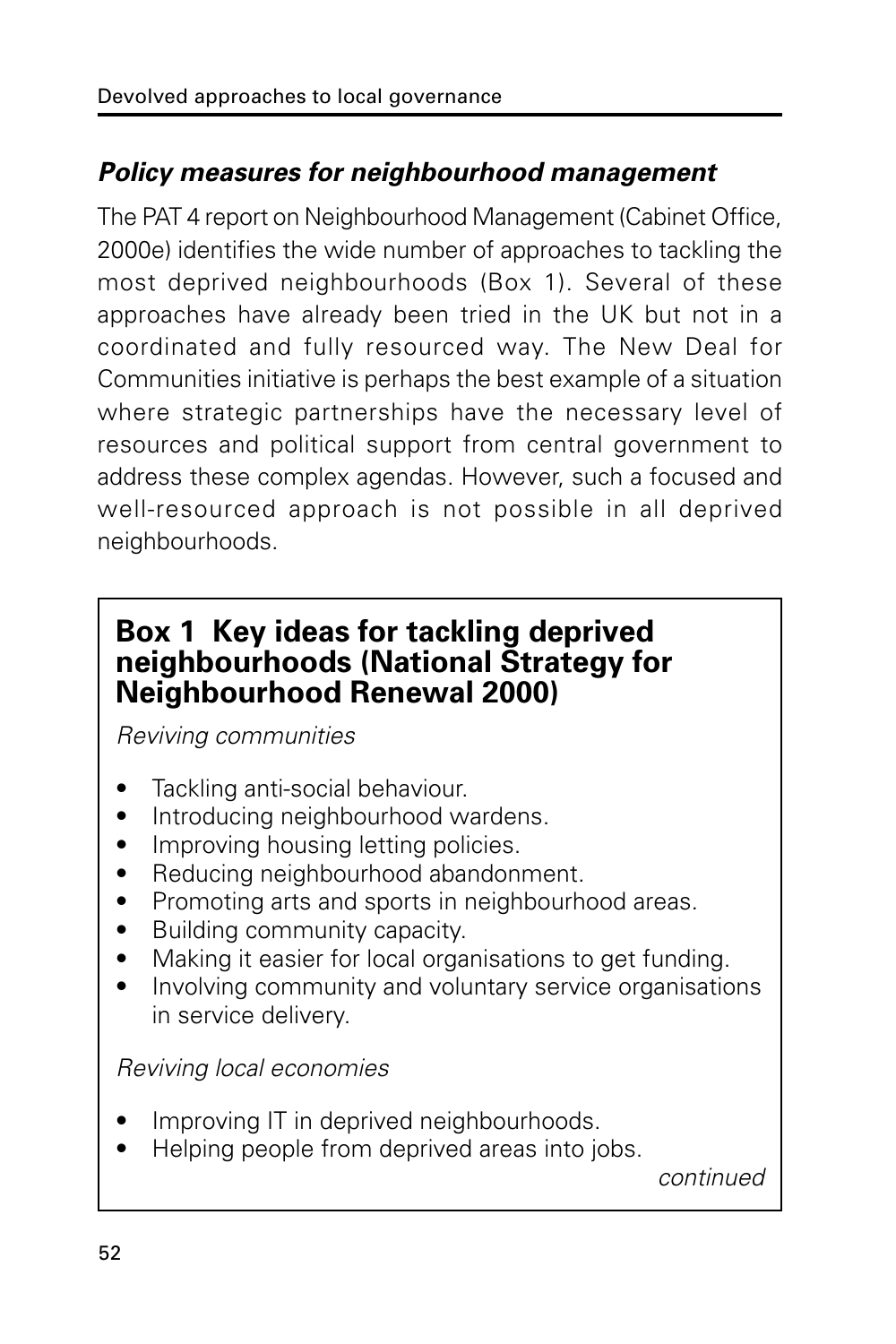- Better coordination of policies and services for young people.
- Getting businesses involved in neighbourhood renewal.
- Neighbourhood statistics.
- National centre for neighbourhood renewal.
- Better training.
- Keeping money in the neighbourhood.
- Supporting and promoting business.
- Making sure people know work pays.

Providing decent services

- Targets for core public services in deprived neighbourhoods.
- Ensuring services have the resources for the job.
- Increasing 'Schools Plus' activities.
- Support for families and young people.
- On-the-spot service delivery.
- Helping to bring shops back to deprived areas.
- Improving access to financial services.

Promoting leadership and joint working

- A central focus in Whitehall.
- Regional coordination.
- Local strategic partnerships.
- Neighbourhood management.

## **The capacity to influence key outcomes**

Most respondents to the LGA gave credence to the view that neighbourhood management can help to address community problems and influence outcomes. Nonetheless, a wide range of issues was identified which influenced its capacity to do so: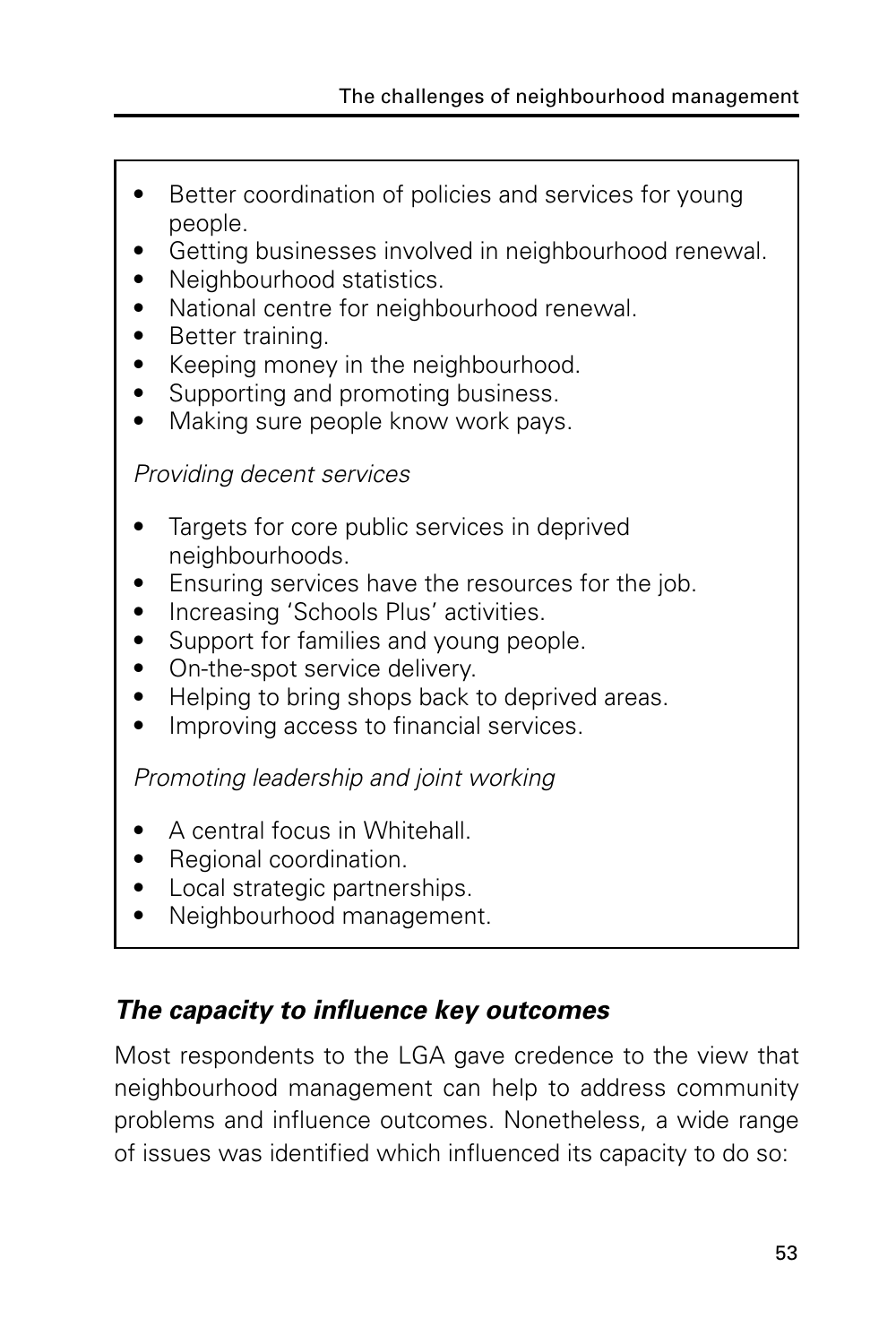- Ensuring that realistic outcomes and timetables are agreed (Liverpool, Sheffield).
- The experience of local community advocates in the process (Salford).
- The ability of wider policies to secure outcomes locally in key areas that are driven by macro and non-area based trends such as economic activity and health (Burnley).
- Tackling local problems with simple and easily definable solutions in basic service delivery areas that can be easily monitored such as environmental services, street cleaning, rubbish removal, etc. A recurrent theme was that 'it was better to do a few things rather than lots half-heartedly' (Croydon, Lancashire, Oldham).
- Recognising that neighbourhood management has the capacity to influence some outcomes. The evidence suggests that it can help reduce crime and improve education and the environment – that causal links are difficult to establish and that more often than not the impacts of wider socio-economic changes are unlikely to be responsive to local management solutions (University of Birmingham, Surrey, Gateshead).
- Avoiding falling into the trap of regarding neighbourhood management as a panacea for delivering local outcomes at the expense of more effective, broader policy making and service delivery across the local authority area (Middlesbrough, Sheffield, Surrey, University of Brighton).
- Acknowledging that a focus on delivering key outcomes in specific localities may displace activities elsewhere (University of Birmingham).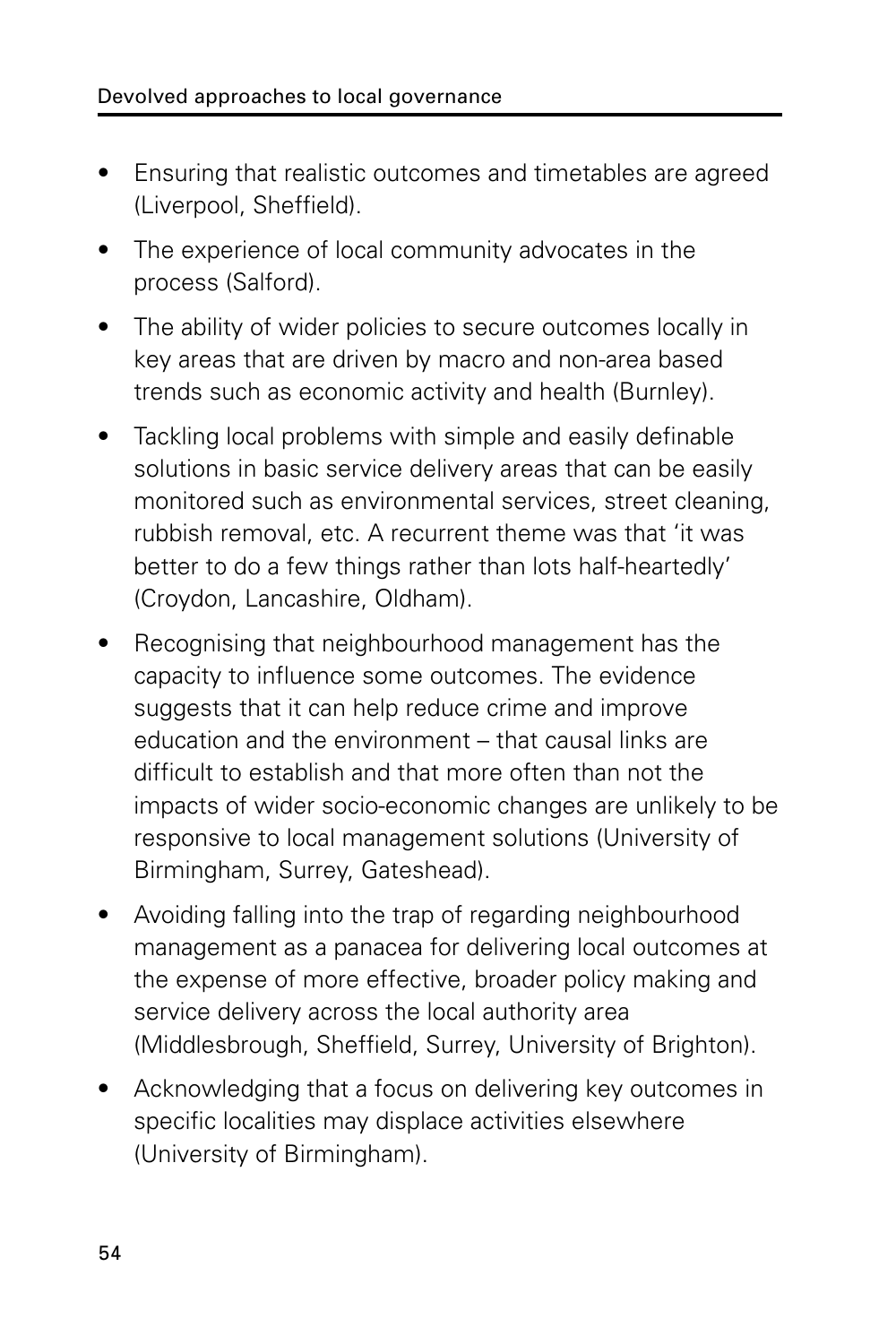- Maximising outcomes at the local level requires strategic coordination at the centre – both national and local (University of Brighton, Surrey).
- Changing cultures, aspirations and expectations in communities are seen as precursors for delivering realistic outcomes (Nottingham).

# **B Organisational and management issues Meeting local needs through building community capacity**

There is widespread recognition that local residents and community organisations should play a key role in choosing, designing, delivering and monitoring local services. The Community Strategies consultation paper confirms that:

"… there needs to be genuine community engagement at an early stage."

(DETR, 2000a)

Some communities exhibit a considerable capacity for selfhelp; they possess cohesion, strong leaders, and an abundance of formal and informal associations. But they may, in the past, have had very few opportunities to make their voice heard, although they may be in a far better position than the local authority to judge the range and quality of services required. It is the government's view that communities are often excluded from the 'inside track' of council decision making, and the ability of local people to organise and participate in the modernising agenda depends upon access to information and channels of influence.

Ideally, the method of community engagement in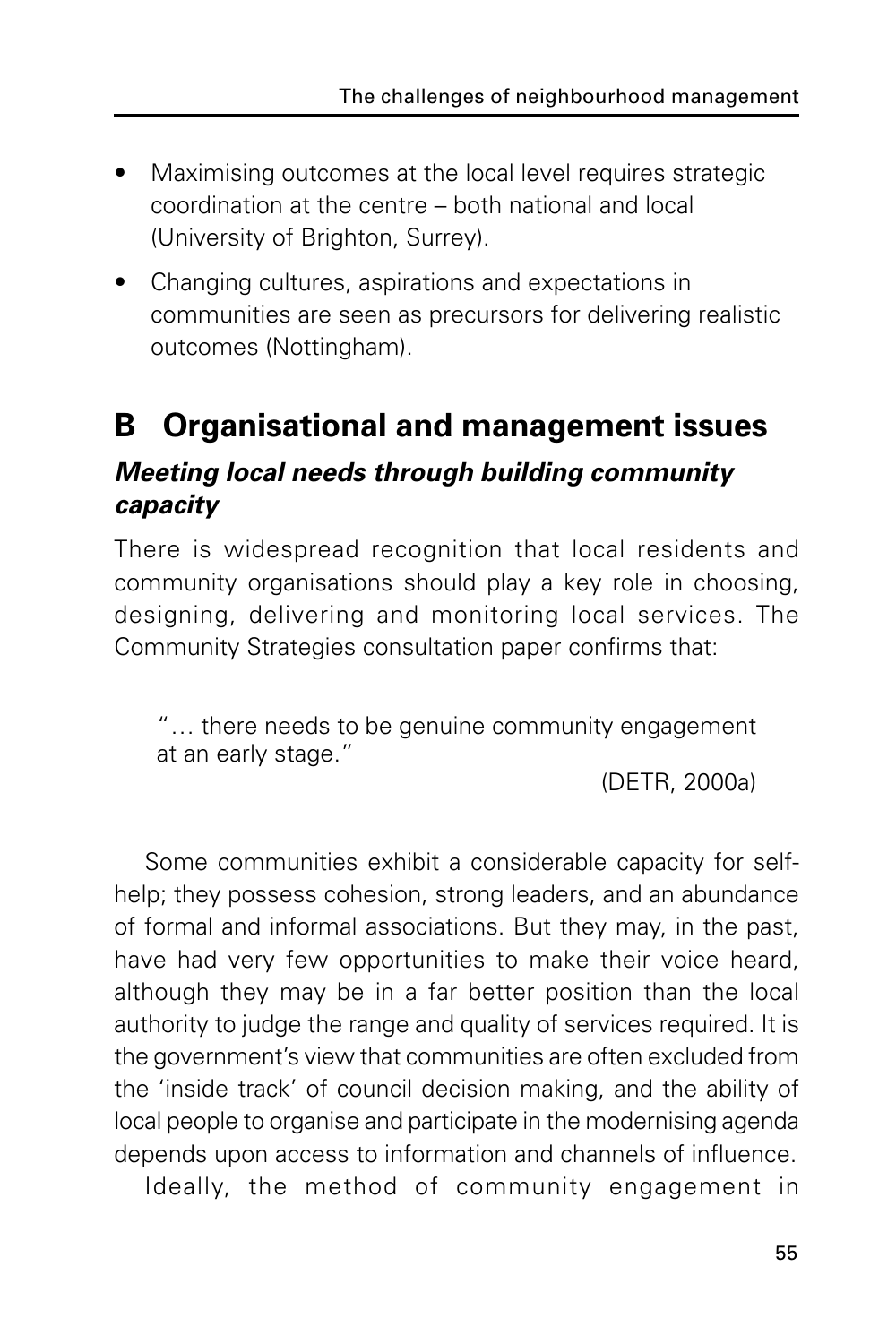neighbourhood management should follow a pathway similar to the kind proposed by Lancashire County Council in its Building Better Communities (Lancashire County Council, 1999), including:

- gathering information
- consultation and identifying needs and opportunities
- community capacity building, developing community partnerships and action planning
- assembling the necessary funds
- setting key objectives at the community level which tie into area-wide policies
- developing and delivering activities
- managing projects
- monitoring and evaluation.

While many would agree with the broad principles surrounding this approach, there remain significant issues that need to be addressed for it to be implemented successfully.

- Communities are not homogeneous and the roles of community groups need to be clarified according to the definition of neighbourhood management being applied (Burnley).
- If communities and their representatives are to develop their capacity, they require a clear mandate and support from the local authority (Barnsley).
- For their role to be meaningful, local residents and partner organisations need to discuss with the local authority how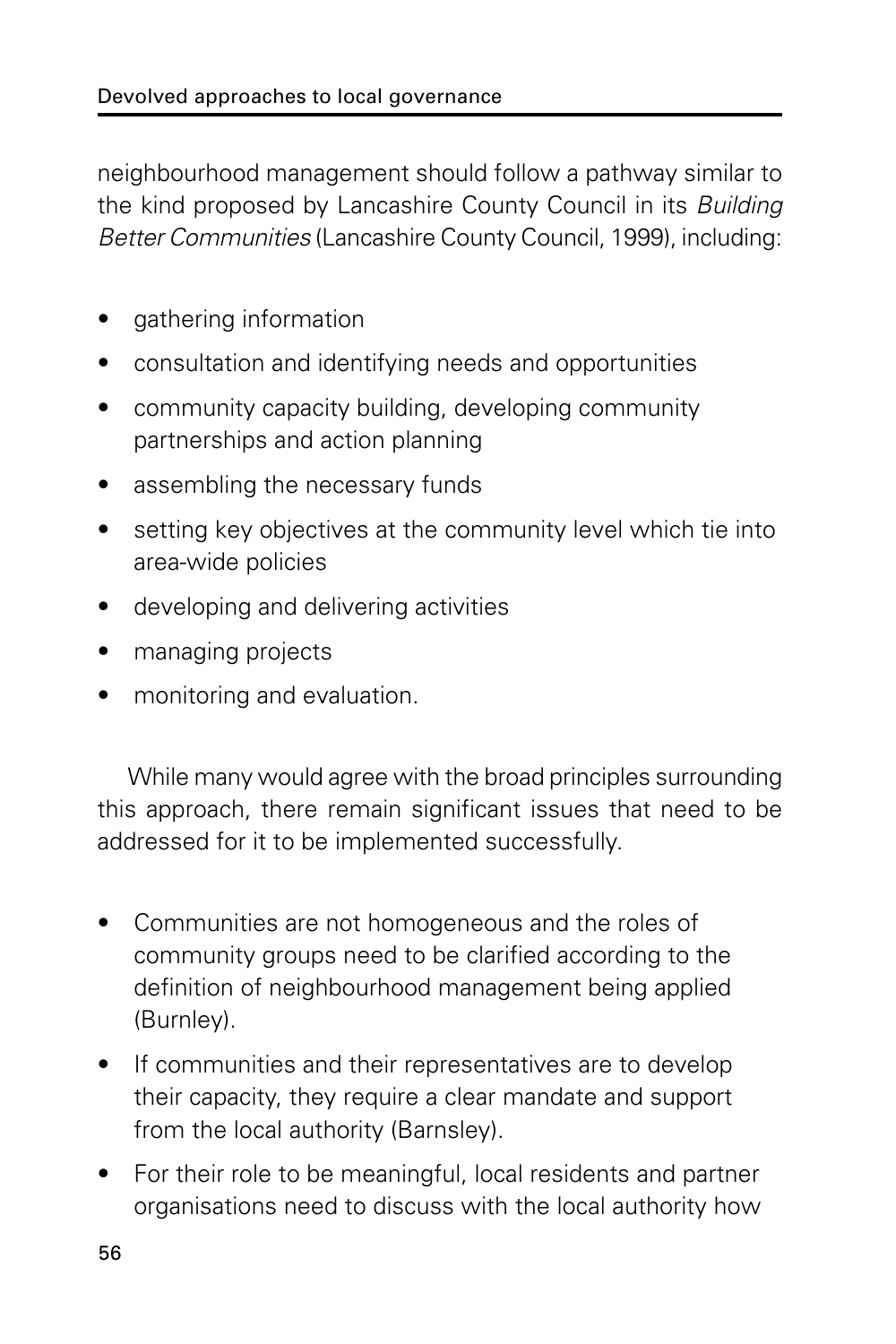they can most effectively be engaged in the process of neighbourhood management (Gateshead).

- Effective involvement of local people and organisations is difficult, costly and time consuming (Southwark, Kirklees).
- Local authorities need to recognise that the engagement of key local people and organisations is not static and will change over time as they come and go (Liverpool).
- Ways need to be found of getting or remaining in touch with constituencies of interest that are not well represented. Community involvement may encourage those groups and individuals who 'shout the loudest and most often' and 'local cliques tend to dominate'.
- In some areas, it is difficult to build any form of participation and some groups are genuinely hard to reach. People may feel inadequate and unable to express their concerns in ways that fit the professional's agenda – there are 'numerous small, local communities … in poor private sector housing making them hard to reach'.
- If people are to have any hope of influencing decisions and developing community capacity, particularly in the most deprived neighbourhoods, they will need to rely upon the local authority for financial support and professional advice over a considerable period of time. Community groups and individual residents are not professionals and are unwilling to devote considerable time to neighbourhood management – 'Don't overestimate the resilience of citizen groups to burn out from frustration' – 'many people do not want constant engagement, but do want improved services'.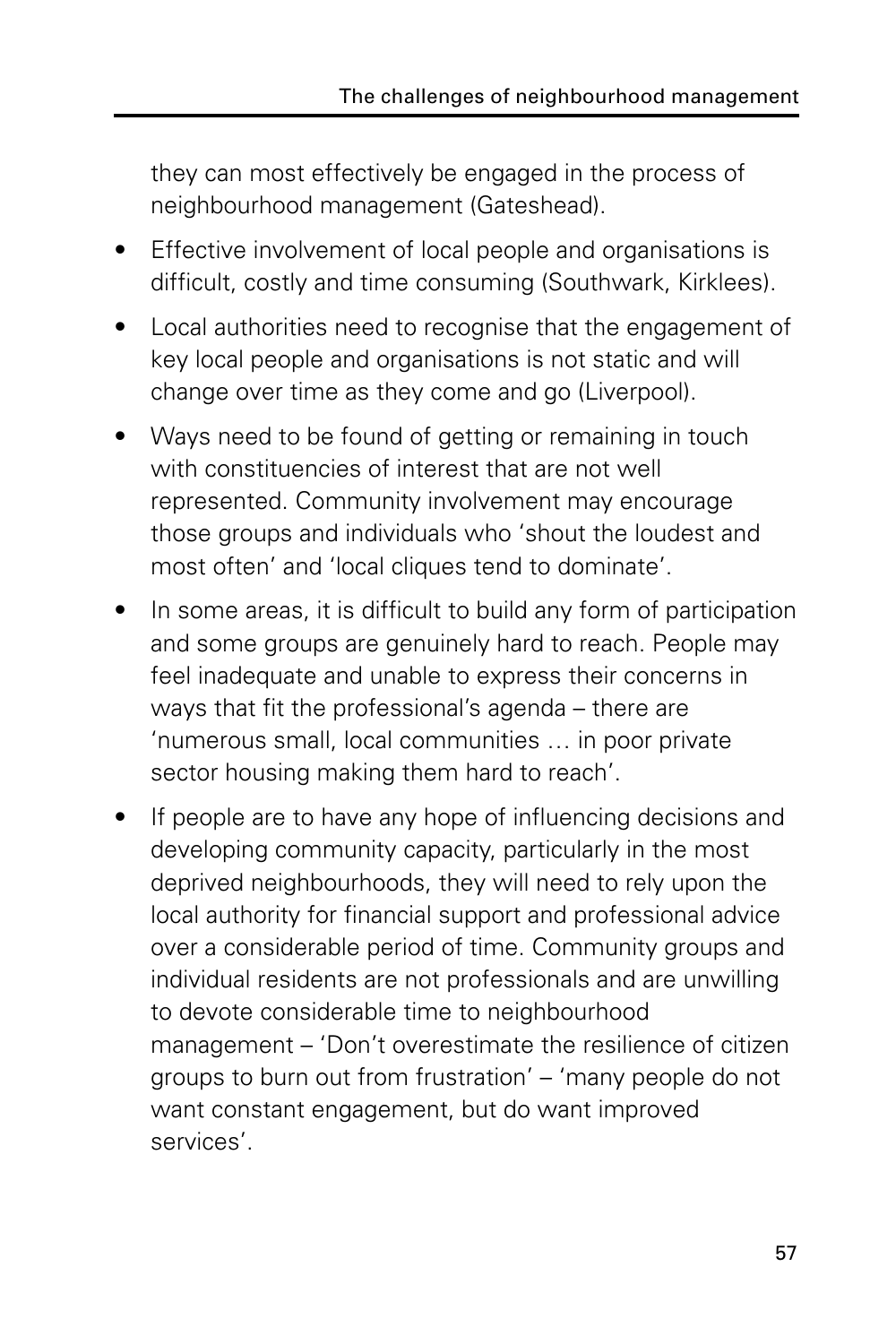## **Approaches to community engagement**

Local authorities claim that they consult widely, but the effectiveness of consultancy in terms of developing a genuine understanding of community needs and transposing them into actions and outcomes is far less evident. A range of techniques may be employed ranging from information provision, to consultation, to public engagement, through to delegation. Consultation can imply different things but, more often than not, local people perceive it as a waste of time and, even if action is taken, it is unlikely to be sustained. In the past and in the absence of devolved resources, 'the agencies can walk away pretty much with impunity' (LGA hearing).

DETR research (DETR, 1997c) has recommended that central government should develop and support innovative approaches to community consultation, and encourage local authorities to experiment and match methodologies to local needs and capacities. Box 2 shows the approaches presently being used by Coventry City Council to consult on its draft area plans for priority areas.

Martin (1999) illustrates the variety of local authority approaches to consultation and participation in Best Value authorities, for example:

- reviewing the ways in which they use feedback from the community and users to inform council decisions and budget setting
- providing information exhibitions, road shows and a range of initiatives using information and communications technology (ICT)
- ensuring that local people are aware of and able to understand performance measures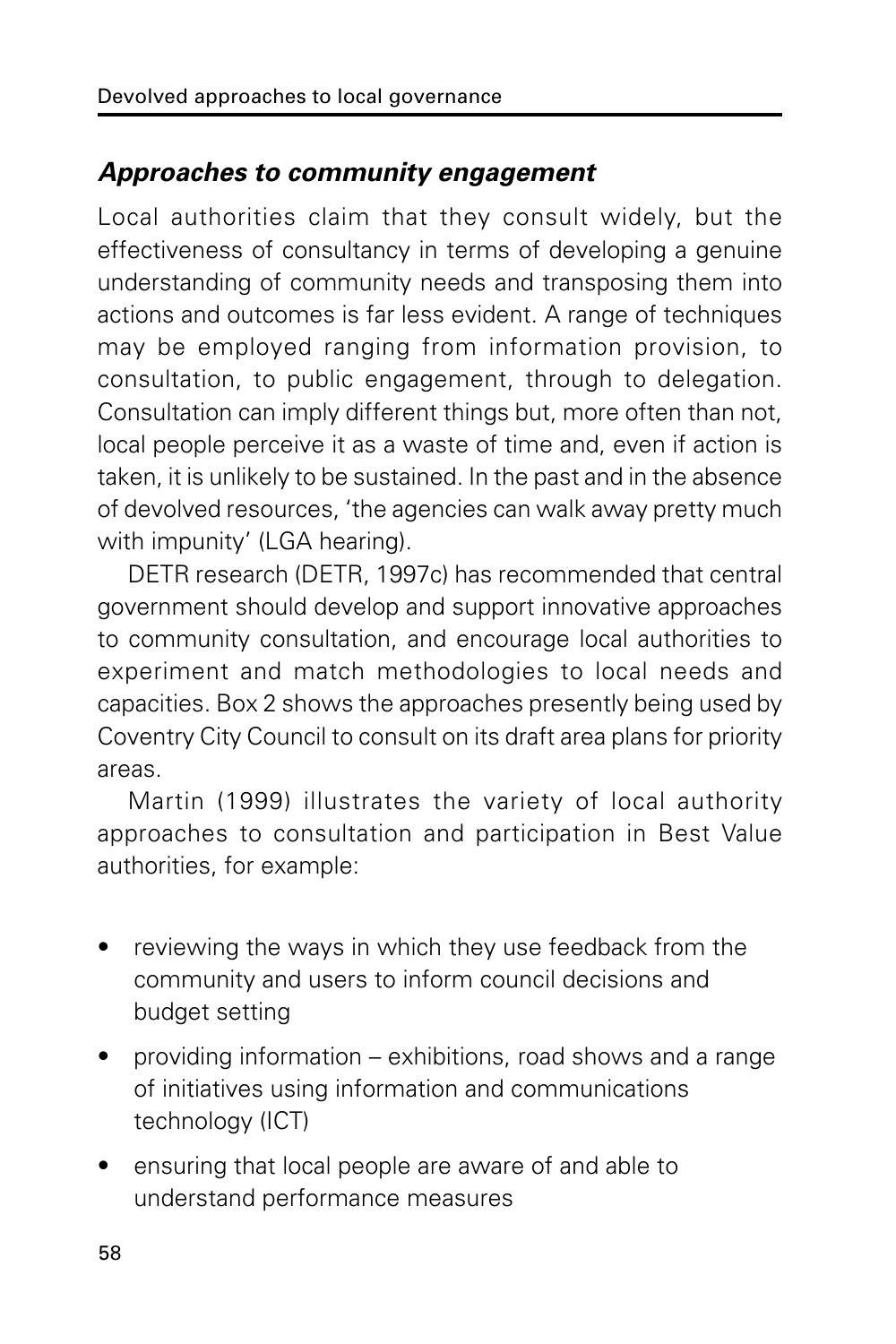## **Box 2 Types of consultation techniques adopted in Coventry**

- Questionnaire at shopping centres and supermarkets
- Contact programme at school gates, doorsteps, etc.
- Workshops
- Communities that care analysis
- Discussions with individual groups on themes
- Business seminars
- Needs identified through councillors' surgeries
- Market-type open forum
- Target contact with specific groups lone parents, disabled
- Continuous dialogue through local networks
- Area seminars
- Area newspaper with freepost feedback
- Community road show
- Fun-days
- Local presentations
- Dialogue with senior officers
- Area teams consult own networks
- Enquiry card to residents
- Plans circulated to lead politicians and programme delivery groups

Source: Coventry City Council

- videos aimed at explaining to the public their approach to Best Value and/or their activities more generally
- residents' and users' surveys
- village appraisals with town, parish and community councils
- a focus on the needs of particular communities area needs analysis, community coordination and service planning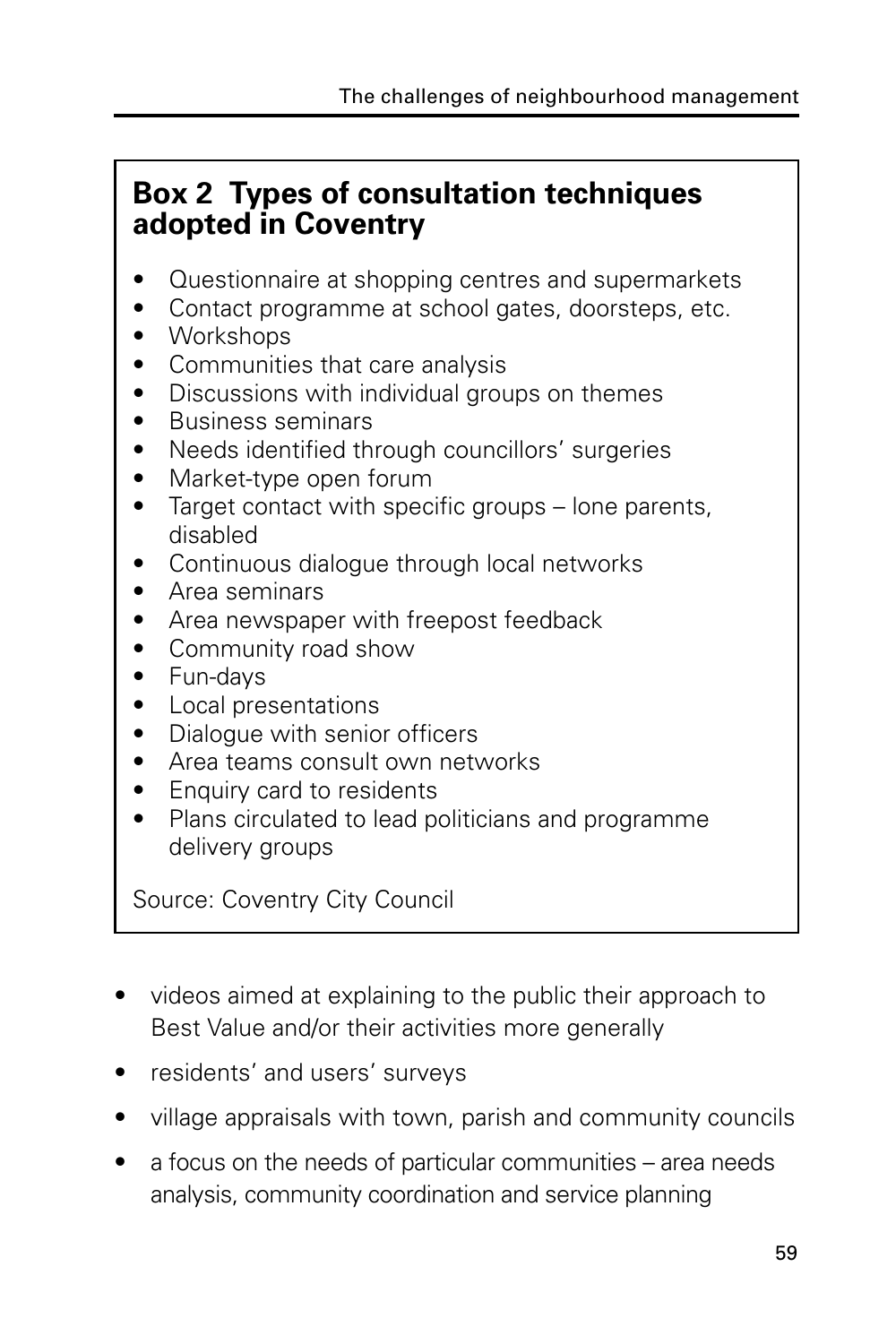- customer and citizen panels
- citizens' juries and scrutiny committees
- community and neighbourhood forums.

While local authorities have considerable experience of public consultation and participation, through their role as planning authorities, they need to:

- adopt more coordinated, authority-wide approaches to engaging with local people
- develop new ways of engaging with the whole community
- consider how they can process and use the results of consultation effectively
- engage with local businesses and other non-local authority public bodies, each of which has specific requirements.

Guidelines to help ensure public participation exercises are properly planned and implemented should include:

- provision for sharing control over the scoping of the exercises with those who will be involved
- making the scope and purpose of the consultation explicit at the outset
- being clear from the outset about what the authority can and is willing to consider changing in response to consultation and what is non-negotiable or outside its control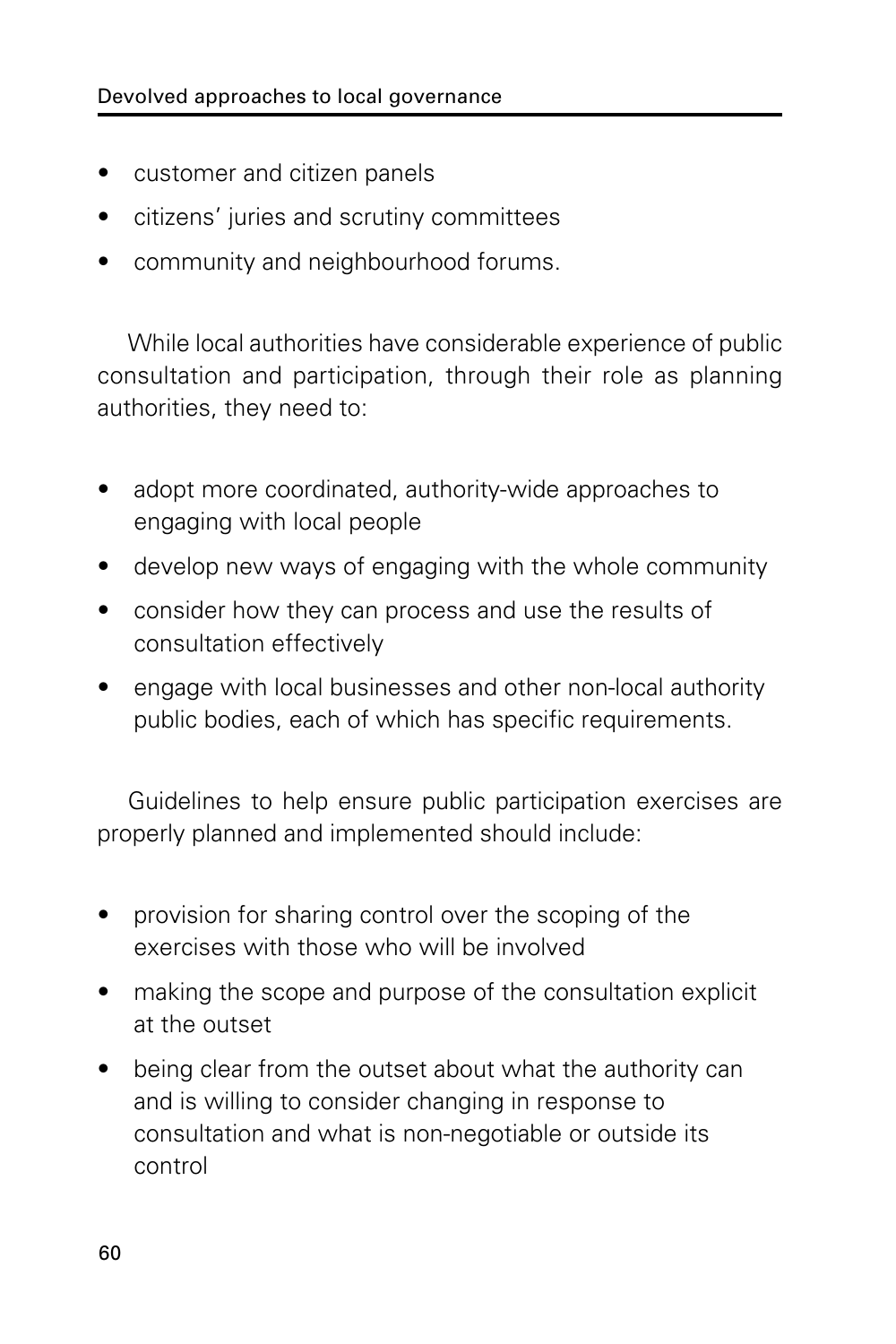- specifying the time-scale of the process in order that consultees do not have unrealistic expectations of rapid change, and become disillusioned and alienated when this is not achieved
- establishing and publicising clear mechanisms for making decisions and for these to be challenged where appropriate
- building in evaluations of the outcomes and effectiveness of the consultation process which include consultees in both their design and implementation
- wherever possible, using existing information rather than collecting primary data
- coordinating initiatives in order to minimise costs and guard against 'consultation fatigue'
- using officers and members with the right mix of skills for working with the community
- investing in capacity building within the authority itself, among other agencies and, crucially, in those communities which it is hoped to engage with
- giving staff who are in closest contact with the public sufficient authority and resources to be able to implement changes which are needed
- making particular efforts to engage with the business and voluntary sectors.

The experience of the Best Value pilots underlines that there is no one 'best' approach to addressing these challenges or a 'blueprint' for public engagement with local people. The form will vary according to a wide range of factors. The most important of these are likely to include the nature of the intended audience,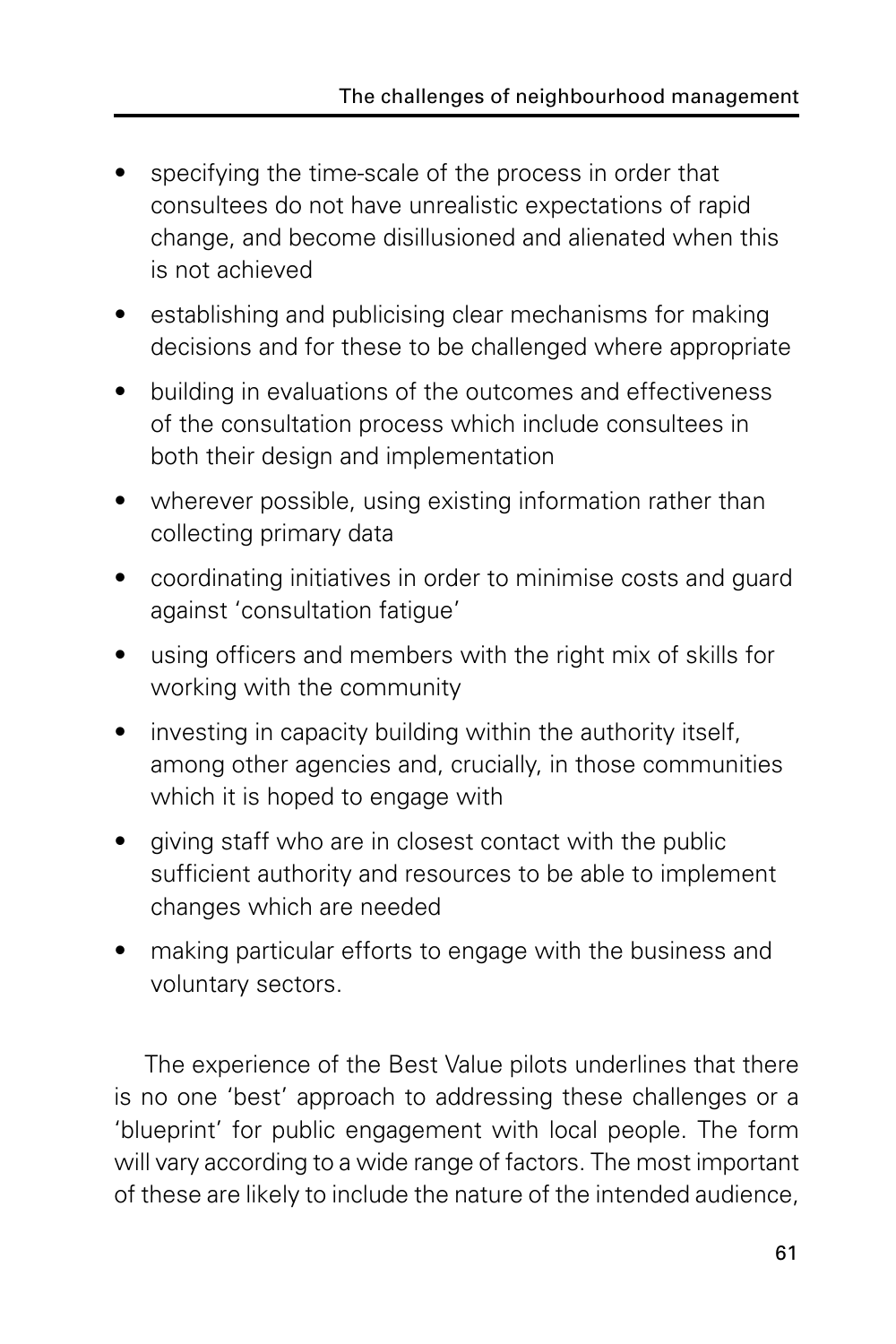the capacity of consultees, the level of participation being sought and available resources. Trade-offs will be required including choices about:

- eliciting opinions and engaging in more deliberative processes
- the quality and the quantity of consultation/involvement
- the depth and the breadth of engagement
- the usefulness of regular and one-off exercises.

In the longer term, these developments may produce a range of important benefits, not least in helping to facilitate more 'joinedup' approaches to consultation/involvement and ultimately more integrated service provision. Nonetheless, many Best Value pilot authorities, notably the smallest, have found the process highly demanding in resource terms.

## **Local devolution and partnerships**

It could be argued that UK local and indeed central government is structurally unsuited to neighbourhood management. Compared with other EU states, the UK has comparatively few local authorities. Second, there has been a historic tendency in the UK for local choice to be eclipsed by a desire for universality of service provision. Third, the LGA study highlighted the difficulties and uncertainties that surrounded connecting the area management agenda to changing institutional and organisational arrangements at central government level, and the ambiguities surrounding new regional structures.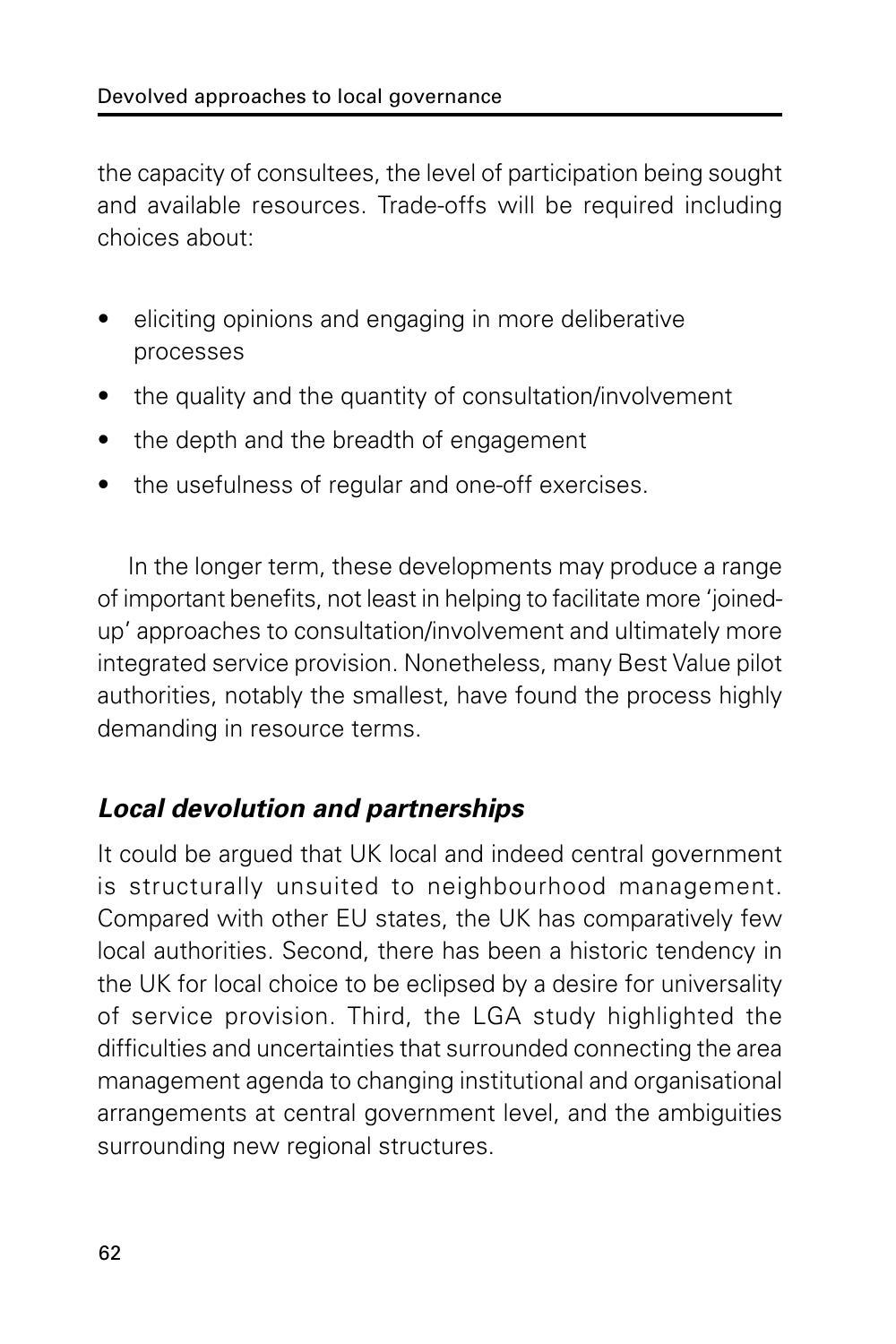#### **Central government**

Local authorities considered that central government needed to:

- provide a clear perspective and framework on what it implies by neighbourhood management, whilst avoiding the imposition of a national blueprint compromising local flexibility and local democracy (Norwich, Telford)
- act corporately, with clear roles identified and appropriate coordinating mechanisms for joined-up working at regional, sub-regional and local levels (Gateshead, Telford, Herefordshire).

#### **Local government**

The Local Government Act will require authorities to examine the scope for deploying certain decision making and resources to the neighbourhood/community level.

A continuum of approaches might include the following.

- Political devolution  $-$  in which decisions by elected members and community representatives are taken at the lowest possible level, consistent with efficiency, justice and the political objectives of the local authority.
- Decentralised service delivery in which services are delivered on a neighbourhood basis, implying a more effective and efficient use of resources.
- Decentralised access to services a 'one stop shop' which acknowledges that coordinated action is required.
- Neighbourhood managers a senior local authority professional who is able to articulate community concerns to those responsible for service delivery.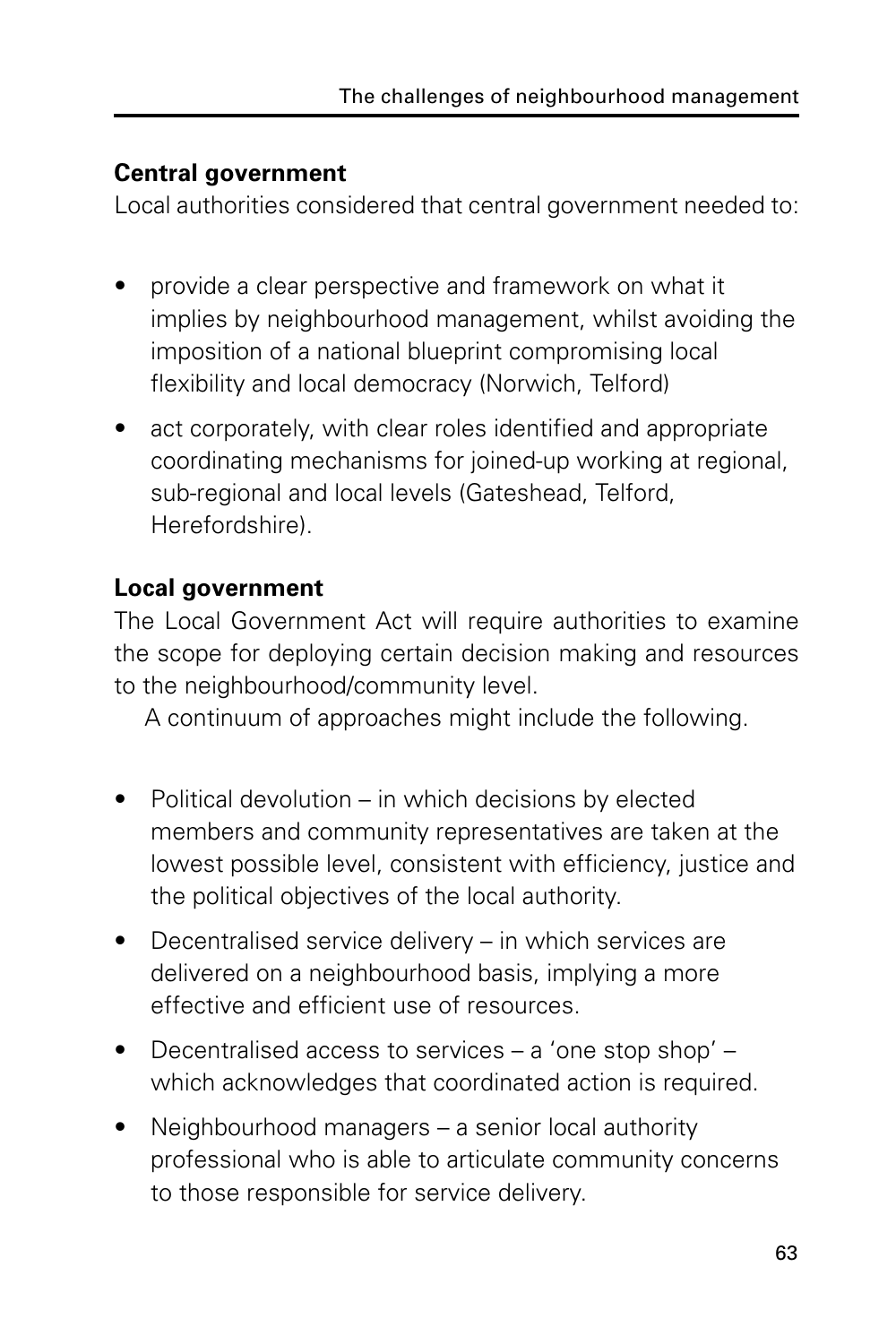• Neighbourhood wardens – providing 'cinderella' services.

The choice of approach will reflect local conditions – the capacity of community organisations, financial resources, political priorities and whatever new forms of management structures have been adopted. It should be accompanied by a local authority commitment to:

- assure communities that their needs and priorities will be heard and responded to effectively
- adopt an action plan setting out a coordinated set of measures and activities
- implement the action plan over an agreed time period with the community.

Although some authorities emphasised the importance of partnership and their role as enablers, there was widespread support for the view that local authorities should take the leading role in neighbourhood management initiatives (Barnsley, Burnley, Kirklees, Oldham, Salford). However, it was also acknowledged that effective neighbourhood management could not be achieved in the absence of quite fundamental reform of local authority corporate management structures and support for key stakeholders.

Some authorities have begun to develop new corporate responses, which entail the adoption of a 'nested' or hierarchical structure, in which the management of individual neighbourhoods is located within an area-wide community strategy. Neighbourhood plans should ideally have output measures, milestones and completion dates, and connect with the wider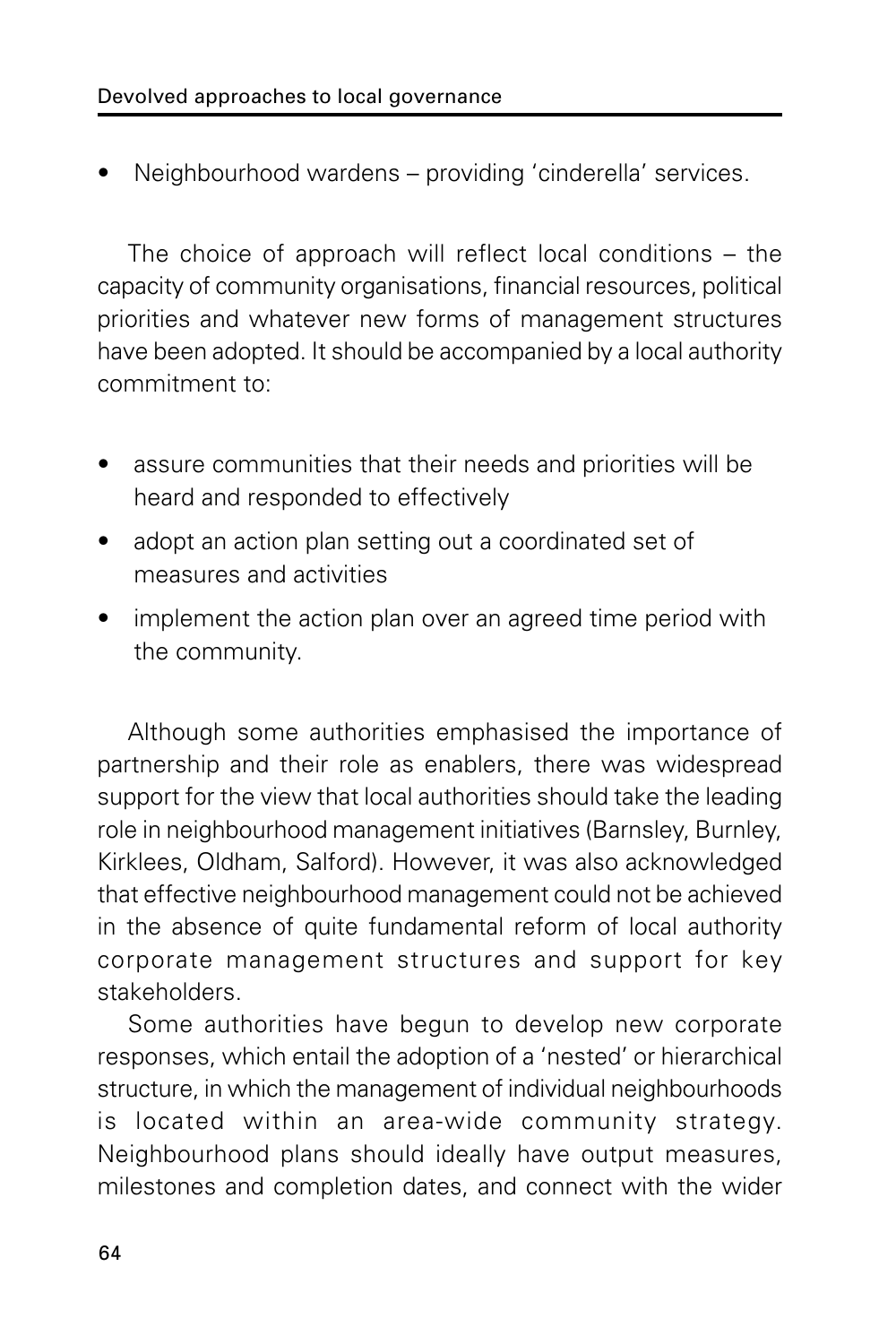strategy (Coventry, Nottingham). The analogy of the 'hard centre' providing coordination and links to other agencies is apposite.

Strategic partnerships have also been established, comprising senior representatives from local businesses, the police, health authorities and representatives of voluntary and community organisations, to provide area-wide coordination. Some have been stimulated by the New Commitment for Regeneration; others by the emerging requirement from Regional Development Agencies for sub-regional frameworks to deliver their regeneration programmes.

Below the strategic partnership level, some authorities are beginning to draw up area coordination strategies which include proposals for influential interdepartmental groups, posts for capacity building, community safety, community-based economic development and tenant liaison.

Some authorities were cautious about what they perceived as this 'hierarchical' approach. A representative of one metropolitan authority commented that multi-agency area forums might, in spite of the rhetoric of partnership, be overridden by local authority corporate strategy – top-down priorities might continue to prevail.

Action is needed to clarify how to engage and what are the responsibilities of local authority staff working with local communities and other stakeholders. These issues and dilemmas also need to be resolved for the senior management team in the authority and elected members. 'Rules of engagement' are required, indicating how potential conflicts between neighbourhood and local authority wide agendas are to be managed.

Because neighbourhood management inverts traditional relationships, staff at all levels in local authorities will need to learn, via seminars and training programmes, new skills about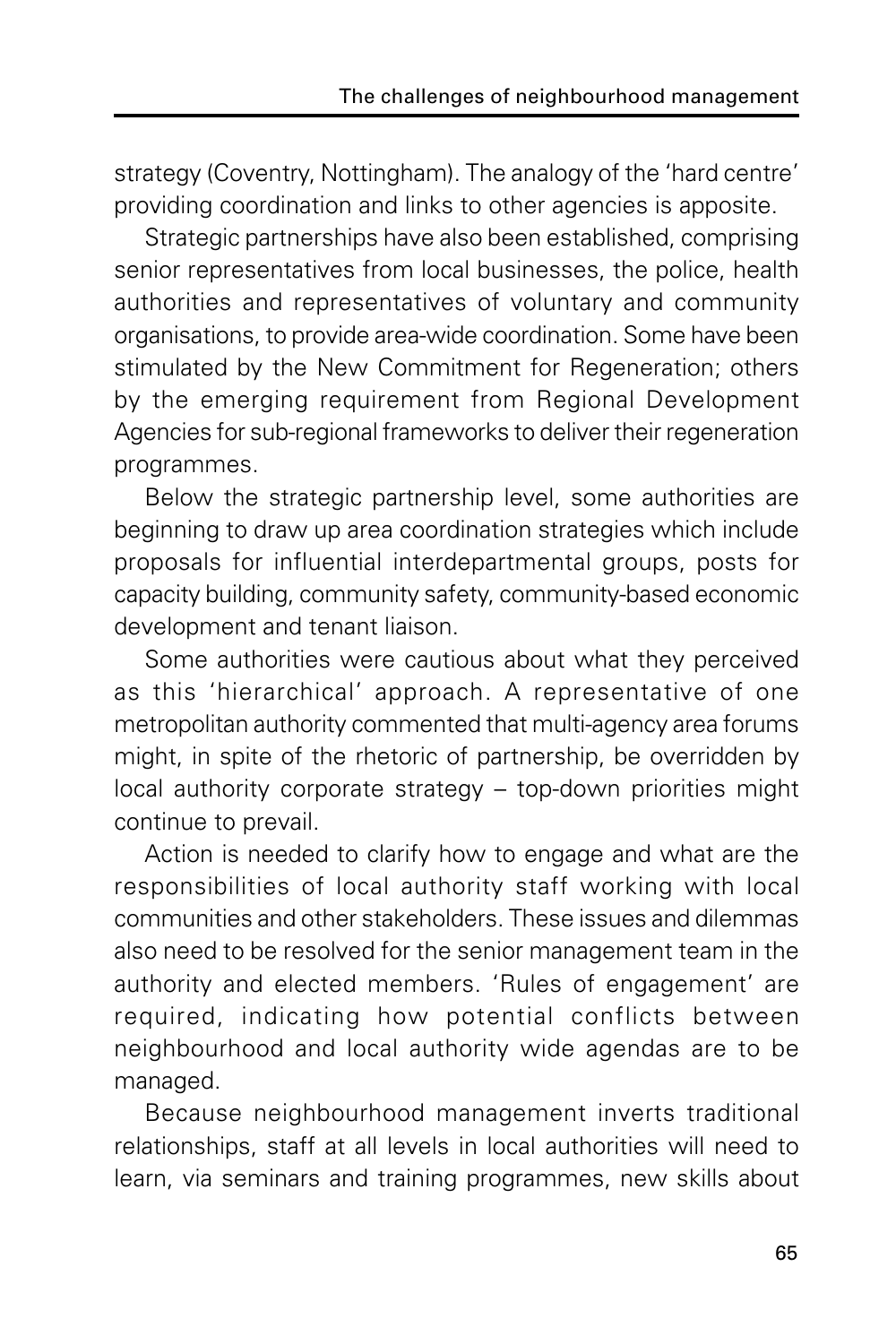capacity building at the neighbourhood level, and how to support, respond to and deliver neighbourhood agendas. This will require an understanding of the views and problems faced by other partners and, where necessary, how to provide support.

#### **Local responses**

Area panels, comprising a mixture of elected members and constituents, have been established in some authorities and are conceived as providing a point of contact between the public and the authority (Nottingham). They are responsible for identifying local priorities through consultation with local people and monitoring the delivery of services.

Neighbourhood offices are intended to offer a seamless service in which staff are provided with support and commitment from the centre and are able to deliver the residents' agenda. By virtue of such contacts, the 'centre' should be kept informed of local needs, and take these into account in corporate and departmental plans and partnerships. Experience suggests that practices within the same authority will vary but, irrespective of different management approaches, they should provide the opportunity for sharing information, comparing practice and learning from outcomes.

Neighbourhood support may take a variety of forms, including staff:

- responsible for liaising and dealing with the public, with control over a limited range of contracts, monitoring service provision, the enforcement of legislation and rapid support teams
- providing a limited range of local services, but also tapping into those centrally provided services which are not neighbourhood based but whose involvement is vital.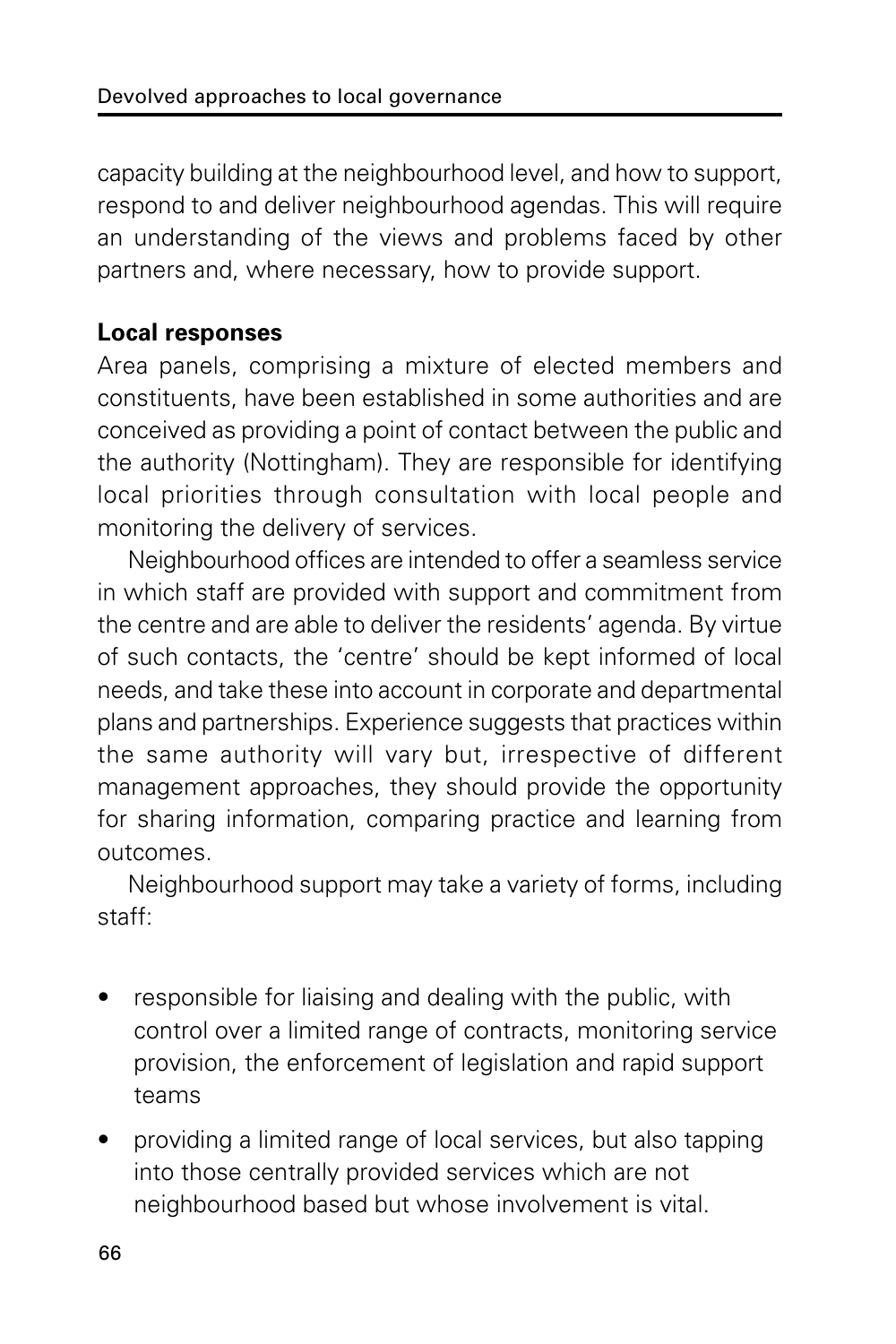Neighbourhood managers need to possess excellent social skills, and be capable of motivating and cajoling both residents and senior officers, and of remaining in close contact with both.

In strategic terms, the overriding issue is how to ensure that the focus is shifted away from the organisational processes and power struggles of individual partners to the beneficiaries of services. In many authorities, the issue is stark and some would argue simplistic as to whether neighbourhood management represents an opportunity or a threat. This suggests that a much greater level of informed debate is required about the choices, strengths and weaknesses of different approaches, as they impact locally.

### **Choice of areas: a focus for cross-cutting measures**

#### **Selection or comprehensiveness**

There was a lack of unanimity among local authorities about whether neighbourhood management should be seen as primarily applicable to deprived areas (Middlesbrough, Oldham), or part of a broader approach to localised working, service delivery and governance (Kirklees, Barnsley, Nottingham, Walsall). Targeting scarce resources on deprived areas can be justified on equity grounds and has the merit of providing opportunities for the authority and its partners to gradually learn about new approaches.

Alternatively, targeting may be seen as creating a 'holey patchwork', in which area management becomes associated solely with deprived neighbourhoods. If the aim is to empower people to use their own skills and experience and adopt Best Value techniques, then neighbourhood management should have relevance to all communities. Neighbourhoods may, therefore, be regarded as the 'building blocks' in a vertical structure of delegated budgets and decision making for the entire authority.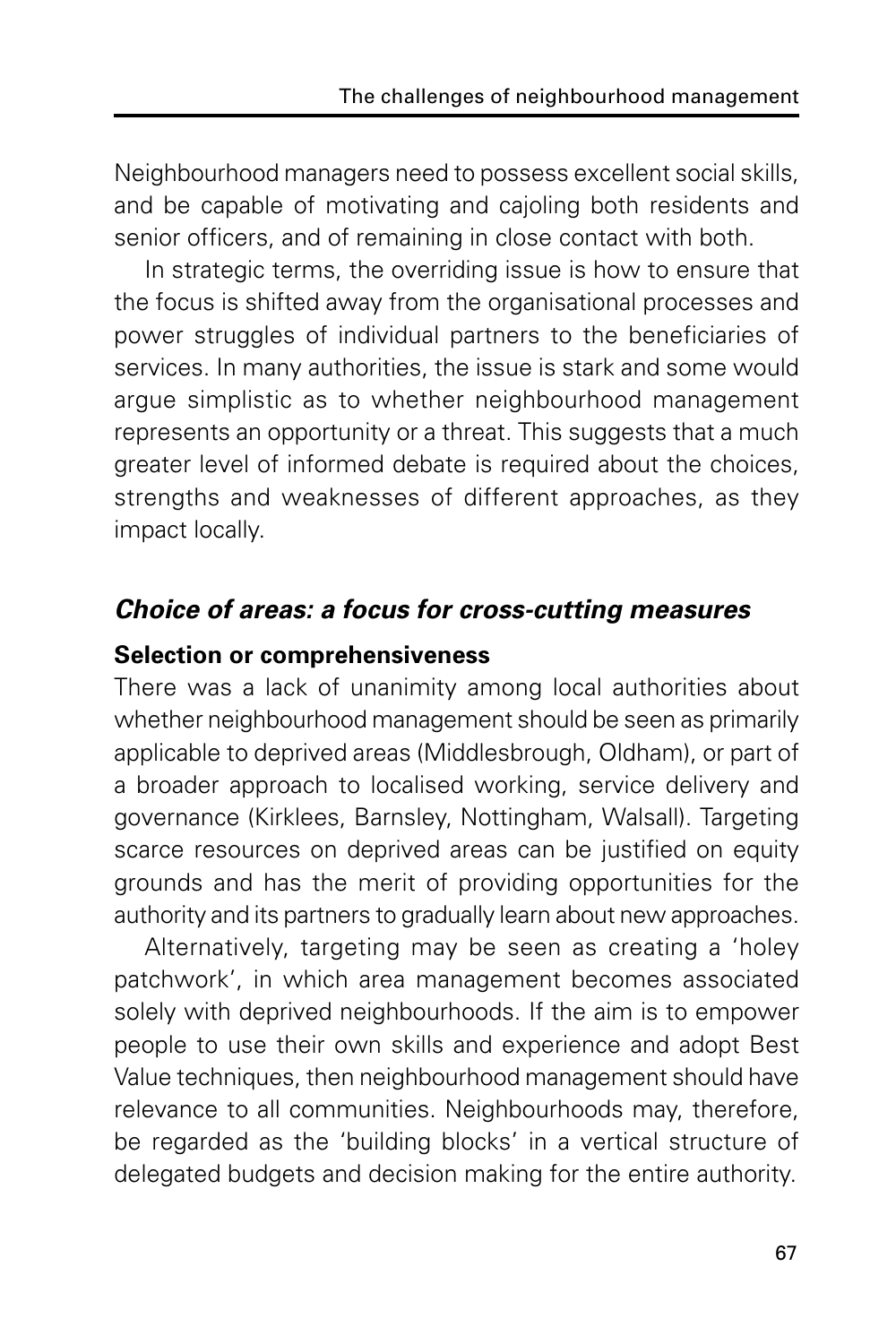Initial targeting should not discount the possibility of neighbourhood management being rolled out progressively, in which different approaches are applied in different localities. Priority areas could still be identified and targeted, as long as they were connected to a wider 'matrix' of area-based strategies and frameworks, although this would require complex processes and considerable resources.

#### **Border definition**

Boundary definition was a recurrent theme in the LGA study. Local areas are generally defined in accordance with electoral units or to meet management structures or funding regimes imposed by central government or the EU. Neighbourhood boundaries should ideally be drawn to reflect people's perceptions but there is an absence of data on local areas on which to base such decisions. In localities with well-defined geographical/ physical boundaries or with some history of community activity, the issue is unlikely to be contested but, elsewhere, definition may prove problematic. In towns, wards may be too large to provide the opportunity for genuine contact between the public and the council about neighbourhood concerns.

## **Coordinating service provision: 'joining it up locally'**

There is evidence of disillusionment with the fragmentation of service provision between county, district, parish and other agencies. As one respondent to the LGA noted: 'people need to know who they can turn to'. The issue of coordination was plainly evident in the responses to the LGA.

#### **Central government**

The need for joined-up thinking to deal with cross-cutting issues at the neighbourhood level is widely recognised. But there is little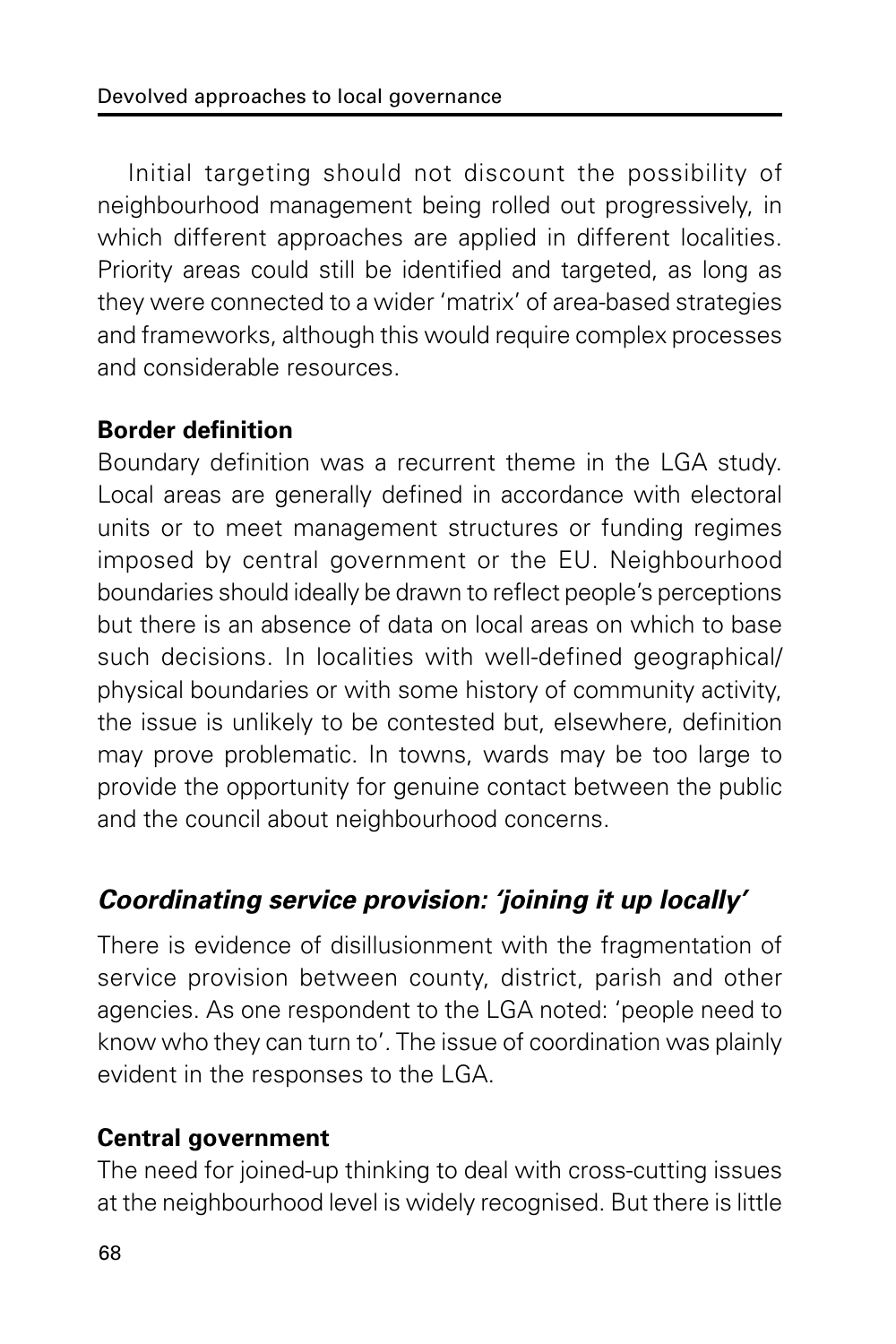point in doing so if those organisations responsible for funding and providing local services fail to acknowledge the interrelationship between service provision and locally determined community priorities. Central government was criticised for the bureaucratic and often over-prescriptive nature of bidding processes, the limited time-scales for preparing proposals, continuous policy changes and the tendency for its initiatives to be seen as 'quick-fix' solutions imposed by outsiders, which local authorities often find it difficult to sustain.

Research undertaken for the Cabinet Office, 'Reaching out', has confirmed that these views are widely held amongst local stakeholders across the country (Ipsos-RSL and Mawson, 1999). The research also found that there remains a substantial gap to be bridged between community managers and staff in Government Regional Offices, Regional Development Agencies and other non-departmental public bodies and Next Step Agencies. As one respondent to the LGA noted: 'The Social Exclusion Unit has provided a contribution by pulling the issues together but, unless this is reflected in central government, then progress could be limited'.

#### **Local authorities**

In both the LGA and PAT reports, there was a prevailing view that community needs and aspirations are most likely to be met where service delivery and area-based programmes are properly coordinated. Local authorities are primarily responsible for service provision but they also rely upon a variety of partners – central government, the private and voluntary sectors – who also need to be drawn into the neighbourhood agenda through local partnerships.

Professional and departmental interests, centring on the planning and delivery of individual services, may inhibit fresh thinking built around coordination, responsiveness, self-help,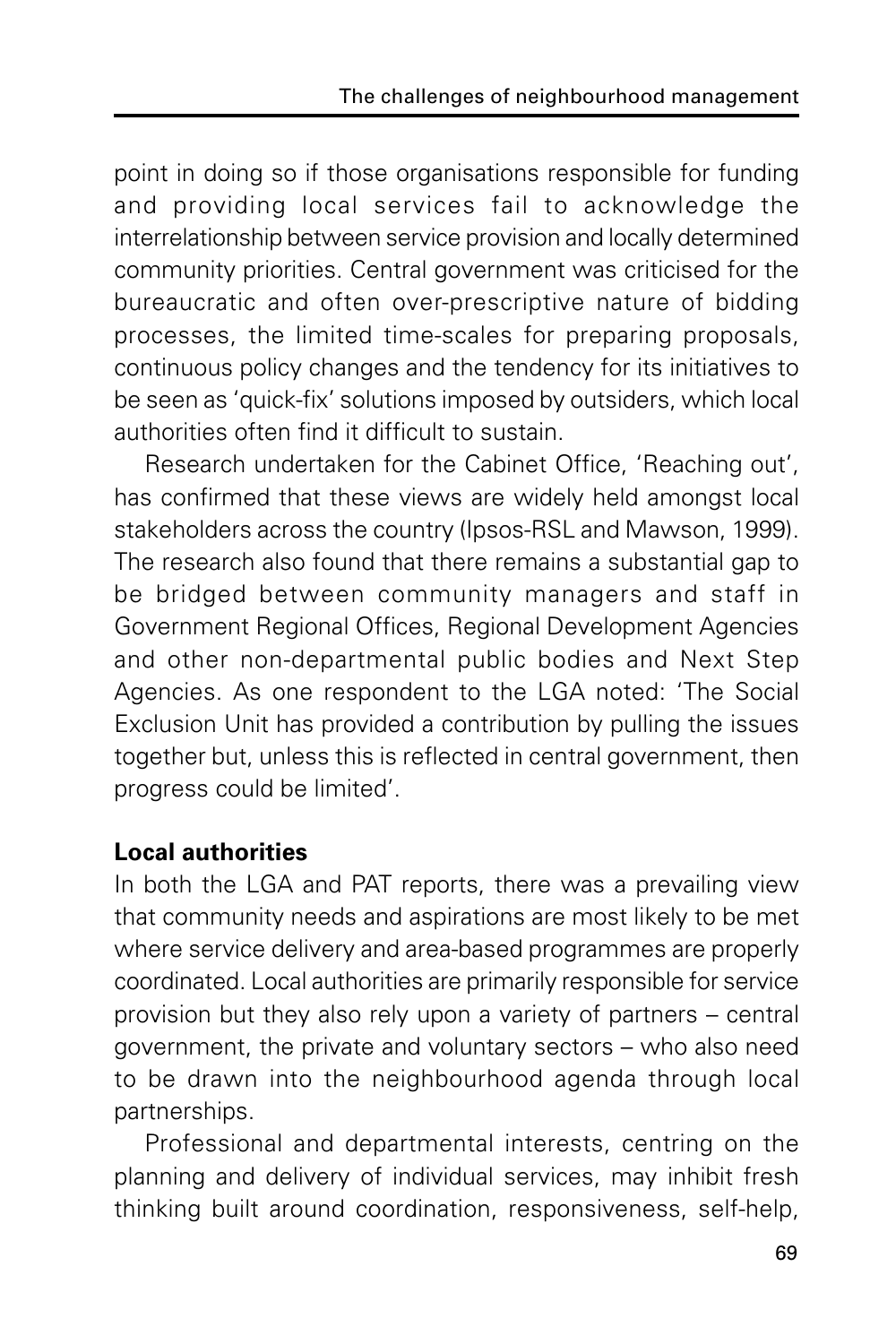consultation and local leadership. Service professionals in individual departments and agencies may regard neighbourhood management as inefficient, uneconomic and poor value for money. As one local authority officer commented: 'It is the disjointed departmental management style that has failed in the past'. Moreover, most service providers, including local authorities, tend not to think in neighbourhood terms; they are not structured to do so. Nor do staff have the necessary skills and, for career reasons, many are disinclined to become preoccupied with implementation issues.

These difficulties of institutional inertia were reflected in the views of one respondent to the LGA: 'Partnership arrangements are crucial to achieve "joined upness", but it adds a degree of unwanted complexity to service plans'. Moreover, the nature and timing of national and EU programmes are rarely designed to incorporate a neighbourhood model. 'Partnerships – a good idea but we can't get going because of the EU funding timetable', commented one LGA respondent.

Neighbourhood management, by focusing on issues and problems on the ground, forces local authorities to address issues across traditional vertical structures and, likewise, should encourage other agencies to do the same. The implication is that, in addition to capacity building at the community level, much needs to be done to enhance the institutional capacity of local authorities themselves.

## **Enhancing and legitimising the elected member's role**

The participative approach implied in neighbourhood management challenges representational democratic structures and the role of the elected member, through its emphasis on citizen involvement. These changes may 'simply shift power and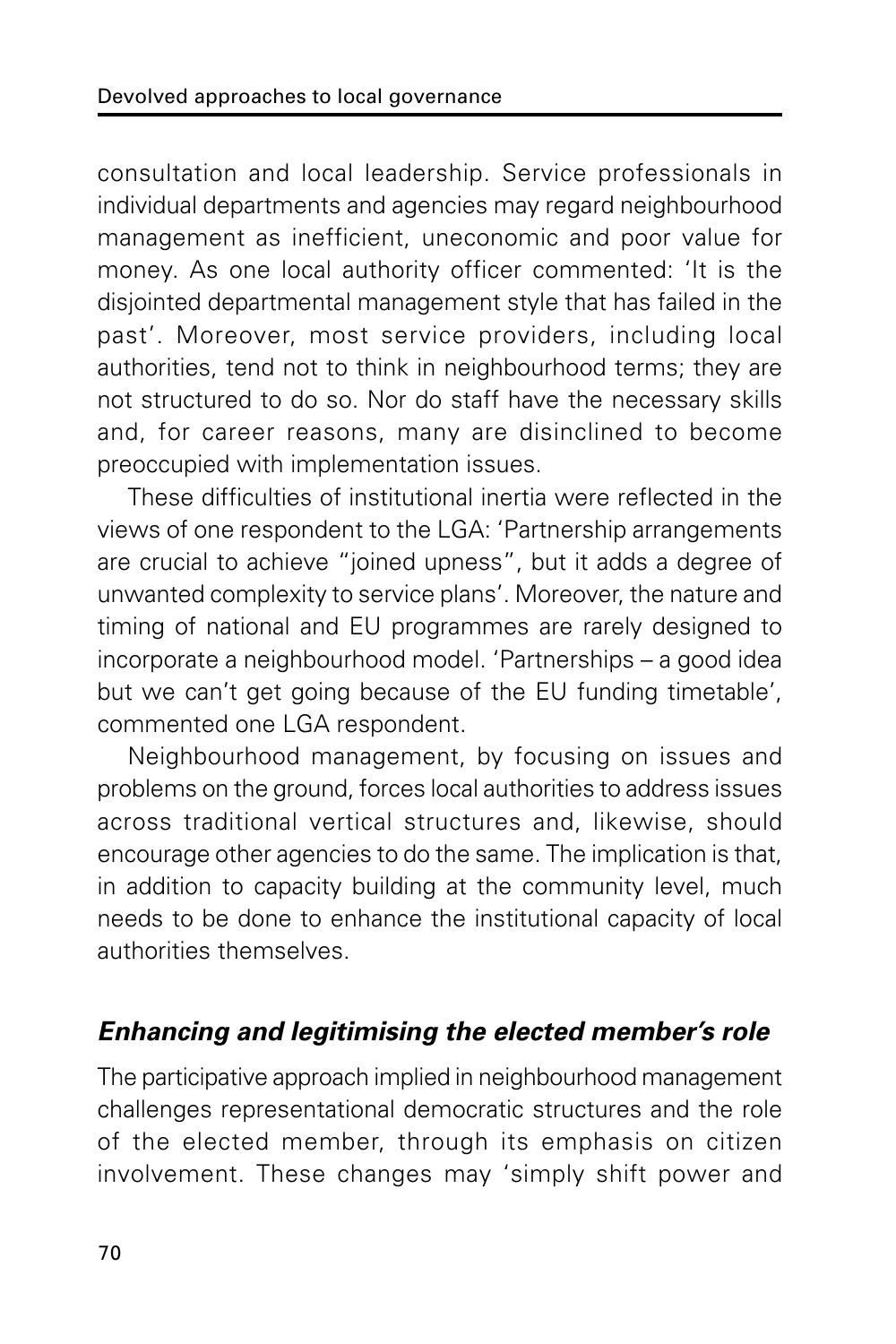influence to self-appointed community representatives and opinion pollsters' (Foley and Martin, 2000b). As the modernising agenda unfolds, the experiences of councillors need to be monitored to identify problems and dilemmas which require solutions.

The new political structures triggered by the forthcoming Local Government Act will require elected backbench members to:

- have 'an explicit duty' to scrutinise decisions taken by the executive
- become 'champions of their community'
- be 'more representative' of the electorate
- 'spend less time in council meetings and more time in the local community'
- reflect local people's concerns and priorities rather than 'defending council decisions'.

The implication is that members will need to operate in new ways and develop new skills. Authorities have already begun specific training for members to help them fulfil their Best Value role. However, some observers believe that party loyalty may prevent backbenchers from challenging the executive by pressing the needs of their community over and above the collective decisions of the local authority. Others regard greater engagement with the public as an opportunity to strengthen the role of elected members, for example, through local area forums:

"A well informed electorate may be better placed to understand the constraints upon authorities, and better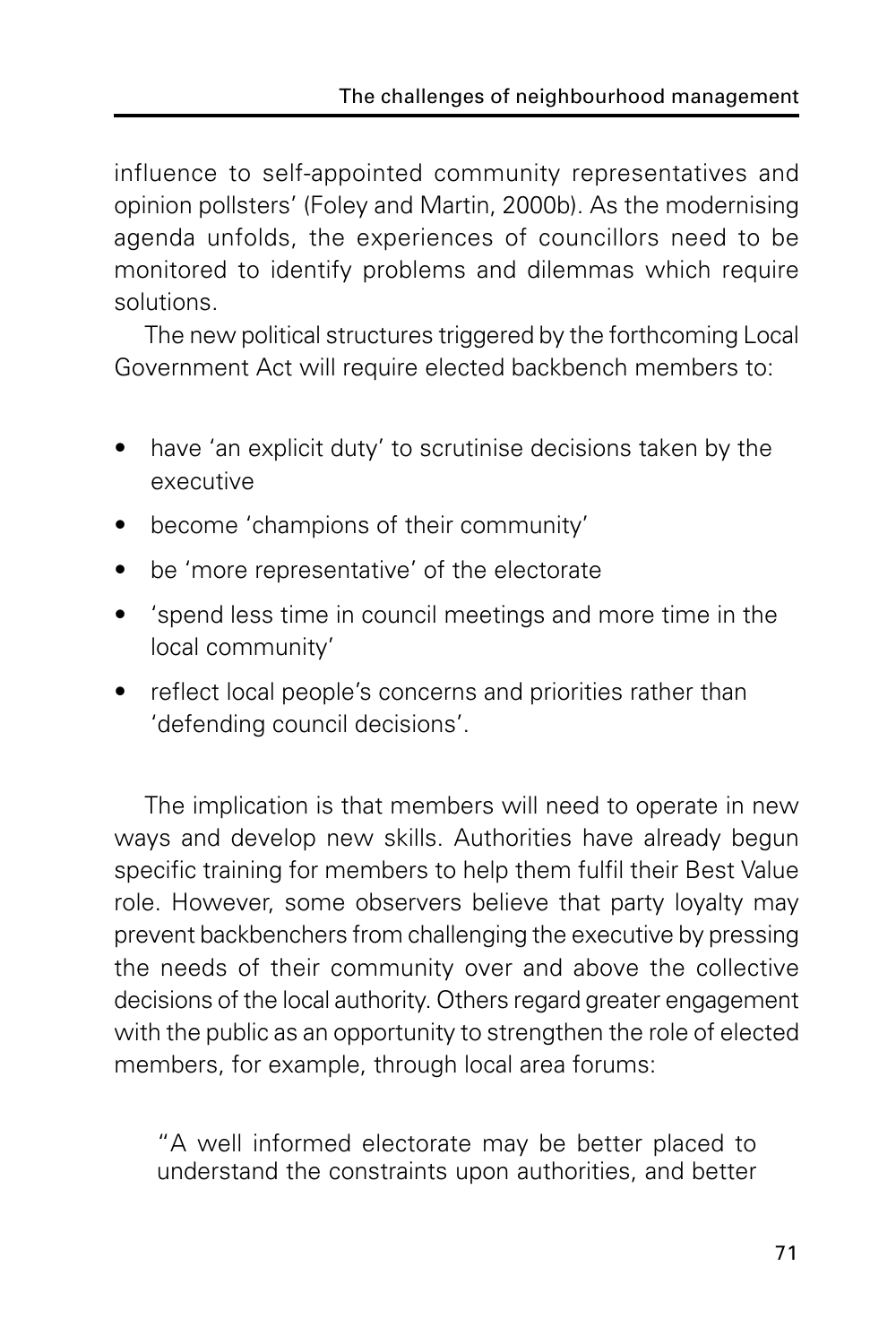information about what local people value and expect from the council is seen as providing councillors with a sounder basis on which to form policy."

(DETR, 1999b)

Research into the Best Value pilots indicates the following.

- Although almost all councillors see their primary role as representing local people, some feel ill equipped to represent all sections of the community.
- If officers take the lead in community consultation, they will effectively 'set the agendas'.
- Information gained from public engagement needs to be analysed and fed into the decision-making process in ways and at stages in the policy process that are most useful to councillors.
- Members have a role in setting future priorities and commitments to continuous improvement, determining the framework for corporate and service review, undertaking reviews; and engaging with local people and feeding back to the community information about council decisions made by the council as well as the reasons for these (DETR, 1999b).

Evidence presented to the LGA hearing argued that elected members have a key part to play in neighbourhood management (University of Birmingham) but, while councillors have detailed knowledge of local communities, they may face similar difficulties and dilemmas to those arising from discharging their Best Value roles (Watford).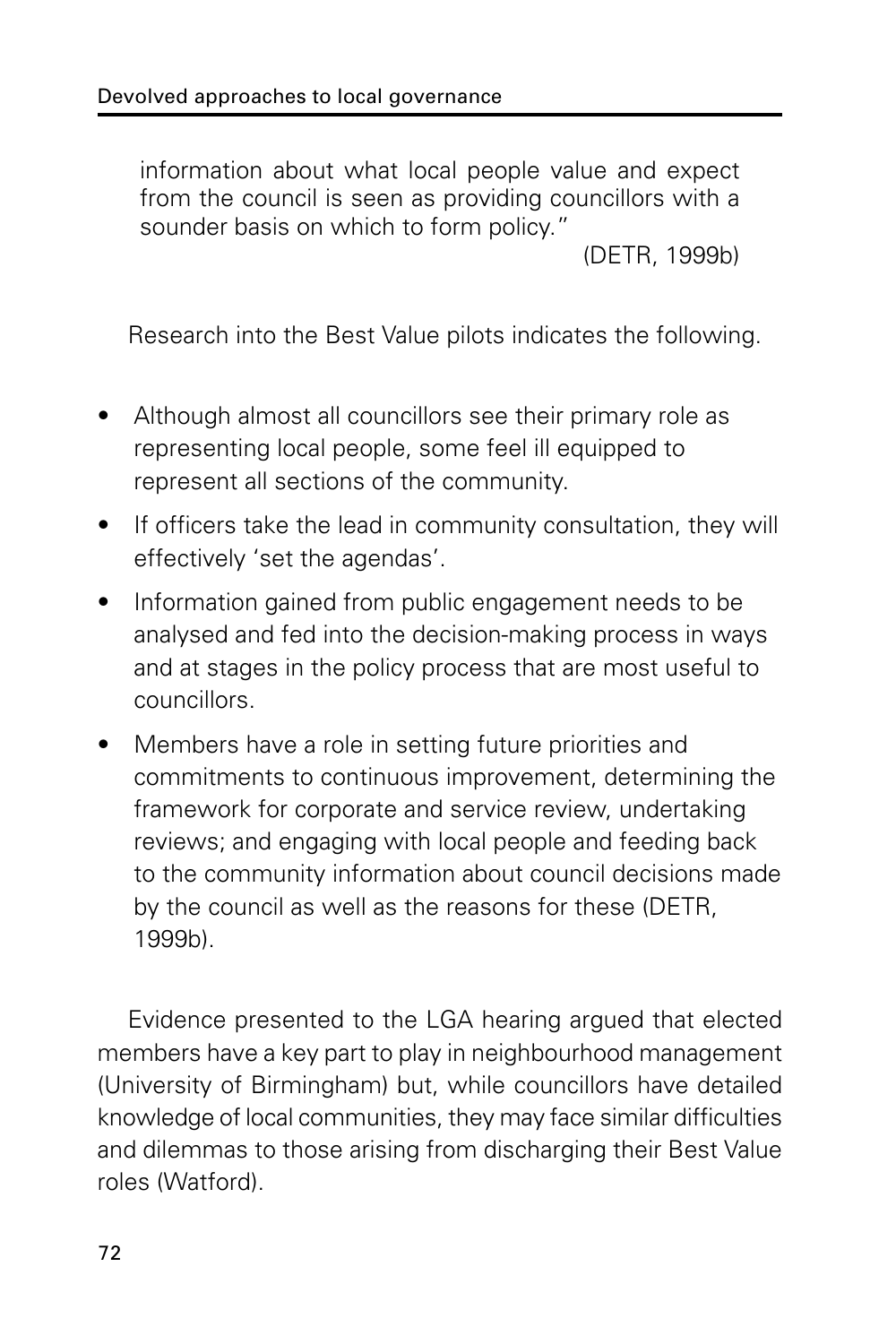There are potential conflicts of interest that need to be managed, including tensions between the political priorities of councillors, community organisations and, potentially, neighbourhood-based local authority staff. Difficulties may also arise from elected members promoting neighbourhood management projects and, at the same time, examining the quality and best value of local service delivery. There is a clear need to define the elected member's roles in policy development, implementation and scrutiny.

## **Financing neighbourhood management via main programmes**

All respondents to the LGA's enquiry recognised that there were immediate and additional extra costs involved in developing the neighbourhood management model. As well as significant costs associated with changing budget mechanisms and the internal organisation of authorities, 'pump priming' costs would arise from the staffing of dedicated neighbourhood or community teams and the need to build visibility and social capital in some areas. However, there was disagreement over the capacity of existing budgets to fund this process.

Several alternative perspectives were offered.

Most authorities (Barnsley, Burnley, Sheffield) were convinced that neighbourhood management could not be delivered with existing resources: 'local has to mean more expensive', certainly in the short term. However, in terms of existing area management approaches, there was limited information on 'how money is spent and what works and what doesn't'.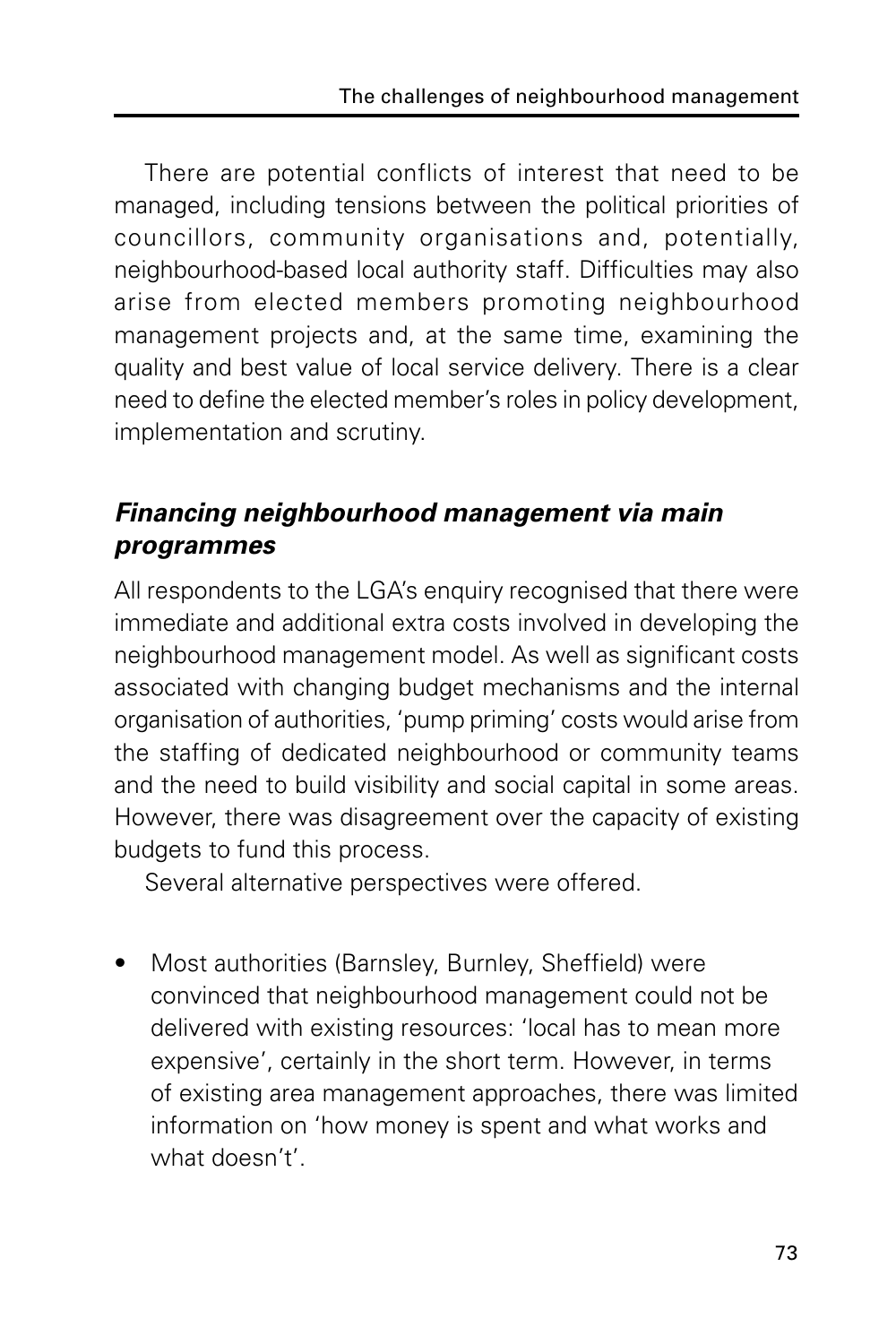- Some authorities considered that cost savings might emerge in the long term (Herefordshire, Middlesbrough) through the rationalising of service delivery and improved targeting, although they were unable to suggest by what order of magnitude.
- The reallocation of existing budgets was advocated by some (Burnley, Kirklees, Liverpool) – whilst recognising that this implied difficult choices over finance and personnel issues.

Fundamentally, the modernising agenda requires local authorities to look at service delivery in a different way, which inevitably implies a political commitment to reallocating resources and the adoption of new corporate solutions. As one local authority officer commented: 'Neighbourhood management can be delivered through existing budgets, provided there is a strong commitment to do things differently and to "top slice"'.

An emphasis on department budgets set within performance frameworks and the implementation of Best Value should help facilitate area management since, 'At local level, new flatter management systems, horizontal working groups and inter agency projects have begun to cut across conventional structures' (DETR, 1999c). However, it is generally recognised that 'The extent to which local authorities are able to bend mainstream budgets is a real problem'. Initially, local authorities will find it difficult to reorganise mainstream funds to meet the outcomes of community consultation and respond to changing contexts and relationships, including the localisation of resource allocation. 'The pressure of mainstream programmes means ... that responsibility and accountability for crosscutting issues is often weaker than for conventional service delivery' (DETR, 1999c). As the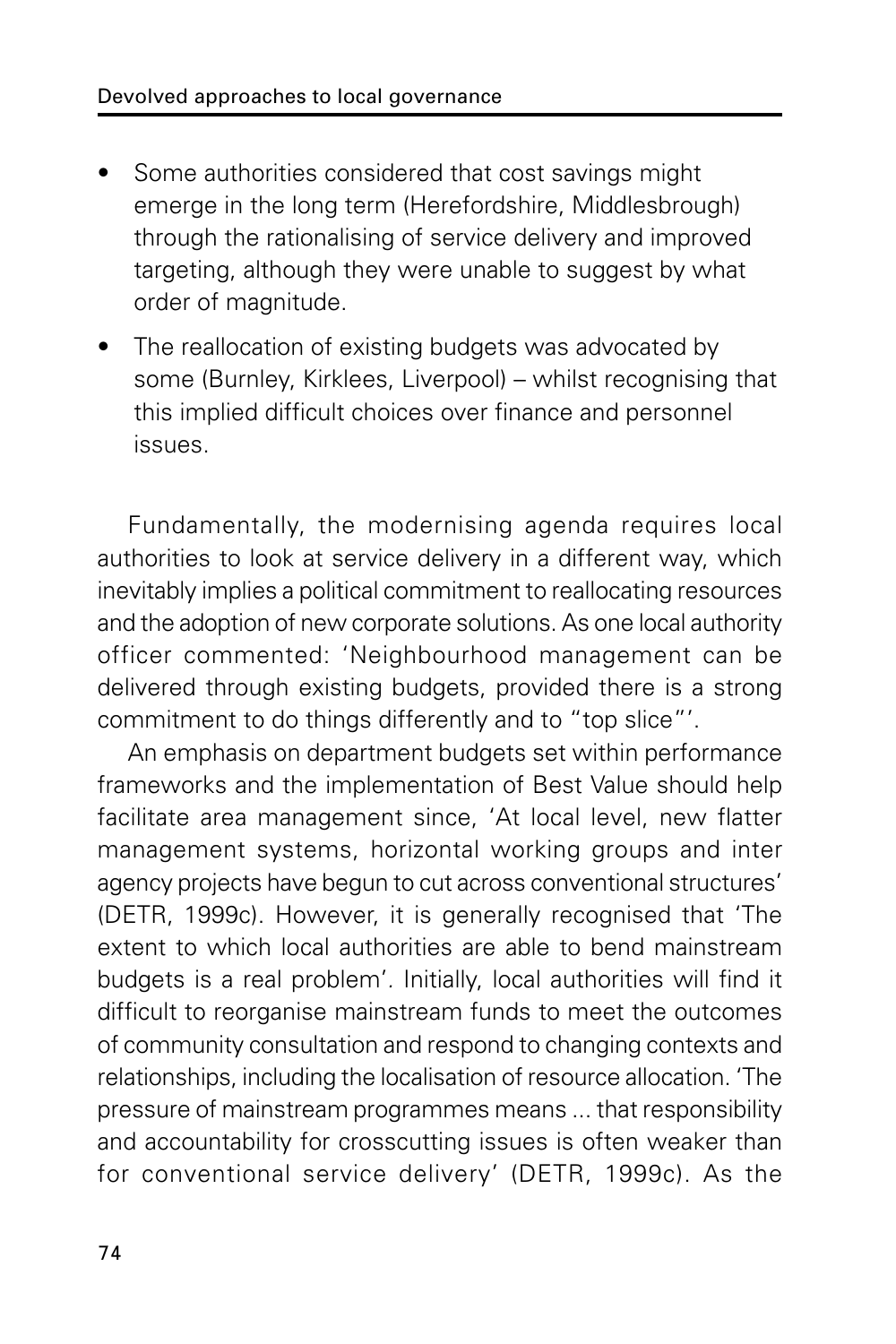representative of one large city authority observed, 'there is little evidence of changes in attitudes yet'.

The use of SRB and other specially targeted government funds was commonly referred to in stimulating local partnerships. But it was suggested that the limited time horizons usually associated with such assistance could lead to short-term, rather than sustainable, solutions being sought.

The prospect of devolving budgets to local communities also raised concerns about financial accountability. A satisfactory minimum requirement for genuine neighbourhood management is one in which neighbourhoods should have the ability to determine their own priorities, some say over mainstream funding programmes and discretion over a limited 'own resource'. Where the intention is to establish sustainable partnerships at the neighbourhood level and encourage communities to influence a wider agenda, these financial issues will become even more pronounced.

Local authorities are understandably resistant to sharing control over resource deployment, especially as they may be driven by service plans and performance indicators, which are perceived to be difficult enough to achieve given resource constraints and the new Best Value regime. The addition of a geographical dimension may be perceived as a further unwelcome tier of bureaucracy, at a time when staff resources are already stretched.

Similarly, there were concerns that devolved approaches may stimulate demands for more or better quality services which cannot be met, given the resource constraints. Authorities were also perturbed at the prospect of devolving budgets against the background of stringent auditing procedures. As one local authority respondent observed: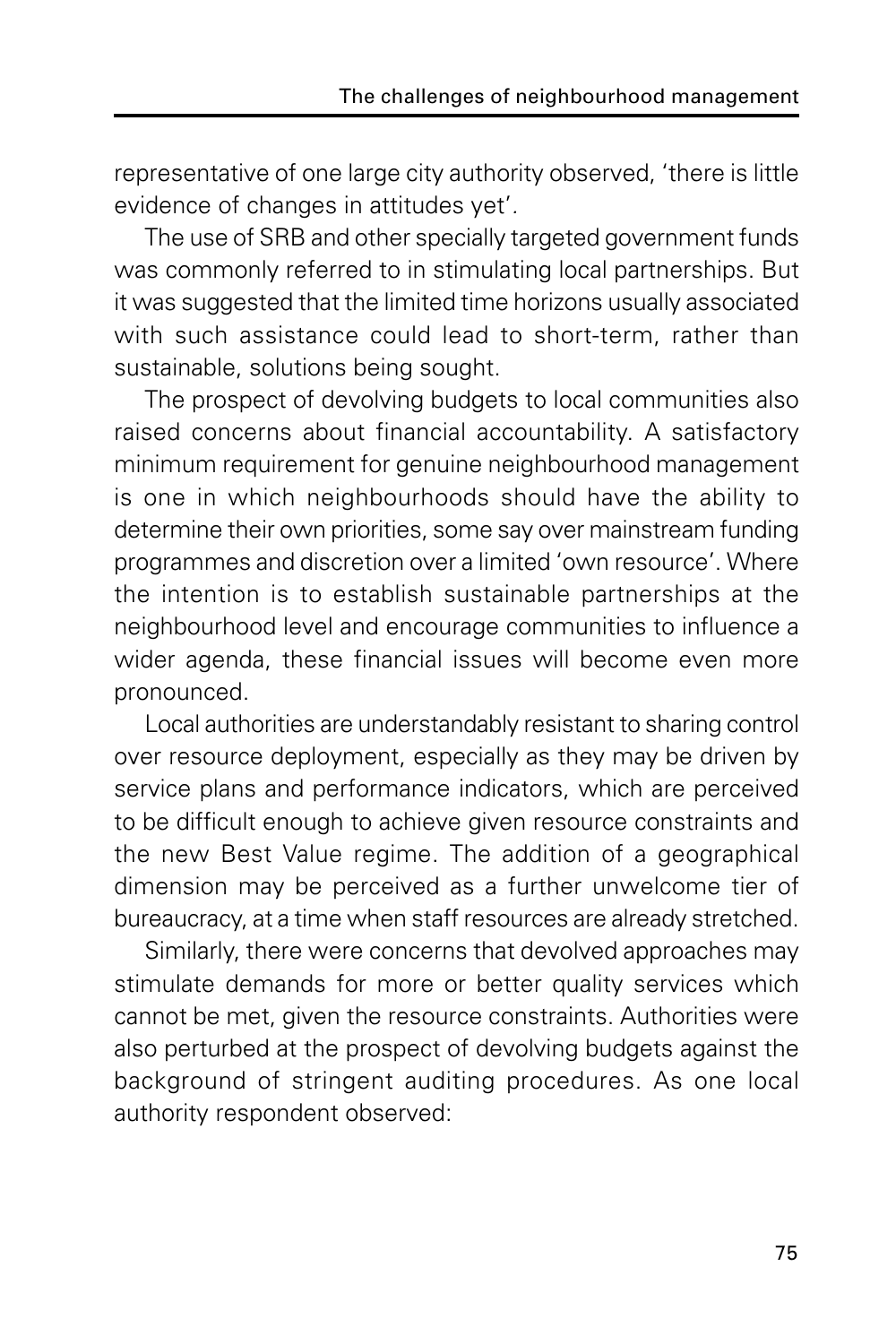"Venturing into dialogue with non-accountable community voices also introduces risk – although this is seen as a cultural imperative."

A further critical issue in this context is the capacity of local community leaders and elected members to oversee complex devolved budget mechanisms. The inference is that the process should not initially be too ambitious and should rely upon combining simple targets with a minimum of bureaucracy.

### **New ways of working with technology**

The use of information and communication technology to enhance neighbourhood management is at its earliest stages, but its potential has already been recognised. Some of the areas where it has the potential to be applied are:

- local authority geographical information systems (GIS) for planning and consultation purposes and small area analysis (Barnsley)
- community IT access points and web sites for training and information exchange purposes (Redditch, Forest of Dean)
- IT points for democratic engagement on council services and processes (Middlesbrough)
- community-based IT for training and capacity-building programmes and for exchange of best practice (Nottingham)
- community-based IT in rural areas where accessibility to information and support is a major issue (Herefordshire, Telford).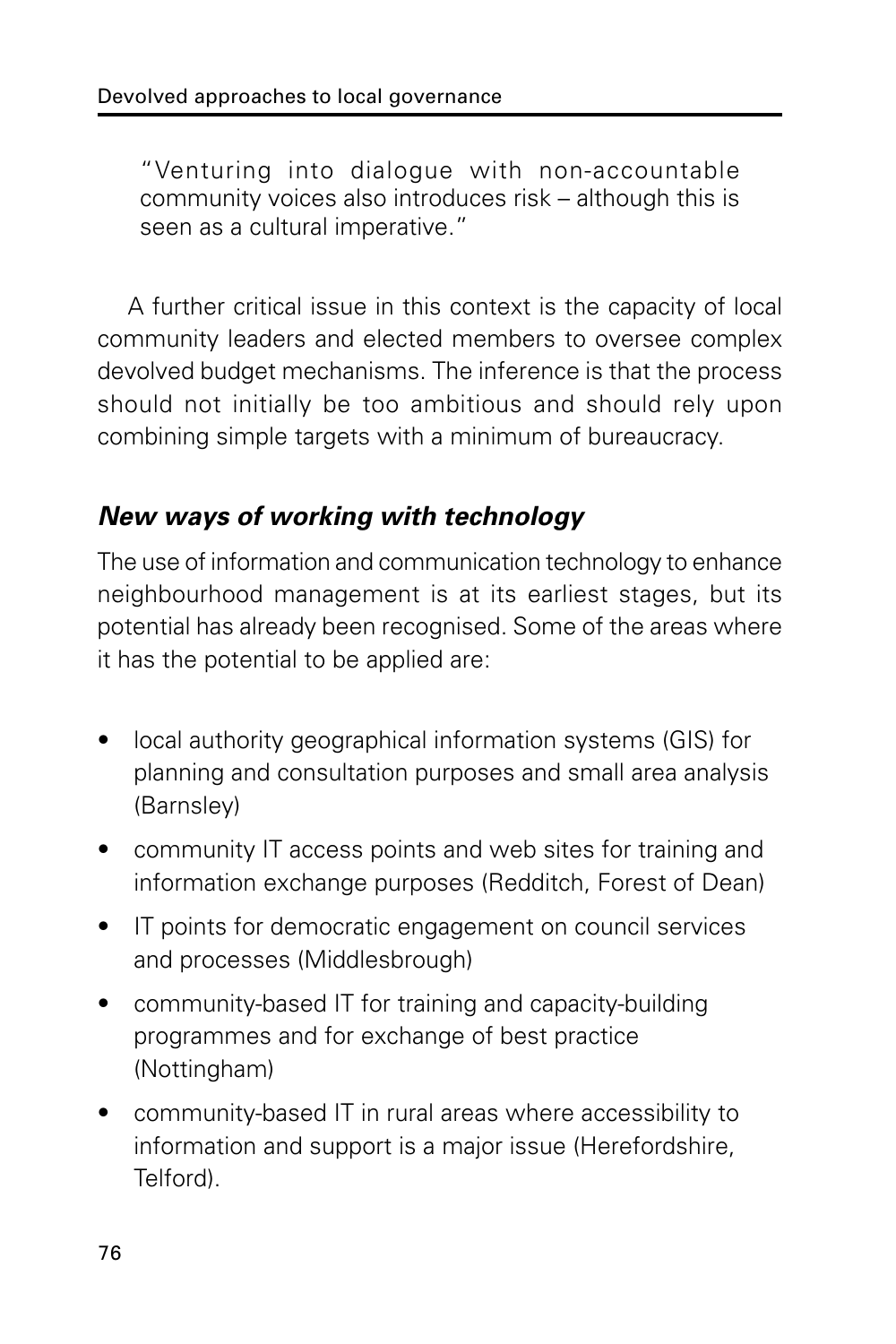Neighbourhood management needs innovative approaches to information sharing, learning and capacity building, and the new information and communication technology offers huge but largely unexplored opportunities. It will take time for best practice to emerge and for skill levels to be raised for councils and communities to benefit from such approaches.

# **C Impediments and ingredients for success**

The reports prepared by the cross-cutting Policy Action Teams (PATs) and the LGA hearing provide a useful basis for identifying those key factors which may assist or constrain the achievement of effective neighbourhood management.

### **The national perspective**

Five of the PAT reports included findings, which have particular relevance for the process of neighbourhood management:

- PAT 4: neighbourhood management
- PAT 9: barriers to community self-help
- PAT 16: learning lessons
- PAT 17: joining it up locally
- PAT 18: better information.

## **PAT 4: neighbourhood management**

The team acknowledged that efforts to respond to the problems of deprived neighbourhoods were often frustrated by poor data, a lack of knowledge of 'what works', problems from working in partnership with other organisations and difficulties in recruiting and retaining staff. Local authorities and other agencies rarely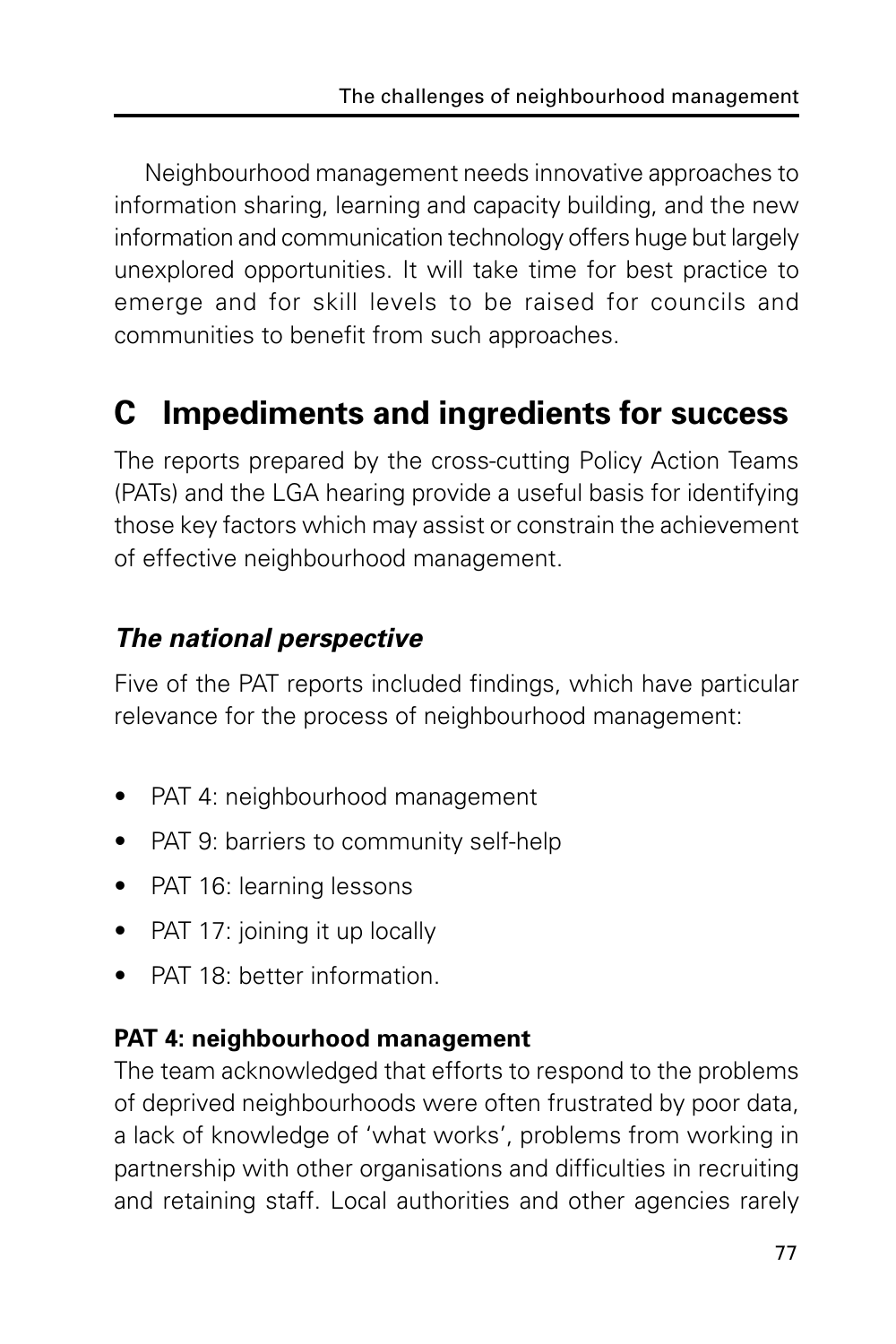provide a neighbourhood focus to their services and are often not particularly good at communicating with local people and reflecting their views in policy design. It was observed that special initiatives have often suffered from design features that alienate rather than involve communities, an inability to engage with main programmes and a remit that is more about shoring up main services than about joining them up.

Local service partnerships were seen as critical and the PAT suggested that all regeneration funding for deprived areas should be dependent on having an effective local service partnership in place. Partnerships should provide a forum at the local level to pull together all relevant providers and ensure that public services join up with one another to address the needs of priority neighbourhoods. They would also need to tie into regional and national strategic levels and not just function at local level. This PAT recognised that neighbourhood management is a new concept, so it cannot be fully costed. But evidence suggested that it need not be expensive, it is 'about spending existing money better, rather than spending new money'.

The PAT concluded that neighbourhood management was more likely to be successful if the following principles were in place:

- someone with overall responsibility at the neighbourhood level
- community involvement and leadership the emphasis being on the need for local ownership of urban renewal efforts
- tools to get things done including agreements with local service providers, devolved delivery and/or service purchasing, an ability to exert pressure on agencies or government and dedicated resources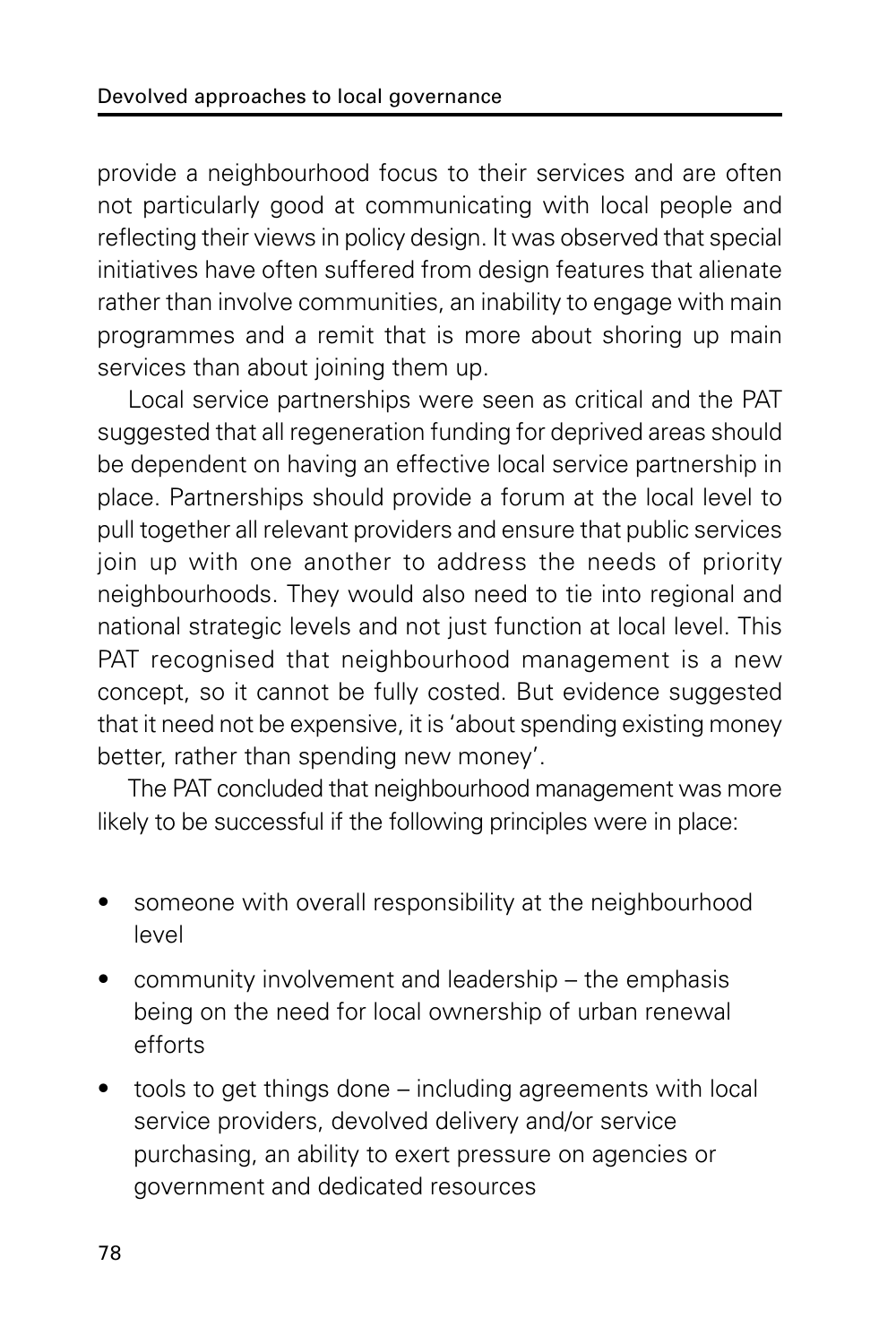- a systematic, planned approach to tackling local problems including decisions about the allocation of neighbourhood managers and their responsibilities, and how the community and other local partners are to be engaged
- effective delivery systems involving different bodies to lead the process.

#### **PAT 9: barriers to community self-help**

Experience from previous attempts at neighbourhood renewal has demonstrated that community involvement and self-help is a prerequisite for sustainable solutions to local problems. Nonetheless, the PAT team concluded it should emerge organically and should not be seen as a cure for all ills.

Five main barriers to community and voluntary activity on poor estates were identified:

- Motivational barriers including: mistrust among residents of external agencies – statutory services and some voluntary organisations – which are perceived to have let residents down, failed to deliver relevant services and not listened to them in the past or a lack of confidence among residents because of low levels of literacy and education, unemployment and a lack of experience of community involvement, committee work and management.
- Organisational barriers including: a lack of resources and support for community activities – the absence of basic equipment, a place to hold meetings and support from neighbourhood community workers – complex and impenetrable local bureaucracies and consultation processes, the difficulties of coping with a multiplicity of partner organisations and the failure by some local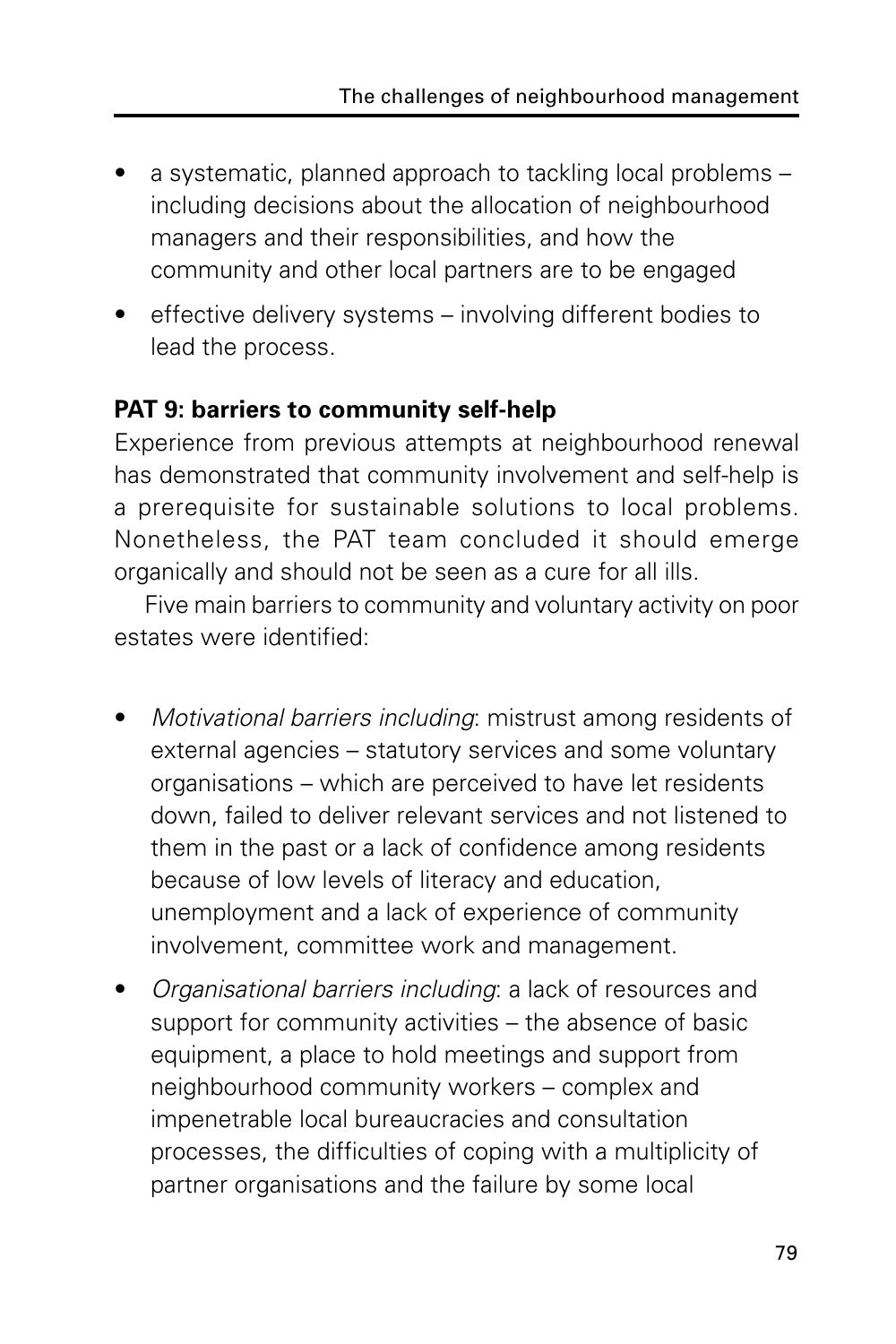authorities and other agencies to recognise the potential contribution of community groups.

- Institutional barriers including: the inflexibility of the benefits system which may act as a bar to job-seekers seeking to participate in community self-help, the complex application procedures surrounding funding programmes, even where very small sums are involved and the reluctance of public bodies to take risks with public money.
- Political and cultural barriers including: the unfavourable 'labelling' of communities as 'sink estates' or 'the homeless', the desire of agencies and professionals to control the agenda and block local initiatives, racism and other forms of discrimination, conflicts within and between communities, often exacerbated by competition for resources and influence, and issues of accountability and the respective roles of community groups and elected local councillors.
- Economic barriers including: people in low-paid employment, working long hours may find the time and costs of volunteering and community self-help activity too demanding.

The team identifed seven principles for community empowerment:

- Participatory democracy through local groups is complementary to representative democracy through local councillors and should be treated as such.
- Resource-holders should strive to reach the most 'grassroots' level possible when disbursing resources.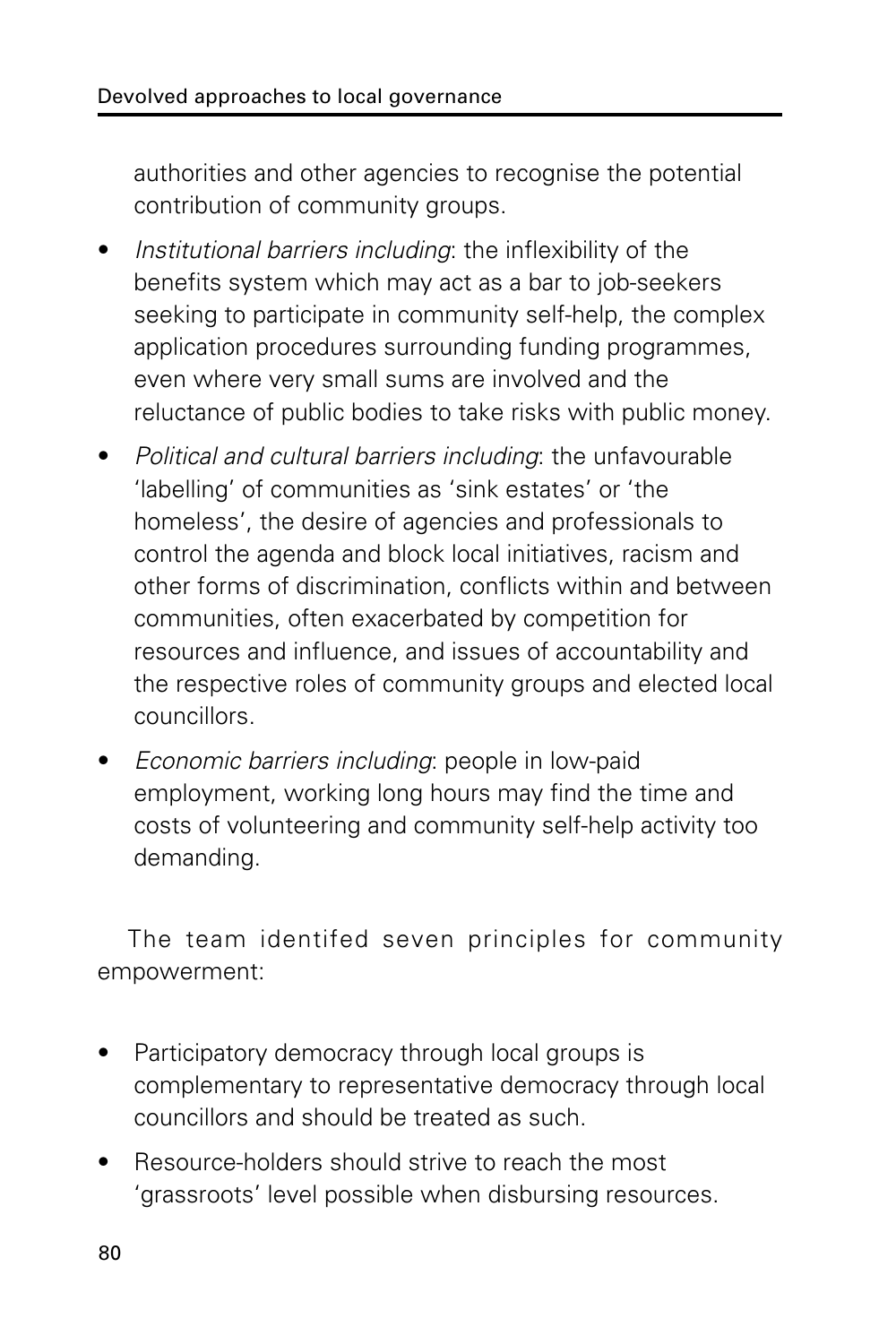- The starting point for the development of a community should be the aspirations of that community not the plans of external agenices.
- External agencies should welcome and respect, and not seek to circumscribe, the independence of community groups.
- The proper balance between providing too little support and too much support will vary from time to time and place to place: it should be the subject of negotiation and agreement.
- Clarity of relationships is crucial, with recognition of obligations on both sides.
- No one has all the answers: all parties should recognise that they can learn from others.

It was acknowledged that these principles are general and, to be effective, each needs to be broken down into a set of more specific objectives, activities and targets. Their adoption would represent a huge improvement in relationships and help create a major increase in the self-confidence and effectiveness of communities.

#### **PAT 16: learning lessons**

During the course of its work, the PAT found that community leaders do not get the support and encouragement they need, professionals are often not equipped to operate effectively in poor neighbourhoods and civil servants lack a full understanding of the communities they are trying to influence. In addition, there is a lack of entrepreneurship, drive and innovation, and no reliable way for local organisations to learn from 'what works'. The key questions raised by the team were, therefore: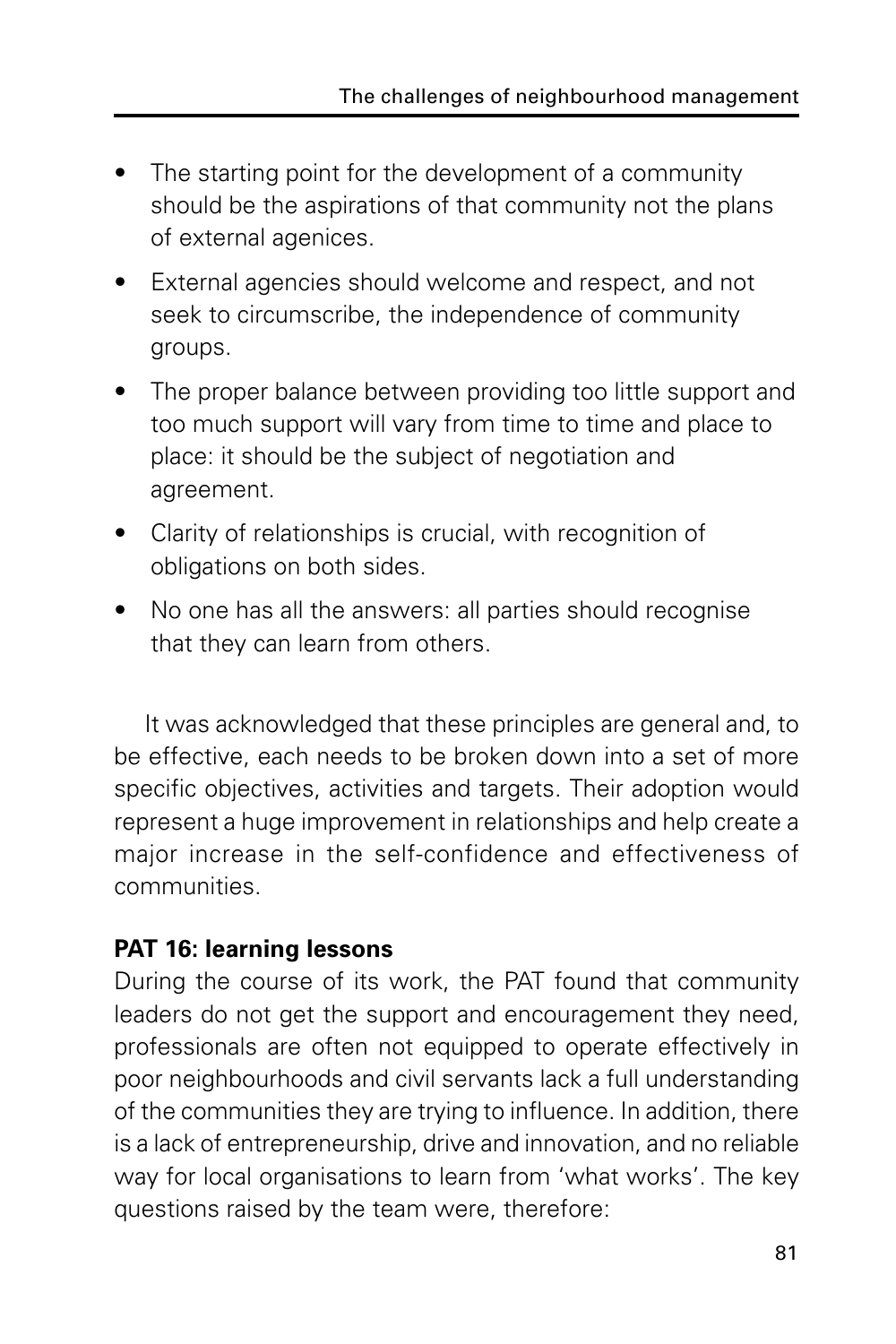- How to support social entrepreneurs?
- How to improve public sector training?
- How to make Whitehall work better?
- What is likely to work best?

According to this PAT, a key issue was how to encourage government and other agencies to draw more consistently and regularly on what has been shown to work. The team examined a variety of measures that might bring this about, including new forms of funding, a more coherent framework for training, development and mutual support, and new ways of promoting social entrepreneurs.

It identified three groups whose active involvement was crucial:

- people within communities encouraging more of them to take on a leadership role
- local practitioners and professionals helping them to become more effective at their core jobs and better at working with each other and with local communities in poor neighbourhoods
- national policymakers encouraging them to understand, from personal experience, the deprived communities their policies are designed to help.

In putting forward its recommendations, the PAT recognised that the National Strategy for Neighbourhood Renewal will pose new challenges for the people who have to make it happen. Based on experience of successful neighbourhood regeneration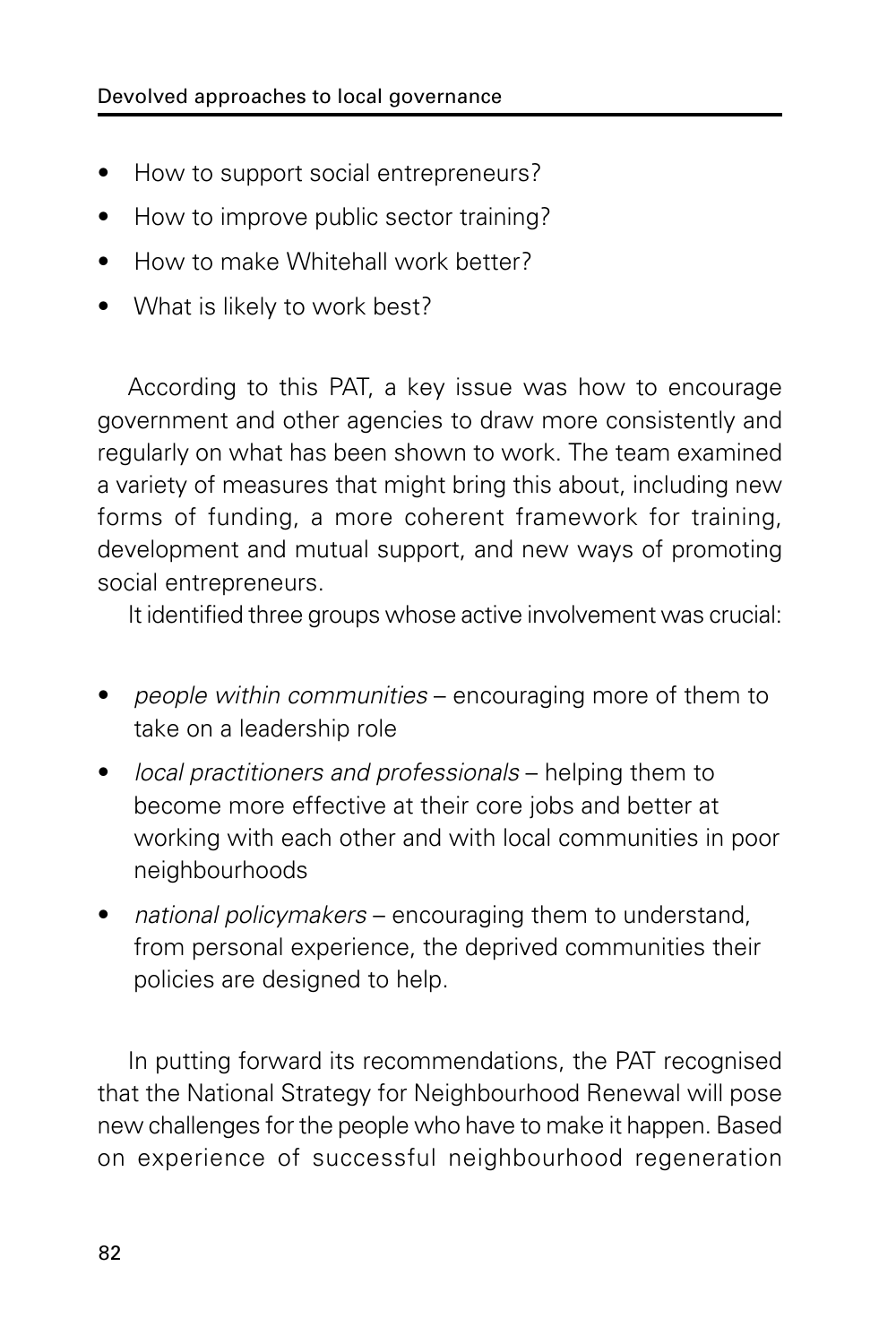initiatives, it was concluded that the following approaches were likely to work best:

- in communities providing funding, skilled mentoring and training so that many more people are helped to become community leaders and social entrepreneurs
- among professionals and practitioners making training more relevant to the challenges of working in deprived neighbourhoods
- among policymakers increasing interchange with organisations working in front-line neighbourhood renewal
- for everyone encouraging entrepreneurship and creating an understanding about what works.

## **PAT 17: joining it up locally**

This team argued that deprived neighbourhoods face multifaceted problems and that past attempts at 'joined-up' working have failed because:

- communities were not adequately involved or empowered
- initial joint strategies were not translated into sustained joined-up working
- too much action was driven by central funding rather than local need
- central government policies and practices made joint local working difficult.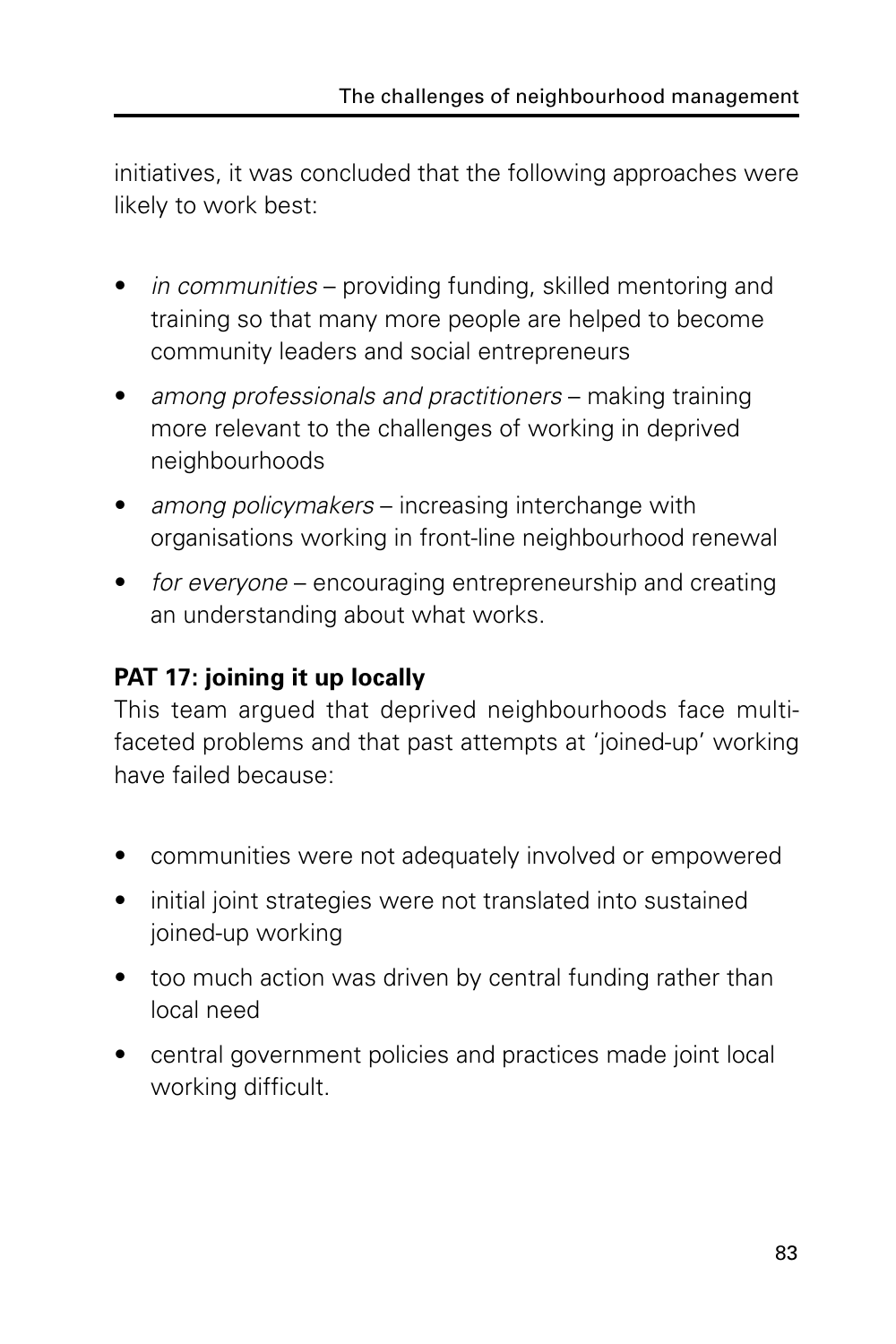Seven key factors were identified for effective joint working in deprived areas:

- empowerment
- leadership and commitment
- an approach based on prevention rather than cure
- a radical change of culture for all parties
- the involvement of all levels of government
- mainstream services as the key to local devolution and working
- central government acting as a facilitator.

The importance of having in place the following was also identified:

- strategic or community plans to focus activity
- neighbourhood-based planning and delivery to facilitate change
- strong links between strategic and community levels
- mechanisms for bending mainstream programme activity to support a joint local vision for tackling social exclusion.

The team held that service-specific and cross-cutting targets provided a powerful incentive for public sector action and should be applied by both central and local government. It was argued that local authorities should establish Local Strategic Partnerships to encourage core public service providers to work together with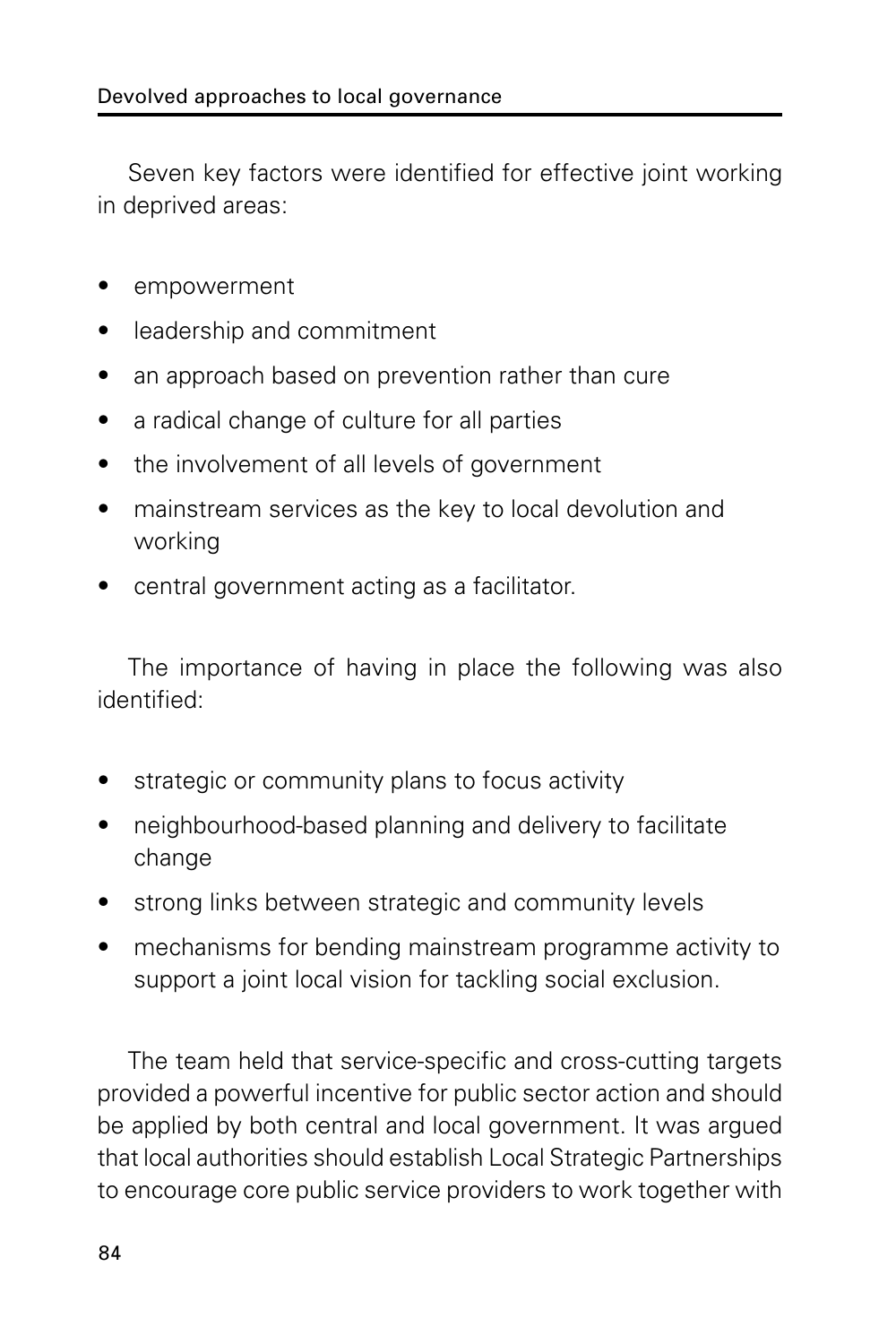local residents, the community and the voluntary and private sectors. LSPs would vary in nature reflecting the characteristics of their locality but should draw up strategic responses based on the following steps.

- Identify which neighbourhoods need help.
- Find out what can be done to improve outcomes there.
- Agree a response that meets these concerns.
- Bid for money from area initiatives for cross-cutting needs.
- Monitor and evaluate progress and maintain dialogue.

Although much of the action to facilitate joined-up working in practice would take place at the local level, central government had a clear role in facilitating the process.

In addition, it was stressed that groups who were most easily ignored or had fewer resources should be involved in local joint action.

#### **PAT 18: better information**

The team concluded that no single database exists that provides anything remotely comprehensive or up to date in terms of social conditions at the local level. This lack of information presents problems for central government in assessing strategic needs, and for local service providers who need to know more about the conditions they face.

The report argued that limited information had led to:

a lack of awareness of neighbourhood problems and trends amongst communities themselves and in local and national government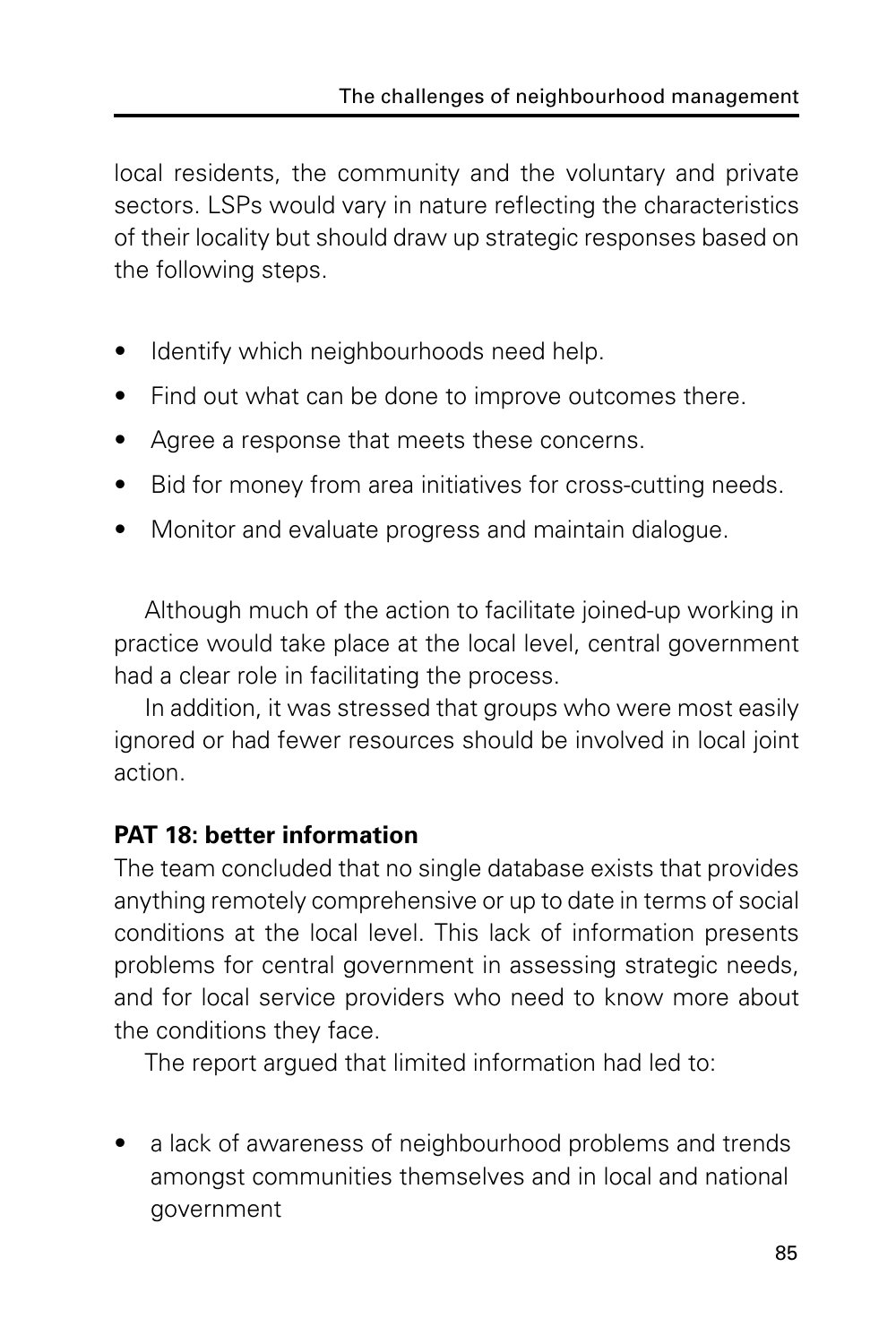- incomplete diagnosis of problems leading to poor government strategies and resource allocation
- new programmes being forced to devote resources to collecting information
- difficulties in judging whether policies had worked
- a failure to identify problems when there was still time to 'nip them in the bud'.

Difficulties in obtaining relevant information about area deprivation arose because of the following.

- Much of the necessary data was collected by public institutions but not shared because of two factors: cost and concerns about the Data Protection Act and other legal considerations.
- The data that institutions were willing to share was collected on the basis of varying territorial boundaries and different definitions and conventions.
- There was no single body charged with the responsibility for producing comprehensive aggregated data for smallscale geographical areas.
- The decennial census was too infrequent and missed out many key items of information of relevance to neighbourhood management and regeneration.

### **The local authority perspective**

The views submitted to the LGA hearing mirrored many of the findings in the PAT reports. There was also a significant consensus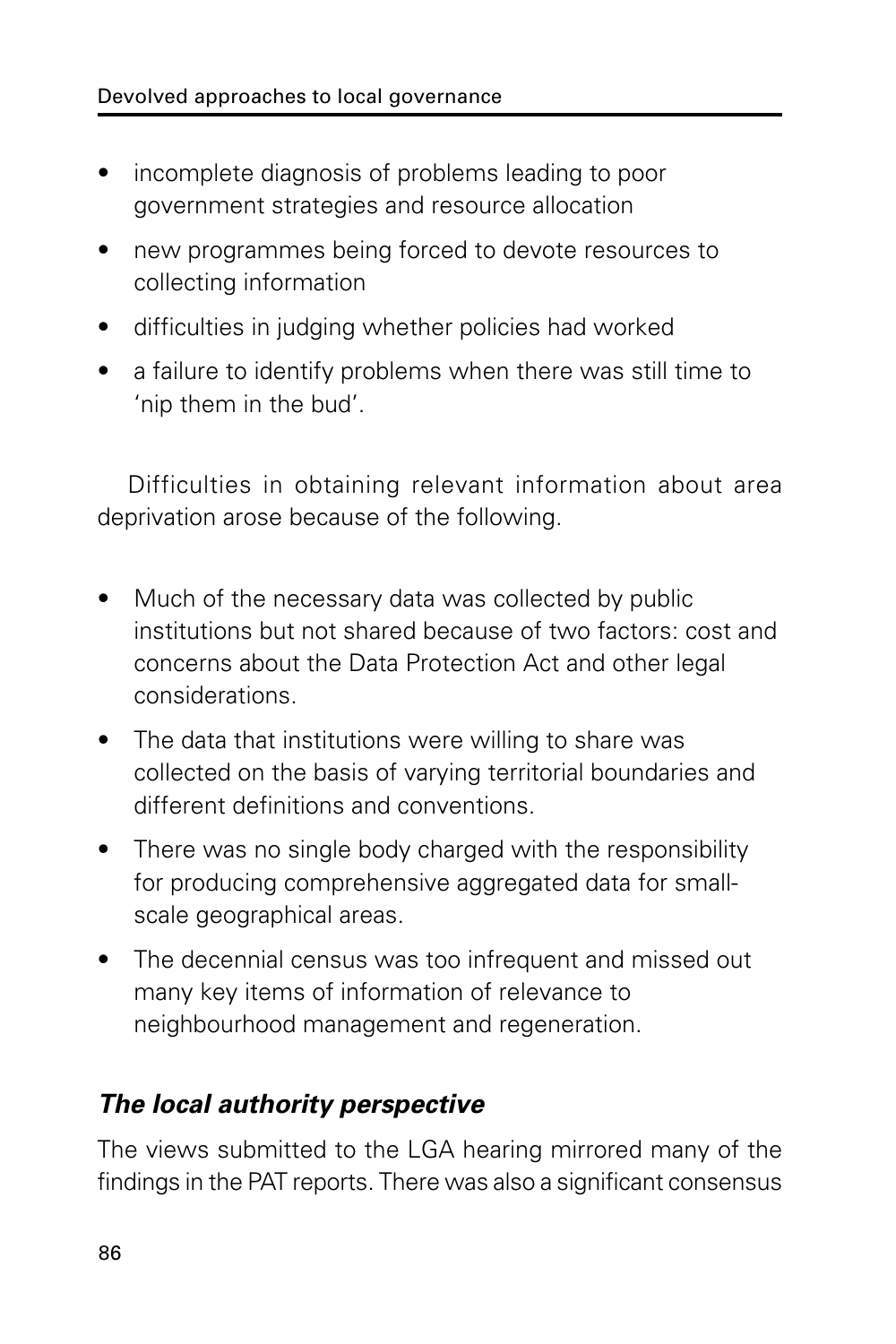among local authorities on the conditions necessary for the achievement of effective neighbourhood management and the associated constraints.

#### **Success factors**

- Clear statements of objectives and responsibilities at the outset (Barnsley, Redditch, Salford).
- Setting realistic expectations and timescales for achievement (Burnley).
- Adequate resources to meet the expectations of the project (Barnsley, Corby, Gateshead).
- Flexibility built into the processes to reflect local diversity and changing scenarios (Burnley, Norwich).
- Linking the neighbourhood management activities to the wider area-based and other partnership processes (Burnley, Coventry, Nottingham, Southwark).
- Developing, mandating and mobilising key local individuals and organisations to help the process of capacity building (Barnsley, Croydon, Forest of Dean, Herefordshire and Lancashire).

In addition to these key success factors there were a number of other steps that needed to be taken, which necessitated difficult choices, for example, whether there was a need to:

focus on tightly defined and substantive initiatives or be more generalist in terms of establishing a process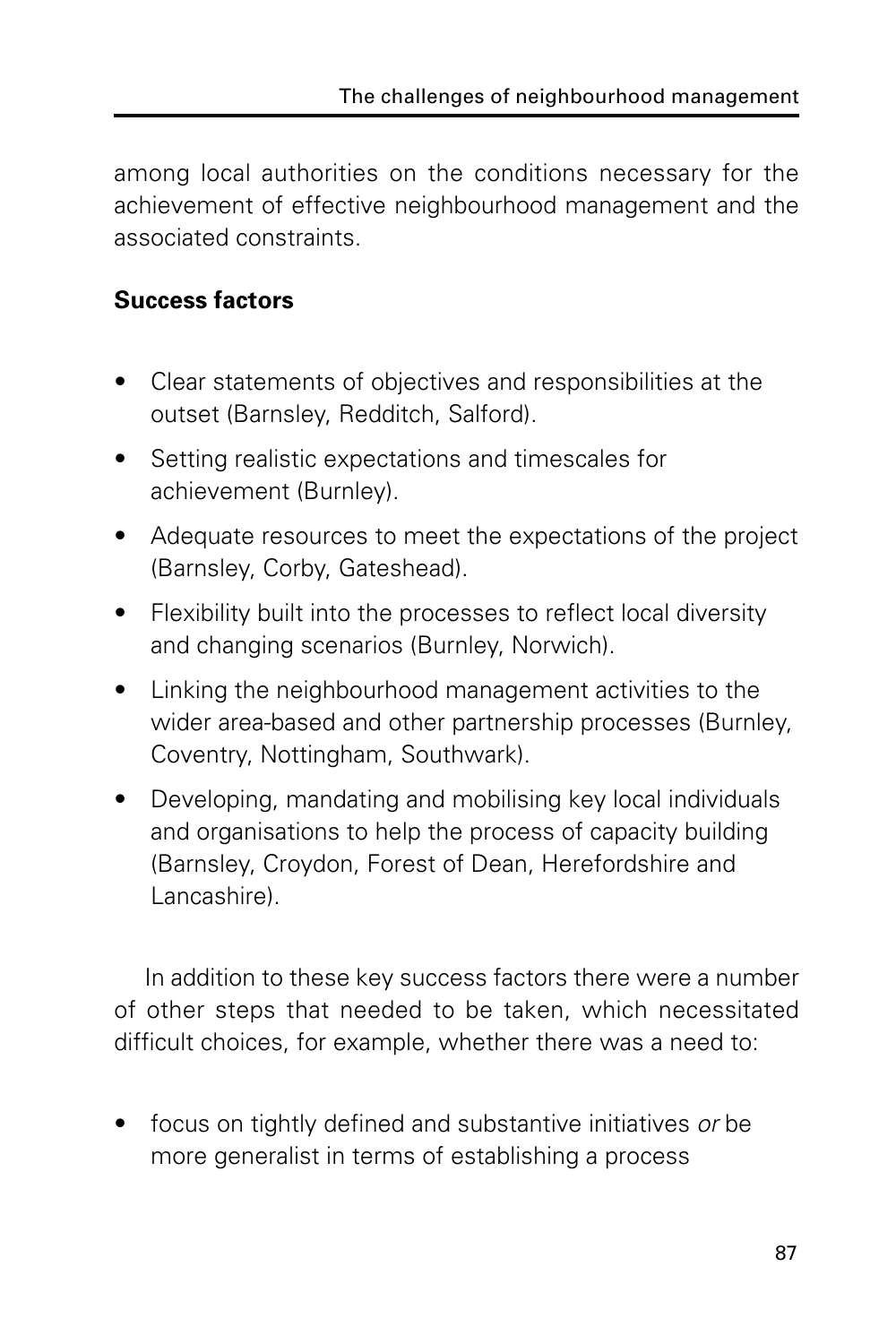- go for quick wins in order to establish credibility with the community or take a longer-term view
- have significant involvement of local councillors at the start or initially have less direct participation by elected members
- instigate immediate and substantive devolution of budgetary powers to the neighbourhood or develop a local capacity to influence budgetary decisions elsewhere
- focus on tightly defined small areas with limited household numbers or develop neighbourhood management over large areas.

#### **Obstacles**

The wide range of conditions for success identified by practitioners lend support to the argument that it may prove difficult to define the scope and potential outcomes of neighbourhood management in the early stages.

In many cases, the LGA respondents indicated that the barriers to success were the direct converse of the positive factors identified above. However, further issues did emerge including:

- problems with local authority structures, hierarchies, work practices and the culture of professionals (Barnsley, Middlesbrough, Redditch, Walsall)
- absence of capable community leaders and local skills (Corby, Telford)
- lack of finance and other resources to effectively fund the neighbourhood management process over wider areas
- problems over vested interest and rivalry (Middlesbrough, University of Warwick)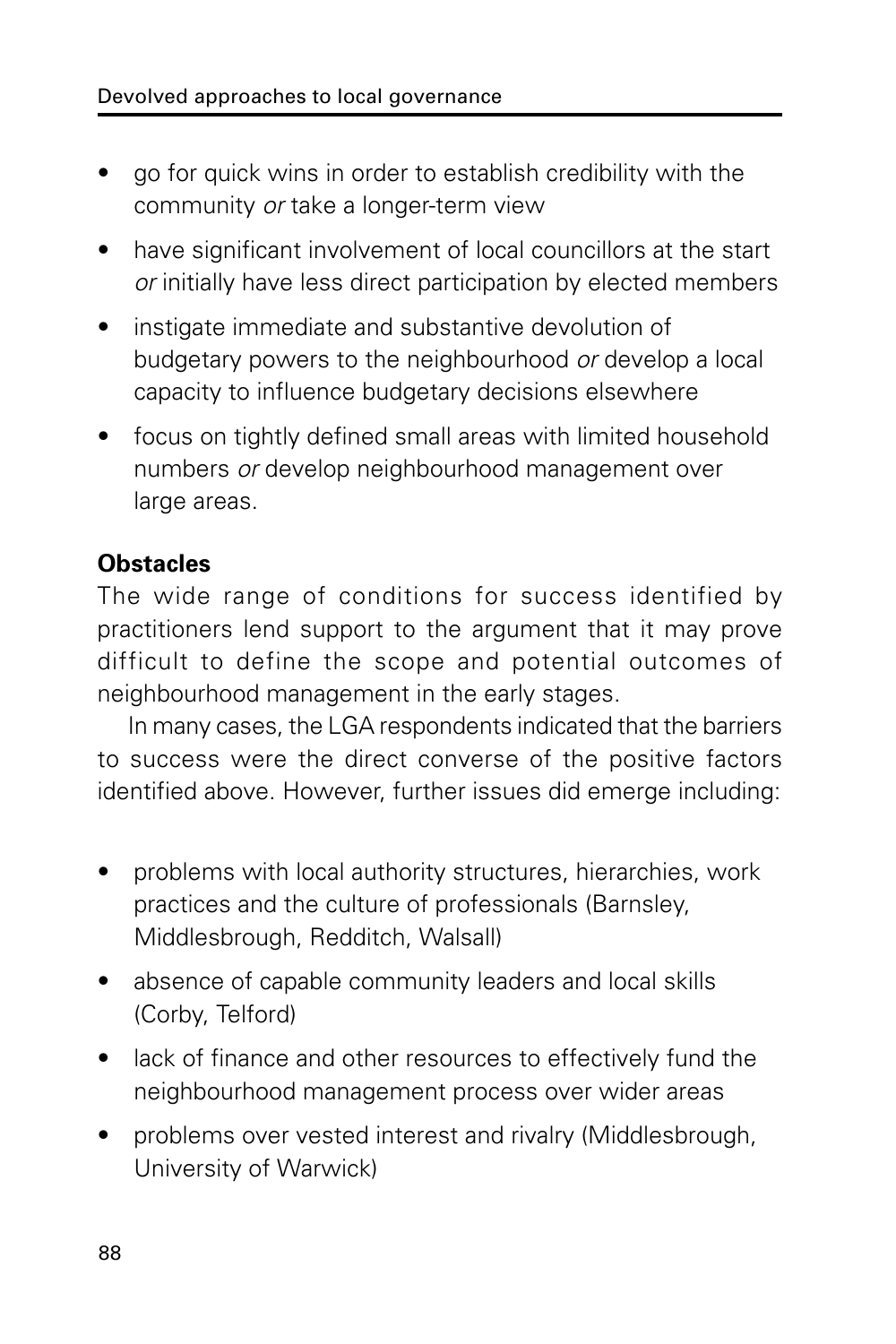• the absence of a longer-term strategic approach because of dependence on ever-changing sources of outside funding and difficulties of finding matched funding.

Many local authorities and partners were aware of these obstacles but often found them intractable.

#### **The importance of cultural change**

Underlying the whole policy and practice debate about local devolution and neighbourhood management is the need for a sea change in attitudes and working practices. This focus on cultural change has also emerged as a key theme in the evaluation of the Best Value pilots (Martin et al., 1999).

It needs to be recognised that:

- neighbourhood management is not a panacea
- neighbourhood management will require a considerable resource commitment from central government, local authorities and other agencies
- motivation, to achieve outcomes, needs to replace process: 'completion of process dominates, with no additional reward or recognition for achieving final results ... There are disincentives to radical thinking and action ... evaluation remains fragile' (LGA, 2000)
- neighbourhood management, like other aspects of the modernising agenda, requires that local authority staff emerge from their departmental professional 'silos' to address cross-cutting issues within and between organisations, and focus more on successful outcomes for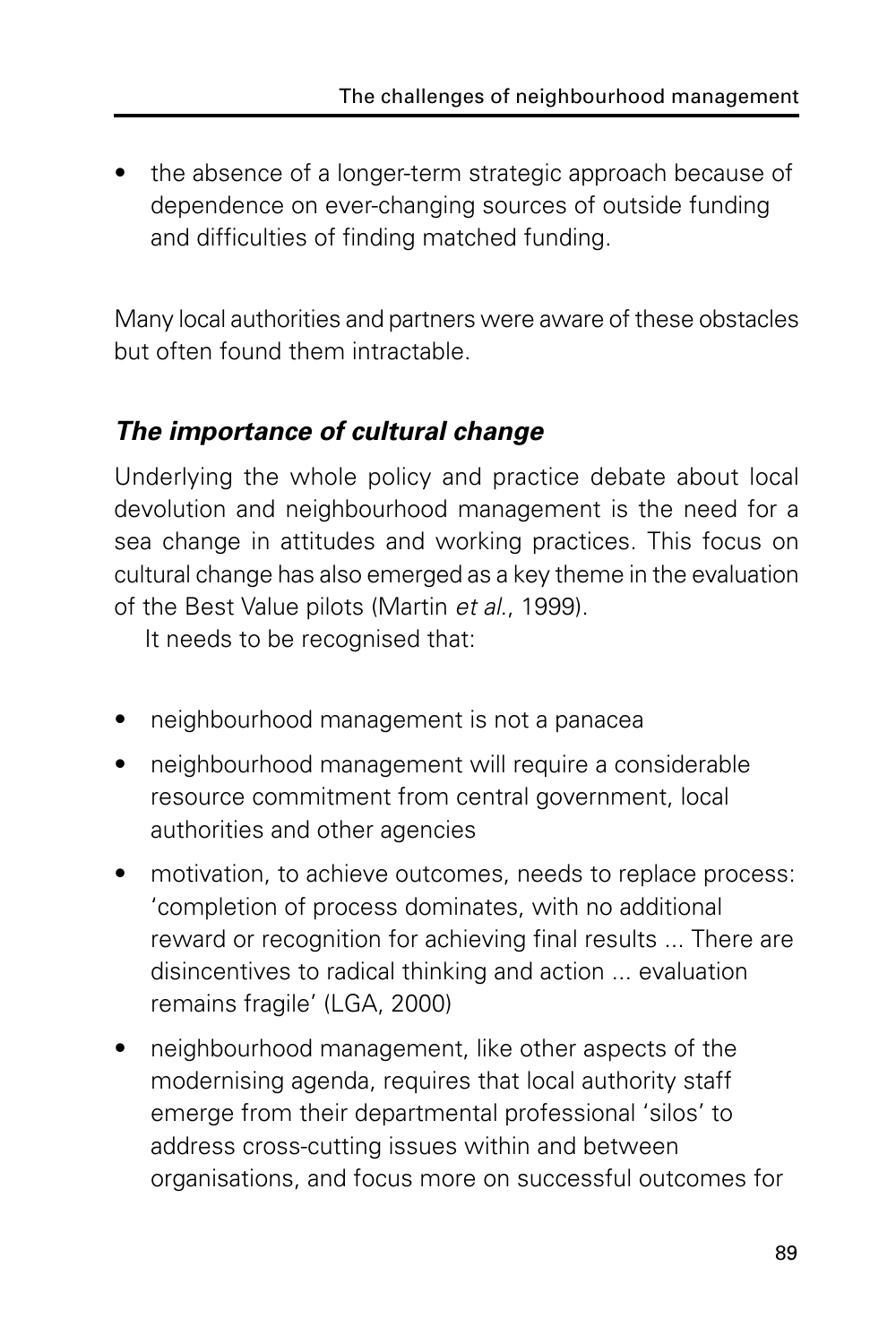citizens than the achievement of bureaucratically determined outputs

- neighbourhood management requires the capacity to communicate effectively with local residents and stakeholders in the successful development of partnerships and engage in the Best Value process
- authorities will have to adopt a longer-term perspective in working with local communities outside the constraints set by funding regimes and policy cycles
- neighbourhoods should share in the ownership of local authority funded initiatives.

The implications of the preceding discussion for policy and practice are wide ranging and include the need to:

- understand the needs, priorities and aspirations of key players and individuals
- recognise that building community capacity may not be achieved either cheaply or quickly
- enhance and legitimise the role of elected members
- continuously improve service provision through joined-up working arrangements
- develop the enabling role of local authorities through partnerships
- bend main programmes and budgets in favour of neighbourhood priorities
- encourage innovation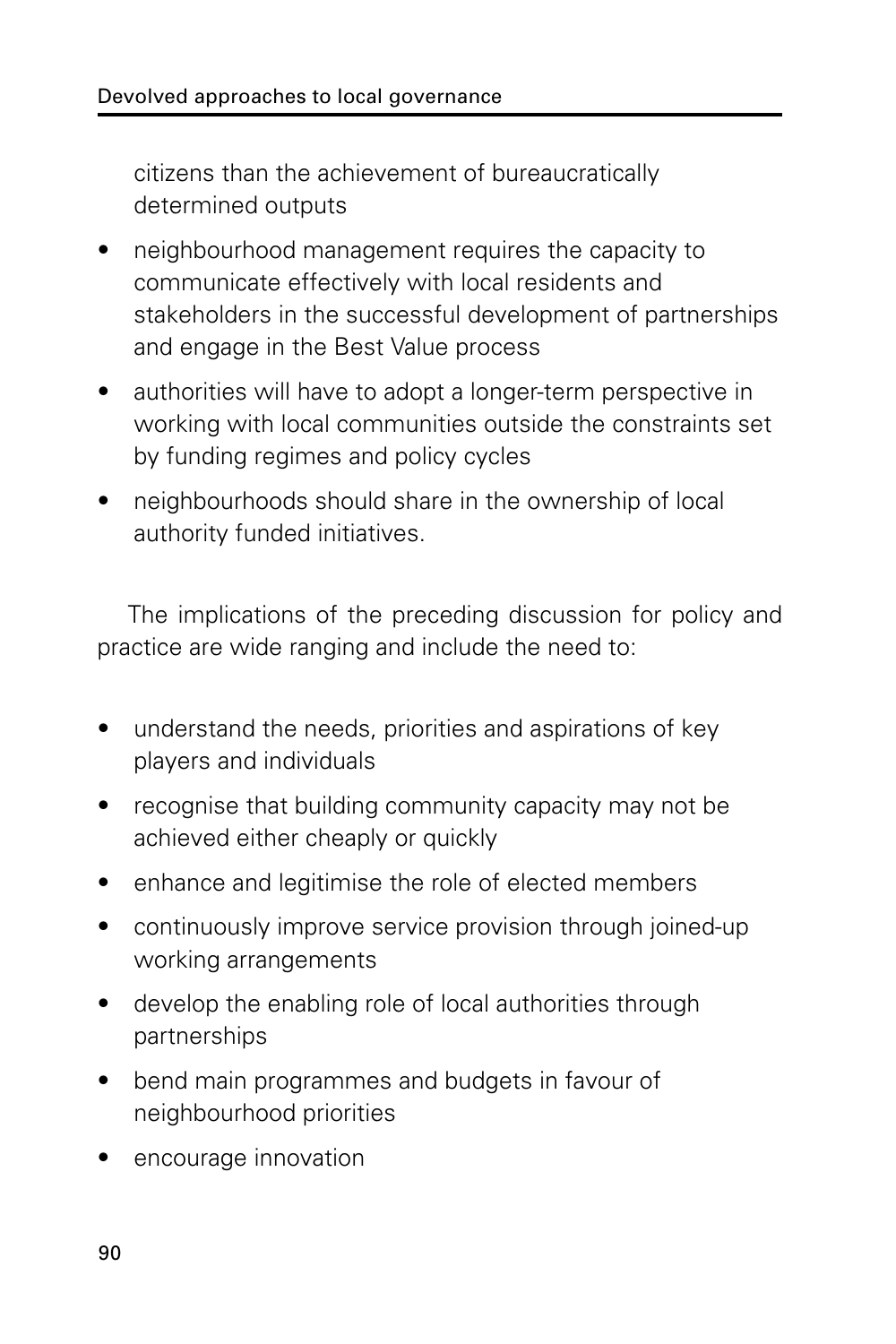• develop evaluation frameworks to assess the effectiveness of neighbourhood management practice and mechanisms for exchanging best practice in this regard.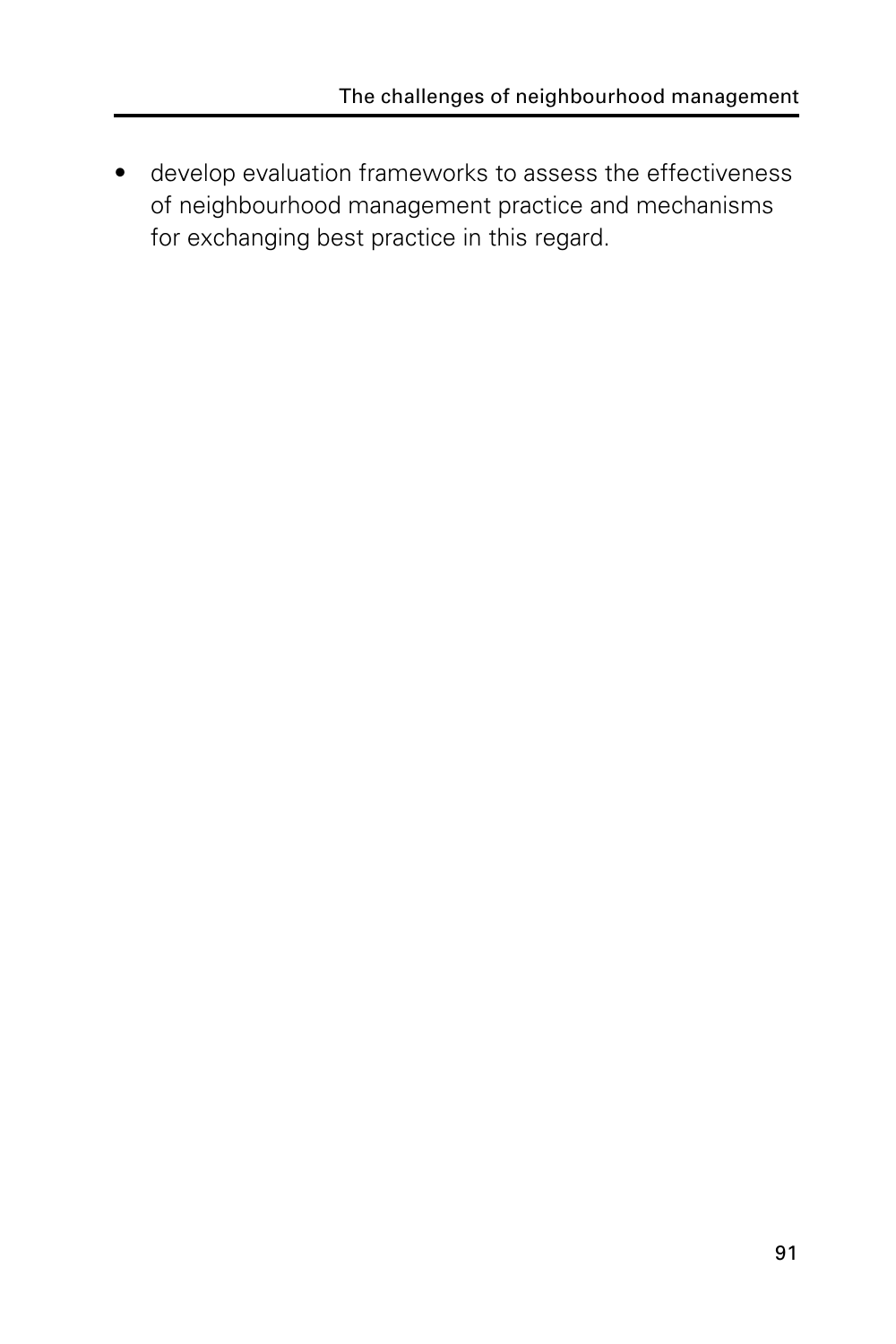# **5 ALTERNATIVE APPROACHES TO NEIGHBOURHOOD MANAGEMENT**

## **Introduction**

The previous chapter showed that while there is no 'blueprint' there are a number of principles that need to be applied if neighbourhood management is to prove effective. Local authorities will need to explore various options surrounding the scope for local political devolution and the forms it might take. They will also need to consider the various ways in which it might be implemented through, for example, integrated area management, thematic-client policy approaches targeted in particular localities or applied more generally, or project-led initiatives.

## **Alternative approaches to local devolution**

In meeting the government's agenda for modernising local government, local authorities need to take account of two interlocking, but potentially conflicting objectives:

- the desire to deliver improved local services
- the intention to devolve decision making as far as possible to communities/neighbourhoods.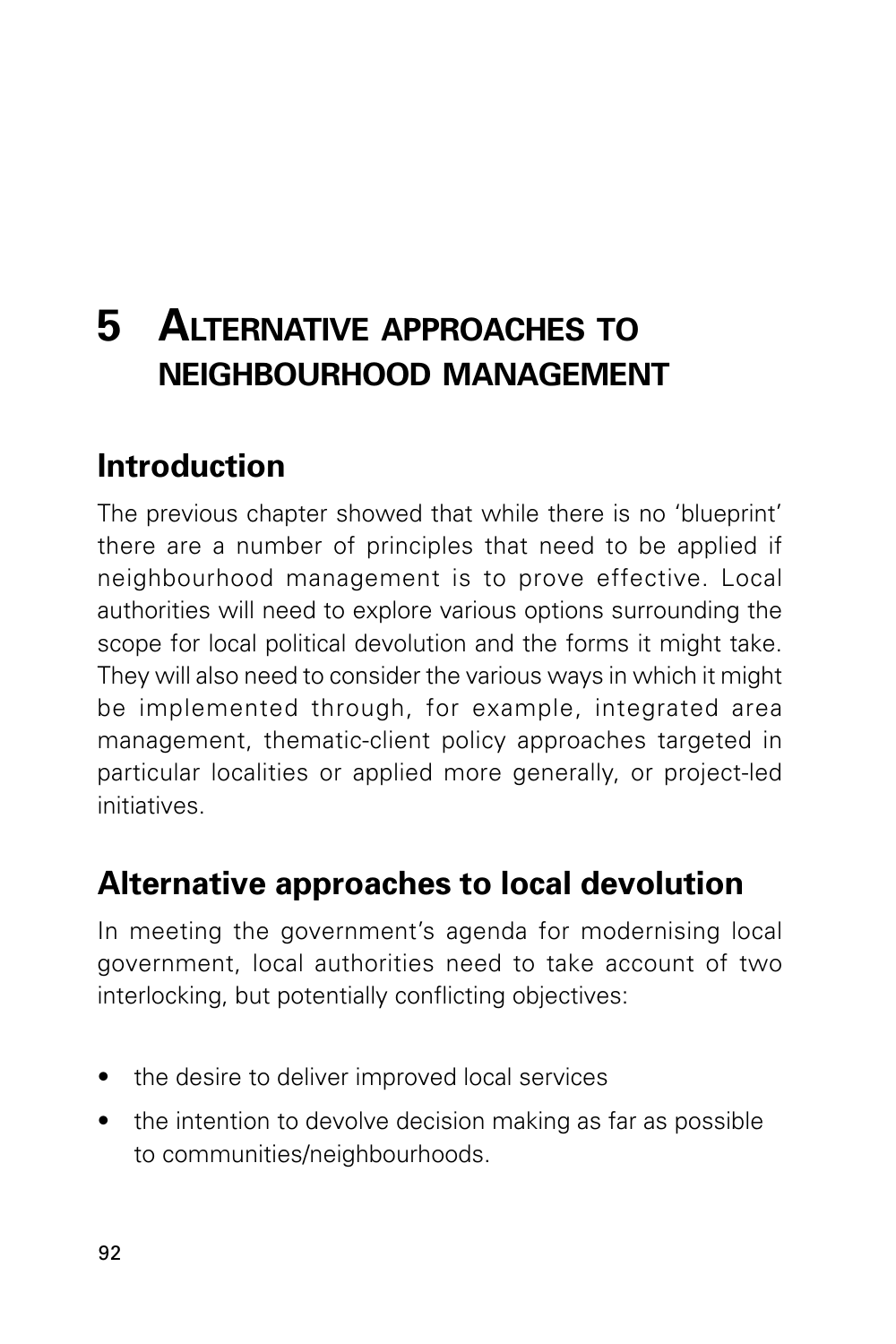Given its fundamental ideological commitment to the delivery of public services wherever possible through market mechanisms, the Conservative government emphasised the former, with service levels being determined centrally by the local authority using compulsive competitive tendering (CCT), and provided increasingly by private contractors. The present government emphasises the need to enhance the quality of local services through the Best Value approach which does not reject market mechanisms but rather wishes to see that other mechanisms, including direct delivery and partnership working, are also tested in order to secure the highest quality of services.

A key assumption in the Modernisation programme is that the greater the engagement of the citizen and other users in the development and monitoring of service delivery the greater the prospect of achieving successful policy and service outcomes. Through community strategies and the Best Value regime, it is proposed to extend decision making by providing local communities with a far stronger voice in specifying the form and quality of the services they need and aspire to and, alongside other partners, to increasingly take responsibility for their delivery.

That much is clear, but what is less certain is whether local agencies will collaborate to meet community needs or whether local people can be sufficiently motivated to participate in intiatives aimed at regenerating neighbourhoods and improving local services. Moreover, it is questionable whether all or, indeed, many local authorities will be prepared to take the steps necessary to meet the second of the government's objectives and contemplate the devolution of significant decision-making powers and implementation processes to communities.

Approaches to neighbourhood management are likely, therefore, to take the form of a hierarchy or continuum. The minimum requirement will be that neighbourhoods should have the opportunity to be consulted and informed, and be provided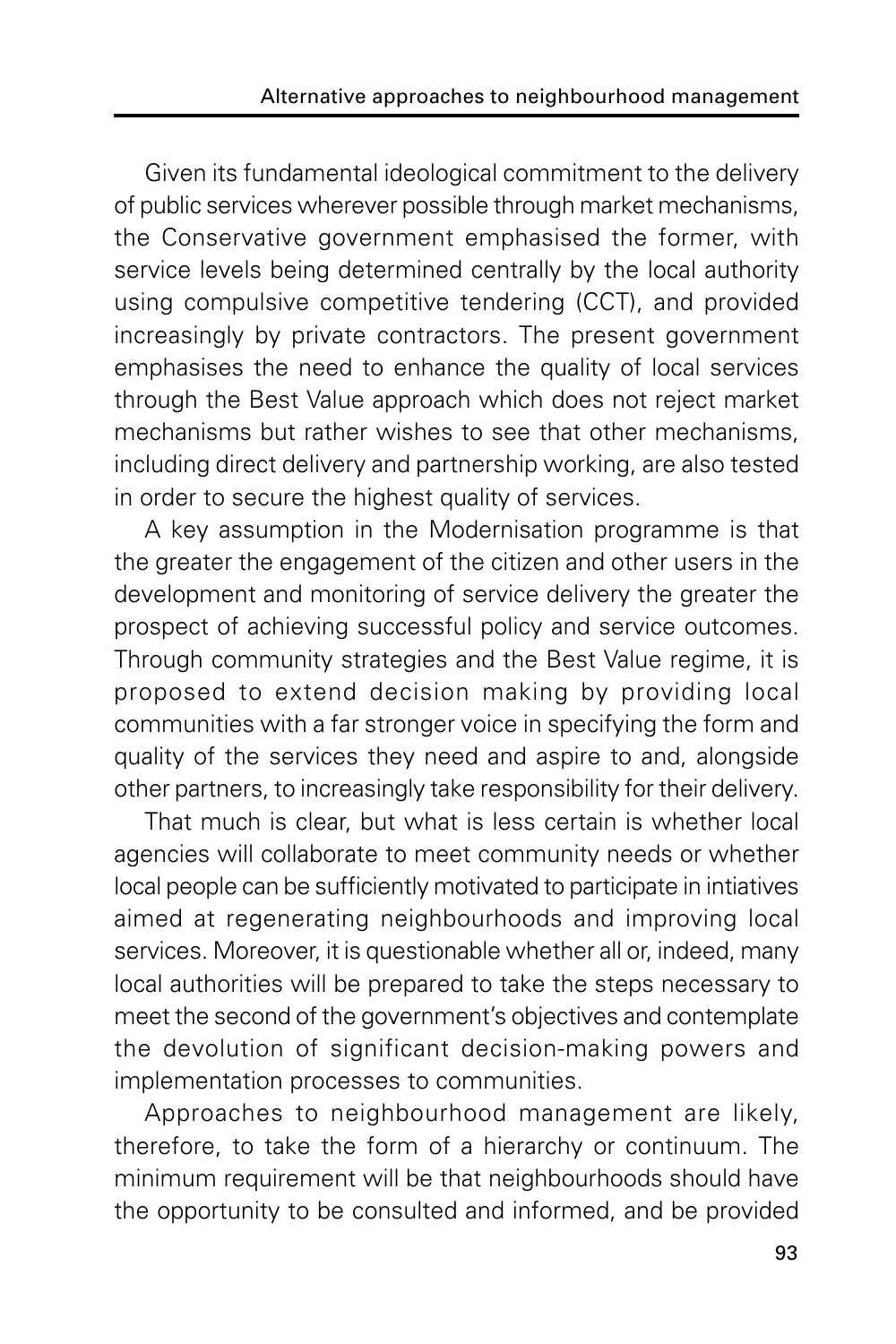with the chance to influence council decisions affecting them. Alternatively, some local authorities may be committed to a more radical realignment, involving the ceding of substantial powers and resources.

Figure 1 illustrates the alternatives that might be contemplated in the context of the government's stated policies for neighbourhood management and the modernising agenda. Local authorities will need to review the various issues and constraints

#### **Figure 1 Choices for local devolution**

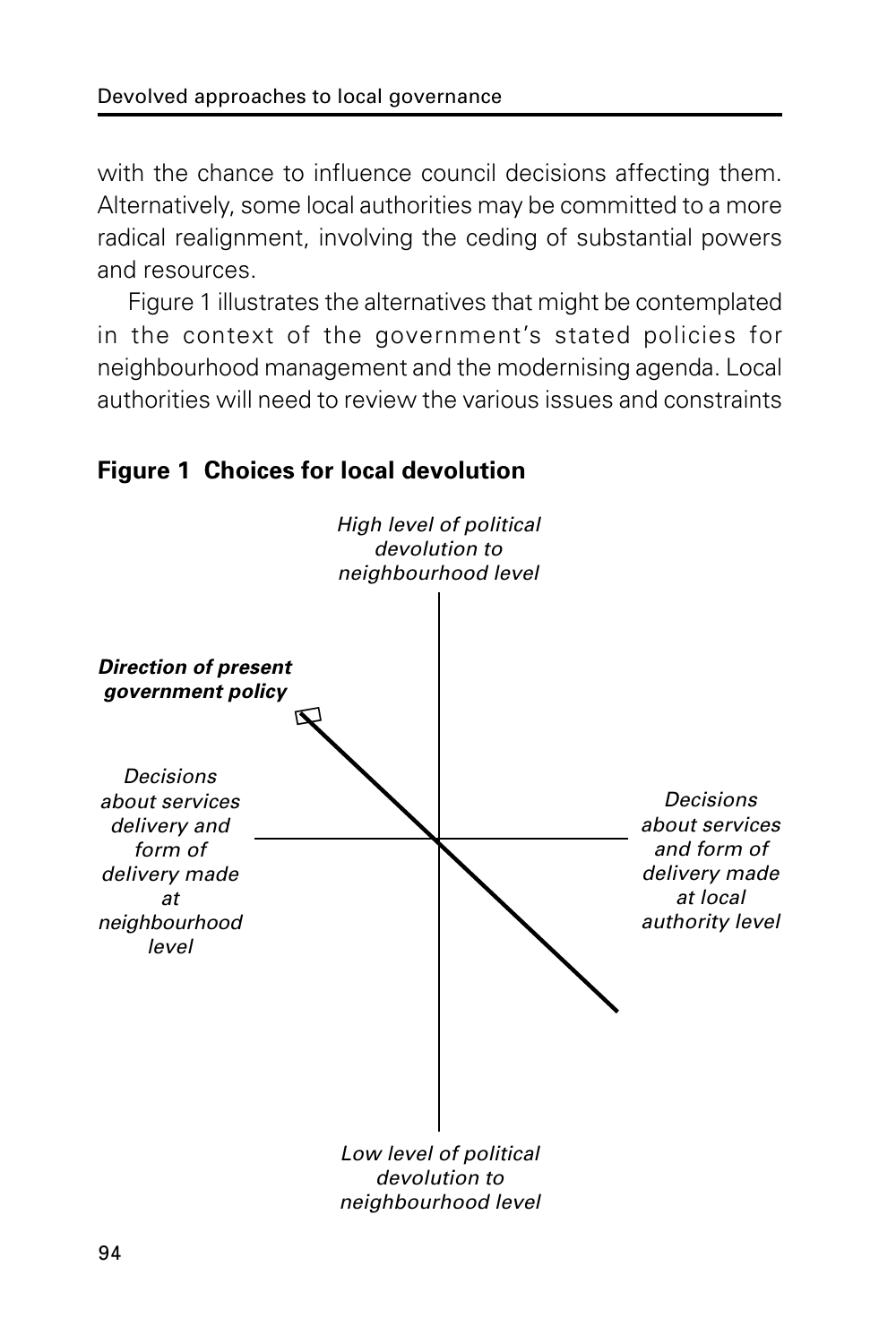previously considered, which will determine how far they are prepared to proceed along this continuum and, indeed, whether the same approach is to be applied to all neighbourhoods within their areas.

## **Alternative methods**

A second set of choices open to the local authority revolves around the question of what form of neighbourhood management is appropriate. For the purpose of clarification, three methods of neighbourhood management stand out within a spectrum of choices. They are:

- area based
- theme or client based
- project specific.

## **Area-based approaches**

The development over the last two decades of regeneration programmes has given some impetus to area-based approaches to management in which localities of differing physical size are selected for devolved management covering a potentially wide range of policy areas and service delivery programmes. The process may involve reviewing local service delivery in a range of key functions such as housing, social services, education, etc. to determine which might be most effectively delivered through devolved management. Equally, the focus could be on the whole issue of governance and the nature of decision making within a particular locality and how it relates to decisions across the local authority as a whole. There might well be additional considerations as to how neighbourhood management relates to local strategic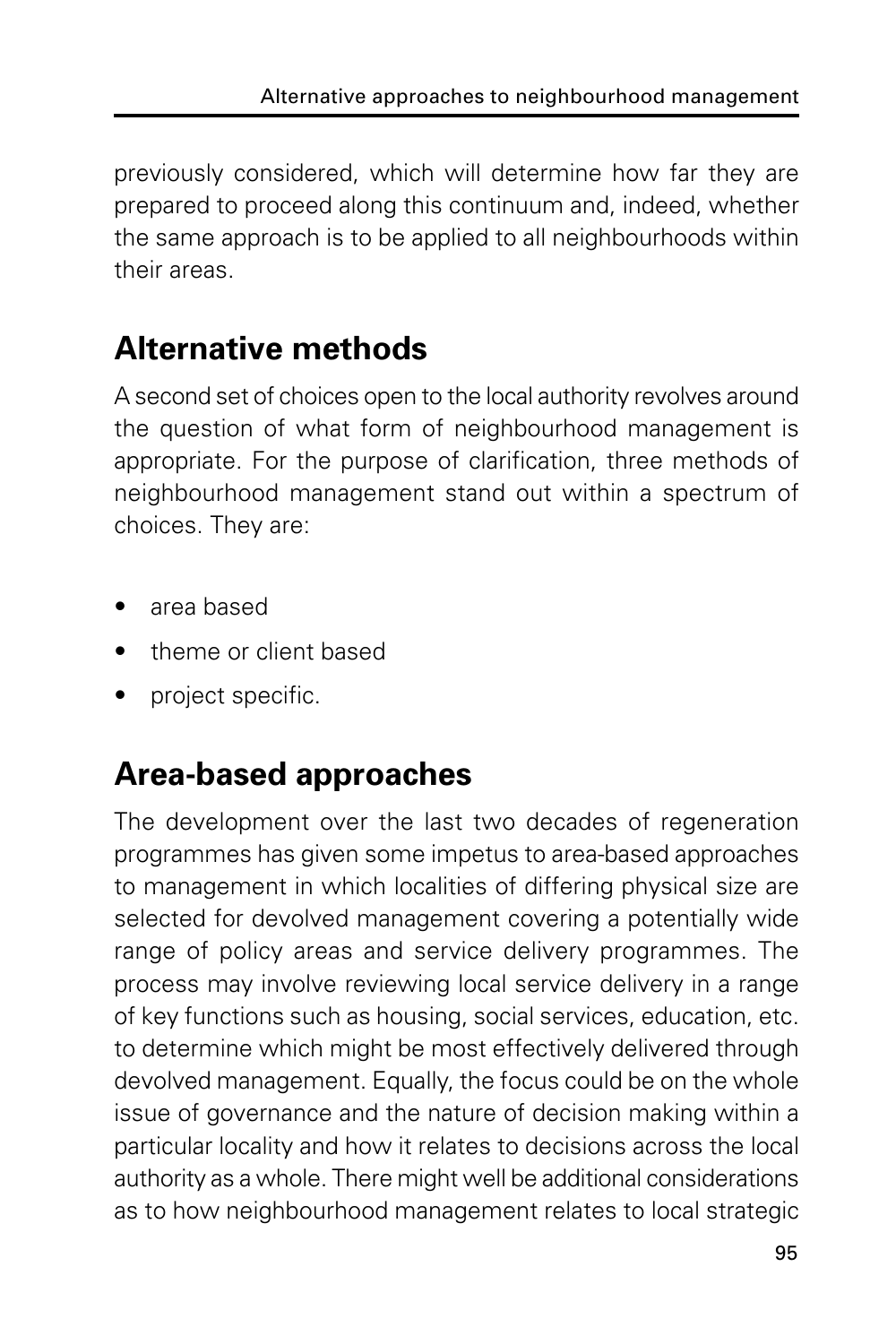partnerships or centrally funded partnerships. A number of local authorities including Coventry and Nottingham are developing a model of neighbourhood management specifically linked to citywide approaches to area management and decentralisation.

## **Thematic client-based approaches**

The various difficulties surrounding the application of a comprehensive area-based approach have led many authorities, and central government itself, to adopt a theme or client based approach to problem solving, with the neighbourhood as the key delivery vehicle. The focus has been on issues, for example, crime and disorder, the environment, parenting, education and housing management or the targeting of client groups, for example rough sleepers, the young unemployed and others experiencing discrimination. Central government has also adopted this approach in the case of various Action Zones, for example, Employment, Health and Education. Similar approaches are evident in relation to Agenda 21 and Youth and Healthy Living.

These approaches offer the advantage of distinctiveness but are often difficult to reconcile with area boundaries and local definitions of neighbourhood. Problems of duplication and overlap may arise in relation to policy issues and the targeting of clients and/or areas. The interdependency of policy areas and issues may serve to blur the impact of such approaches and create duplication of effort and confusion surrounding the roles and responsibilities of key players.

## **Project-specific approaches**

There is considerable evidence to suggest that the quickest way of securing community engagement and results at neighbourhood level is when the issues being addressed are specific and project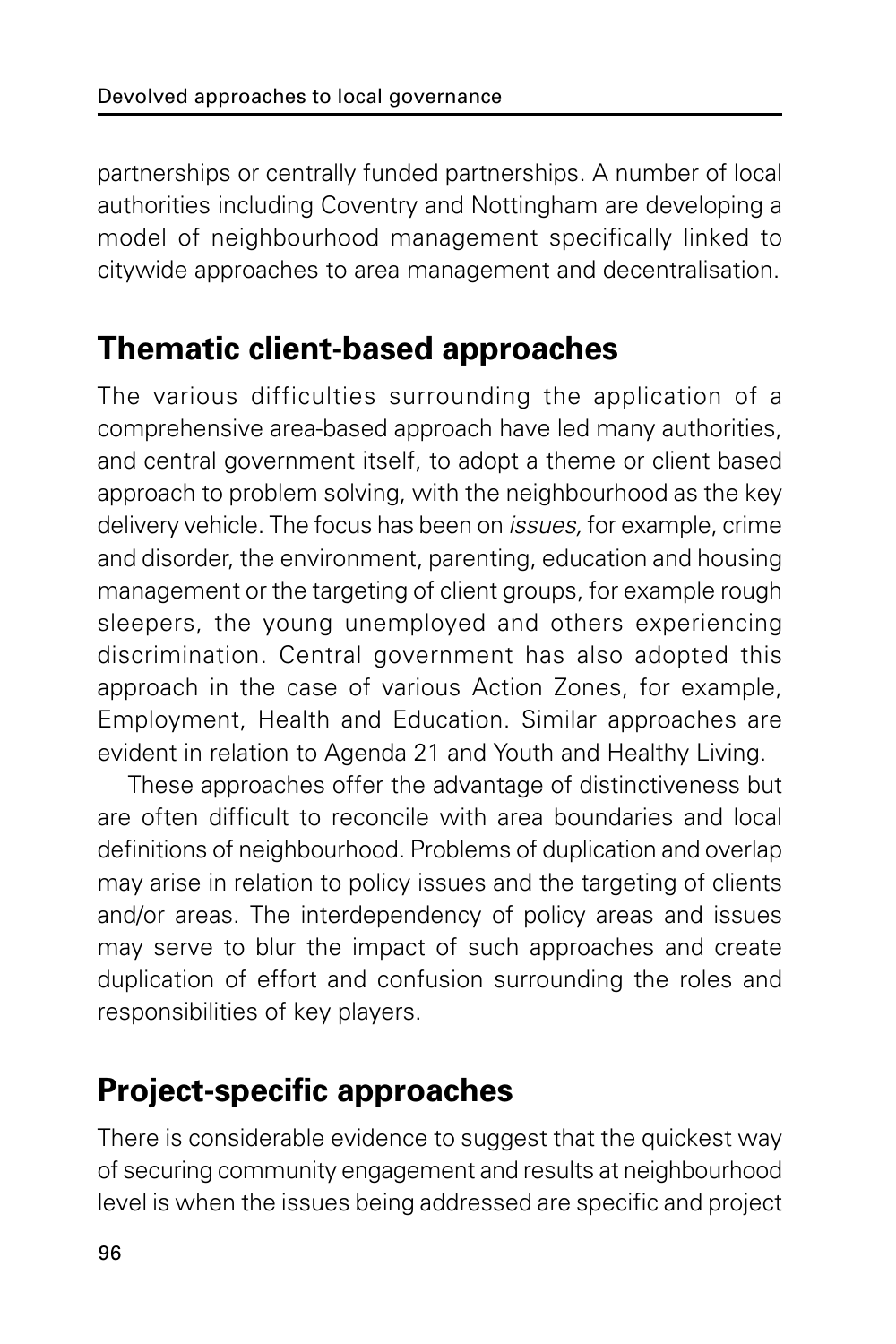based. There are many examples of this approach, including small environmental projects, building maintenance and refurbishment, play areas, etc. Neighbourhood involvement can be focused and discernible by all parties, and outcomes can be achieved over an agreed and comparatively short timescale.

This approach also allows key local players and individuals to dip in and out of the process, and for their involvement to end once the objectives of the project have been achieved. It does not necessarily require either the ongoing development of community capacity or the commitment to political devolution implied in the first two approaches. However, it may provide the foundations for a genuine process of community engagement eventually leading to a more holistic approach to the issues and opportunities facing local communities.

#### **Evaluating alternatives: lessons and implications**

In practice, most local authorities are already engaged in some form of neighbourhood management or devolution of decision making. There will probably be a patchwork of area-based, thematic approaches and project-led activities underpinned by an overall commitment to devolve decision making and deliver services in a way that more accurately reflects local needs.

Table 4 maps some of the implications of the different approaches linked to the broader objectives of devolved governance and service delivery which local authorities will need to weigh up. The following analysis suggests some of the basic requirements of effective neighbourhood, as set out in the lefthand column of Table 4, and reviews the various alternative approaches accordingly.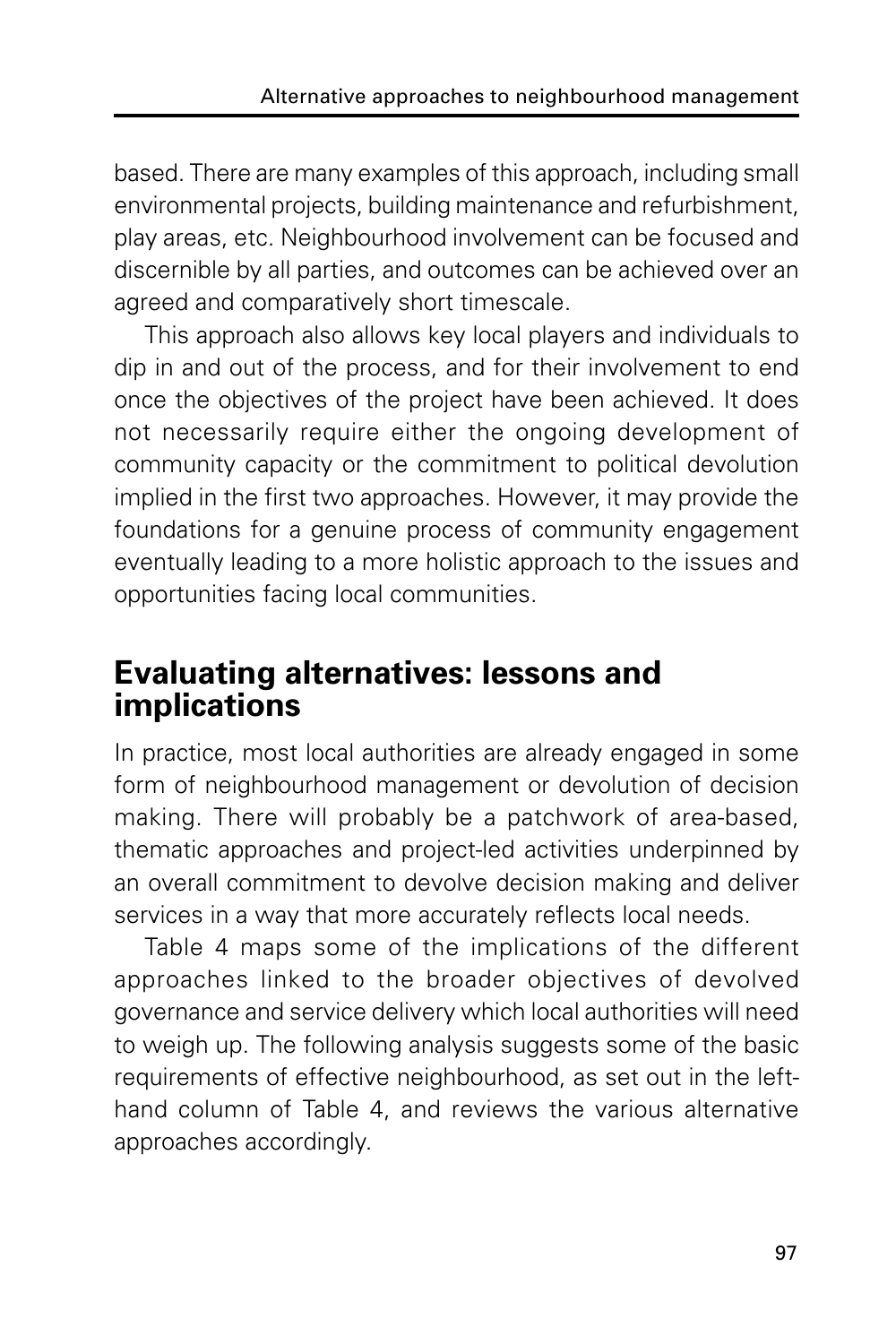| Table 4 Neigh              | hbourhood management approaches, potential objectives and implications |                                                 |                             |
|----------------------------|------------------------------------------------------------------------|-------------------------------------------------|-----------------------------|
| <b>Objectives</b>          | Area-based                                                             | Alternative approaches<br>Theme or client based | Project-based               |
|                            |                                                                        |                                                 |                             |
| Establishing the needs,    | Best Value provides strategic                                          | Allows a theme-based focus                      | Least strategic approach.   |
| priorities and aspirations | focus. Process will, however,                                          | and boundary to the process.                    | Tends to cover only limited |
| and<br>of key players      | be highly complex. Likelihood                                          | Information may be easier to                    | needs. Projects can be      |
| ndividuals                 | of conflict and disagreement.                                          | obtain.                                         | championed in isolation, at |
|                            | Process and language may be                                            | Problems over linking causal                    | expense of broader          |
|                            | too complex to encourage                                               | issues and programmes. Can                      | objectives.                 |
|                            | and maintain local community                                           | lead to strong competitive                      | Number of people and        |
|                            | involvement.                                                           | approach to gaining                             | organisations involved may  |

 $\sim$ 

 Building community capacity

Building community

Difficult and complex. Many established interest groups. Resource costs high.

Difficult and complex. Many established interest groups. Resource costs high.

More focused so easier to define process and key

More focused so easier to define process and key

Easiest route. Ability to gain

Easiest route. Ability to gain

'quick wins'.

'quick wins'.

Limited broader application. People and organisations may

Limited broader application.

People and organisations may

partners.

Can be taken over by existing

Can be taken over by existing

key interest groups.

key interest groups.

come and go.

come and go.

continued continued

resources.

resources.

be limited.

be limited.

|                                                                                                                                                                                                                                                                                                                     | )<br> <br>                                         |
|---------------------------------------------------------------------------------------------------------------------------------------------------------------------------------------------------------------------------------------------------------------------------------------------------------------------|----------------------------------------------------|
|                                                                                                                                                                                                                                                                                                                     |                                                    |
|                                                                                                                                                                                                                                                                                                                     |                                                    |
|                                                                                                                                                                                                                                                                                                                     |                                                    |
|                                                                                                                                                                                                                                                                                                                     |                                                    |
|                                                                                                                                                                                                                                                                                                                     | Internation の                                      |
|                                                                                                                                                                                                                                                                                                                     |                                                    |
|                                                                                                                                                                                                                                                                                                                     |                                                    |
|                                                                                                                                                                                                                                                                                                                     |                                                    |
|                                                                                                                                                                                                                                                                                                                     |                                                    |
|                                                                                                                                                                                                                                                                                                                     |                                                    |
|                                                                                                                                                                                                                                                                                                                     |                                                    |
|                                                                                                                                                                                                                                                                                                                     |                                                    |
|                                                                                                                                                                                                                                                                                                                     |                                                    |
|                                                                                                                                                                                                                                                                                                                     |                                                    |
|                                                                                                                                                                                                                                                                                                                     |                                                    |
|                                                                                                                                                                                                                                                                                                                     |                                                    |
|                                                                                                                                                                                                                                                                                                                     | )<br>2)<br>2)<br>2)                                |
|                                                                                                                                                                                                                                                                                                                     |                                                    |
|                                                                                                                                                                                                                                                                                                                     |                                                    |
|                                                                                                                                                                                                                                                                                                                     |                                                    |
|                                                                                                                                                                                                                                                                                                                     |                                                    |
|                                                                                                                                                                                                                                                                                                                     |                                                    |
|                                                                                                                                                                                                                                                                                                                     |                                                    |
|                                                                                                                                                                                                                                                                                                                     |                                                    |
|                                                                                                                                                                                                                                                                                                                     |                                                    |
|                                                                                                                                                                                                                                                                                                                     |                                                    |
|                                                                                                                                                                                                                                                                                                                     |                                                    |
|                                                                                                                                                                                                                                                                                                                     |                                                    |
|                                                                                                                                                                                                                                                                                                                     |                                                    |
|                                                                                                                                                                                                                                                                                                                     |                                                    |
|                                                                                                                                                                                                                                                                                                                     |                                                    |
|                                                                                                                                                                                                                                                                                                                     |                                                    |
|                                                                                                                                                                                                                                                                                                                     |                                                    |
|                                                                                                                                                                                                                                                                                                                     |                                                    |
|                                                                                                                                                                                                                                                                                                                     |                                                    |
|                                                                                                                                                                                                                                                                                                                     |                                                    |
|                                                                                                                                                                                                                                                                                                                     |                                                    |
|                                                                                                                                                                                                                                                                                                                     |                                                    |
|                                                                                                                                                                                                                                                                                                                     | )<br>}<br>}                                        |
|                                                                                                                                                                                                                                                                                                                     |                                                    |
|                                                                                                                                                                                                                                                                                                                     |                                                    |
|                                                                                                                                                                                                                                                                                                                     |                                                    |
|                                                                                                                                                                                                                                                                                                                     |                                                    |
|                                                                                                                                                                                                                                                                                                                     |                                                    |
|                                                                                                                                                                                                                                                                                                                     |                                                    |
|                                                                                                                                                                                                                                                                                                                     |                                                    |
|                                                                                                                                                                                                                                                                                                                     | י<br>גוני<br>ג                                     |
|                                                                                                                                                                                                                                                                                                                     |                                                    |
|                                                                                                                                                                                                                                                                                                                     |                                                    |
|                                                                                                                                                                                                                                                                                                                     |                                                    |
|                                                                                                                                                                                                                                                                                                                     |                                                    |
|                                                                                                                                                                                                                                                                                                                     | ĺ                                                  |
|                                                                                                                                                                                                                                                                                                                     |                                                    |
|                                                                                                                                                                                                                                                                                                                     |                                                    |
|                                                                                                                                                                                                                                                                                                                     |                                                    |
|                                                                                                                                                                                                                                                                                                                     |                                                    |
|                                                                                                                                                                                                                                                                                                                     |                                                    |
|                                                                                                                                                                                                                                                                                                                     |                                                    |
|                                                                                                                                                                                                                                                                                                                     |                                                    |
|                                                                                                                                                                                                                                                                                                                     |                                                    |
|                                                                                                                                                                                                                                                                                                                     |                                                    |
|                                                                                                                                                                                                                                                                                                                     |                                                    |
|                                                                                                                                                                                                                                                                                                                     |                                                    |
|                                                                                                                                                                                                                                                                                                                     |                                                    |
|                                                                                                                                                                                                                                                                                                                     |                                                    |
|                                                                                                                                                                                                                                                                                                                     | Nainhainh ann mananamant annnnanamant mananamanina |
|                                                                                                                                                                                                                                                                                                                     |                                                    |
|                                                                                                                                                                                                                                                                                                                     |                                                    |
|                                                                                                                                                                                                                                                                                                                     |                                                    |
|                                                                                                                                                                                                                                                                                                                     |                                                    |
|                                                                                                                                                                                                                                                                                                                     |                                                    |
| $\frac{1}{2}$ $\frac{1}{2}$ $\frac{1}{2}$ $\frac{1}{2}$ $\frac{1}{2}$ $\frac{1}{2}$ $\frac{1}{2}$ $\frac{1}{2}$ $\frac{1}{2}$ $\frac{1}{2}$ $\frac{1}{2}$ $\frac{1}{2}$ $\frac{1}{2}$ $\frac{1}{2}$ $\frac{1}{2}$ $\frac{1}{2}$ $\frac{1}{2}$ $\frac{1}{2}$ $\frac{1}{2}$ $\frac{1}{2}$ $\frac{1}{2}$ $\frac{1}{2}$ | Table 4 Neig                                       |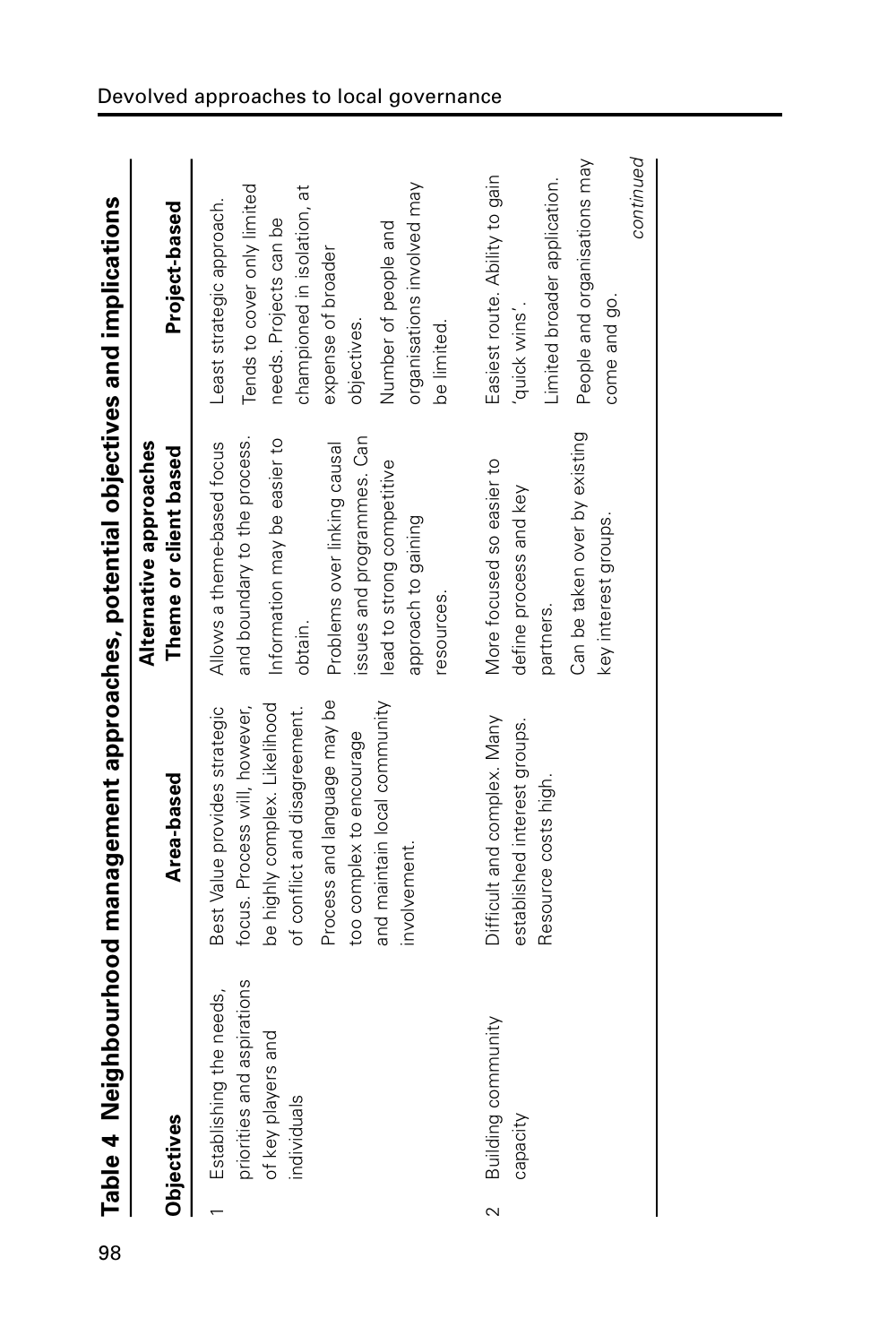|              | Table 4 Neigh                                                    | hbourhood management approaches, potential objectives and implications (cont.)                                                                                                                                                                                                                                                        |                                                                                                                                                                                   |                                                                                                                                                                                            |
|--------------|------------------------------------------------------------------|---------------------------------------------------------------------------------------------------------------------------------------------------------------------------------------------------------------------------------------------------------------------------------------------------------------------------------------|-----------------------------------------------------------------------------------------------------------------------------------------------------------------------------------|--------------------------------------------------------------------------------------------------------------------------------------------------------------------------------------------|
|              | Objectives                                                       | Area-based                                                                                                                                                                                                                                                                                                                            | Alternative approaches<br>Theme or client based                                                                                                                                   | Project-based                                                                                                                                                                              |
| <sub>လ</sub> | legitimising the role of<br>ers<br>Enhancing and<br>elected memb | boundaries of representation.<br>Role may be diluted if within<br>profile. Problems likely over<br>Possible conflicts over area<br>and broader member role.<br>May lead to higher local<br>area-wide partnership.                                                                                                                     | Can lead to 'silo' approach at<br>the expense of other issues<br>Allows members expertise<br>and specialisation.<br>in the area.                                                  | the expense of broader role.<br>The project focus can be at<br>developed project groups.<br>Can be vehicle for project<br>domination within under-<br>Can lead to member<br>champion role. |
| 4            | Improve service delivery                                         | improvements if services can<br>frameworks put in place. Can<br>boundary. Broader and more<br>and community involvement<br>visible impact if successful.<br>Integration possible across<br>move to devolved budgets<br>if political support in place.<br>different service areas if<br>Best level to achieve<br>be linked to the area | areas if a singular theme, e.g.<br>Problems if a theme is multi-<br>improvements in service<br>faceted, e.g. health and<br>Can lead to major<br>waste collection.<br>deprivation. | delivery unless complex and<br>produce lessons for broader<br>Individual pilot project may<br>Minimal impact on service<br>wide-ranging project.<br>application.                           |
|              |                                                                  |                                                                                                                                                                                                                                                                                                                                       |                                                                                                                                                                                   | continued overleaf                                                                                                                                                                         |

Alternative approaches to neighbourhood management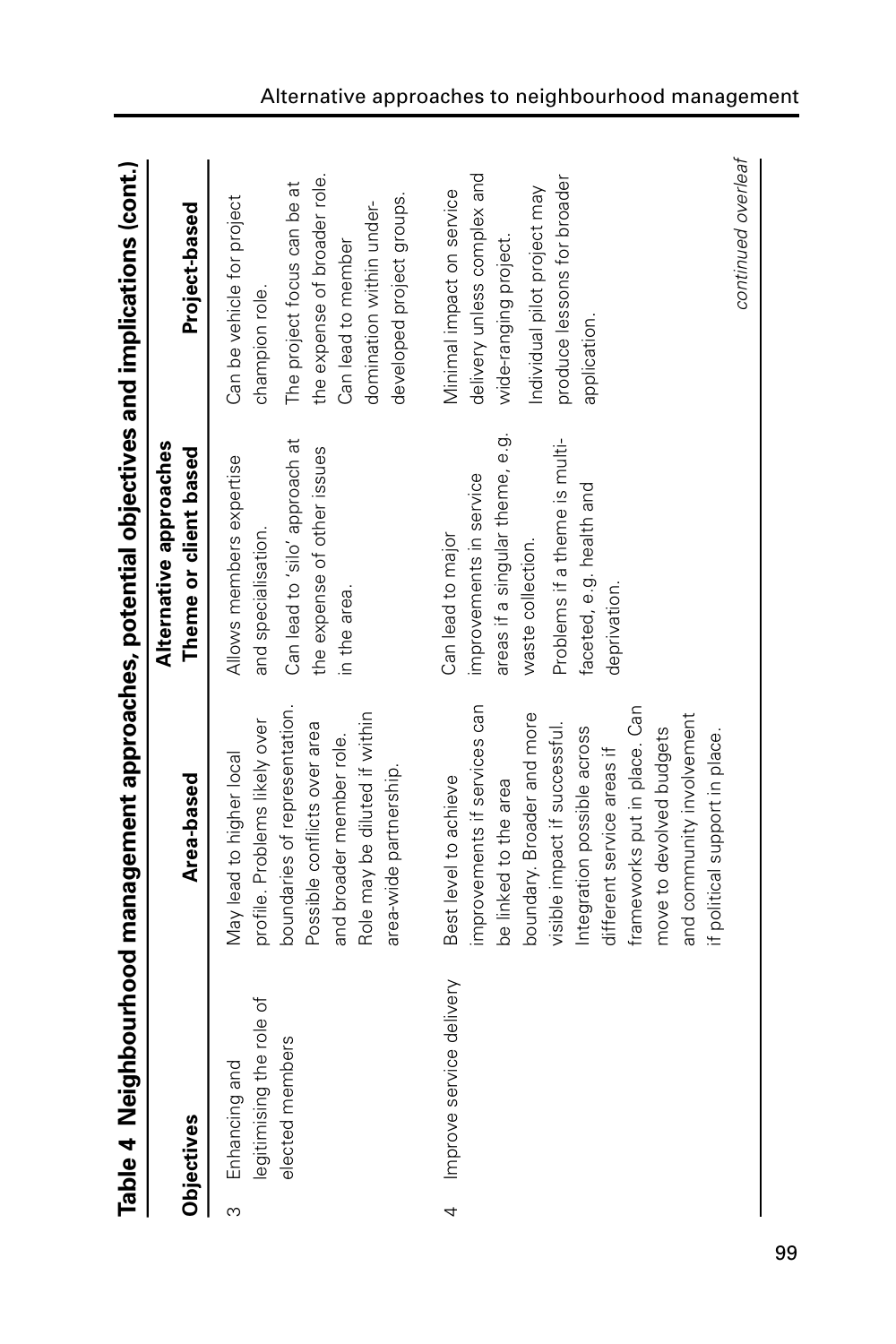|          | Table 4 Neighl                                          |                                                                                                                                                                                                               | oourhood management approaches, potential objectives and implications (cont.)                                                                                                                                         |                                                                                                                                                                                                                   |
|----------|---------------------------------------------------------|---------------------------------------------------------------------------------------------------------------------------------------------------------------------------------------------------------------|-----------------------------------------------------------------------------------------------------------------------------------------------------------------------------------------------------------------------|-------------------------------------------------------------------------------------------------------------------------------------------------------------------------------------------------------------------|
|          | Objectives                                              | Area-based                                                                                                                                                                                                    | Alternative approaches<br>Theme or client based                                                                                                                                                                       | Project-based                                                                                                                                                                                                     |
| <u>က</u> | enabling<br>role of local authorities<br>Developing the | local authority practices and<br>challenged a wide range of<br>working has fundamentally<br>Evidence that area-based<br>roles.                                                                                | neighbourhood management<br>Some themes appear easier<br>authorities' changing role in<br>approach, e.g. crime and<br>Strong evidence of local<br>to link to the devolved<br>key theme-based<br>schemes.<br>disorder. | comfortable, historically, with<br>Minimal impact unless major<br>Local authorities most<br>this role.<br>project.                                                                                                |
| $\circ$  | Producing better 'joined-<br>up' working                | Potentially the most suitable<br>Complex issues around area<br>department boundaries and<br>willingness to break down<br>boundaries and roles and<br>route, but dependent on<br>responsibilities.<br>budgets. | working within the themed<br>mentality and approach.<br>Tends to reinforce 'silo'<br>Can lead to better joint<br>area, e.g. education,<br>employment, etc.                                                            | continued<br>organisations involved in the<br>Limited benefits other than<br>Can lead to better highly<br>between individuals and<br>localised joint working<br>project delivery and<br>coordination.<br>project. |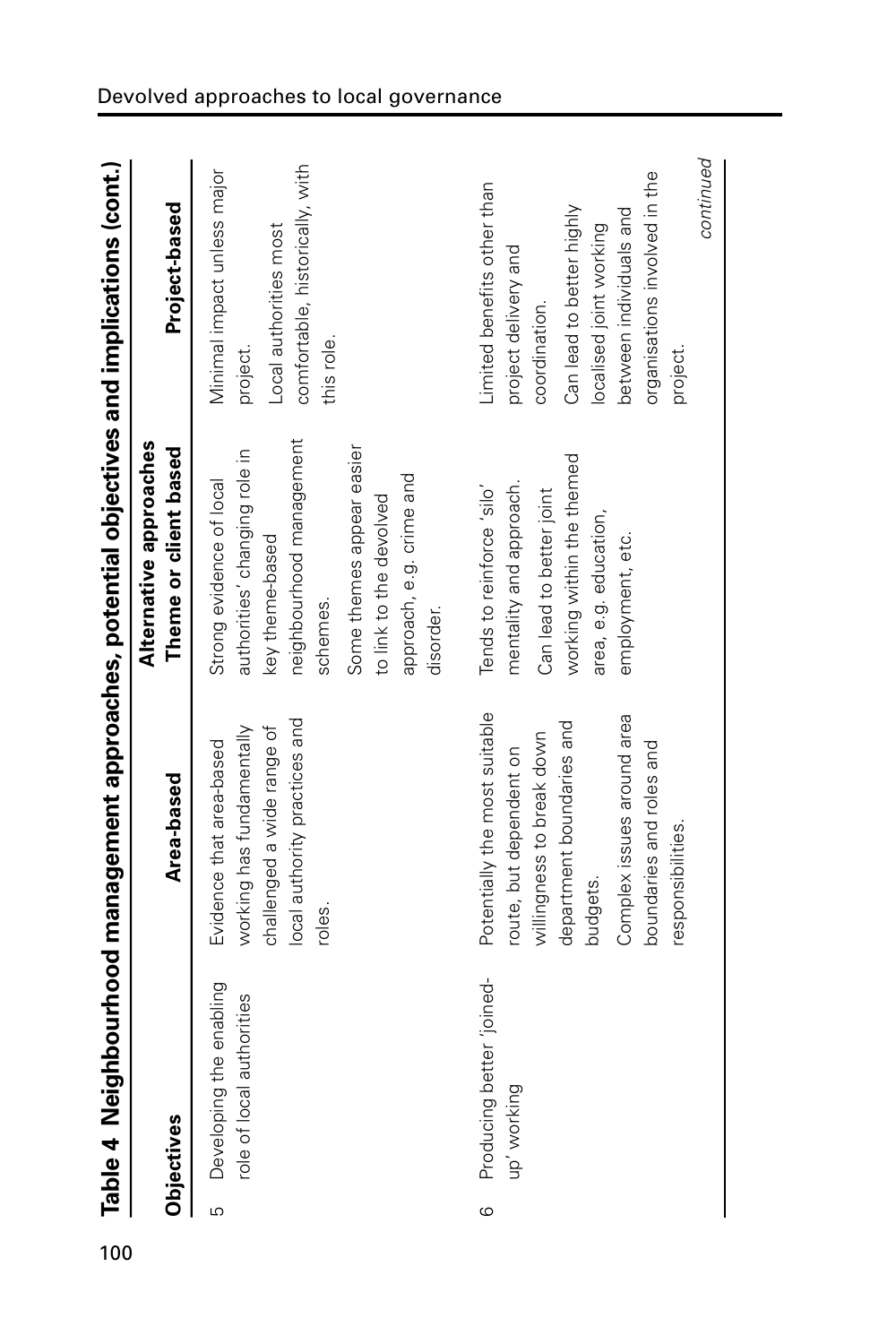|                | Table 4 Neighl                                | bourhood management approaches, potential objectives and implications (cont.)                                                                                                                                                                                      |                                                                                                                                                    |                                                                                                                                                         |
|----------------|-----------------------------------------------|--------------------------------------------------------------------------------------------------------------------------------------------------------------------------------------------------------------------------------------------------------------------|----------------------------------------------------------------------------------------------------------------------------------------------------|---------------------------------------------------------------------------------------------------------------------------------------------------------|
|                | Objectives                                    | Area-based                                                                                                                                                                                                                                                         | Alternative approaches<br>Theme or client based                                                                                                    | Project-based                                                                                                                                           |
| $\overline{1}$ | p<br>programmes ar<br>Bending main<br>budgets | Significant potential if political<br>reallocating resources if given<br>the power to influence.<br>between budgets and<br>Process can be highly<br>Possibility of moving<br>distorted by 'one-off'<br>initiatives, e.g. SRB.<br>support.                          | broader budget and resource<br>changes within a themed<br>Can lead to major priority<br>Tends to militate against<br>budget area.<br>shifts.       | Minimal impact.                                                                                                                                         |
| $\infty$       | Encouraging innovation                        | management leading to major<br>Scope for innovation high but<br>needs to transcend traditional<br>policy making processes with<br>changes in decision making/<br>examples of neighbourhood<br>structures and approaches.<br>Number of excellent<br>broad benefits. | Focus on a key theme helps<br>innovation and the ability to<br>Can challenge long-held<br>views, practices and<br>evaluate impacts.<br>structures. | Using a project as a first step<br>in devolving decision making<br>can be highly innovative and<br>motivating, but the focus<br>needs to be maintained. |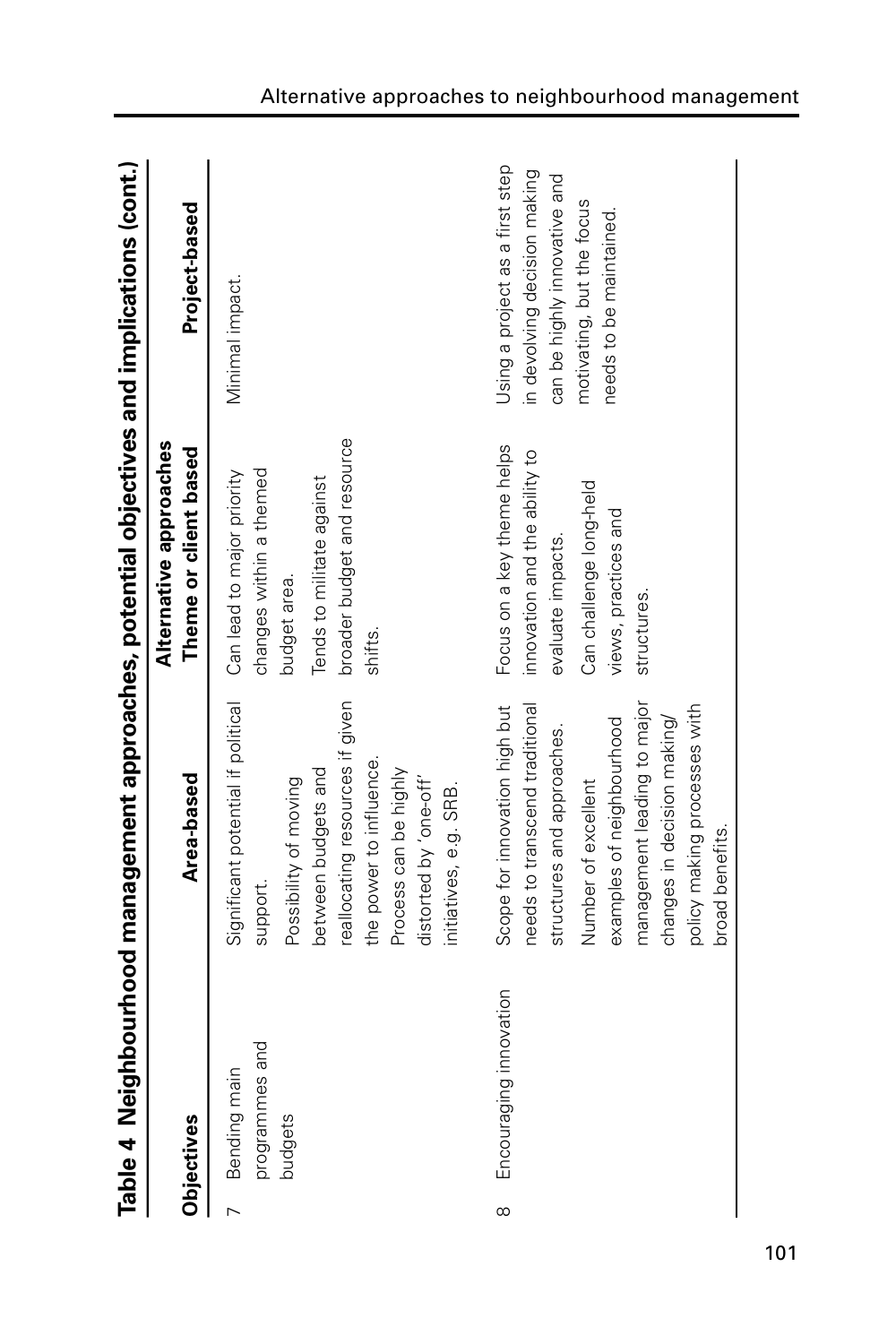#### **Establishing the needs, priorities and aspirations of key players and individuals**

- In those local authorities with extensive experience of areabased programmes, the first step will be to systematically review existing mechanisms and the effectiveness of the processes for establishing needs and priorities.
- For those local authorities at the early stages of considering neighbourhood-based programmes and devolution, perhaps the most pragmatic approach is to begin with simple and confined project pilots. This should enable best practice to be established and relationships to be built up against the background of an achievable set of objectives and outcomes. With experience and increasing self-confidence, the lessons from successful working can then be transferred to more complex thematic and area-based programmes. Such small-scale projects and less ambitious decentralisation schemes are suited to an approach where needs and priorities, and the aspirations of key players are easily defined.

#### **Building community capacity**

• The modernising programme assumes that communities will become more prepared to engage with local service providers. But building community capacity is a complex and dynamic process, and the approaches to achieving this will vary. However, in the end, it has to be tailored to specific local circumstances.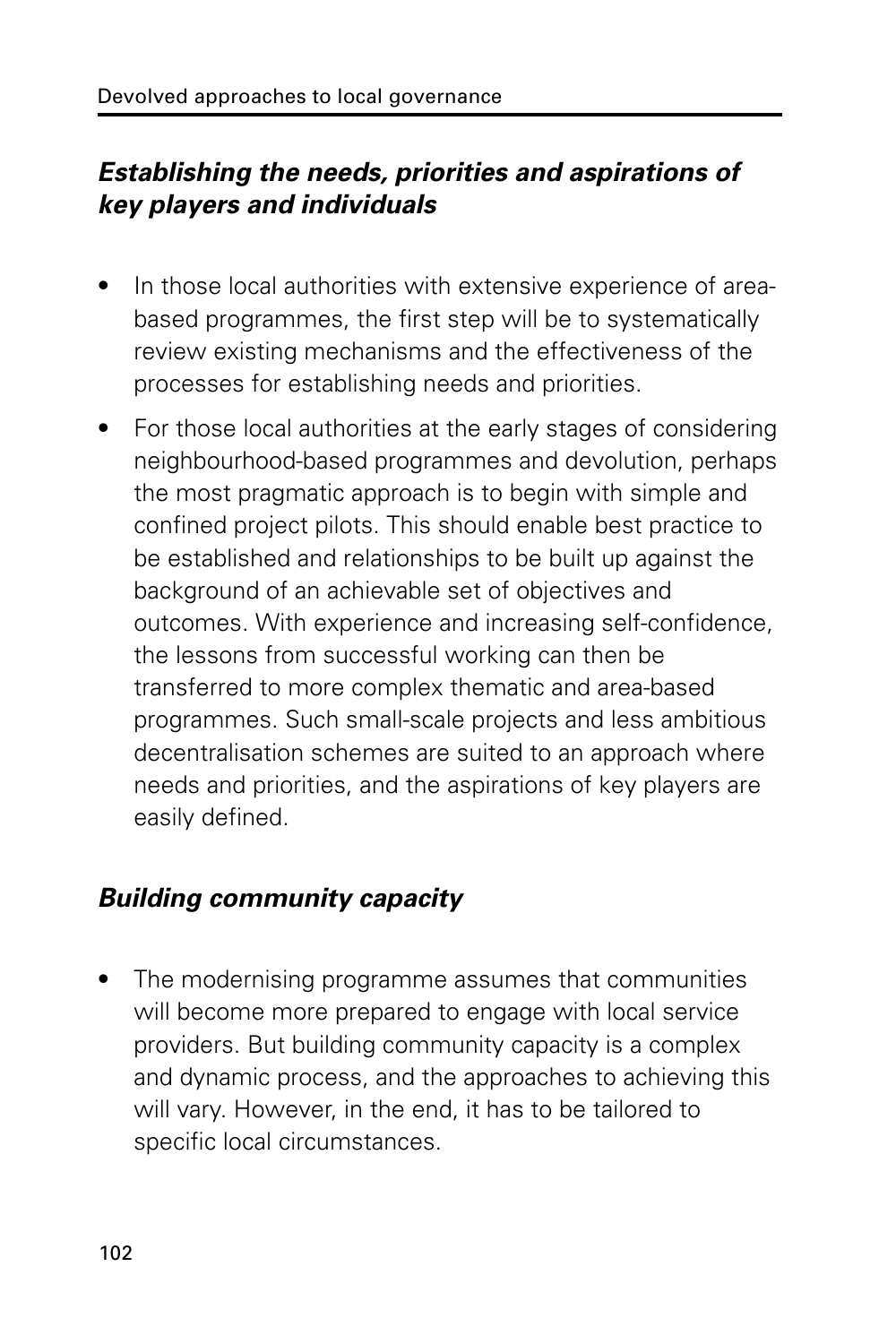- Getting 'quick wins' and focusing upon issues which matter most to local people will often be necessary to provide the initial impetus. Experience, however, also suggests that, particularly in the most deprived areas, trying to identify potential community champions and ensure their sustained involvement in complex and time-consuming processes may be difficult.
- The key lesson is that building community capacity takes time and resources, and requires a long-term political commitment by the local authority, rather than being part of a series of 'one-off' engagements.

#### **Enhancing and legitimising the role of elected members**

- The involvement of elected members in neighbourhood management processes and devolved systems of governance presents the possibility of potential conflicts of interest.
- Clarity of role, responsibilities and declarations of interest are vital within all three approaches to neighbourhood management. Conflicts of interest and roles will require resolution through impartial and transparent procedures.
- For elected members, a move towards a more devolved approach to neighbourhood management allows members to be seen to be more involved in key local issues and projects. But it also exposes potential conflicts of interest and role, for example a councillor's position as both a ward member and a member of the council's cabinet. These problems have already been identified in the Best Value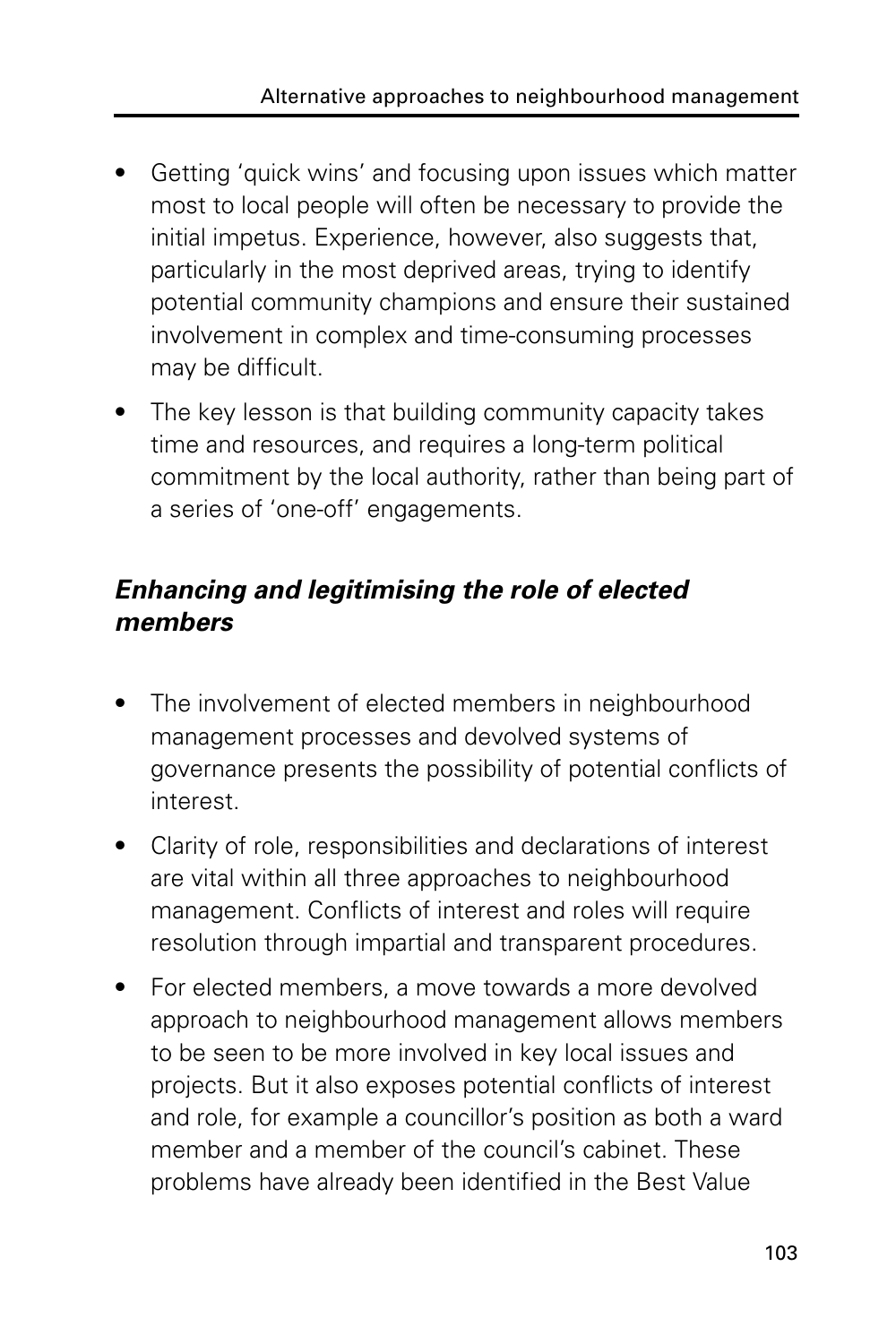pilots and should be recognised when considering member involvement in either project-, theme- or area-based approaches to neighbourhood management.

#### **Improving service delivery**

- There is ample evidence that service delivery will be improved if account is taken of the observations and wishes of its key customers at the local level. However, detailed issues surrounding resource allocation and the interdependency of different services can then complicate this broad principle.
- Project-led approaches to service delivery may act as a useful start in understanding key issues and possible solutions, but the lessons may have limited application in the broader context.
- The choice between a thematic approach and the areabased approach to improving service delivery is likely to be especially apparent. Local authorities looking at these options need to be fully aware of the potential conflicts that can occur between competitive local interests and the need to balance local democratic pressures with a consistent and equitable distribution of resources and effective service delivery across the wider area.

#### **Developing the enabling role of local authorities**

• The role of the local authority as the enabler has been a key theme in local government for many years but in practice there have been wide variations in its application.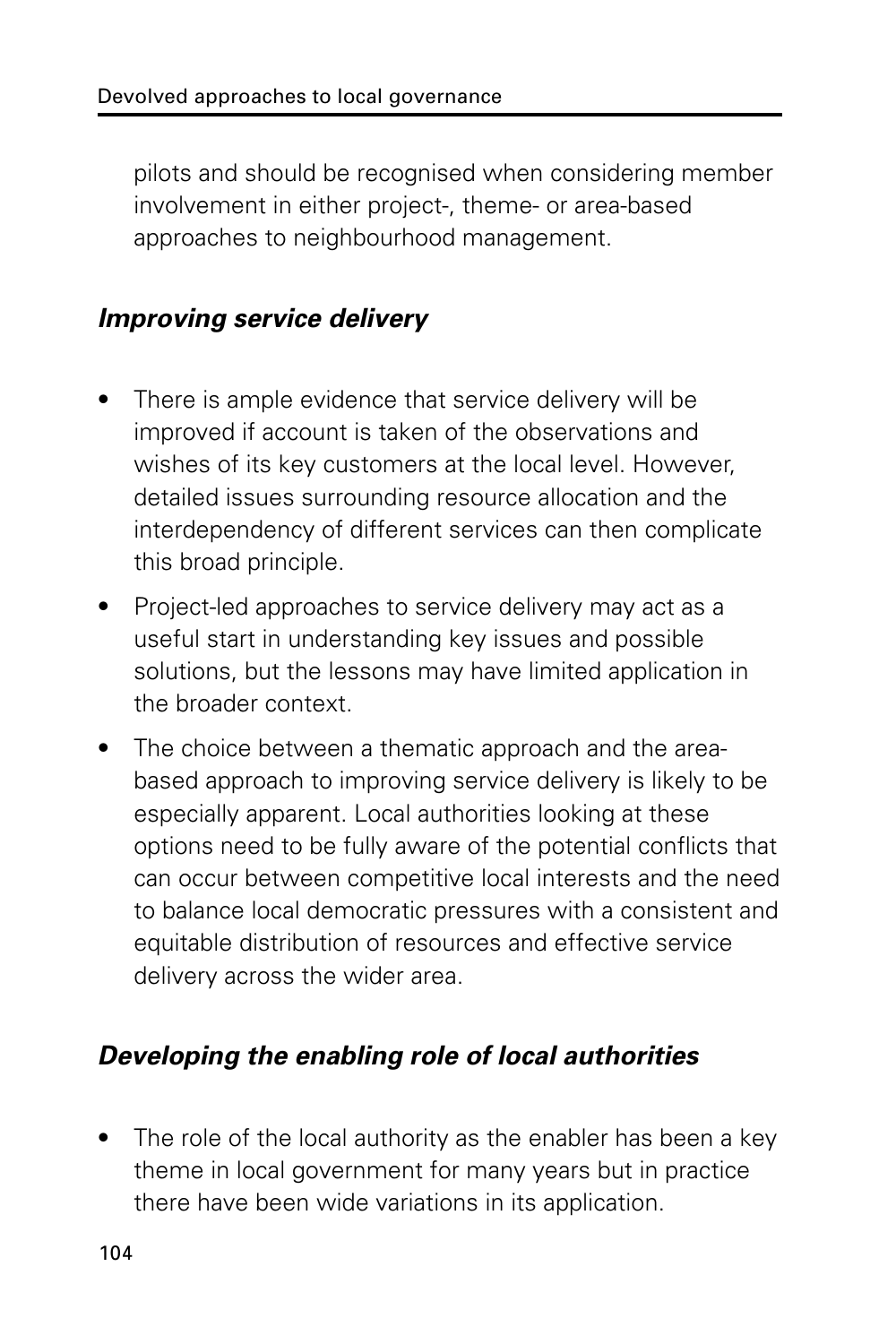Neighbourhood management and the modernisation agenda more broadly give local authorities a fresh opportunity to step back and review their role as an enabler, service provider or contractor of services.

- A key issue for local authorities is the practical difficulty of moving from service provider or lead player to the enabler without major consequences. This change in focus must be accompanied by a full range of support and capacitybuilding programmes that clearly establishes the roles of other players and enables them to both participate and influence. It also requires a change in organisation culture and ways of working by local officers and members.
- Evidence suggests that local authorities that have moved too quickly to develop a more enabling role have encountered problems of adjustment. These have included accountability, the empathy towards and understanding of the approach by officers and members, developing the necessary organisational capacity and networking skills, as well as the need to address the dilemmas arising from conflicting pressures in an increasingly output-driven funding climate.
- Again, a continuum can be identified in which, over time, the local authority can build confidence and capacity, and move more towards the enabling role. It also needs to be recognised that the local authority, having provided the initial stimulus and assisted in the development of local competitiveness and leadership, may progressively withdraw its involvement.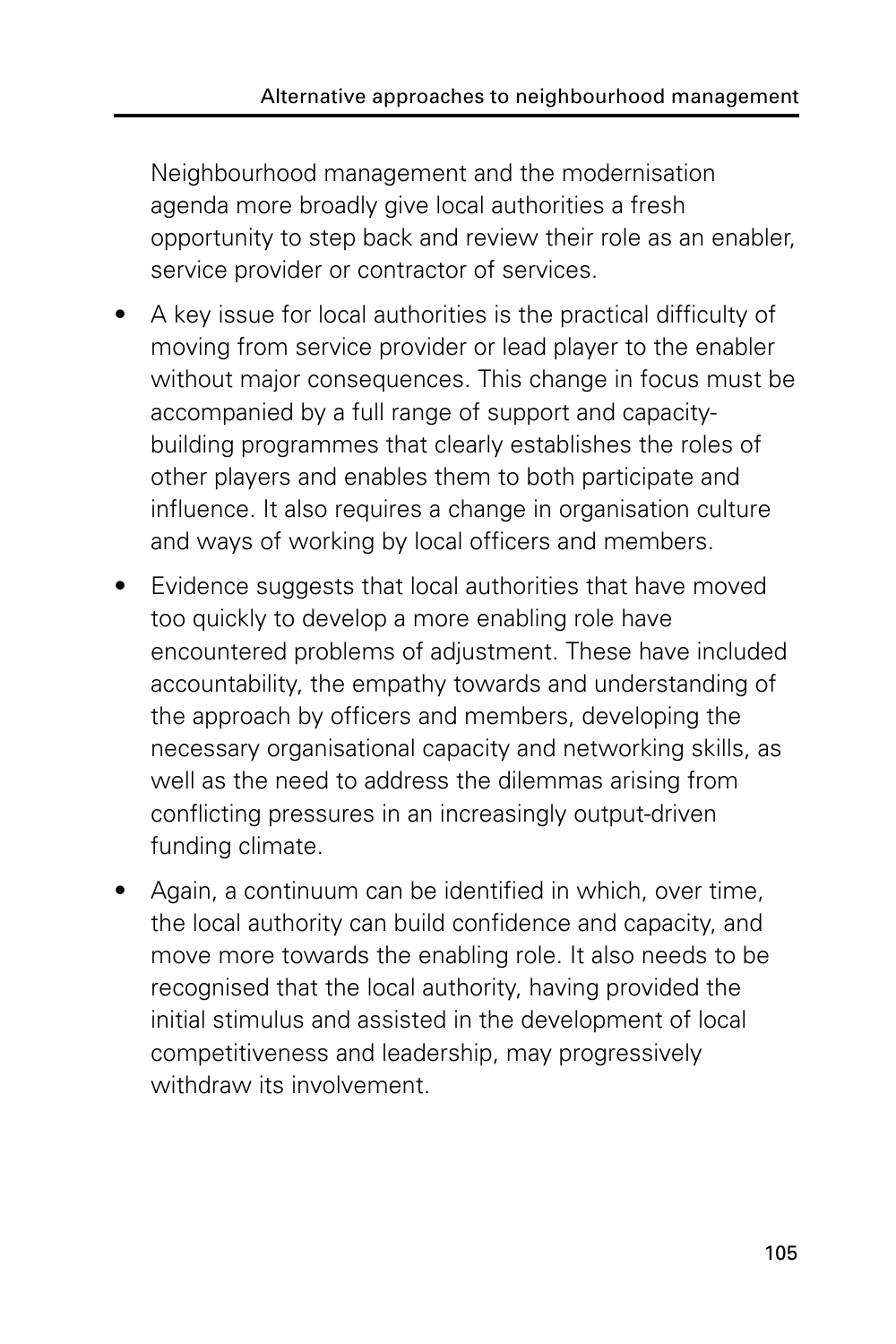#### **Producing better 'joined-up' working**

- The project-based and thematic approaches to neighbourhood management are not designed to maximise 'joined-up' working but can lead to better coordination. It is the area-based approach that presents both the major challenges and opportunities for 'joined-up' working.
- 'Joined-up' working in the context of area-based approaches can be expected to bring benefits in the longer term, but does not eliminate competition for resources between geographical areas and client groups, and functional departments and agencies. Indeed, focusing resources on specific areas or groups may displace activities elsewhere.
- Political and institutional commitment to 'joined-up' working is essential for it to succeed. Neighbourhood management has already exposed local authorities to the complexities and benefits of 'joined-up' working but has also highlighted the major conflicts that can occur. Clarity of purpose and roles are essential ingredients. In this respect, central government has a key role to play in devolving decision making in its own agencies, and facilitating flexibility in main programme and special theme- or area-based initiatives. Recent developments following the publication of the Cabinet Office Report Reaching out (2000a) suggests that this is slowly beginning to happen.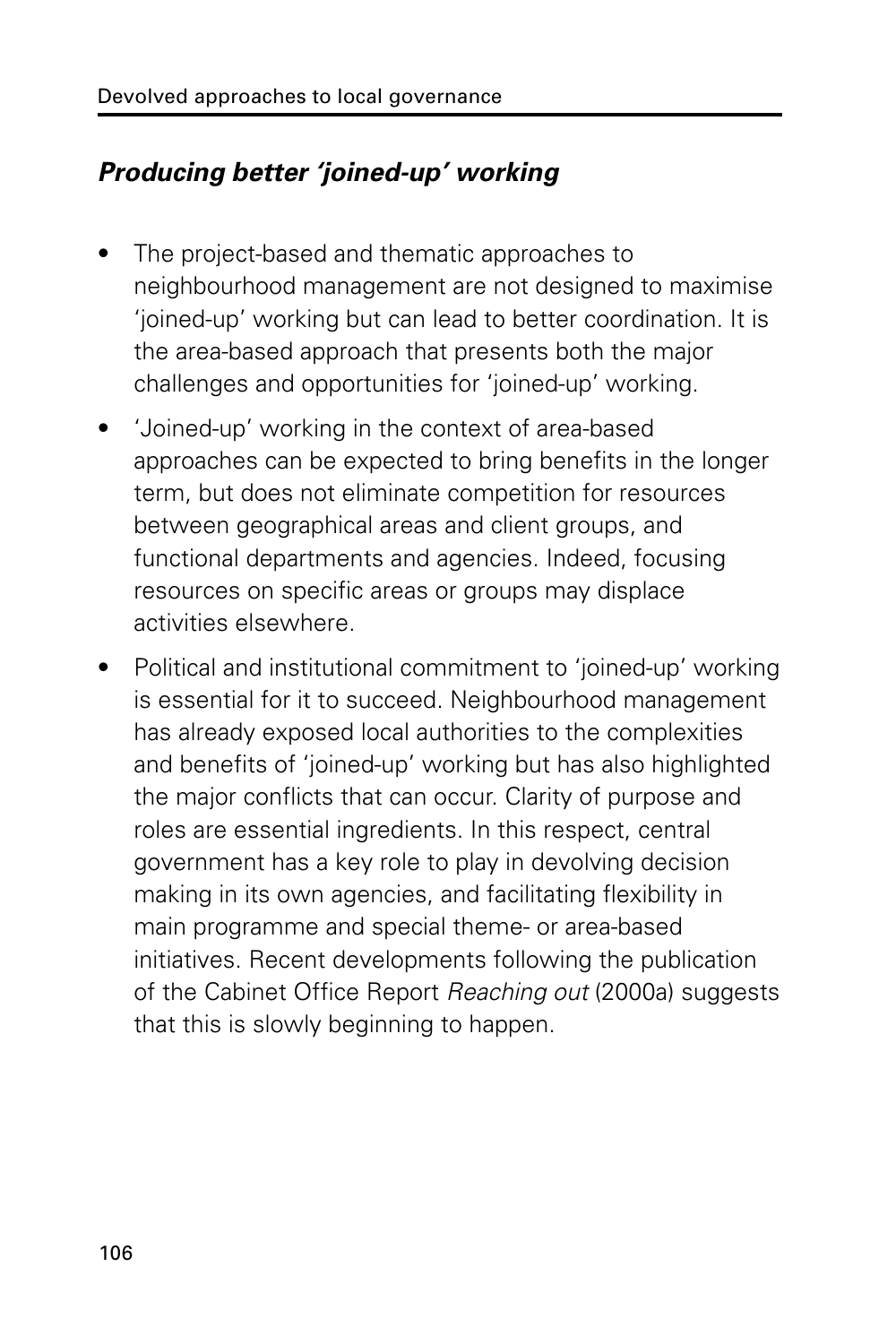#### **Bending main programmes and budgets**

- The ultimate test of a more devolved approach to governance is the willingness of local authorities as well as central government to bend main programmes and budgets towards newly established priorities set within the context of neighbourhood management. There is little evidence as yet that this is taking place on any significant scale. However, the launching of the Urban Renewal Fund and other changes designed to improve 'joined-up' working in central government at national and regional levels should in due course have a significant impact.
- Locally determined priorities may run against the grain of national and regionally imposed programmes. While central government wishes to see local communities and neighbourhood management determining local priorities, there is often a tension between them and the broader resource allocation criteria established for central or local government main programme activities. On occasions, this will lead to conflict and sometimes disappointment, and may drive away the most able local community leaders. The difficulties of resolving these dilemmas should not, however, dissuade local authorities since setting priorities is a democratically driven and legitimate role, and choices always have to be made whatever the specific mechanisms chosen to resolve competing demands.
- In separating out decisions in respect of initial, broad-based resource allocations to areas, themes or projects, the local authority can still allow for local choices about how resources should be spent. Indeed, a number of local authorities are conducting local consultations which request views on broad-based resource allocation decisions.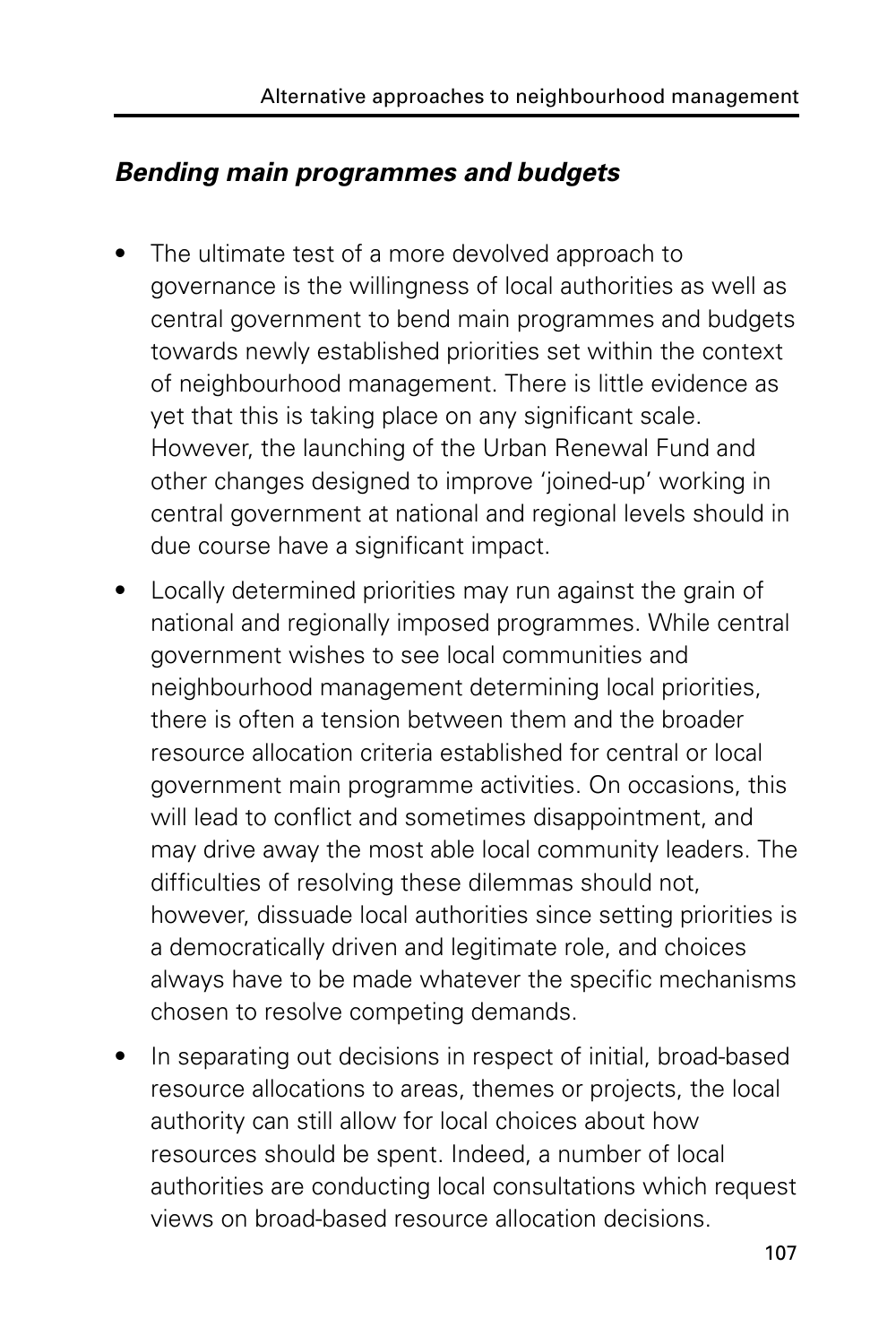#### **Encouraging innovation**

- The scope for innovation within neighbourhood management and programmes is substantial. Initial evidence shows that harnessing the capacity of local communities to innovate has brought major changes to current practice, which are leading to improved delivery of services and governance processes.
- It is undoubtedly easier to encourage innovation at the simplest project level where people clearly understand and relate to the objectives and required outcomes. The process of encouraging innovation becomes more complex as we move into more complex 'joined-up' theme- and area-based approaches to neighbourhood management. Moreover, as complexity increases, innovation all too often takes the form of process changes in which there may be a tendency to lose sight of the pre-eminence of outcomes for residents as against measurable outputs for bureaucratic procedures.
- The credibility of moves to more devolved governance and neighbourhood-based approaches is dependent on innovation and change that delivers better, more accountable and transparent outcomes. The willingness to consider change and innovation – 'doing things differently' – must underpin the commitment by local authorities to this approach. If this is not the case, it will very quickly become apparent to citizens, residents and other local stakeholders, and the process will be discredited and the motives of the authority questioned.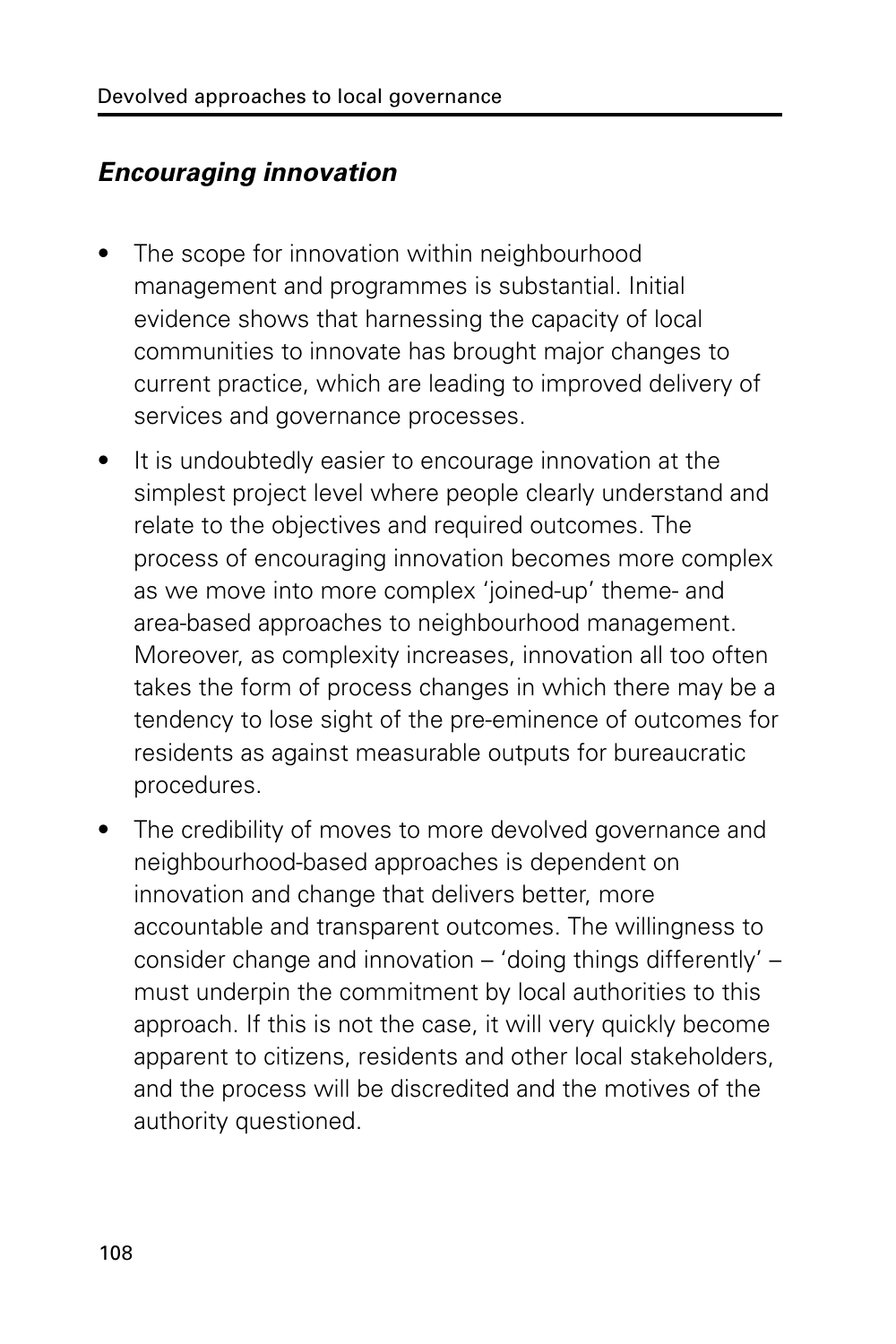At this stage in the development of the Modernising and Neighbourhood agendas, the evidence suggests that diversity is the best way forward, in which each local authority adopts approaches that best suit local needs, political structures and the capacity and willingness of both local institutions and people to move forward. Learning from best practice and the dissemination of different models of working is vital in order to avoid 'reinventing wheels' and to maximise the impact of devolved approaches. Making mistakes is, however, a critical part of the process of capacity building and changing the way people and institutions act. Measured experimentation and risk taking should not be penalised by traditional bureaucratic and auditing procedures.

The model frameworks set out in this report do not provide instant answers to local authorities, either presently undertaking or considering a more devolved approach to governance and neighbourhood working. Rather, they serve to highlight some of the issues and possible consequences of moving in particular directions. Local government will be expected to be in the vanguard of experimentation and successful approaches will need to be championed and disseminated, together with the painful lessons in those cases where objectives are not achieved. Practical solutions and ideas will emerge that will either challenge or endorse some of the frameworks developed in this study. Action research and pilot programmes supported by central government could well prove a valuable instrument at this stage in the development of neighbourhood management. But, ultimately, it is the willingness of local authorities and central government to learn and transform their bureaucracies through clear political leadership that will determine whether the stated desire for more devolved forms of local governance is met.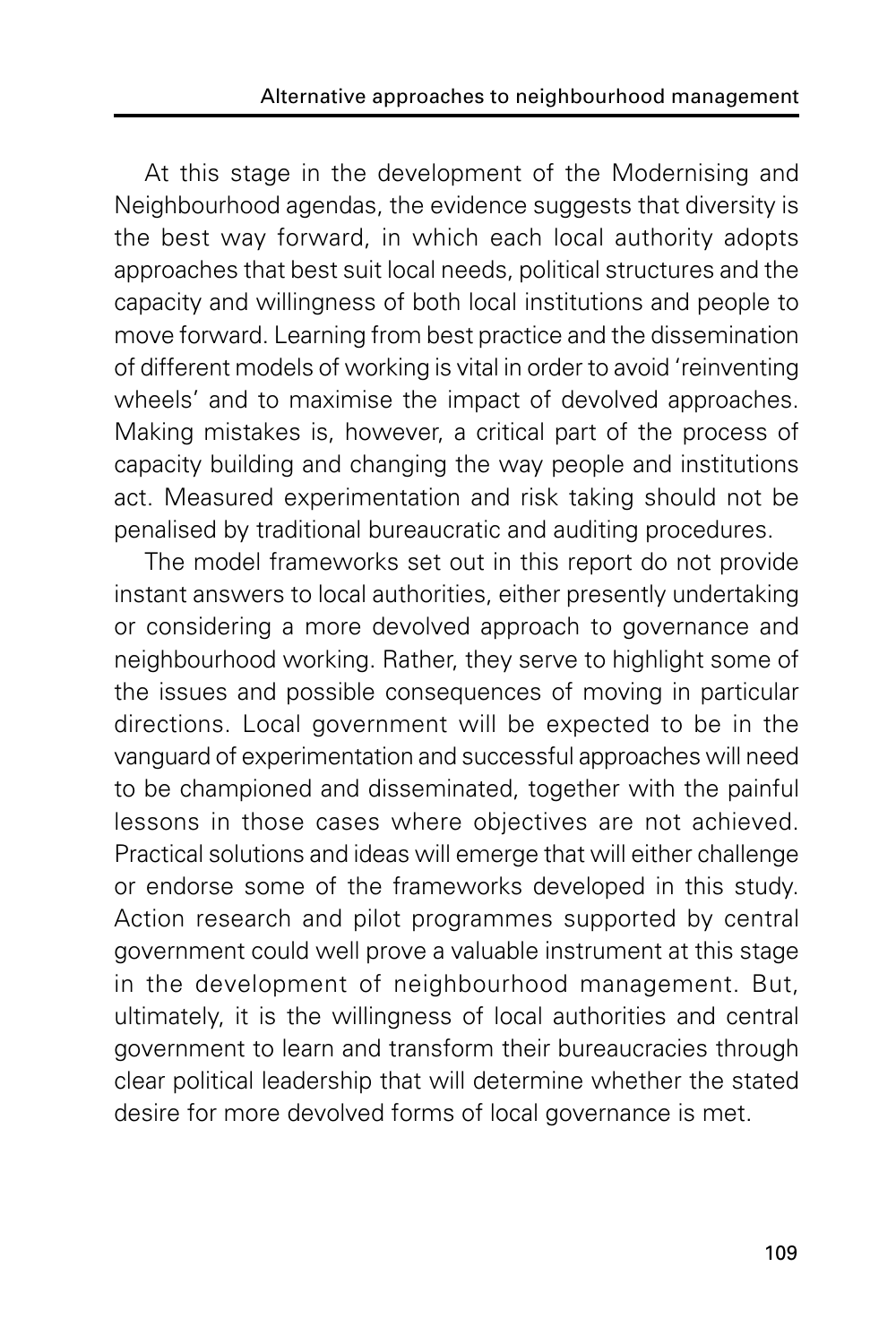# **6 CONCLUSION**

If the aims behind the local modernisation project are to be accomplished then it is vital that the connections between the various broad policy strands discussed in this report are clearly identified and actively worked upon. It is evident that policy making at the centre needs to adopt a strategic perspective, which sets the overall direction of policy via the Comprehensive Spending Review and has the necessary political and administrative mechanisms to identify and tackle cross-cutting issues which run across the boundaries of Whitehall departments and their agencies (Cabinet Office, 2000a, 2000b). Central government has to develop its 'Best Value' approach in all areas of public administration, not just local government. As the Modernising White Paper attests in its five 'C' tests for continuous improvement, it is essential to involve those who directly deliver and receive public policy and services at all stages of the 'Best Value' chain, from the centre to the local neighbourhood.

A further critical issue is the need to ensure that main programme and special initiatives and associated delivery mechanisms interact with regional, sub-regional and local partnerships, and their locally determined priorities. This implies that sufficient flexibility and discretion are given to government departments, their agencies and to the Government Offices.

It is recognised that across the greater proportion of public policy and service delivery there is a need to ensure equality and efficiency, which implies the setting of national standards, for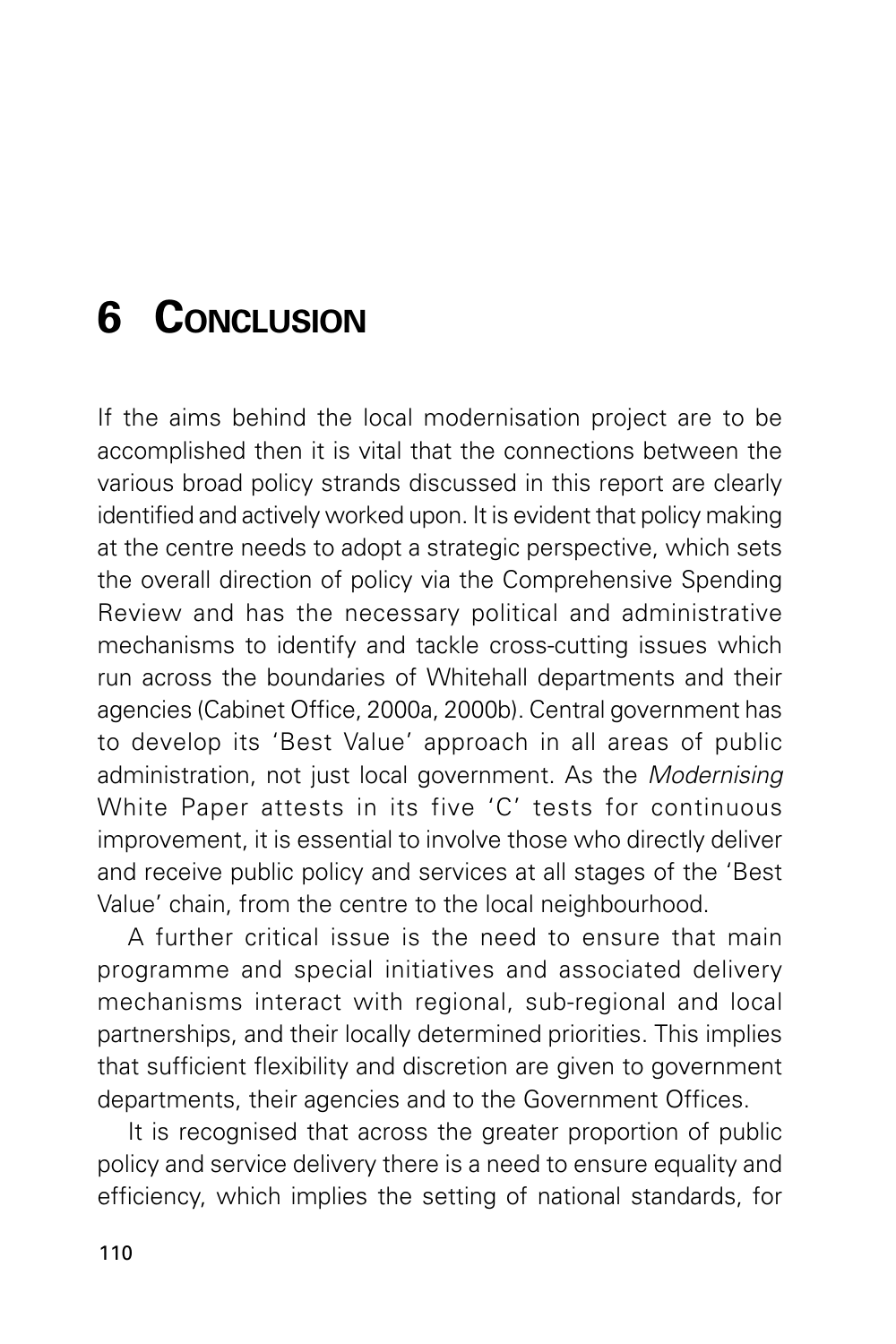example, in education. But, there remains the need to adapt delivery to local needs and circumstances. The resolution of this tension is a critical issue in contemporary society, given the accelerated pace of technological change and the increasingly complex and overlapping nature of policy problems – the so-called 'wicked issues' which run across traditional bureaucratic boundaries.

It is true that decentralisation of administrative responsibilities and devolution of some measure of political choice can help. The principle is explicitly recognised in the Modernising White Paper and applies at both regional and local levels in England, but also in respect of the devolved institutions for Scotland, Wales and Northern Ireland. However, changing the structure and relationship between tiers of government is never easy.

As various studies have shown in the case of England, the current roles and relationships between the new regional governance structure – Regional Development Agencies, Regional Chambers and the Government's Regional Offices – need further clarification in the sphere of regeneration (Joseph Rowntree Foundation, 1998). However, clarifying roles and responsibilities is only one element; there is also a need to ensure that there are policy frameworks which facilitate the necessary connections between and within different tiers of government (Carley and Kirk, 1998; Carley et al., 2000). It is here that there is much to learn from the pioneering strategic partnerships developed through the New Commitment for Regeneration (NCR) (Mclean, 2000; Sykes, 2000). The 22 pilots are beginning to identify the key issues and constraints that arise in both urban and rural localities when establishing and developing strategic partnerships involving public, private and voluntary sectors. These lessons will be invaluable, as organisations seek to relate local authority community strategies to the emerging requirements of central government's neighbourhood management and regeneration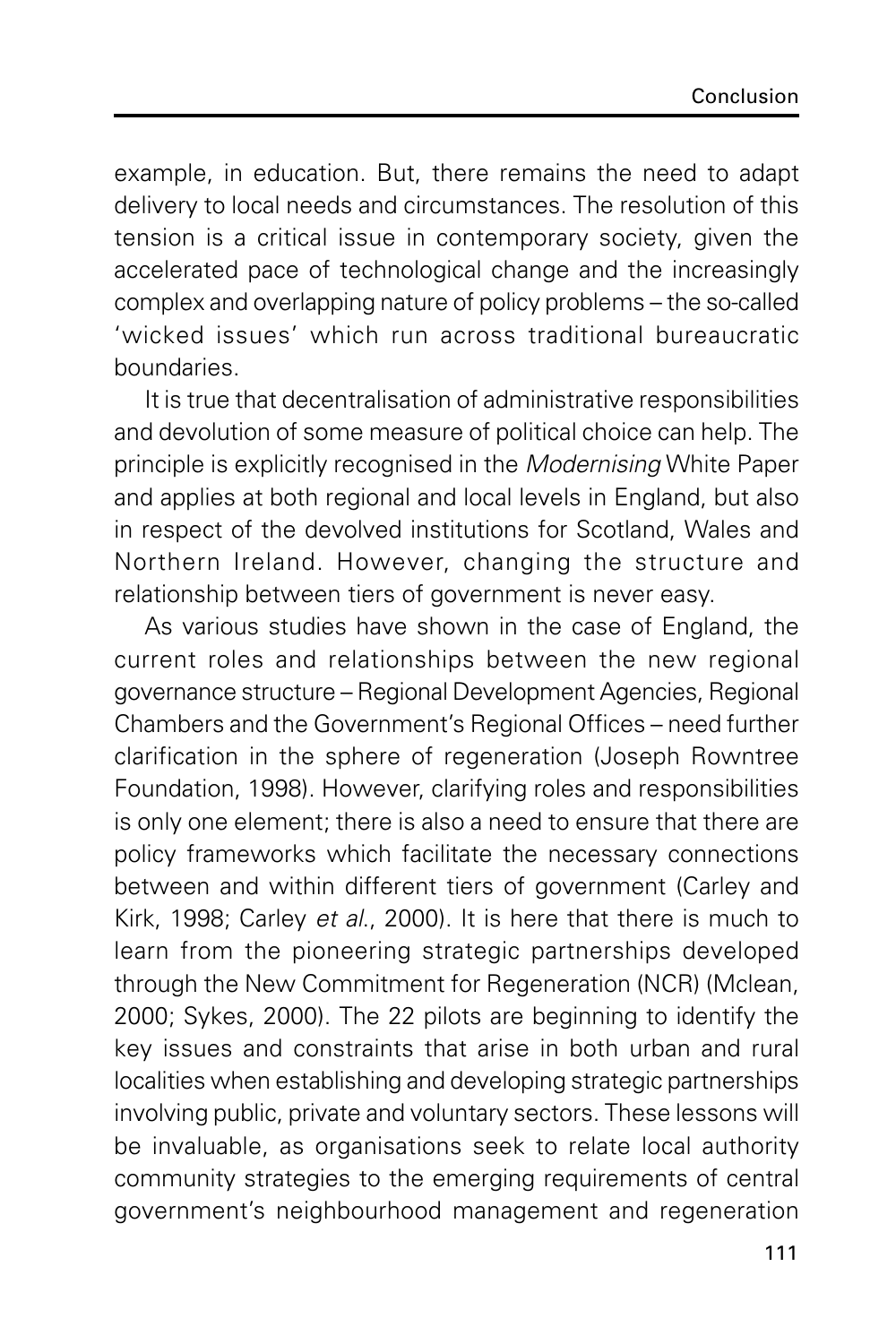partnerships. Indeed, some NCRs have already merged with the community strategy process (Coventry, Sandwell) and are making successful connections upwards to RDAs and downwards to local partnerships.

These lessons need to be disseminated as quickly as possible and adopted by both central and local government (Sykes, 2000). As Marilyn Taylor has argued: '"joined up" strategy and action must be driven through all levels of public policy making – from top to bottom, from back room to front line – with transparency and multi layered accountability as the guiding principles'. Of course, such transparency and accountability is difficult to accomplish against the background of complex strategic partnerships but without it the processes will not work (Taylor, 2000).

There also needs to be a fundamental change in attitudes and professional competencies in public organisations (including local authorities, government departments, government agencies and government offices) in order to engage the recipients of public services in policy formulation and implementation. Focusing on citizen outcomes rather than bureaucratic inputs and outputs can help strengthen local democracy and improve the quality of public services.

However as Taylor points out: 'Public sector cultures need to be changed from top to bottom if communities are to be given real power and responsibility to take action. A long-term perspective is essential; otherwise neighbourhood management will depend on few champions and not become embedded in new systems of governance' (Taylor, 2000). If greater power and discretion are to be transferred downwards to local neighbourhoods then issues surrounding regulation and public auditing need to be addressed. The government has recognised this need in establishing the Public Audit Forum, representing all the national audit bodies, which is seeking ways to address the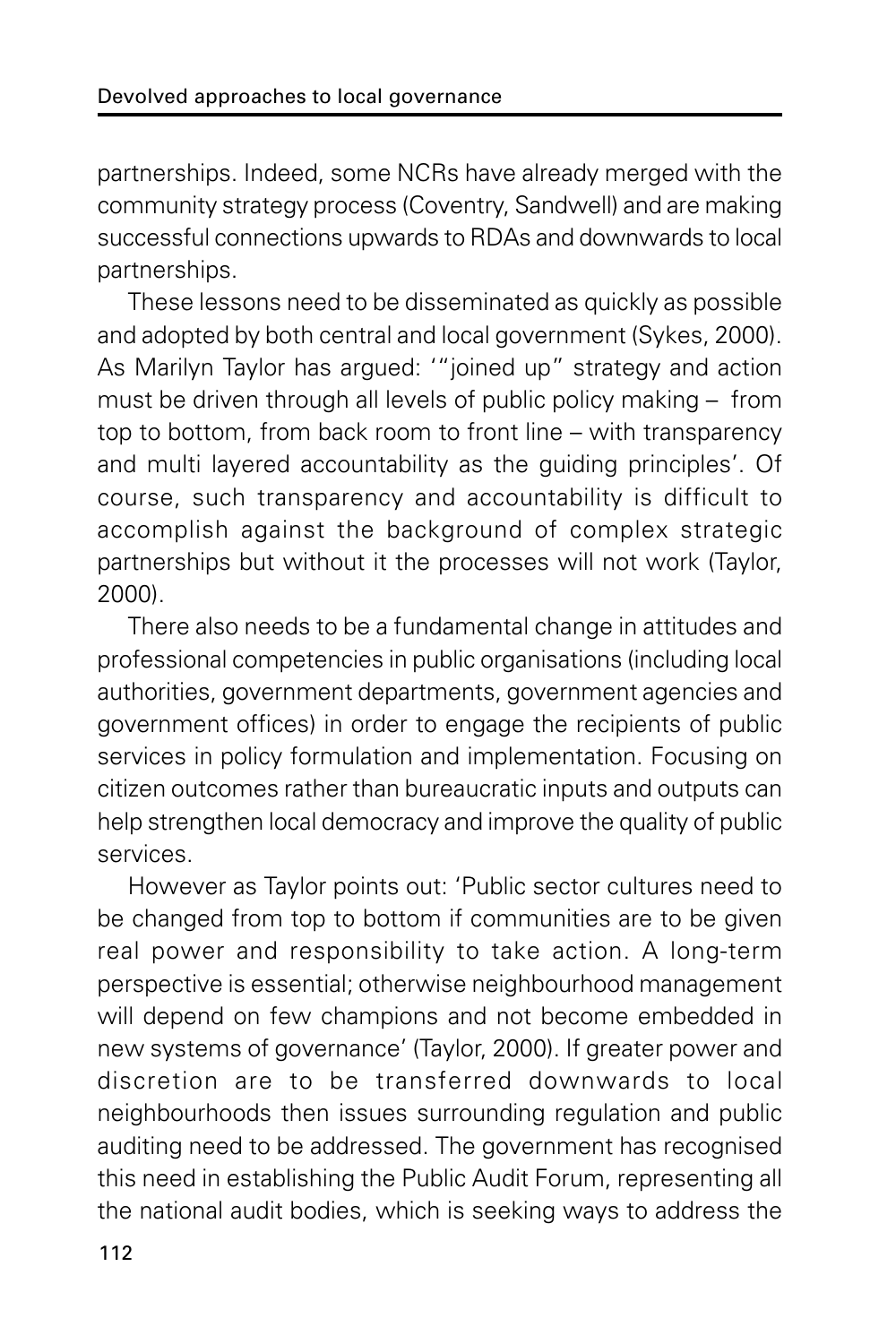challenges of devolved management, for example in respect of risk taking and the use of more sophisticated performance measures which relate to the kind of circumstances experienced in deprived communities (HM Government, 1999).

It will also be essential to clarify or remove unnecessary statutory burdens. In the case of local government, the issue of fiduciary duty may present problems for local elected members co-opted to partnership structures based on private company law. Central government will need to maintain its efforts to remove unnecessary constraints and encourage innovation in public bodies as, for example, through the use of pilot schemes such as the Beacon Councils initiative.

If neighbourhood management is to be successful then local authority officers and members need to understand the potential contribution of community leaders. Purdue and colleagues argue that central and local government should seek to recognise and reduce the bureaucratic demands of partnership working on individual community leaders (Purdue et al., 2000). Moreover, they highlight the fact that other regeneration partners do not always trust community leaders and in the case of elected local representatives may challenge their legitimacy. The concept of a unified community within any geographical area is misleading, and help and understanding are needed to resolve the complex issues which representation and accountability throw up for local organisations, communities and residents.

Researchers examining the experiences of residents involved in regeneration projects have pursued these issues (Anastacio, 2000). They conclude that communities are diverse and local interests may conflict, and that there is a danger that only the most powerful voices will be heard. Too often, the mechanisms for community consultation were found to be inadequate and there was insufficient support and training available to enable effective participation. The study piloted 'Audit Tools', which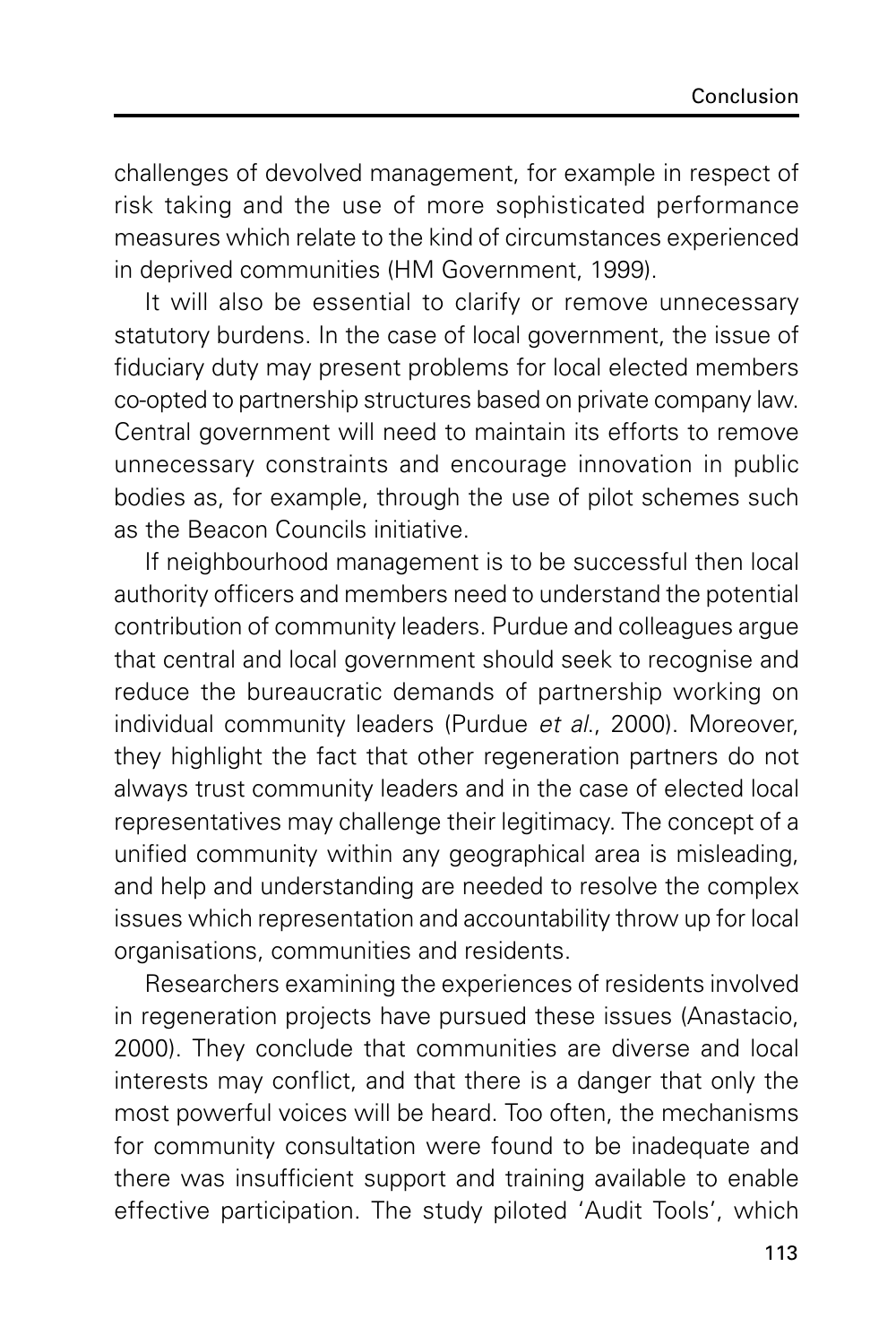residents could use as part of an obligatory system of monitoring community participation.

If neighbourhood management and the related processes associated with the government's regeneration and modernisation agendas are to be successfully implemented then far more attention needs to be given to capacity building. Duncan and Thomas (2000) argue that there needs to be a strategic approach to strengthening the existing network of intermediary bodies who support local communities and residents but who are currently under-resourced. It is suggested that intermediary bodies such as the RDA or Government Offices could play a key role here, drawing on greater levels of funding made available through main programme and special initiatives. They have also proposed the establishment of a neighbourhood empowerment fund to resource capacity building in terms of partnership bidding, training and financial support to enable attendance at various partnership bodies. Small amounts of money not normally available from orthodox regeneration programmes are often an important catalyst. A critical factor here is the need to facilitate the involvement of the most disadvantaged groups in the community, and specifically to ensure that the interests of ethnic minorities, the disabled and other disadvantaged groups are adequately resourced and supported.

The convergence of the various public policy developments identified in this report can only be successfully accomplished if there is a concerted and long-term strategy. This should not only address formal structural issues but, perhaps more important, facilitate access for citizens, residents and local stakeholders to the emerging governance structures and decision making. There are significant hidden costs here, which the government needs to face up to if its modernisation and neighbourhood renewal agendas are to flourish.

More fundamentally, while devolution of powers and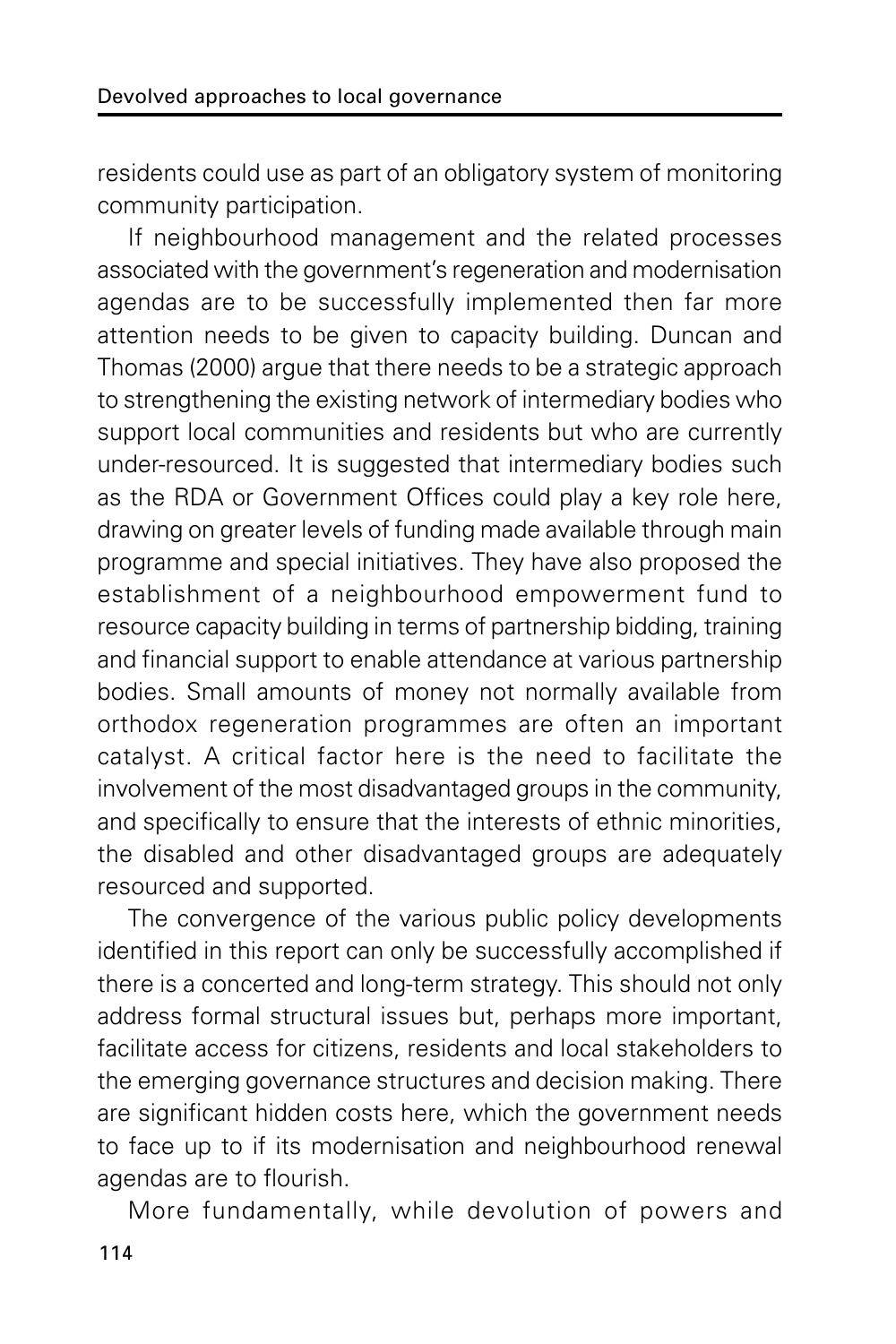responsibilities may encourage local ownership and stewardship, it is incapable of tackling the causes of deprivation affecting some localities and individuals. Ultimately, the success of 'bottom-up' approaches rests upon central government taking responsibility for resolving the paradoxes and tensions inherent in its own agenda.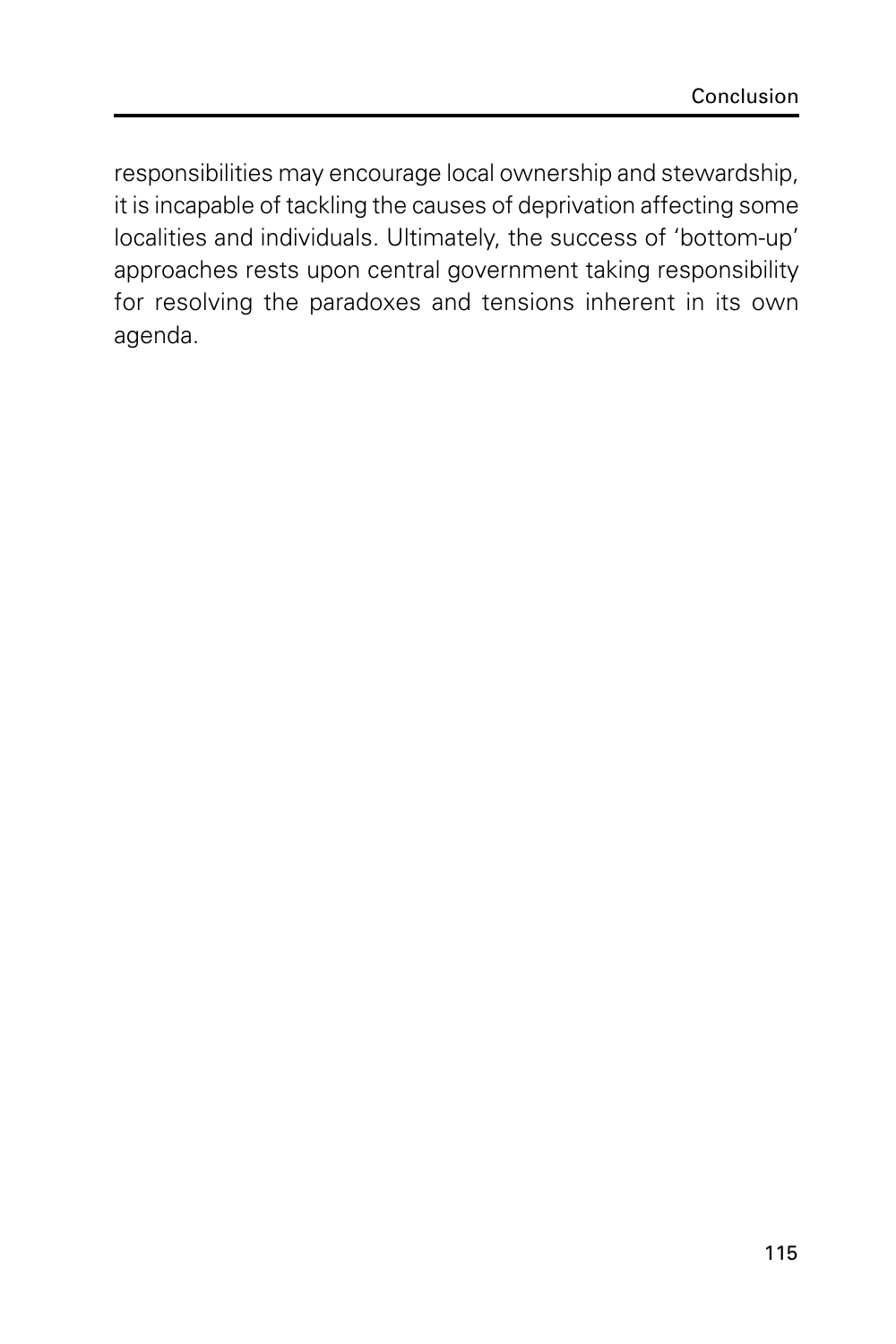## **REFERENCES**

- Anastacio, J., Gidley, B., Hart, L., Michael, K., Mayo, M. and Kowarzik, U. (2000) Reflecting Realities: Participants' Perspectives on Integrated Communities and Sustainable Development. Bristol: Joseph Rowntree Foundation/Policy Press
- Atkinson, R. and Moon, G. (1994) Urban Policy in Britain: the City, the State and the Market. London: Macmillan
- Audit Commission (1989) Urban Regeneration and Economic Development: the Local Authority Dimension. London: HMSO
- Audit Commission (1998) Promising Beginnings: a Compendium of Initiatives to Improve Joint Working in Local Government. London: Audit Commission
- Birmingham City Council (2000) Adding Value with Communities. Report of the Regeneration Public Policy Review and Technical Reports 1 and 2. Birmingham: Birmingham City Council
- Burns, D., Hambleton, R. and Haggett, P. (1994) The Politics of Decentralisation. London: Macmillan
- Cabinet Office (1998) Bringing Britain Together: a National Strategy for Neighbourhood Renewal. Report by Social Exclusion Unit. Cm. 4045. London: HMSO
- Cabinet Office (2000a) Reaching out: the Role of Central Government at Regional and Local Level. Performance and Innovation Unit. London: **HMSO**
- Cabinet Office (2000b) Wiring it up: Whitehall's Management of Cross Cutting Policies and Services. Performance and Innovation Unit. London: HMSO
- Cabinet Office (2000c) National Strategy for Neighbourhood Renewal: a Framework for Consultation. Report by the Social Inclusion Unit. London: **HMSO**
- Cabinet Office (2000d) National Strategy for Neighbourhood Renewal, Policy Action Team Report Summaries: a Compendium. London: HMSO
- Cabinet Office (2000e) National Strategy for Neighbourhood Renewal. Report of Policy Action Team on Neighbourhood Management. London: HMSO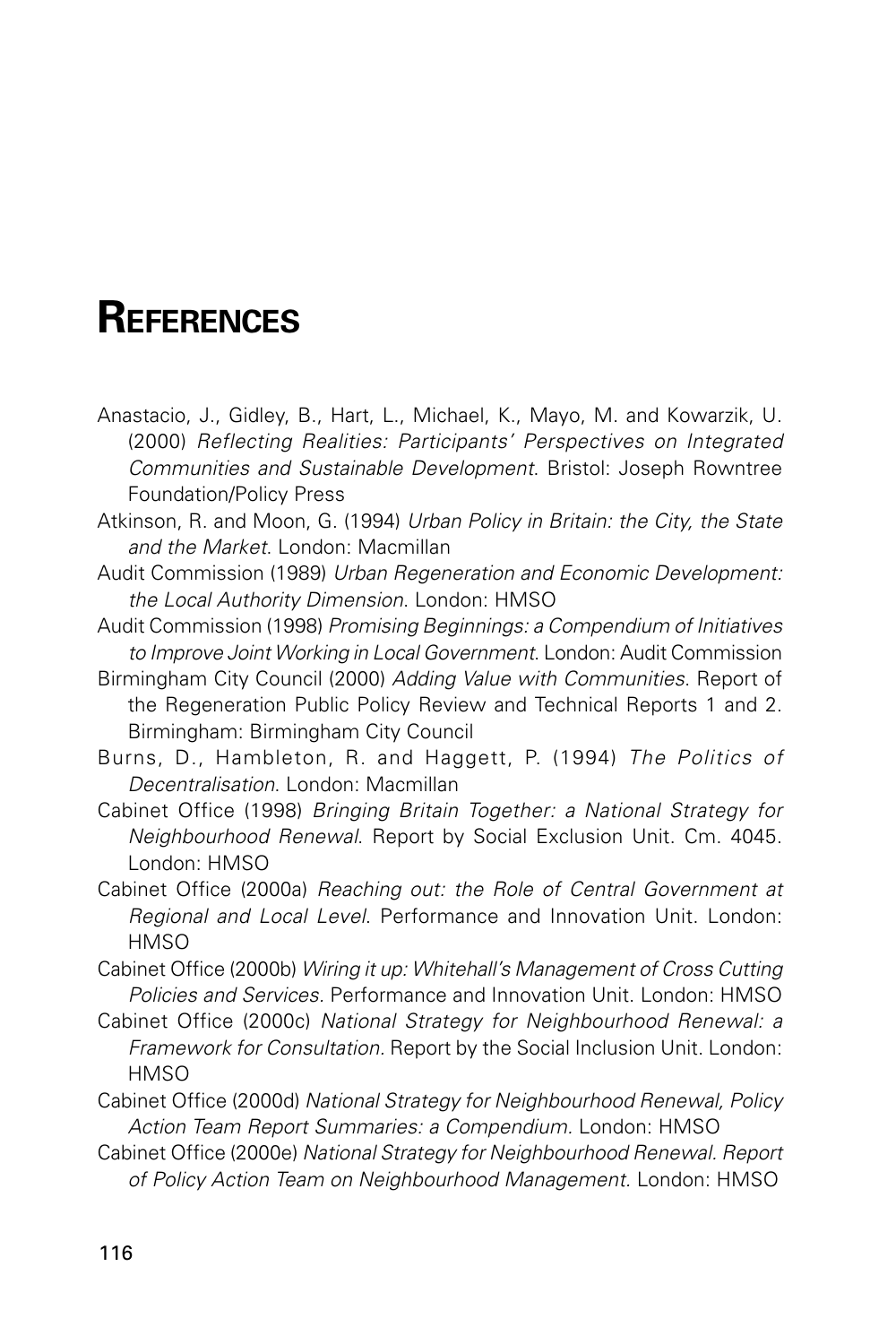- Cairns, D. (1996) 'Rediscovering democratic purpose in British local government', Policy and Politics, Vol. 24, No. 1, pp. 17–27
- Carley, M. and Kirk, K. (1998) Sustainable by 2020? A Strategic Approach to Urban Regeneration for Britain's Cities. Bristol: Joseph Rowntree Foundation/Policy Press
- Carley, M., Chapman, M., Hastings, H., Kirk, K. and Young, R. (2000) Urban Regeneration through Partnership: a Study in Nine Urban Regions in England, Scotland, and Wales. Bristol: Joseph Rowntree Foundation/Policy Press
- Carnevale, D. (1995) Trustworthy Government. San Francisco: Jossey-Bass
- CDP (1977) The Costs of Industrial Change: Industry, the State and Older Urban Areas. London: CDP Inter-project Team
- Clarke, M. and Stewart, J. (1994) 'The local authority and the new community governance', Regional Studies, Vol. 28, pp. 201–19
- Corrigan, P. and Joyce, P. (1997) 'Reconstructing public management: a new responsibility for the public', International Journal of Public Sector Management, Vol. 10, No. 6, pp. 417–32
- DETR (1997a) Partnerships for Prosperity in the English Regions. London: DETR
- DETR (1997b) Regeneration Programmes the Way Forward. London: DETR
- DETR (1997c) Involving Communities in Urban and Rural Regeneration A Guide for Practitioners Manual (2nd edition). London: DETR
- DETR (1998a) Modern Local Government: in Touch with the People. Cm. 4014. London: HMSO
- DETR (1998b) Single Regeneration Budget Bidding Guidance. A Guide for Partnerships. London: DETR
- DETR (1998c) New Deal for Communities: Phase 1 Proposals Guidance for Applicants. London: DETR
- DETR (1999a) Evaluating Best Value: Approaches to the Monitoring of the National Best Value Pilot Programme. London: Warwick/DETR Best Value Series
- DETR (1999b) Implementing Best Value. London: DETR
- DETR (1999c) Cross Cutting Issues Affecting Local Government. Final Report to the DETR by the University of the West of England and the Office of Public Management. London: DETR
- DETR (1999d) Local Leadership: Local Choice. Cm. 4298. London: HMSO
- DETR (2000a) Preparing Community Strategies: Draft Guidance to Local Authorities. London: DETR
- DETR (2000b) Local Strategic Partnerships. London: DETR
- DETR (2000c) Neighbourhood Renewal Fund. London: DETR
- DETR (2000d) The Beacon Council Scheme. London: DETR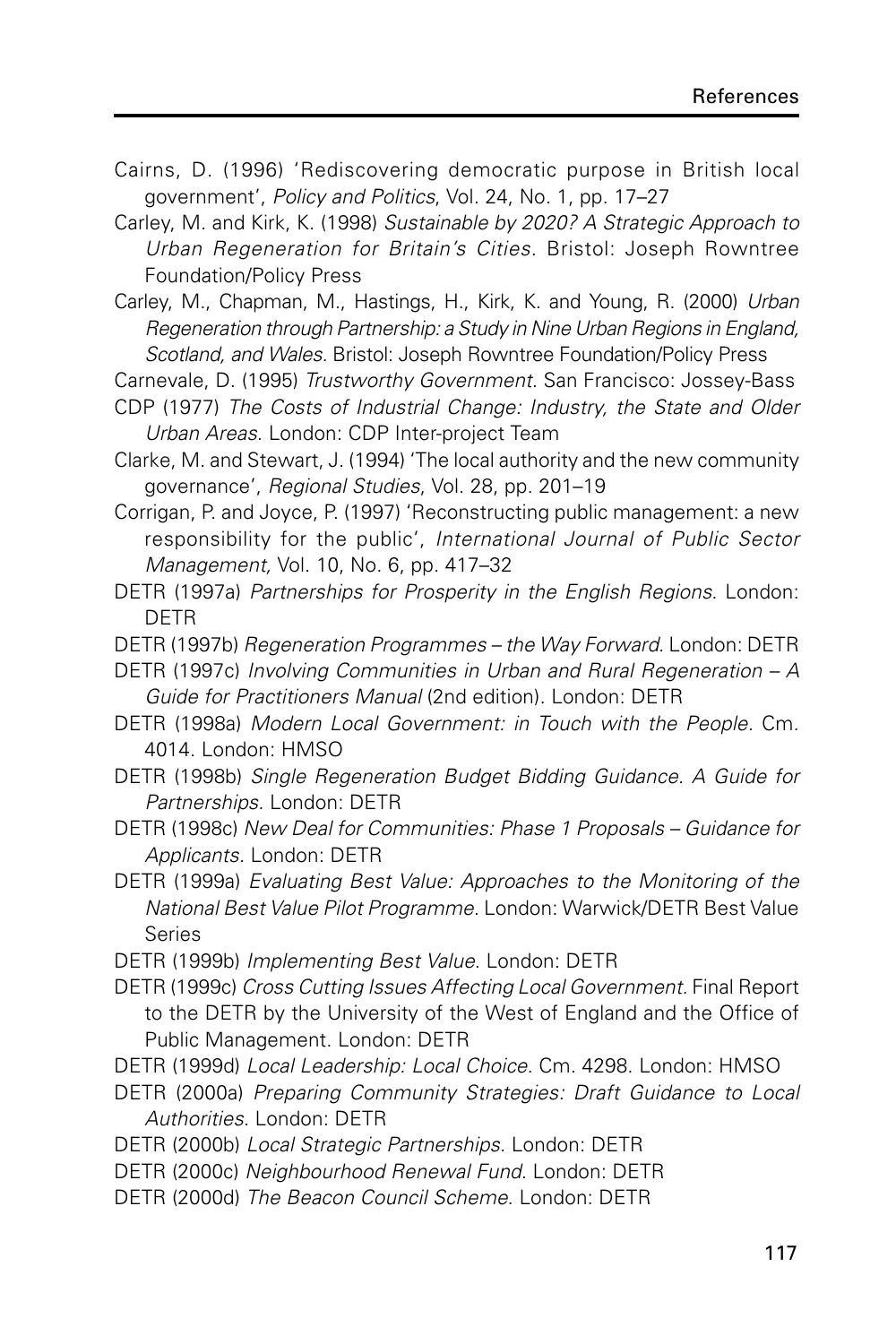- DETR (2000e) Modernising Local Government Finance. A Green Paper. London: DETR
- Dewar, T.R. (1998) 'Community analysis and organisation for jobs', in R. Giloth (Ed.) Jobs and Economic Development: Strategies and Practice. London: Sage
- Duncan, S. and Thomas, S. (2000) Neighbourhood Regeneration: Resourcing Community Involvement. Bristol: Joseph Rowntree Foundation/Policy Press
- Ellwood, S., Tricker, M. and Green, J. (1998) Local Councils' Use of Section 137: a Financial Review of Parish and Town Councils in England and their Discretion to Spend under Section 137 of the Local Government Act 1972. London: DETR
- Etzioni, A. (1995) The Spirit of Community: Rights, Responsibilities and the Communitarian Agenda. London: Fontana Press
- Foley, P. and Martin, S. (2000a) 'Perceptions of community led regeneration: community and central government viewpoints', Regional Studies, Vol. 34, No. 8
- Foley, P. and Martin, S. (2000b) 'A new deal for the community? Public participation in regeneration and local service delivery', Policy and Politics, Vol. 28, No. 4, pp. 479–91
- Freeden, M. (1999) 'The ideology of New Labour', Political Quarterly, Vol. 70, No. 1, pp. 42–51
- Gaster, L. (1996) 'Decentralisation, empowerment and citizenship', Local Government Policy Making, Vol. 2, No. 4, pp. 57–64
- Giddens, A. (1998) The Third Way: Revival of Social Democracy. Cambridge: Polity Press
- Gittell, R. and Videl, A. (1998) Community Organising: Building Social Capital as a Development Strategy. London: Sage
- Gould, P. (1999) The Unfinished Revolution. How the Modernisers Saved the Labour Party. London: Abacus
- Hall, P. (1997) 'Social capital: a fragile asset', DEMOS Collection, Vol. 12, pp. 35–7
- Hall, S. and Mawson, J. (1999a) Challenge Funding, Contracts and Area Regeneration. a Decade of Innovation in Policy Management and Coordination. Bristol: Joseph Rowntree Foundation, Policy Press
- Hall, S. and Mawson J. (1999b) 'Joined up regeneration', New Economy, Vol. 6, No. 41, pp. 209–14
- Hall, S. and Nevin, B. (1999) 'Continuity and change: a review of English regeneration policy in the 1990s', Regional Studies, Vol. 33, No. 5, pp. 477–82
- Hargreaves, I. and Christie, C. (1998) Tomorrow's Politics. The Third Way and Beyond. London: DEMOS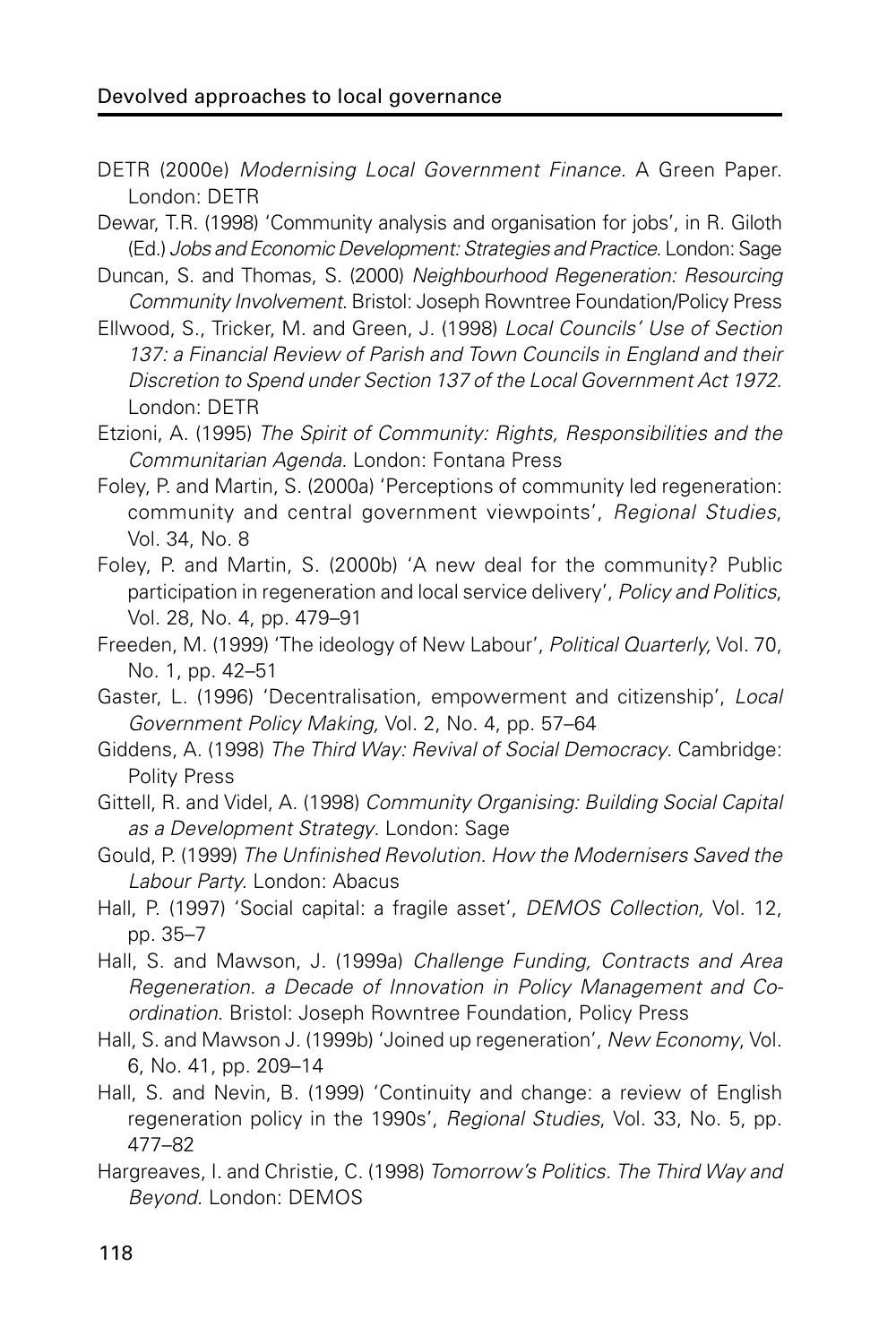HM Government (1999) Modernising Government. Cm. 4310. London: HMSO Ipsos-RSL and Mawson, J. (1999) Analysis of Public Consultation on the Role

of Central Government at Regional and Local Level. Report prepared for Cabinet Office Performance and Innovation Unit. London: HMSO

Joseph Rowntree Foundation (1998) Regenerating Neighbourhoods: Creating Integrated and Sustainable Improvements. York: Joseph Rowntree Foundation

Lancashire County Council (1999) Building Better Communities. Preston: Lancashire County Council

Leadbetter, C. (1997) The Rise of the Social Entrepreneur. London: DEMOS

Local Government Association (LGA) (2000) Local Voices. The Neighbourhood Dimension to Governance. Report of the LGA's Urban Commission hearings into neighbourhoods (and written evidence). London: LGA Publications

Local Government Association (LGA) and the National Association for Local Councils (NALC) (1998) Securing Effective Relationships: a Joint Statement between Principal and Local Councils in England. London: LGA Publications

Local Government Management Board (LGMB) (1994) Community Participation in Local Agenda 21. Luton: LGMB

Local Government Management Board (1995) Sustainability Indicators Report. Luton: LGMB

Martin, S. (1999) Achieving Best Value through Public Engagement. London: Warwick/DETR Best Value Series

Martin, S. and Davis, H. (1999) Evaluating Best Value. Coventry: Warwick/ DETR Best Value Series, Local Government Centre, University of Warwick

Martin, S., Davis, H., Bovaird, T., Geddes, M., Hartley, J., Lewis, M., Sanderson, I. and Sapwell, P. (1999) Improving Local Public Services: Interim Evaluation of the Best Value Pilot Programme. London: DETR

Mawson, J. and Spencer, K. (1997) 'The Government Offices for the English Regions: towards regional governance?', Policy and Politics, Vol. 25, No. 1, pp. 71–84

Mclean, A. (2000) Rural Regeneration: Progress in the Rural New Commitment to Regeneration Pathfinders. Local Government Association Research Report 10. London: IDEA Publications

Pearce, G. and Ellwood, S. (2001, forthcoming) 'Modernising local government: a role for parish and local councils', Local Government Studies

Pimlott, B. (1997) 'New Labour, new era?', Political Quarterly, Vol. 68, No. 4, pp. 325–33

Pollit, C., Burchall, J. and Putnam, K. (1998) Decentralising Public Services Management. Basingstoke: Macmillan